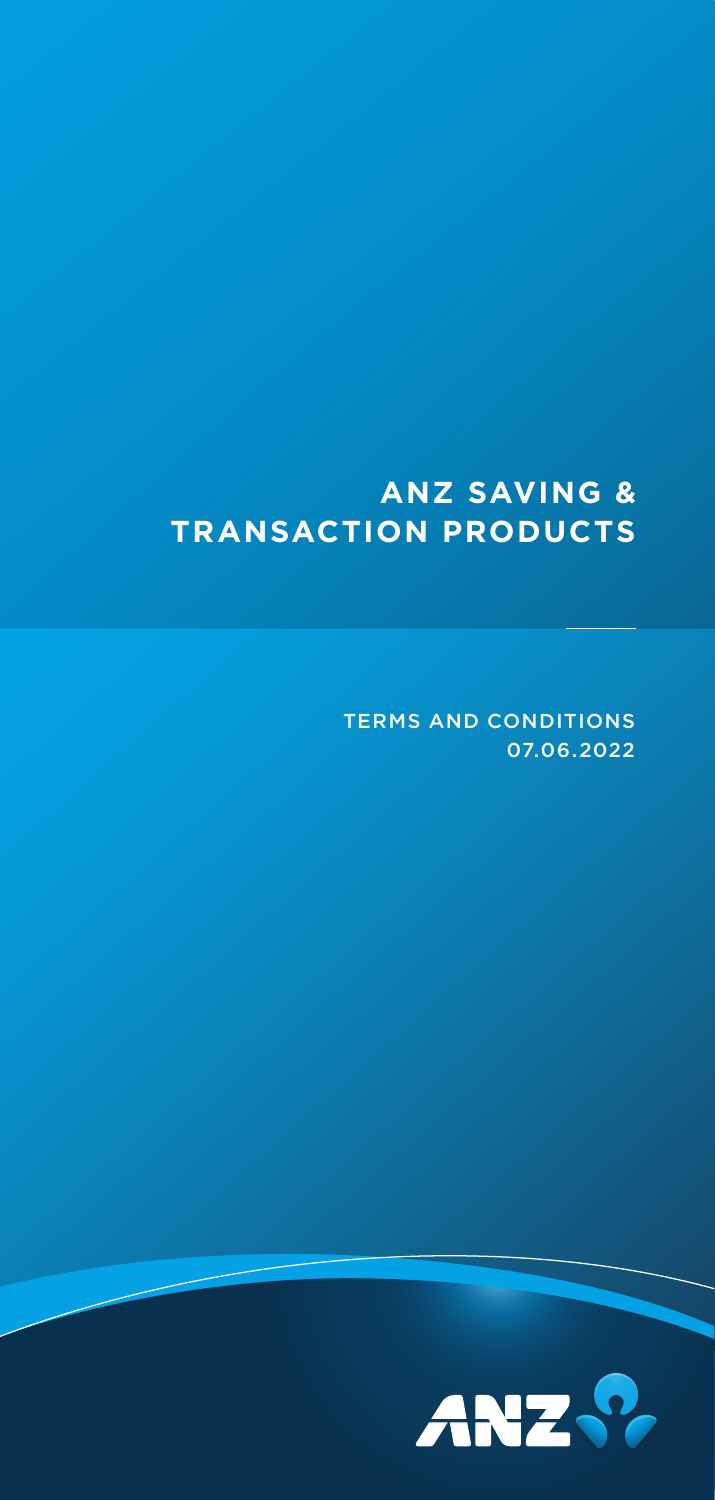# **ABOUT THIS BOOKLET**

You must read this booklet along with the 'ANZ Personal Banking Account Fees and Charges' booklet.

Together they form your terms and conditions for the products and services listed to the right (with the exception of section 9 (Contact Us) at the back of this booklet, which does not form part of your terms and conditions). In the case of ANZ Equity Manager accounts, your terms and conditions also include the 'Consumer Lending Terms and Conditions' booklet (to the extent provided in that booklet) and your relevant letter of offer.

If you require a copy of the 'ANZ Personal Banking Account Fees and Charges' booklet, please ask at any ANZ branch or phone our Contact Centre.

# **HOW TO USE THIS BOOKLET**

To the right you will see the list of products and services that the terms and conditions in this booklet cover and over the page are detailed contents, including page references.

This booklet outlines areas such as opening and using ANZ accounts, specific product terms and conditions and how to contact us (at the back of this booklet).

# **GENERAL ENQUIRIES**

If you have any general enquiries about this booklet, or the terms and conditions contained within it, or simply need more information about any ANZ account, please ask at any ANZ branch or phone our Contact Centre. Information on current fees, charges and interest rates is available on request.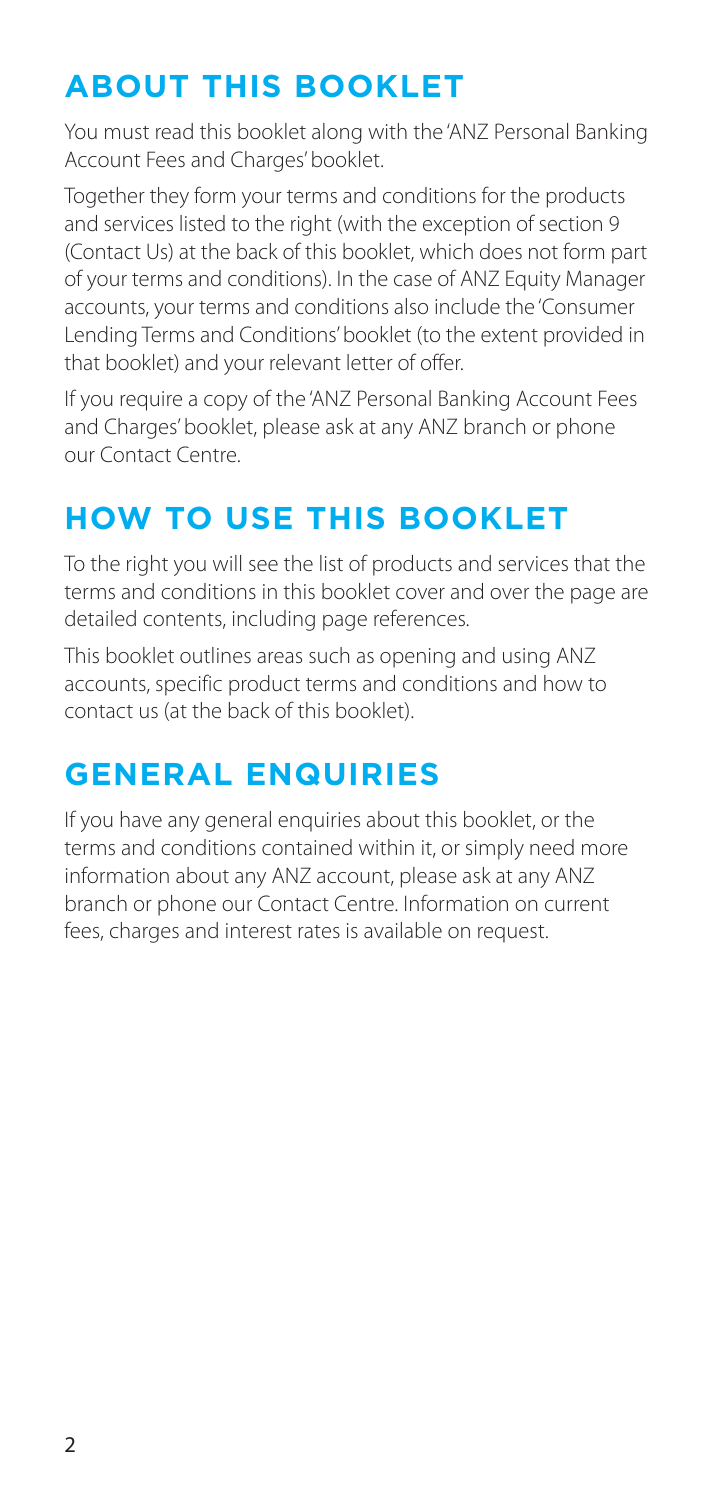This booklet contains terms and conditions for the following products and services:

- ANZ Access Advantage
- ANZ Access Basic
- ANZ Pensioner Advantage
- ANZ Progress Saver
- ANZ Premium Cash Management Account
- ANZ SMSF Cash Hub
- ANZ Prime Cash Management Account
- ANZ Term Deposits
- ANZ Advance Notice Term Deposits
- ANZ Online Saver
- ANZ V2 PLUS
- ANZ One
- ANZ Equity Manager
- Direct debits
- Recurring payments
- Periodical payments
- Internet Banking
- ANZ Mobile Banking
- BPAY® Payments

Products No Longer For Sale:

- ANZ Access Select
- ANZ Access Limited
- ANZ Passbook Savings
- ANZ Home Loan Interest Saver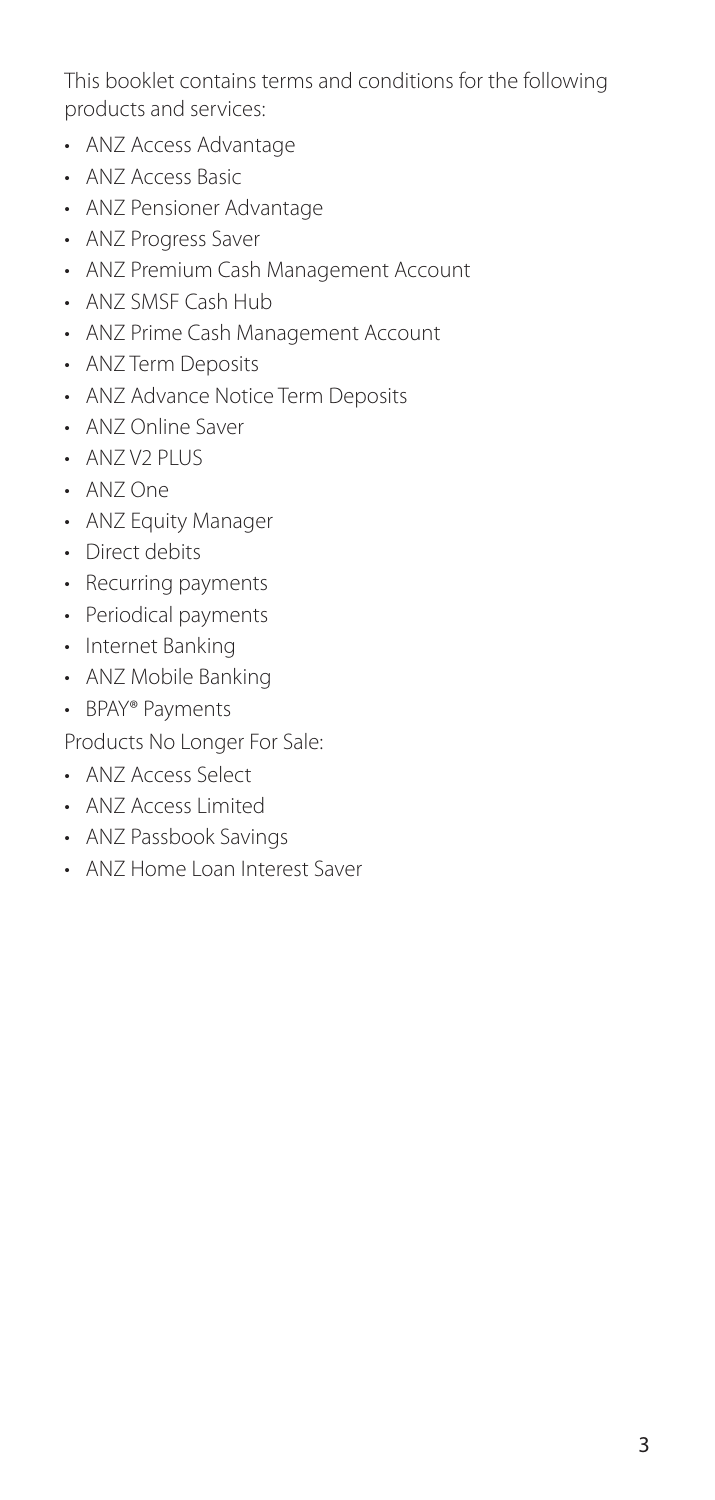## **CONTENTS**

|                                      | <b>Introduction</b>                                                                                          | 7  |
|--------------------------------------|--------------------------------------------------------------------------------------------------------------|----|
| Section 1 How to open an ANZ account |                                                                                                              |    |
| 1.1                                  | Identification                                                                                               | 8  |
| 1.2                                  | Tax File Number                                                                                              | 8  |
| 1.3                                  | Government Charges                                                                                           | 9  |
| 1.4                                  | <b>Joint Accounts</b>                                                                                        | 9  |
| 1.5                                  | <b>Trust Accounts</b>                                                                                        | 9  |
| 1.6                                  | Lawful Purpose                                                                                               | 9  |
|                                      | <b>Section 2 Using an ANZ Account</b>                                                                        | 10 |
| 2.1                                  | Authority to use an account                                                                                  | 10 |
| 2.2                                  | Deposits                                                                                                     | 11 |
| 2.2A                                 | ANZ Access card                                                                                              | 11 |
| 2.3                                  | ANZ Access Visa Debit card                                                                                   | 13 |
| 2.4                                  | Cheques                                                                                                      | 15 |
| 2.5                                  | Special clearance of funds                                                                                   | 18 |
| 2.6                                  | Withdrawing or transferring money                                                                            | 18 |
| 2.6A                                 | Other ways you can transact                                                                                  | 20 |
| 2.7                                  | Direct debits, recurring payments and periodical                                                             |    |
|                                      | payments                                                                                                     | 21 |
| 2.8                                  | Authorisations for transactions made using an ANZ<br>Access Visa Debit card                                  | 22 |
| 2.9                                  | Standing authorities set up using your ANZ Access Visa<br>Debit card number                                  | 22 |
| 2.10                                 | Reversing a transaction made using your ANZ Access<br>card or ANZ Access Visa Debit card                     | 23 |
| 2.11                                 | Time limits for reversing a transaction made using your<br>ANZ Access card or ANZ Access Visa Debit card     | 23 |
| 2.12                                 | Visa Secure and eftpos Secure transactions                                                                   | 24 |
| 2.13                                 | When a Visa enabled transaction made using your ANZ<br>Access Visa Debit card will be applied to the account | 24 |
| 2.14                                 | Processing of withdrawals and deposits generally                                                             | 24 |
|                                      | 2.14A Adjustments to your account balance                                                                    | 26 |
| 2.15                                 | Payment procedures                                                                                           | 27 |
| 2.16                                 | Changes to fees, charges and interest                                                                        | 27 |
|                                      | 2.16A Changes to other terms and conditions                                                                  | 28 |
| 2.17                                 | Interest rates                                                                                               | 29 |
| 2.18                                 | Working out the interest we pay                                                                              | 29 |
| 2.19                                 | Providing credit                                                                                             | 31 |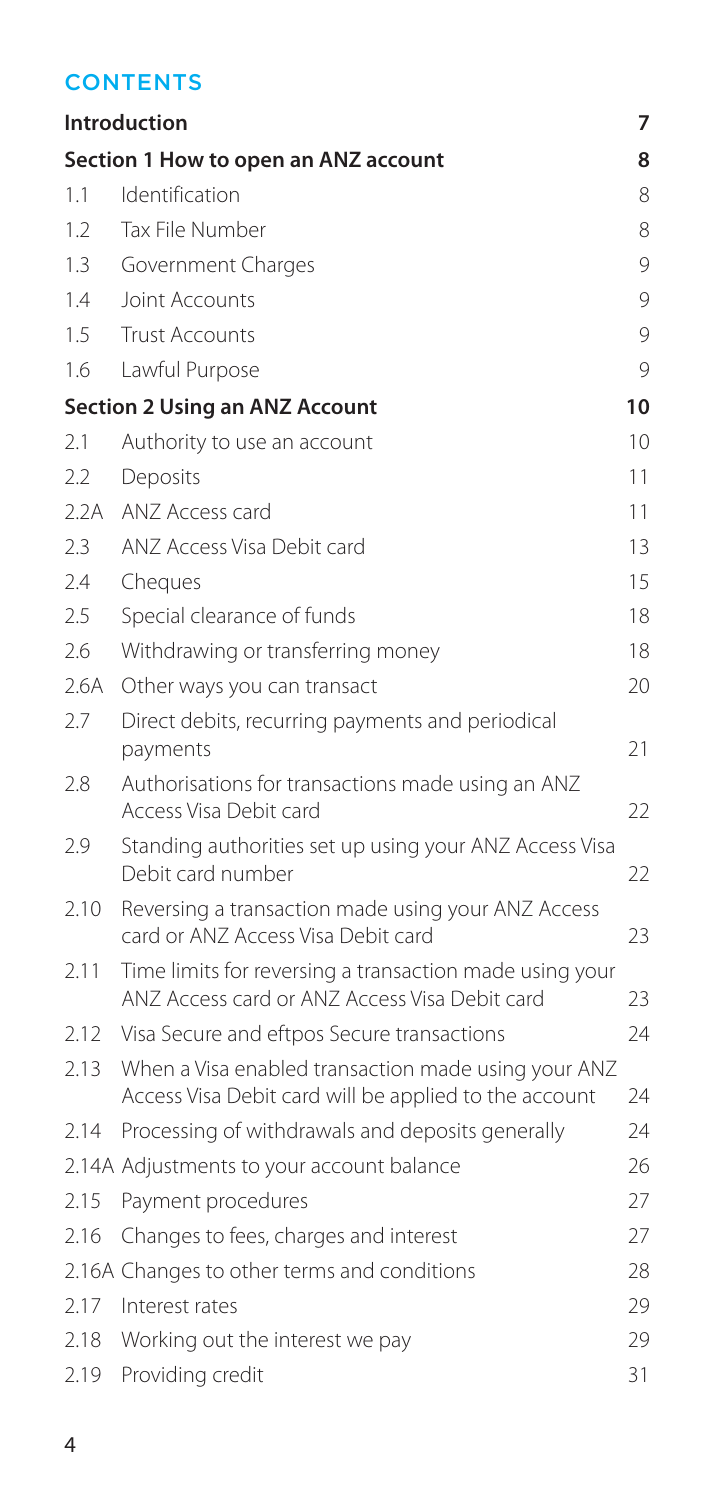| 2.20                                      | Statements                                                                               | 32 |  |  |
|-------------------------------------------|------------------------------------------------------------------------------------------|----|--|--|
| 2.21                                      | Privacy and confidentiality                                                              | 33 |  |  |
| 2.22                                      | Inactive accounts                                                                        | 35 |  |  |
| 2.23                                      | Disruption to service                                                                    | 36 |  |  |
| 2.24                                      | Compliments, suggestions and complaints                                                  | 36 |  |  |
| 2.25                                      | Indemnity                                                                                | 37 |  |  |
| 2.26                                      | Anti-money laundering and sanctions                                                      | 38 |  |  |
| 2.27                                      | No dealing in account                                                                    | 38 |  |  |
| 2.28                                      | Law and jurisdiction                                                                     | 39 |  |  |
| <b>Section 3 Electronic Banking</b><br>39 |                                                                                          |    |  |  |
| 3.1                                       | Electronic banking                                                                       | 39 |  |  |
| 3.2                                       | <b>FFTPOS</b>                                                                            | 39 |  |  |
| 3.3                                       | Maestro and Cirrus                                                                       | 39 |  |  |
| 3.4                                       | Fees and charges - Maestro and Cirrus                                                    | 40 |  |  |
| 3.5                                       | Surcharges - Maestro and Cirrus                                                          | 40 |  |  |
| 3.6                                       | Exchange rates and conversion - Maestro and Cirrus                                       | 40 |  |  |
| 3.7                                       | PLUS                                                                                     | 41 |  |  |
| 3.8                                       | Fees and charges - PLUS                                                                  | 41 |  |  |
| 3.9                                       | Surcharges - PLUS                                                                        | 42 |  |  |
| 3.10                                      | Exchange rates and conversion - PLUS                                                     | 42 |  |  |
| 3.11                                      | Daily withdrawal limit                                                                   | 42 |  |  |
| 3.12                                      | Keeping your ANZ Access card, ANZ Access Visa Debit<br>card and PIN secure               | 42 |  |  |
| 3.13                                      | What happens if your ANZ Access card or ANZ Access<br>Visa Debit card is lost or stolen? | 43 |  |  |
| 3.14                                      | Lost and stolen card and PIN - within Australia                                          | 44 |  |  |
| 3.15                                      | Lost and stolen card and PIN - while overseas                                            | 44 |  |  |
|                                           | Section 4 Other Things You Need To Know                                                  | 45 |  |  |
| 4.1                                       | Change of name and address                                                               | 45 |  |  |
| 4.2                                       | Our right to combine accounts                                                            | 45 |  |  |
| 4.3                                       | Closing or blocking access to your ANZ account                                           | 45 |  |  |
| 4.4                                       | Provision of information relating to savings and<br>transactions products                | 48 |  |  |
| 4.5                                       | Phone calls                                                                              | 48 |  |  |
| 4.6                                       | <b>Notices</b>                                                                           | 48 |  |  |
| 4.7                                       | ANZ Access card and ANZ Access Visa Debit card<br>reissue and replacement                | 49 |  |  |
| 4.8                                       | Chip                                                                                     | 49 |  |  |
| 4.9                                       | Financial claims scheme                                                                  | 49 |  |  |
|                                           |                                                                                          |    |  |  |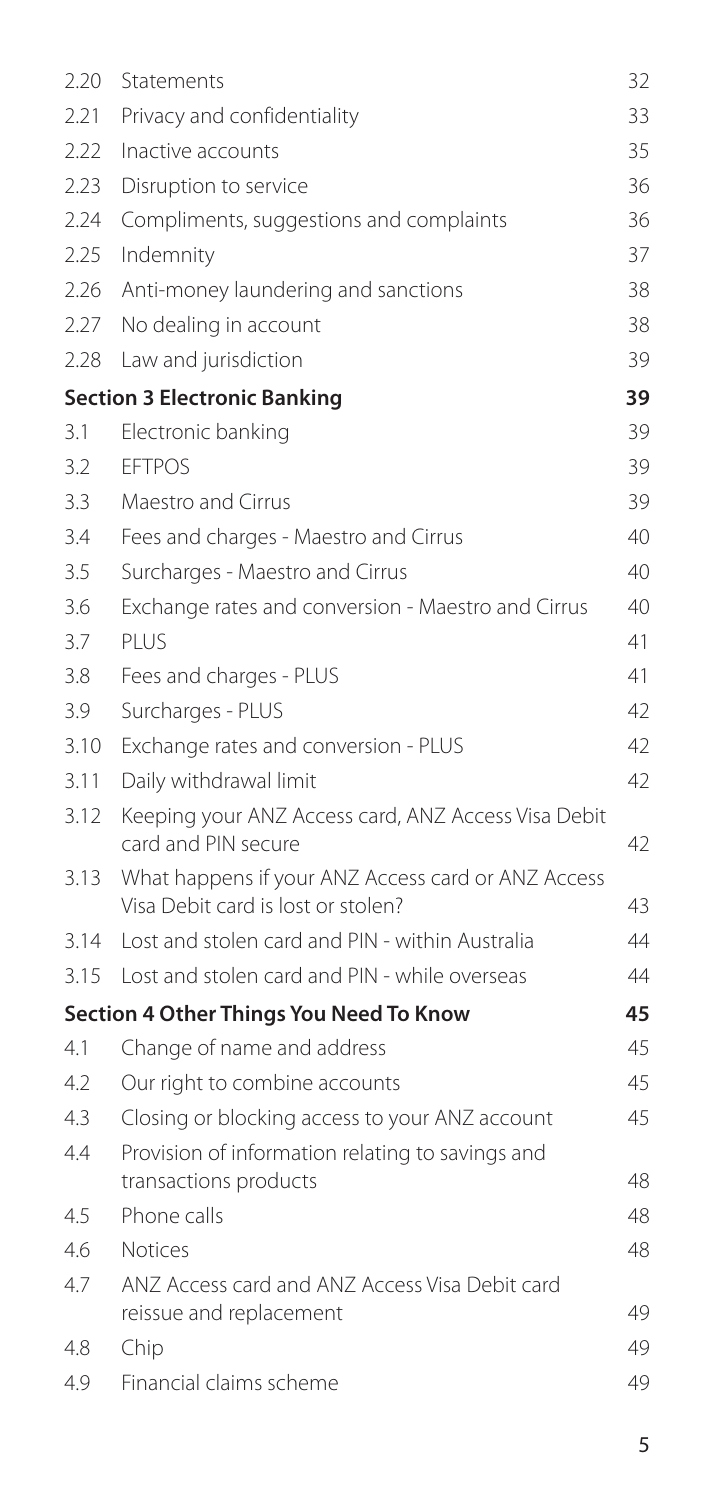| Section 5 Bank fees and charges<br>49 |                                                                                                        |    |  |
|---------------------------------------|--------------------------------------------------------------------------------------------------------|----|--|
|                                       | Section 6 Specific terms and conditions for personal                                                   |    |  |
|                                       | banking accounts                                                                                       | 50 |  |
| 6.1                                   | ANZ Access Advantage account                                                                           | 50 |  |
| 6.2                                   | ANZ Access Select account (Account not available to<br>new customers from 30 November 2013)            | 50 |  |
| 6.3                                   | ANZ Access Basic account                                                                               | 50 |  |
| 6.4                                   | ANZ Access Limited account (Account not available to<br>new customers from 30 November 2013)           | 51 |  |
| 6.5                                   | ANZ Pensioner Advantage account                                                                        | 52 |  |
| 6.6                                   | ANZ Progress Saver account                                                                             | 52 |  |
| 6.7                                   | ANZ Premium Cash Management account                                                                    | 54 |  |
| 68                                    | ANZ SMSF Cash Hub Account (only available to Self<br>Managed Superannuation funds)                     | 54 |  |
| 6.9                                   | ANZ Prime Cash Management account (Account not<br>available to new customers from 28 August 2021)      | 55 |  |
| 6.10                                  | ANZ Passbook Savings Account (account not available<br>to new customers from 30 November 2013)         | 57 |  |
| 6.11                                  | ANZ Term Deposit and ANZ Advance Notice Term<br>Deposit                                                | 58 |  |
| 6.12                                  | ANZ V2 Plus Account<br>(only available through approved ANZ intermediaries<br>since 29 September 2012) | 64 |  |
| 6.13                                  | ANZ Online Saver Account                                                                               | 72 |  |
|                                       | Section 7 Specific terms and conditions for ANZ Home                                                   |    |  |
|                                       | Loan Offset account and ANZ Equity Manager account                                                     | 74 |  |
| 7.1                                   | ANZ Home Loan Offset account                                                                           | 74 |  |
| 7.2                                   | ANZ Equity Manager account                                                                             | 77 |  |
|                                       | <b>Section 8 Electronic Banking Conditions of Use</b>                                                  | 77 |  |
|                                       | <b>Section 9 Contact us</b>                                                                            | 98 |  |
|                                       | Postal addresses                                                                                       | 98 |  |
|                                       | Customer enquiries                                                                                     | 98 |  |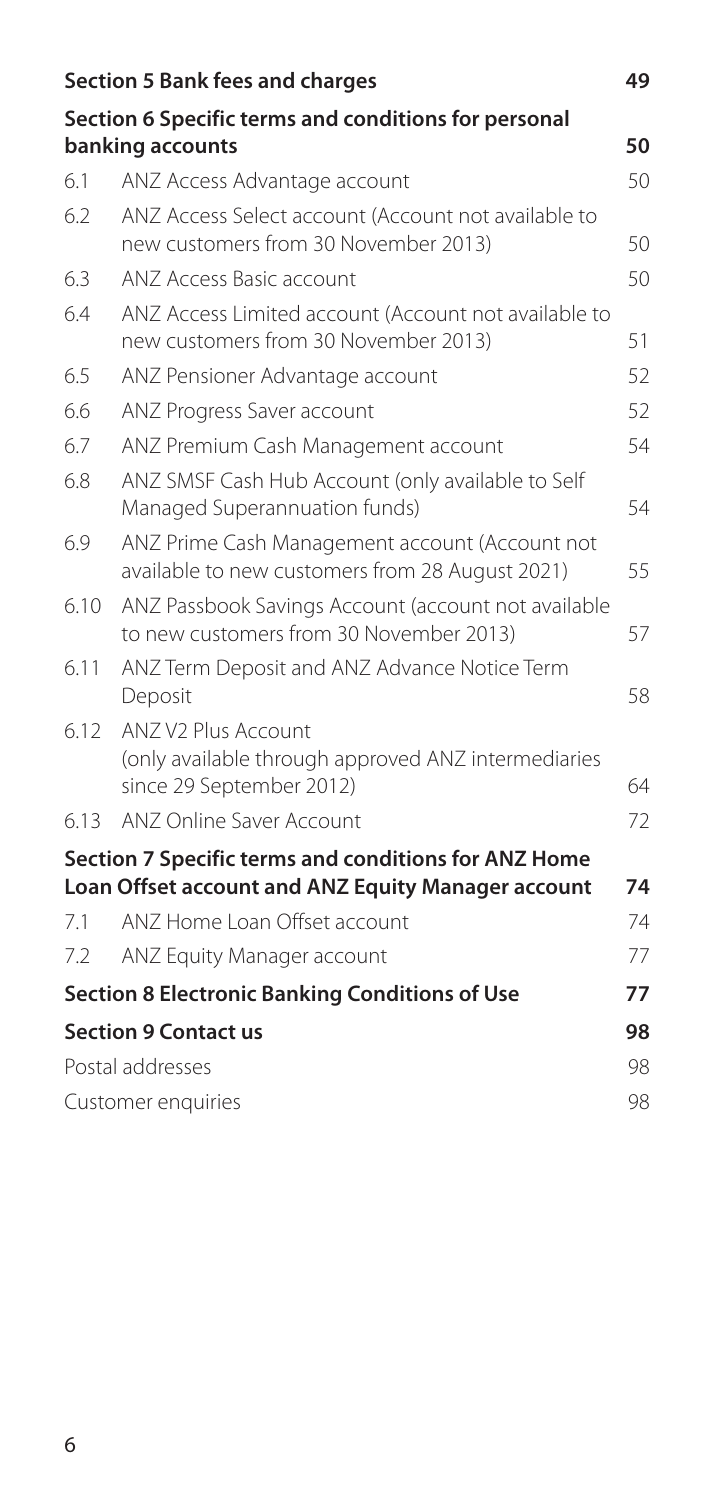# <span id="page-6-0"></span>**INTRODUCTION**

In these terms and conditions, 'we', 'us', 'our' and 'ANZ' refer to Australia and New Zealand Banking Group Limited ABN 11 005 357 522.

### READ YOUR PRODUCT TERMS AND **CONDITIONS**

You should read all relevant terms and conditions you have received and ask us about any issues that concern you.

If you have any questions or need more information about any ANZ account, ask at any ANZ branch or phone our Contact Centre. Or, for information on ANZ V2 PLUS accounts, phone the ANZ V2 PLUS Service Centre.

## APPLYING THESE TERMS AND CONDITIONS

If you are opening a new account, these terms and conditions will apply immediately.

Other terms and conditions, including those implied by law, also apply. To the extent permitted by law, these terms and conditions shall prevail in the event of any inconsistency.

If the law implies terms and conditions which cannot be excluded, our liability under those implied terms and conditions will be limited to the maximum extent permitted by law.

# ACCEPTING THESE TERMS AND CONDITIONS

You are deemed to accept these terms and conditions on the earlier of the date on which you first use your account or the date on which you otherwise accept these terms and conditions in a manner advised by us from time to time.

## BANKING CODE OF PRACTICE

If you are an individual or a small business (as defined in the Banking Code of Practice) ANZ is bound by the Banking Code of Practice when it provides its products and services to you.

**The Banking Code of Practice** means the relevant version of the industry code published from time to time by the Australian Banking Association as it applies to ANZ.

## NOT INDEPENDENT

ANZ cannot refer to itself as 'independent', 'impartial' or 'unbiased' in relation to personal advice it provides because:

- ANZ is the issuer of some of the fnancial products it advises on;
- ANZ advisers can only advise on products and services approved by ANZ (which includes products issued by ANZ); and
- ANZ may receive remuneration from product issuers in respect of some products or services.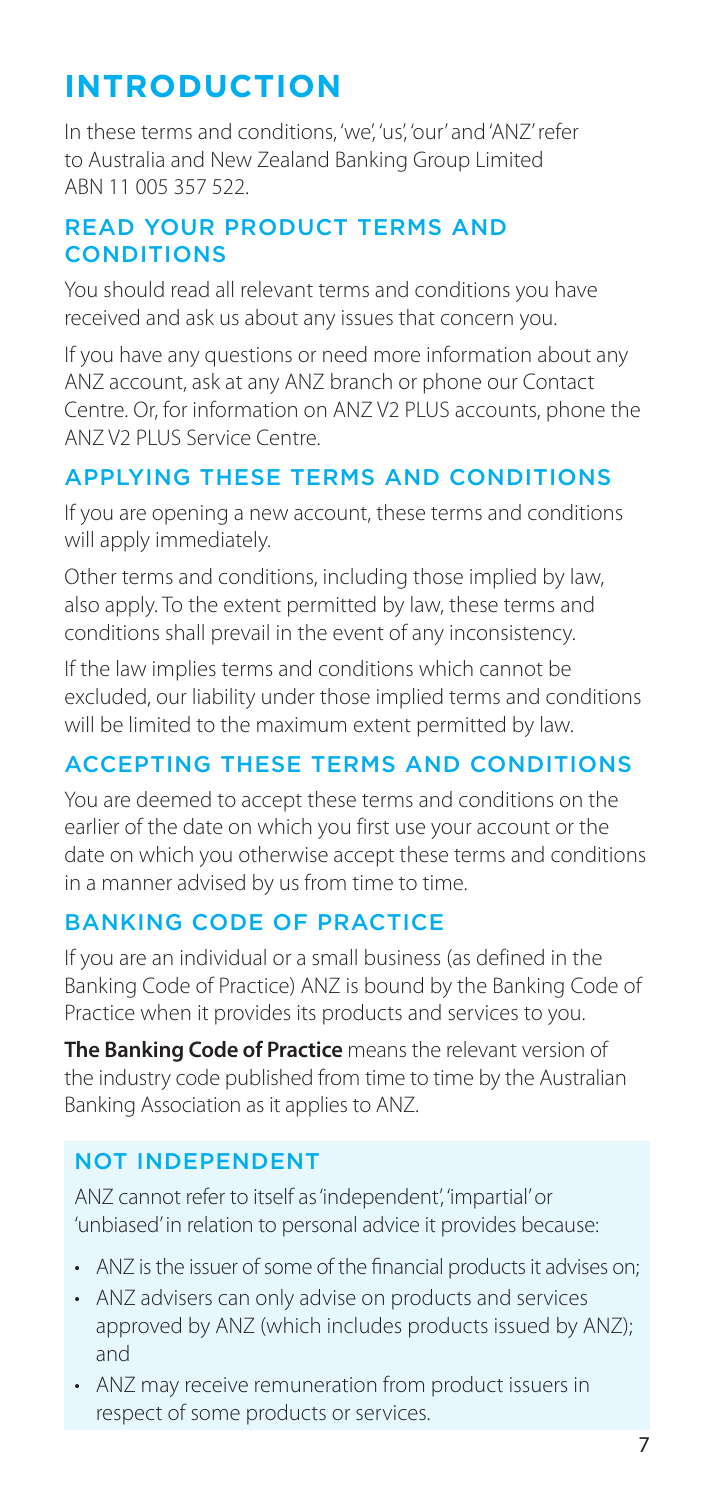# <span id="page-7-0"></span>**SECTION 1 HOW TO OPEN AN ANZ ACCOUNT**

There are specific terms and conditions for opening an ANZ V2 PLUS account or ANZ Online Saver account. These are set out in section 6 and apply along with the conditions set out in this section 1.

Our credit approval criteria also apply in relation to opening an ANZ Equity Manager account. Those criteria must be satisfied, in addition to the conditions set out in this section 1.

## 1.1 IDENTIFICATION

Under Federal law, we must verify the identity of all account holders, and anyone authorised to act for them. For us to do this, account holders and anyone authorised to act for them must satisfactorily meet our Customer Identification Process.

You can do this by producing acceptable documents which establish your identity. One of the documents must include your photograph or signature. If you want more information on the documents you can use as proof of your identity, please ask a member of staff at any ANZ branch.

Alternatively, you may have your identity verified electronically. If you would like to be identified electronically and you satisfy the eligibility criteria for electronic identification, you will need to provide us with personal information to assist us with the verification of your identity using electronic data sources. This information may include your Medicare or Passport details.

To obtain information on the accounts on which you can be verified electronically, call us on 13 33 33. For information on the eligibility criteria for electronic verification, please visit [www.anz.](http://www.anz.com/identityconditions) [com/identityconditions](http://www.anz.com/identityconditions)

If you, or signatories to the account, are not identified in terms of the law, the account will be blocked for all withdrawals (or all withdrawals by the relevant signatories) until the requirements are satisfied.

If you want to open an account and you have completed the identification process with us previously, you will need to tell us the account number of your existing ANZ account.

## 12 TAX FILE NUMBER

Federal law stipulates that all accounts earning deposit interest are subject to Tax File Number (TFN) legislation. It is not compulsory for you to provide your TFN. However, if you choose not to do so, we must deduct withholding tax from the interest earned, unless you are in an exempt withholding tax category. If you are in an exempt category, you should tell us.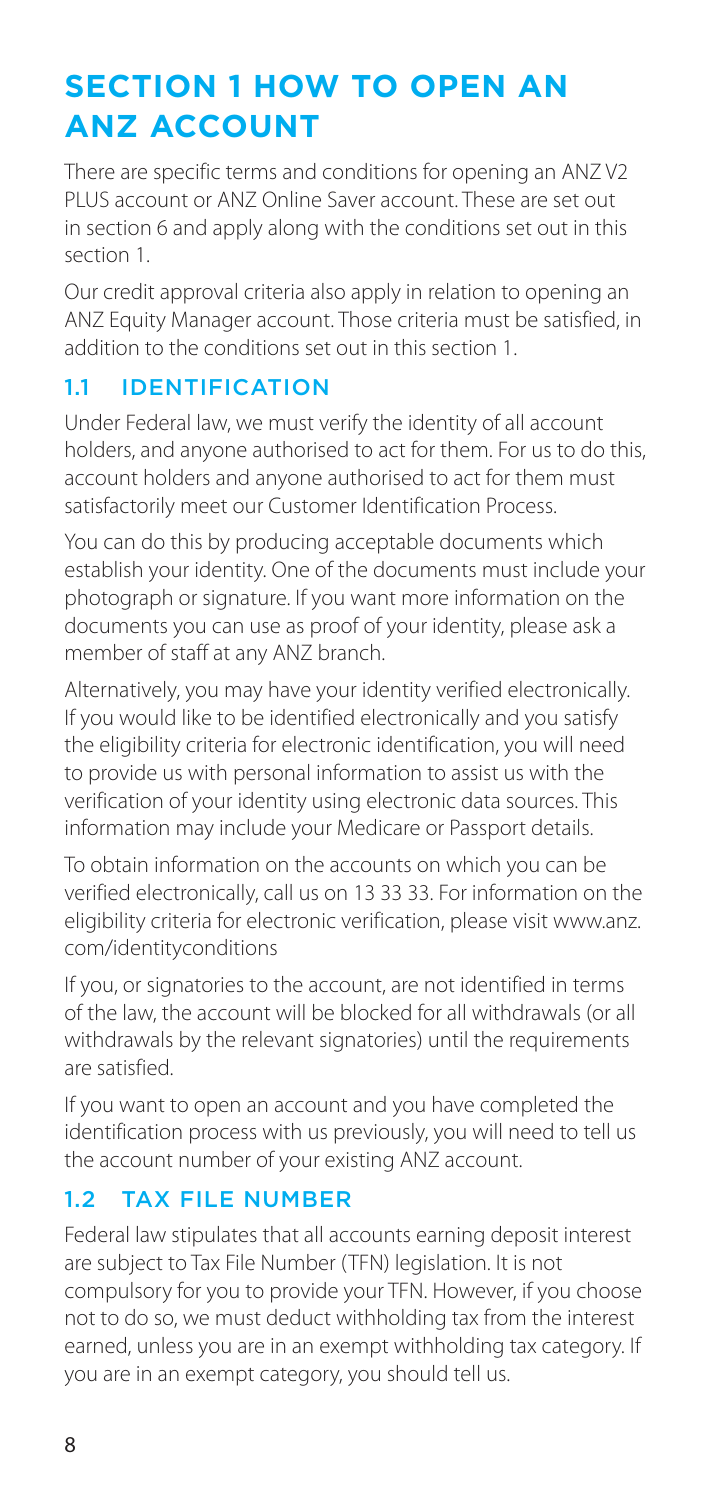<span id="page-8-0"></span>Withholding tax is generally calculated at the highest marginal tax rate plus applicable Commonwealth tax levies, including the Medicare Levy.

In accordance with the Privacy Act, we will keep your TFN, which we can keep a record of for all your accounts, confidential.

# 1.3 GOVERNMENT CHARGES

Any Government charges or duties you must pay for using the account will be taken straight from your account and shown on your account statement.

These charges may vary according to State or Territory.

With ANZ V2 PLUS accounts, Government charges will be deducted every three months from the account balance or any interest.

For more information on any applicable Government charges, call into any ANZ branch or phone our Contact Centre. Or, for ANZ V2 PLUS account holders, you can phone the ANZ V2 PLUS Service Centre.

# 1.4 JOINT ACCOUNTS

If your account is held jointly with at least one other person, the following will apply.

- We may give any statement, notice or other document (including a statement of account, a notice about your account or notice of a change to the terms and conditions of your account) to the holders of a joint account by giving the document to any one of the joint account holders in any manner allowed under these terms and conditions (in which case we will be deemed to have given the document to all joint account holders);
- If an account holder dies, we may in our discretion treat the balance of the account as owned by any surviving account holder(s).

# 1.5 TRUST ACCOUNTS

Trust accounts can be opened on request in the following ways.

- Where one or more persons open an account in which they are named as trustee for another person(s). For example a trustee account held by parents for children
- By trustees under a will
- By trustees for clubs and other organisations
- By trustees of a Self Managed Superannuation Fund.

# 1.6 LAWFUL PURPOSE

You must not use the account for any unlawful purpose, including the purchase of goods or services prohibited by the laws of the jurisdiction you are in.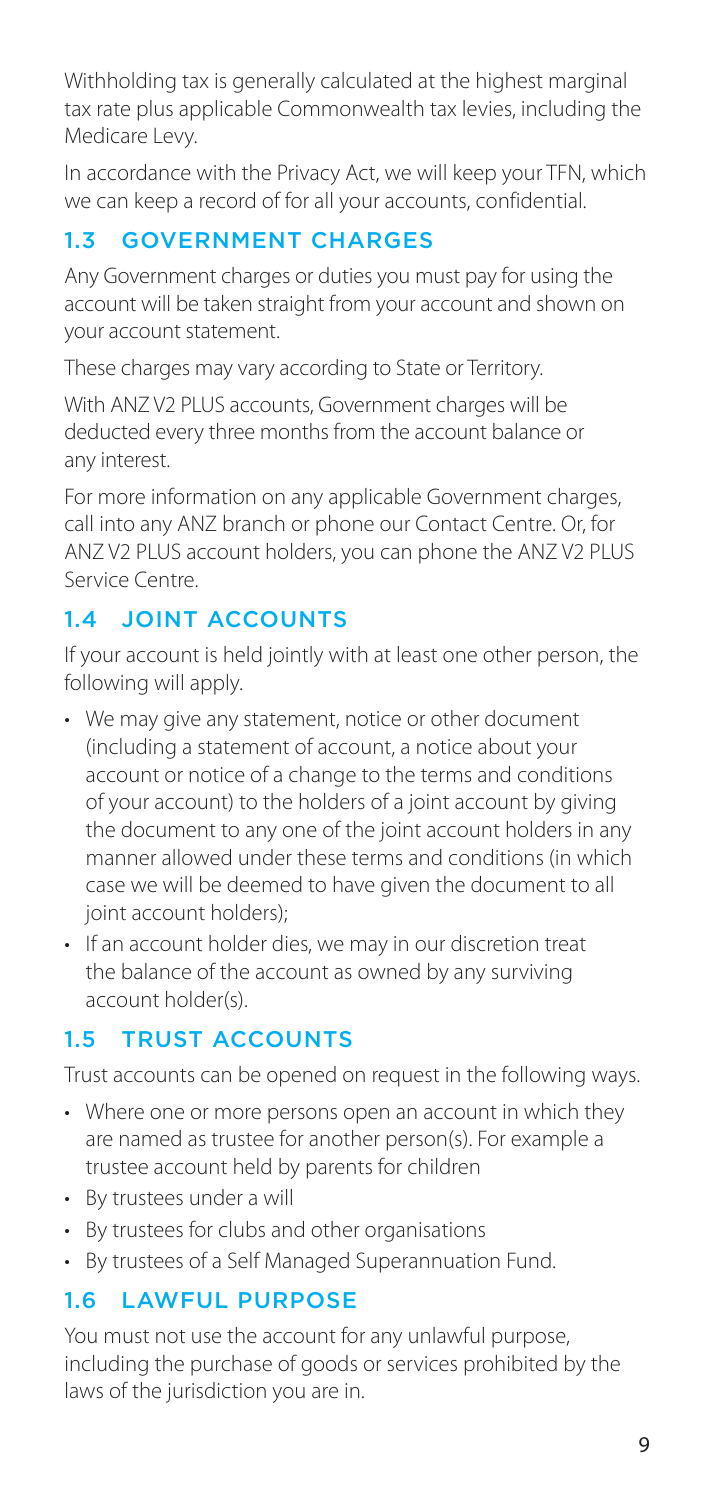# <span id="page-9-0"></span>**SECTION 2 USING AN ANZ ACCOUNT**

## 2.1 AUTHORITY TO USE AN ACCOUNT

ANZ V2 PLUS accounts and ANZ Online Saver accounts have specific terms and conditions for authorising other people to use the account on your behalf. Please see section 6 for details.

Unless section 6 says otherwise, when you open your ANZ account, you specify who is authorised to use the account. If you want to change the details of the people authorised to use the account you must tell us in writing. Except where expressly provided, we can act at all times on the basis that the authorised operator or operators can act fully and effectively in all dealings relating to the account.

If anyone has access or authorisation to ANZ Internet Banking or ANZ Mobile Banking in respect of an account, that person may access account statements, notices and other documents that were delivered through that platform before they were given access rights to that account on ANZ Internet Banking or ANZ Mobile Banking.

You are responsible to us for all liability that arises as a result of operations on the account. If you have a joint account, each joint account holder is jointly and severally responsible to us for any liability. To avoid doubt, you are responsible for:

- the transactions of each authorised person;
- ensuring the conduct of each authorised person complies with these terms and conditions and ANZ's terms and conditions applicable to any means of operating your account used by an authorised person including ANZ Mobile Banking or any application or a digital wallet; and
- each authorised person's registration for, and use of, any means of operating your account including ANZ Mobile Banking or any application or digital wallet, including responsibility for ensuring no other person can access any SMS sent to the authorised person.

You must ensure that each authorised person receives a copy of these terms and conditions. You must require each authorised person to notify you immediately upon the authorised person acquiring another means of operating your account, such as ANZ Mobile Banking or any application or digital wallet. You must ensure that you read and understand ANZ's terms and conditions applicable to such other means of operating the account acquired by an authorised person.

In this clause 2.1 'authorised person' means an authorised representative, authorised third party signatory or any other person authorised by you to use the account.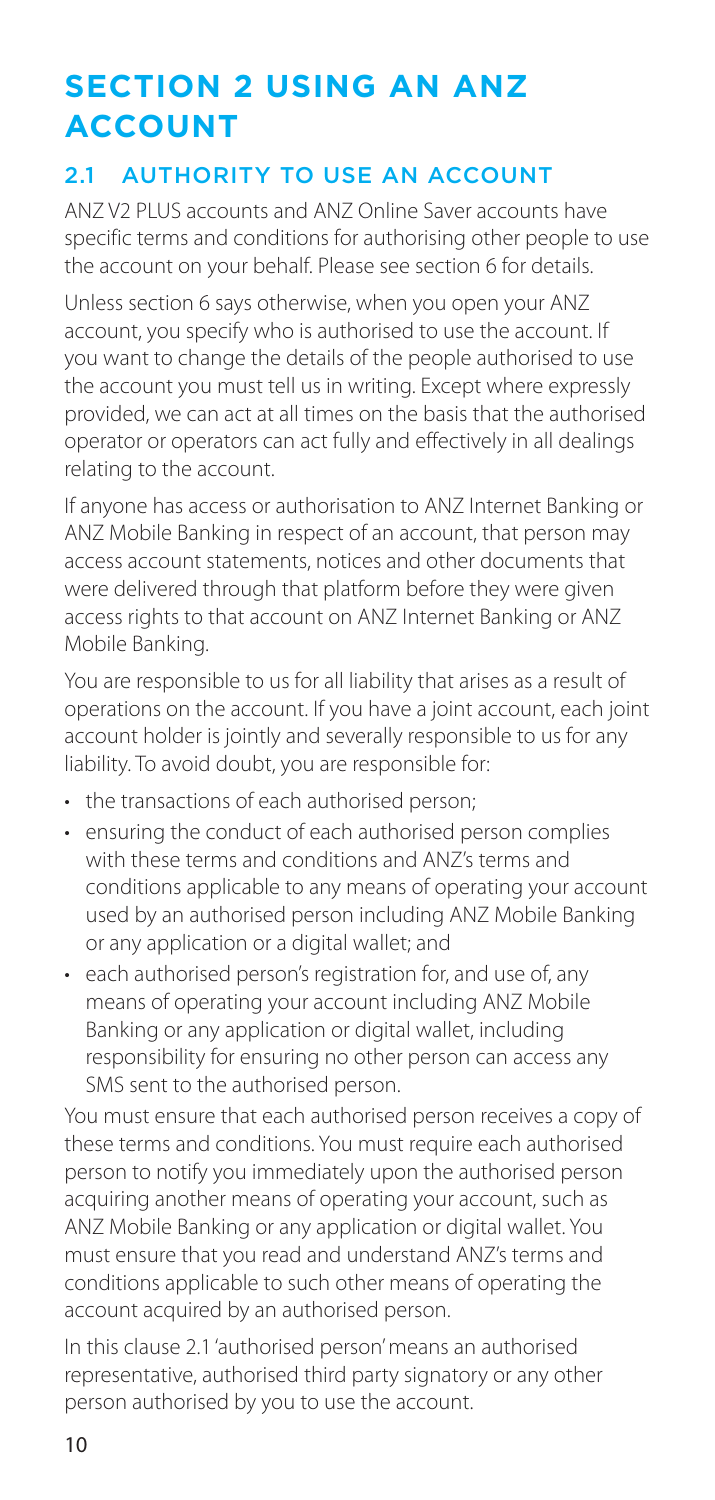<span id="page-10-0"></span>For the purposes of these terms and conditions, 'ANZ Mobile Banking' means the ANZ App or any ANZ mobile banking application that succeeds or replaces that application.

## 2.2 DEPOSITS

ANZ Term Deposits, ANZ Advance Notice Term Deposits, ANZ Prime Cash Management Accounts, ANZ V2 PLUS accounts and ANZ Online Saver accounts have specific terms and conditions for depositing money. Please see section 6 for details.

Unless section 6 says otherwise, you may deposit amounts into your account in the following ways.

- By depositing cash or a cheque over the counter at any ANZ branch
- (Except for an ANZ Passbook Savings account) by depositing cash or a cheque at any ANZ ATM that accepts such deposits
- (Except for an ANZ Passbook Savings account) by transferring funds from another of your ANZ accounts using ANZ Phone Banking, ANZ Internet Banking or ANZ Mobile Banking (if this funds transfer functionality is available on your version of ANZ Mobile Banking), or (where you have an ANZ card to which both accounts are linked) using the card (either in physical form or via a digital wallet) at any ANZ ATM in Australia
- (Except for an ANZ Passbook Savings account) by arranging another electronic transfer from another of your accounts with us, or another person's account with us
- By arranging a periodical payment from another of your accounts with us, or another person's account with us
- By arranging an electronic transfer from your account with another fnancial institution
- By arranging an electronic transfer from another person's account with another fnancial institution (e.g. by arranging to have your salary or other income (such as a family allowance or pension) paid directly to your account)
- By depositing cash over the counter at another fnancial institution (the other fnancial institution may charge a fee for this service)
- In any other way we allow

In processing deposits to your account, we will rely on your account number only. We will not check the account name received with the deposit instructions.

# 2.2A ANZ ACCESS CARD

### **How you can use an ANZ Access card**

We may, subject to our eligibility criteria being met, issue any account holder, or any person authorised by any account holder, with an ANZ Access card to give access to an account held by the account holder.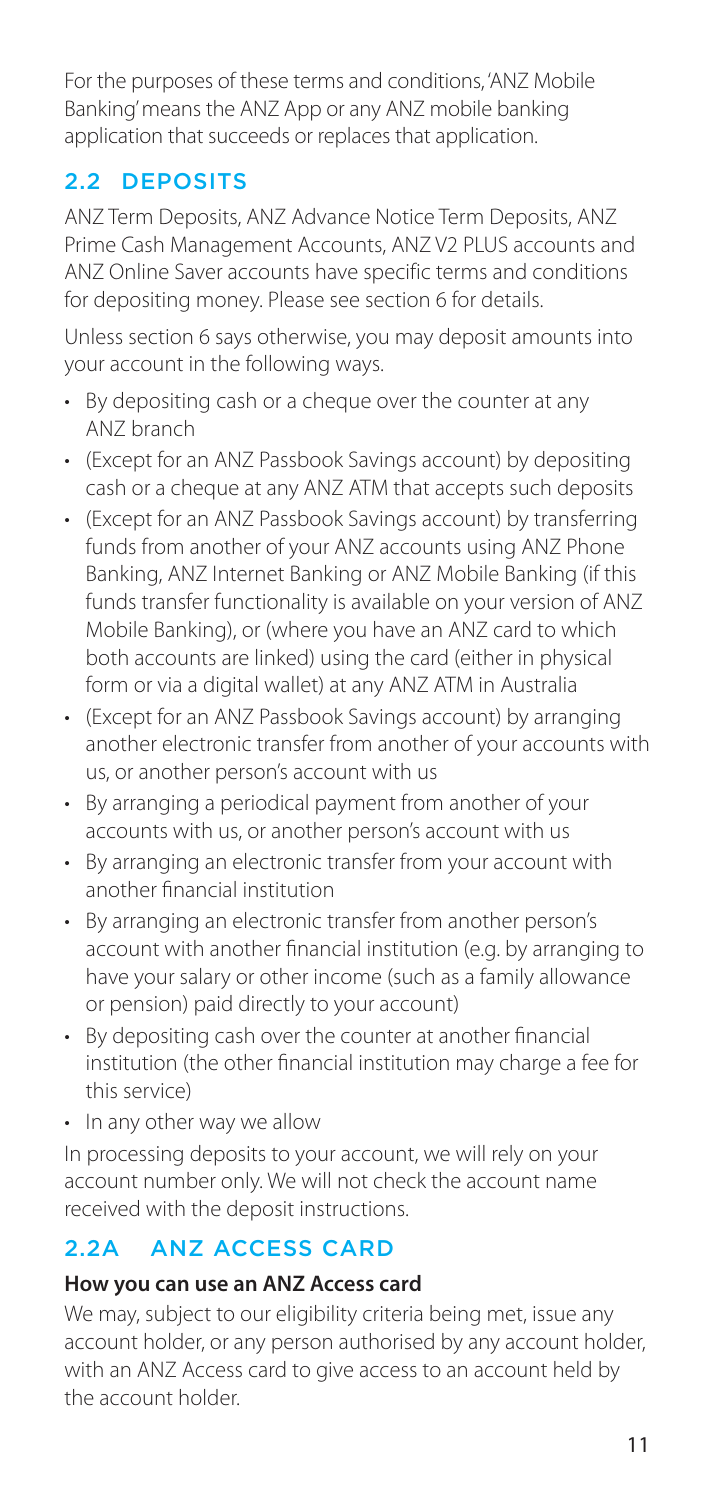We may, subject to our eligibility criteria being met, permit the holder of an ANZ Access card to link that card so as to give access to an additional ANZ account on which the holder of the card is authorised to operate.

We may from time to time allow your ANZ Access card to be used via a digital wallet. A digital wallet is a mobile application (for example, on a smartphone or wearable device) that allows details of an eligible card to be added so that the application can be used in place of the physical card at EFTPOS terminals (as well as at ATMs in the case of ANZ Access Visa Debit cards).

When you use your ANZ Access card at an ATM in Australia, you can usually choose to withdraw funds from your linked accounts by selecting 'SAV' ('savings') or by selecting 'CHQ' ('cheque').

Similarly, when you use your physical ANZ Access card at an EFTPOS terminal (other than a contactless EFTPOS terminal) in Australia, you can usually choose to withdraw funds from your linked accounts by selecting 'eftpos SAV' or 'SAV' ('savings'), or 'eftpos CHQ' or 'CHQ' ('cheque').

Where you have more than one account linked to an ANZ Access card, you may select which account is linked to the 'eftpos SAV' or 'SAV' ('savings') and 'eftpos CHQ' or 'CHQ' ('cheque') at ATMs and EFTPOS terminals. If you do not make such a selection, we will do so for you.

One of your linked accounts will also be treated as your default account. Again, you may nominate your default account, and we will nominate the default account if you do not do so. You can find out which is the nominated default account or change the nominated default account by calling our Contact Centre.

The nominated default account will always be debited when you present your physical ANZ Access card at a contactless EFTPOS terminal (if your card has a chip). The same applies when you present your ANZ Access card via a digital wallet at a contactless EFTPOS terminal, unless the digital wallet itself allows you to select which account will be debited, in which case that account selection will apply.

Refer also to section 3 in relation to the use of your ANZ Access card at international ATMs.

## **Card validity and expiry**

For security reasons, the physical ANZ Access card must be signed immediately by the person in whose name it has been issued and must only be used within the 'valid from' and 'until end' dates printed on the card. Further, you must ensure that when an ANZ Access card expires it is destroyed, by cutting it in half diagonally, making sure you cut through any chip on the card.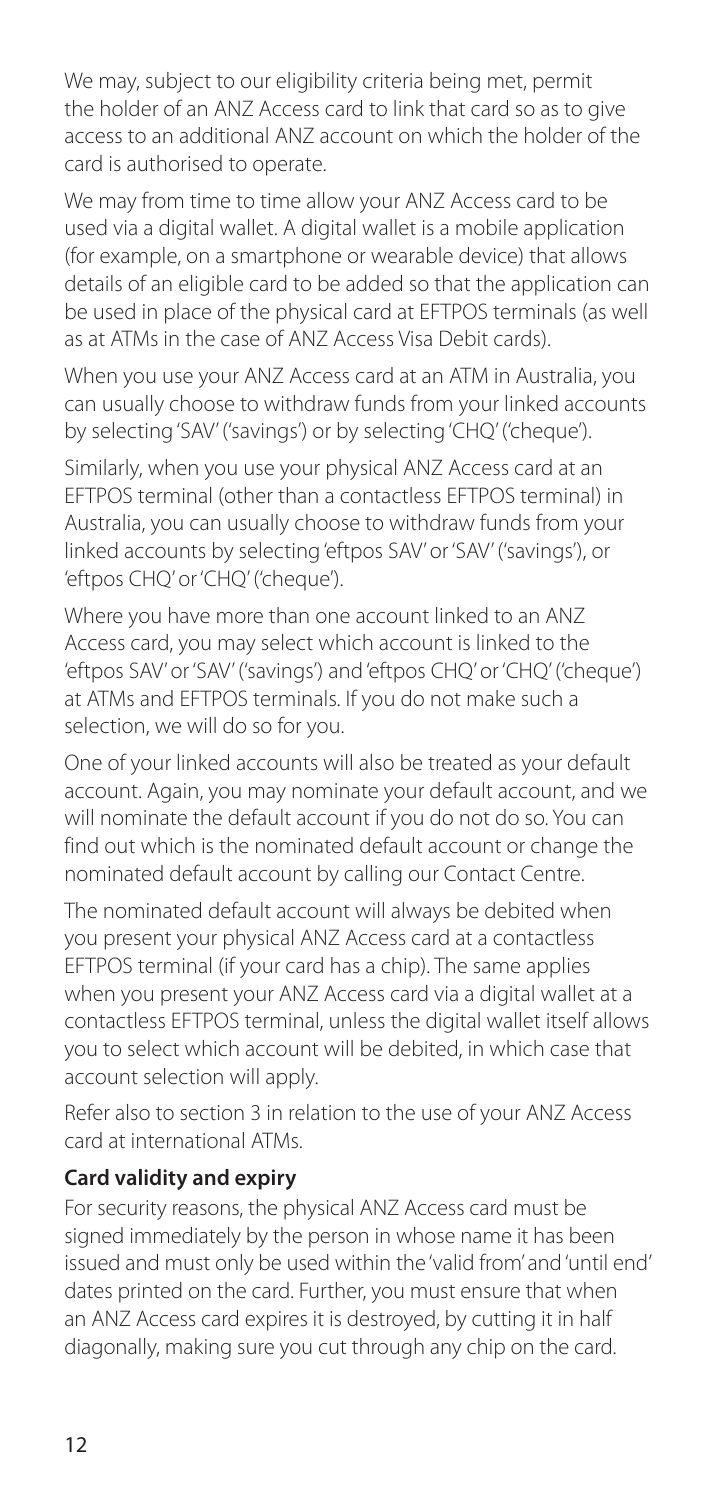## <span id="page-12-0"></span>2.3 ANZ ACCESS VISA DEBIT CARD

#### **How you can use an ANZ Access Visa Debit card**

We may, subject to our eligibility criteria being met, issue any account holder, or any person authorised by any account holder, with an ANZ Access Visa Debit card to give access to one of the following accounts held by the account holder (referred to as the 'nominated account'):

- ANZ Access Advantage
- ANZ One
- ANZ Access Select
- ANZ Pensioner Advantage
- ANZ Access Basic
- Other products as ANZ may make available.

We may, subject to our eligibility criteria being met, permit the holder of an ANZ Access Visa Debit card to link that card so as to give access to an additional ANZ account, as a secondary account on which the holder of the card is authorised to operate. Certain types of accounts (including ANZ Passbook Savings accounts, ANZ Term Deposits, ANZ Advance Notice Term Deposits and ANZ Online Saver accounts) are not able to be linked to an ANZ Access Visa Debit card as a secondary account.

We may from time to time allow your ANZ Access Visa Debit card to be used via a digital wallet (refer to section 2.2A for further details).

When using your ANZ Access Visa Debit card (either in physical form or via a digital wallet), your nominated account will always be debited when you:

- select 'CR' ('credit') or 'Visa Debit' at an EFTPOS terminal;
- present your physical ANZ Access Visa Debit card at a contactless EFTPOS terminal;
- present your ANZ Access Visa Debit card via a digital wallet at a contactless EFTPOS terminal (unless the digital wallet itself allows you to select which account will be debited, and you have selected 'eftpos CHQ' or 'CHQ' ('cheque')); or
- use the 16 digit ANZ Access Visa Debit card number to purchase or pay for goods or services.

Each of these uses of your ANZ Access Visa Debit card (other than where you or the merchant effectively choose to process the transaction through the EFTPOS network rather than the Visa network), together with any other transaction made using your ANZ Access Visa Debit card that is processed through the Visa network, is referred to in these terms and conditions as a 'Visa enabled transaction'.

You may also be able to access your nominated account using your ANZ Access Visa Debit card (either in physical form or via a digital wallet) by selecting 'eftpos SAV' or 'SAV' ('savings') at an ATM or EFTPOS terminal.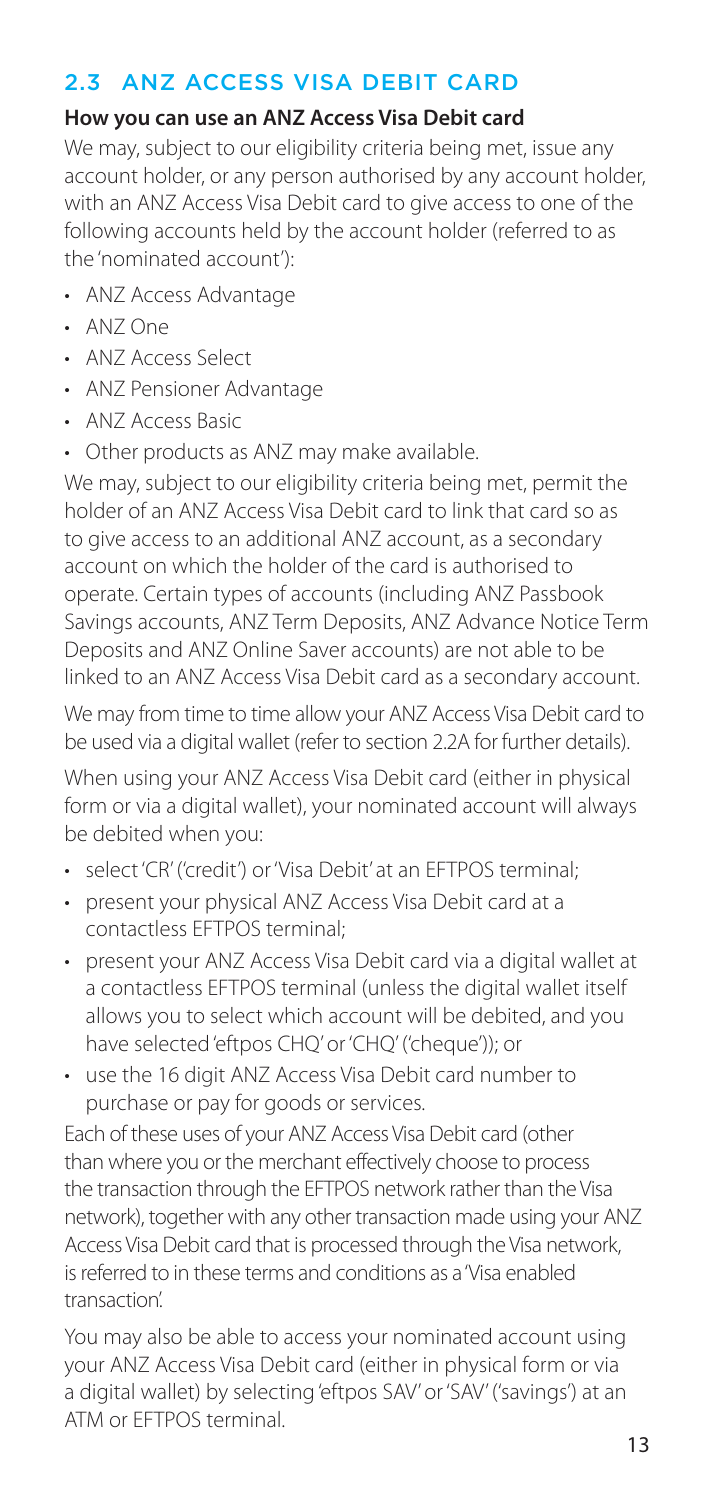If you have a secondary account linked to your ANZ Access Visa Debit card, you may be able to access that account at an ATM or EFTPOS terminal by selecting 'eftpos CHQ' or 'CHQ' ('cheque') at the ATM or terminal or via a digital wallet.

## **ANZ Access Visa Debit card acceptance**

An ANZ Access Visa Debit card will normally be accepted by financial institutions and merchants displaying the Visa card symbol. However, Visa card promotional material displayed on any premises cannot be taken as a warranty by the financial institution, merchant or any person carrying on business there that all goods and services available at those premises may be purchased with the Visa card, or that cash withdrawals may be available. In Australia, where the particular financial institution, merchant or other person carrying on business does not accept Visa cards, they may still allow goods and services to be purchased with the ANZ Access Visa Debit card at an EFTPOS terminal by selecting 'eftpos SAV' or 'SAV' ('savings') or 'eftpos CHQ' or 'CHQ' ('cheque') at the terminal or via a digital wallet to access funds in a linked account.

The price a merchant charges for goods and services purchased with an ANZ Access Visa Debit card may be different from the price a merchant charges for the same goods and services purchased with cash.

Unless required to do so by law we do not accept any liability:

- if any fnancial institution or merchant displaying a Visa symbol refuses to accept or honour an ANZ Access Visa Debit card; or
- for goods or services purchased with an ANZ Access Visa Debit card.

If you have any complaints about goods or services purchased with an ANZ Access Visa Debit card you must resolve the complaint directly with the merchant concerned.

## **Card validity and expiry**

For security reasons, the physical ANZ Access Visa Debit card must be signed immediately by the person in whose name it has been issued and must only be used within the 'valid from' and 'until end' dates printed on the card. Further, you must ensure that when an ANZ Access Visa Debit card expires it is destroyed, by cutting it in half diagonally, making sure you cut through any chip on the card.

## **Card Controls**

to time. ANZ may make certain Card Controls available for use from time

ANZ may publish guidelines on [anz.com](http://anz.com) from time to time outlining the Card Control(s) that are currently available for relevant cards and the types of transactions which may be blocked or which ANZ may refuse to process when the relevant Card Control(s) is applied.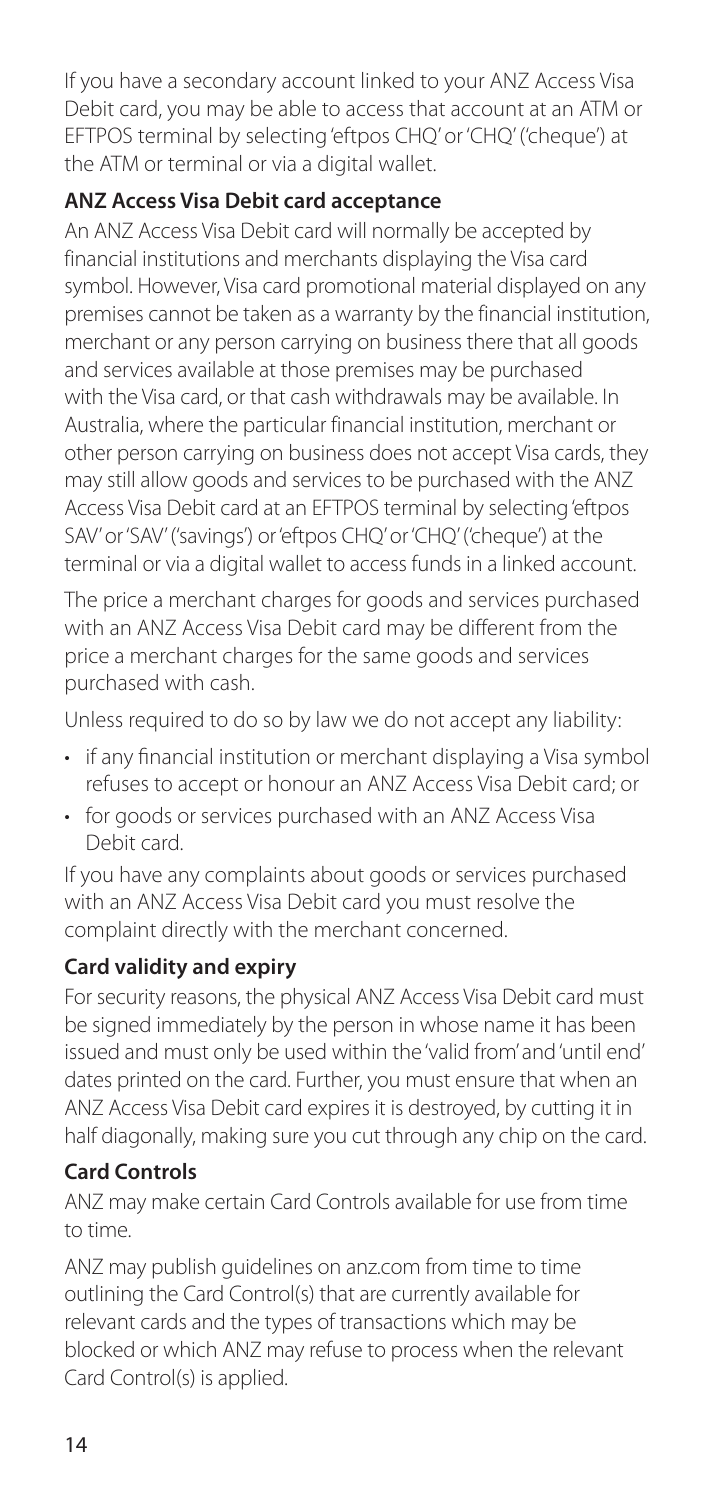<span id="page-14-0"></span>In this clause, 'Card Controls' means a function that ANZ may make available for use in connection with an ANZ Access Visa Debit card as may be described on [anz.com](http://anz.com), which when applied, may block or cause ANZ to refuse to process a certain transaction(s) or type of transaction(s) on the ANZ Access Visa Debit card or the account (as applicable) the Card Control is applied to.

# 2.4 CHEQUES

## **How long does it take for a cheque to clear?**

You should allow three to seven business days for a cheque that you deposit to your account to clear.

We may allow you to draw on the cheque before it has cleared. However, if this would mean that your account would be overdrawn, we will generally only allow the drawing if there is available credit under any formal overdraft facilities or other formal credit facilities applicable to your account. We may also (but we do not have to) provide you with an informal overdraft for the overdrawn amount. See section 2.19 for further details.

#### **What if a cheque that you have drawn on or that is deposited to your account is dishonoured?**

Where a cheque that you have drawn on your account is dishonoured, we may charge you a Dishonour Fee.

Where a cheque that is deposited to your account is dishonoured, we will take the amount of the cheque from your account (to the extent it has been credited to your account).

#### **What happens to an original cheque that is drawn on us once it has cleared?**

We will destroy the original cheque but keep a copy of it for:

- 13 months if the cheque is for less than \$200; or
- seven years if the cheque is for \$200 or more.

#### **When might a cheque be dishonoured or payment refused?**

We may dishonour a cheque or refuse payment for the following reasons:

- there is not enough money in the payer's account;
- the cheque has not been signed;
- the cheque is more than 15 months old;
- the cheque has a future date on it;
- the cheque has been altered in a material way and the alteration has not been signed;
- law prevents the cheque from being paid;
- the cheque has been stopped; or
- the payer's bank has been notifed that the account holder is unable to manage their own affairs, is bankrupt or has died.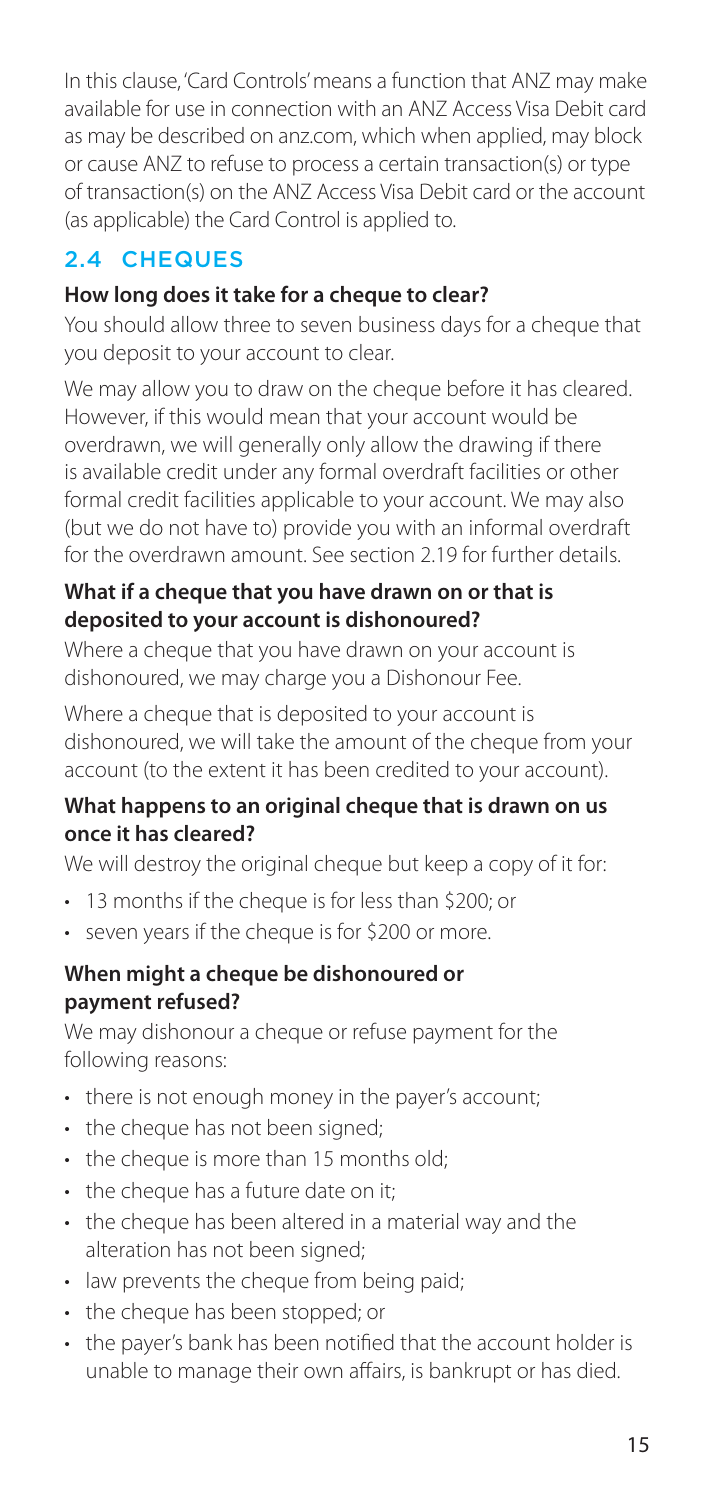## **What if a cheque or my cheque book is lost or stolen?**

You should keep your cheques and cheque book safe at all times.

If a cheque is lost or stolen, you must do the following.

- If a cheque made payable to you is lost or stolen, you must tell the person who wrote the cheque
- If a cheque you have written is lost or stolen, you must ask us to stop the cheque and you must tell the person to whom the cheque is payable
- If your ANZ cheque book is lost or stolen, tell us to put a stop on the cheques in that cheque book. If you then fnd the cheques, you cannot use them until you have given us written authorisation.

If you don't tell us, as soon as possible, that your cheque book has been lost or stolen, you may be liable for transactions incurred by you before you notify us, even if they are made without your authority.

#### 'Crossed' cheques

A cheque with two parallel lines across it is a 'crossed cheque'. A crossed cheque must be paid into an account with a bank or other financial institution. It cannot be cashed.

## 'Not Negotiable' cheques

If the words 'Not Negotiable' are written between the two parallel lines on a crossed cheque, this protects the true owner of a cheque that is lost or stolen by making sure that the recipient of a cheque obtains no better rights to the cheque than the person who passed the cheque.

For example, if your cheque has been stolen and the thief passes it on to an innocent person, you will be able to recover the amount paid on your cheque from the innocent person (or the thief if they are found). This is because the thief had no right to the cheque and so passed no rights to it on to the innocent person.

### 'Account payee only'

If you write these words on a cheque, you are directing the bank collecting the cheque to pay the cheque into the account of the person named on the cheque only.

### 'Or bearer' and 'or order'

If the words 'or bearer' are on a cheque, a bank may pay the cheque to anyone who has it, not only the person it is made payable to. If you delete these words, the cheque becomes an 'or order' cheque.

With an 'or order' cheque, if the payee wants to transfer it to another person, they must first sign the back of the cheque.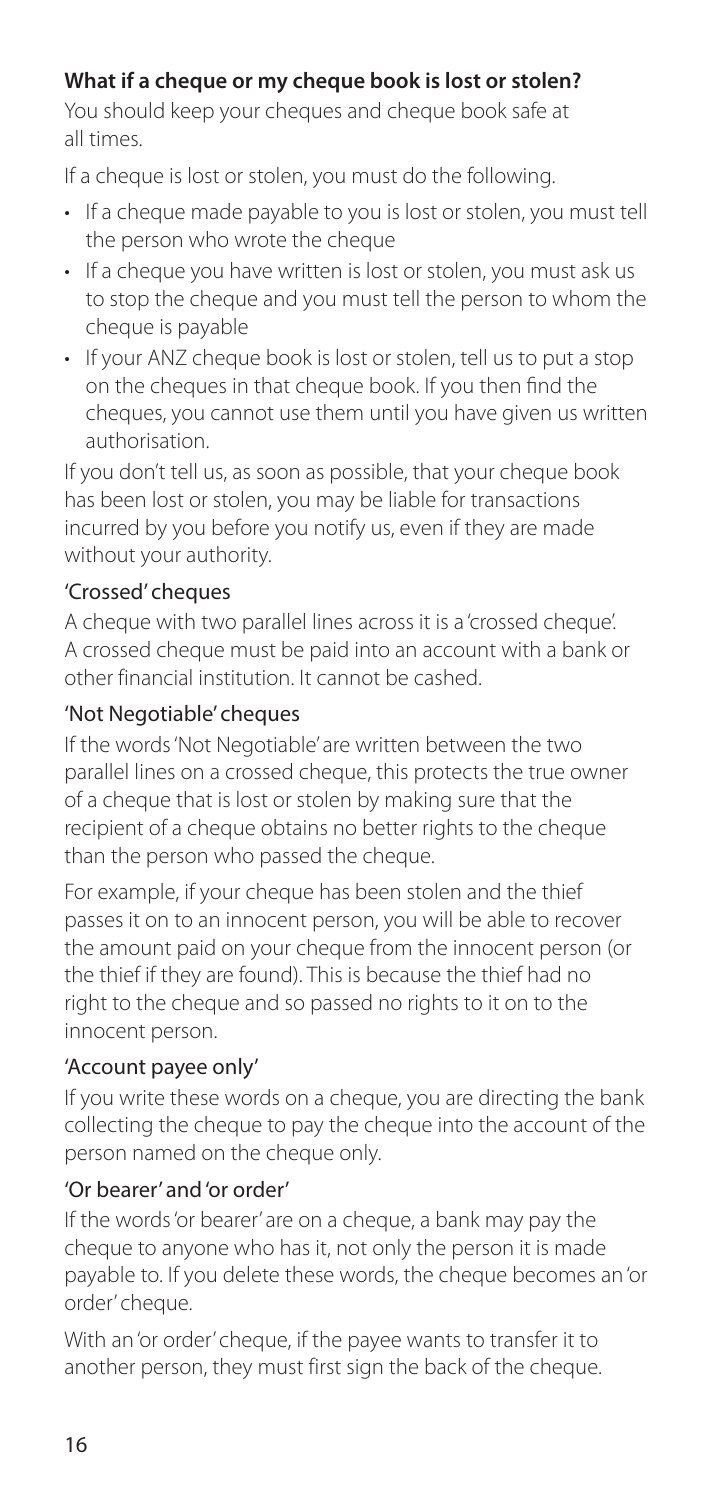## Cashing a cheque

If you, as the drawer, want to cash a 'crossed' or 'Not Negotiable' cheque at your branch, always write 'Please pay cash' instead of a name at the top of the cheque, and sign in full underneath (do not just write your initials). You also need to sign in full in the space for your signature.

If you want to cash a cheque at another branch, you will need to provide two forms of identification:

- one form must be photo ID, such as your driver's licence
- one can be your ANZ card linked to your account.

### **Cheques made payable to someone else**

If you try to pay in or cash a cheque that is, or appears to be, made payable to, or belong to, someone else, we may refuse to accept that cheque, refuse to cash that cheque or set some conditions that you must meet before we accept it.

### **Stopping a cheque**

You can stop a cheque that you have written by telling us:

- the amount of the cheque;
- the cheque number and the date on it; and
- who the cheque is made payable to.

If you have lost a cheque you received from someone else, tell that person so they can stop the cheque.

### **Tips for cheque security**

- Don't leave gaps between words
- When writing out the amount in words, start as close as possible to the left-hand side and write 'only' at the end of the amount
- When writing out the amount in fgures, start as close as possible to the dollar sign
- Never write out a cheque in pencil, or in ink that can be erased (rubbed out)
- Do not sign a cheque until it is all flled out
- Always write the amount in words as well as figures
- Check your bank statements regularly to make sure the amounts taken from your account agree with the amounts shown on the cheque book stubs.

### **Bank cheques**

Bank cheques are cheques instructing payment from the bank itself rather than from a customer's account.

As an ANZ account holder, you can buy a bank cheque for a fee. We can dishonour a bank cheque if:

- the bank cheque is forged or counterfeit:
- the bank cheque has been altered:
- fraud or another crime has been committed;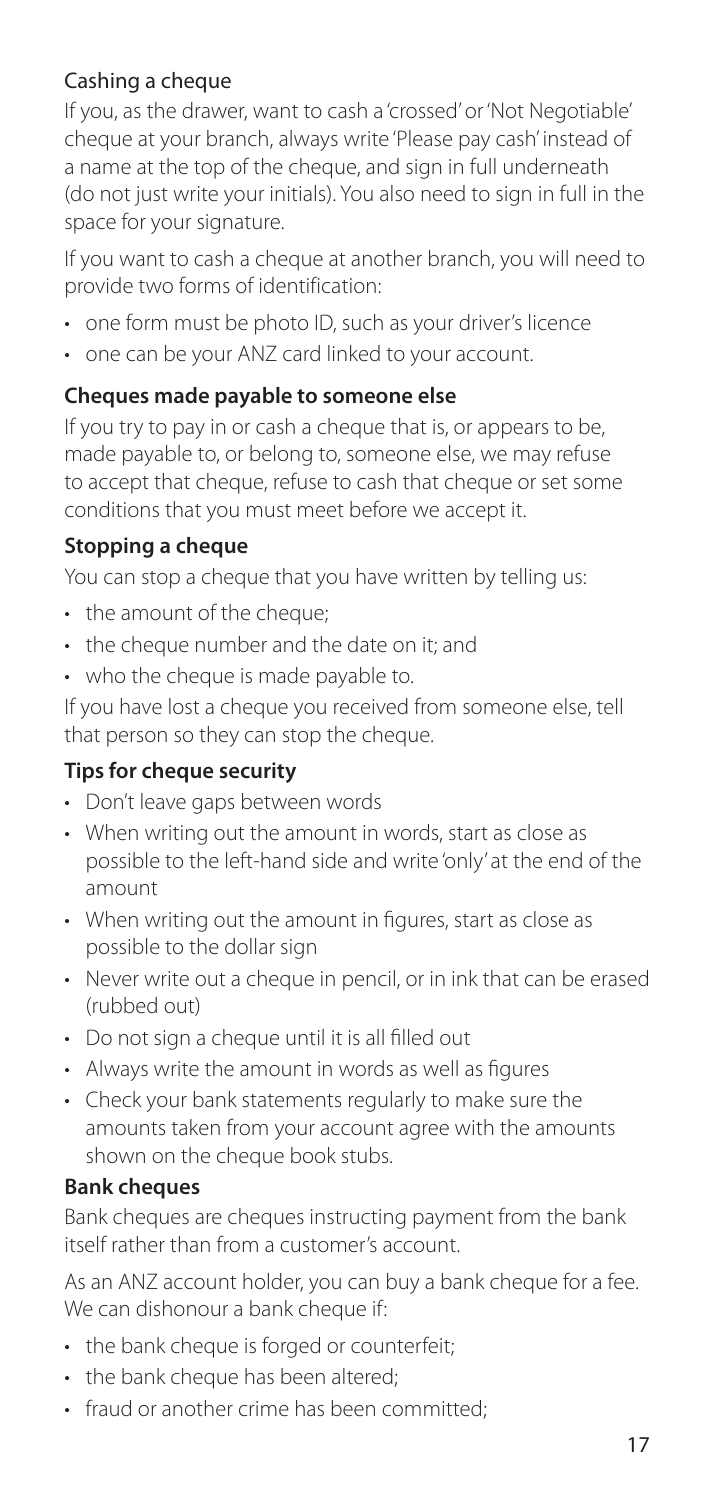- <span id="page-17-0"></span>• we have been told that the bank cheque has been lost or stolen;
- there is a court order restraining us from paying a bank cheque:
- we have not received the fee or value for the bank cheque; or
- the bank cheque is presented by a person who is not entitled to the cheque proceeds.

If a bank cheque we have issued is lost or stolen, we will, in certain circumstances, provide a replacement cheque for a fee.

## 2.5 SPECIAL CLEARANCE OF FUNDS

Special clearance of cheques that are deposited into your account are no longer available.

## 2.6 WITHDRAWING OR TRANSFERRING **MONEY**

ANZ Term Deposits, ANZ Advance Notice Term Deposits, ANZ Prime Cash Management Accounts, ANZ V2 PLUS accounts and ANZ Online Saver accounts have specific terms and conditions for withdrawing or transferring money. Please see section 6 for details.

Unless noted otherwise, you may withdraw or transfer money from your account, as long as enough funds are available, in the following ways.

- By withdrawing cash over the counter at any ANZ branch
- By cheque, if you have a cheque book for your account
- (Except for an ANZ Passbook Savings account) by transferring funds to another account with us or another fnancial institution, or making a BPAY® Payment<sup>1</sup>, via ANZ Internet Banking or ANZ Mobile Banking (if this funds transfer functionality is available on your version of ANZ Mobile Banking), including by arranging a recurring payment (see section 2.7)
- (Except for an ANZ Passbook Savings account) by transferring funds to a linked account, or making a BPAY® Payment, via ANZ Phone Banking;
- (Except for an ANZ Passbook Savings account) by arranging a direct debit or periodical payment (see section 2.7) or other electronic transfer to another account with us or another fnancial institution
- For an ANZ Passbook Savings account, by arranging a periodical payment (see section 2.7) to another of your eligible accounts with us

<sup>&</sup>lt;sup>1</sup> BPAY® Payment means a payment made via the BPAY® Payments service provided by BPAY Pty Ltd.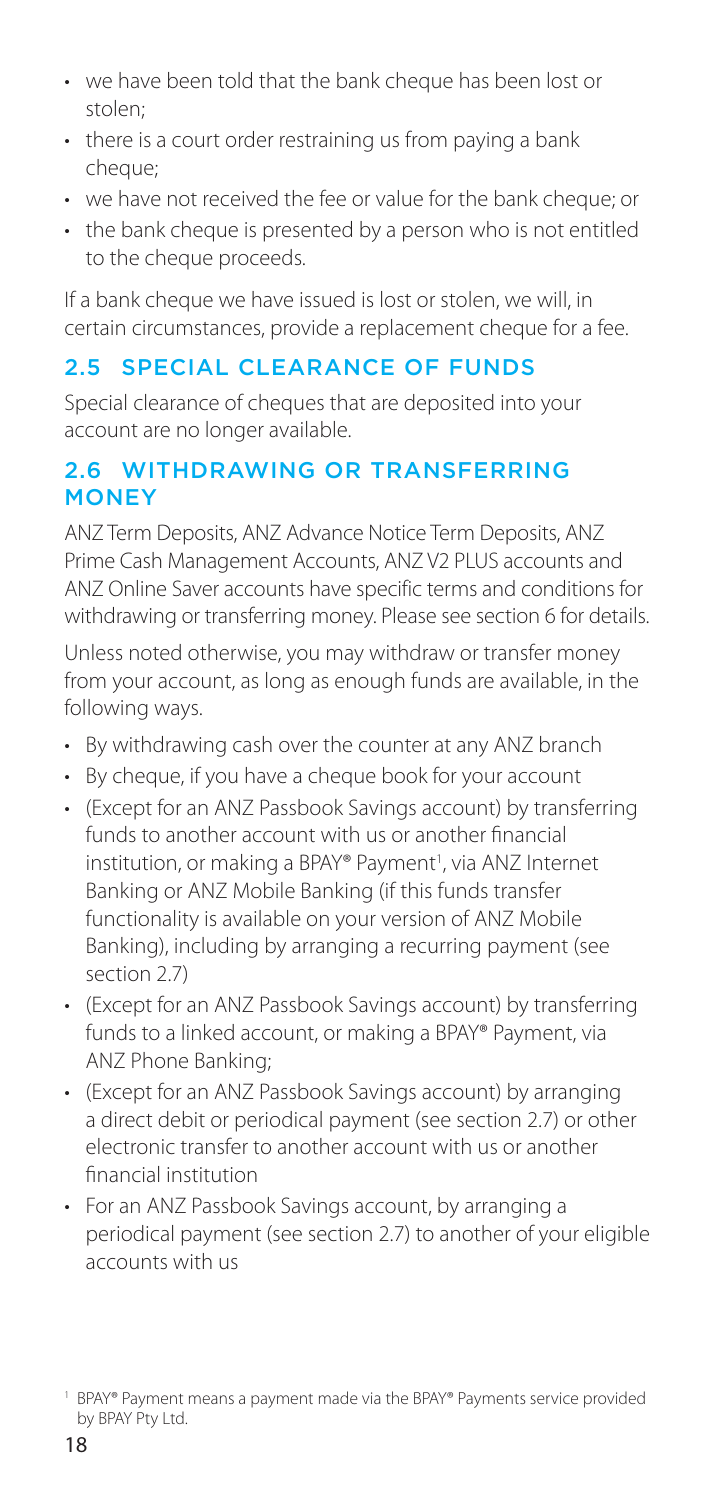- (Except for an ANZ Passbook Savings account) if you have an ANZ card linked to your account, by using the card (either in physical form or via a digital wallet):
	- to withdraw cash at an ATM;
	- (where the other account is also linked to the card) to transfer funds to another ANZ account at an ANZ ATM in Australia; or
	- to make a cash withdrawal or purchase via EFTPOS where permitted by the operator of the terminal
- In any other way we allow.

If you have an ANZ Access card or ANZ Access Visa Debit card linked to your account you can authorise transactions in the following ways (as applicable).

- By using your ANZ Access card or ANZ Access Visa Debit card, alone or together with your PIN and either in physical form or via a digital wallet, in conjunction with any electronic equipment or terminal (including a contactless EFTPOS terminal)
- By presenting your ANZ Access Visa Debit card to a merchant and signing a voucher or other documentation acceptable to us authorising the transaction
- By giving the ANZ Access Visa Debit card details to a merchant or to any other party to whom payment is to be made, either directly or through a third party, in a manner acceptable to us, for example, over the phone or online
- By arranging an electronic debit on your ANZ Access Visa Debit card by providing a standing authority to have payments made directly from your linked nominated account.

You can authorise a transaction made using your ANZ Access Visa Debit card for either a particular amount or for particular goods or services. For example, if you hire a car, you may authorise a transaction for both the rental and any additional costs, such as the cost of any damage to the vehicle.

When you authorise a transaction made using your ANZ Access card or ANZ Access Visa Debit card:

- you are confrming the validity of the amount of the transaction, that is, the transaction correctly represents the purchase price of the goods or services obtained, or the amount of the cash withdrawal; and
- the account holder is agreeing to pay (in Australian dollars) the amount of that transaction.

It is your responsibility to ensure that all the information you have provided to ANZ to facilitate a withdrawal or transfer is correct. For instance, where applicable ANZ will rely in the account number and branch number (BSB) you provide in your instruction to process a transfer to another account or another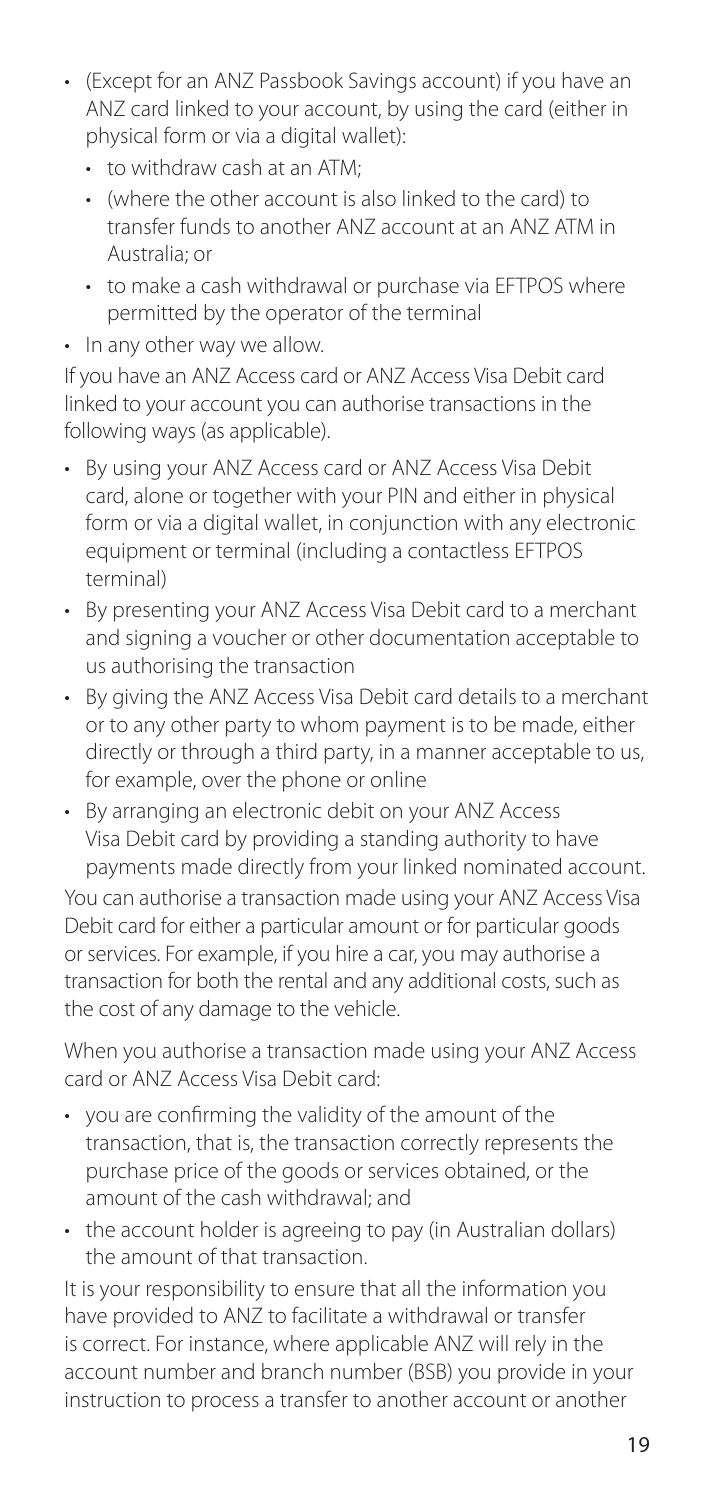<span id="page-19-0"></span>financial institution (including direct debit, recurring payment and periodical payment). ANZ will not check that the details provided by you are correct or that the account name matches the account number.

If we allow you to make withdrawals in other ways, we can set further terms and conditions for those withdrawals. If you want to make a withdrawal at an ANZ branch that is not the one your account is held at, we may set a limit on the amount you can withdraw each day. We may also otherwise impose limits on the amount of cash withdrawals that may be made over the counter at any ANZ branch. Please ask at the branch or call our Contact Centre for details of any limits that apply.

If a withdrawal would mean that your account would be overdrawn, we will generally only allow the withdrawal if there is available credit under any formal overdraft facilities or other formal credit facilities applicable to your account. We may also (but we do not have to) provide you with an informal overdraft amount. See section 2.19 for further details.

You may have to pay a Dishonour Fee if you authorise a person or company to take a direct debit from your account and we cannot make the payment to them because there are insufficient cleared funds available in your account. As noted above, you may also have to pay a Dishonour Fee where a cheque that you have drawn on your account is dishonoured.

You may have to pay a Periodical Payment Non-Payment Fee if you have authorised a periodical payment that we cannot pay from your account because there are insufficient cleared funds available in your account.

## 2.6A OTHER WAYS YOU CAN TRANSACT

Despite any other provision in these terms and conditions, we may permit you to make deposits to or withdrawals from your ANZ account at an agent, contractor or service provider of us. Where such deposits or withdrawals are permitted by us, the time for processing the relevant credits or debits to your account may vary. We reserve the right to restrict the amount, or the amount of each denomination, of any deposits or withdrawals that may be made at an agent, contractor or service provider, without notice where we consider that it is in our legitimate interests to do so. For example, we may do so where we consider this necessary to protect us or you from suffering financial loss (e.g. as a result of suspected fraudulent activity on the account). Any transaction limits that would otherwise apply are subject to our rights to take these actions. Details of any processing times and limits may be published on [www.anz.com.au/ways-to-bank/](http://www.anz.com.au/ways-to-bank/)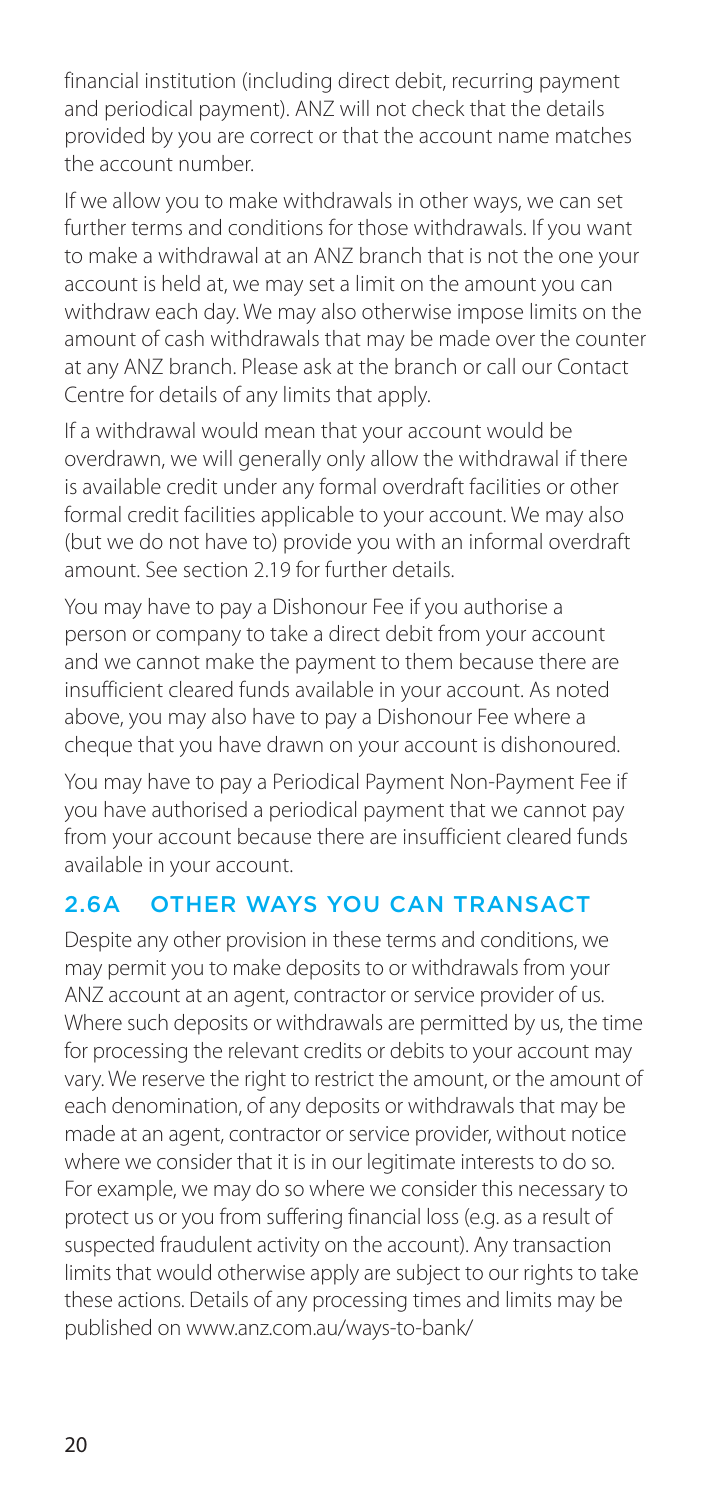## <span id="page-20-0"></span>2.7 DIRECT DEBITS, RECURRING PAYMENTS AND PERIODICAL PAYMENTS

ANZ V2 PLUS accounts have specific terms and conditions relating to direct debits, recurring payments and periodical payments. Please see section 6.12 for details.

A direct debit is a payment that you have authorised a merchant to collect from your ANZ account and that you arrange through the merchant by providing your account number and branch number (BSB) (not your 16 digit ANZ Access Visa Debit card number).

A recurring payment is a payment that you have arranged via ANZ Internet Banking to be paid on a repeating basis from your ANZ account.

A periodical payment is a payment (other than a recurring payment) that you have arranged with us to be paid on a repeating basis from your ANZ account by reference to your account number and branch number (BSB) (not your 16 digit ANZ Access Visa Debit card number). You may establish a periodical payment facility at an ANZ branch, by contacting our Contact Centre or by any other means that we allow.

If you have established a recurring payment facility, you may use ANZ Internet Banking to stop or change a recurring payment on the facility, or cancel the facility, at any time before the relevant recurring payment is made.

If you have established a periodical payment facility, you can tell us to stop or change a periodical payment on the facility, or cancel the facility, by contacting our Contact Centre or visiting an ANZ branch, at least two business days before the relevant periodical payment is due to be made. If you phone us, we may ask you to send us written confirmation of your instruction before implementing it.

In certain cases we may be able to block a particular direct debit, or direct debits by a particular merchant, at your request, provided the request is made at least two business days before the payment is due to be made.

You may notify us of your request to block a direct debit by contacting our Contact Centre or by visiting an ANZ branch. If you phone us, we may ask you to send us written confirmation of your instruction before implementing it.

Blocking one or more direct debits may cause the merchant concerned to stop providing the relevant goods and services or may result in liability for you under any contract between you and the merchant. You should make alternative payment arrangements with the merchant if necessary.

For the purposes of these terms and conditions, a 'business day' means a day that is not a Saturday, a Sunday or an Australian national public holiday.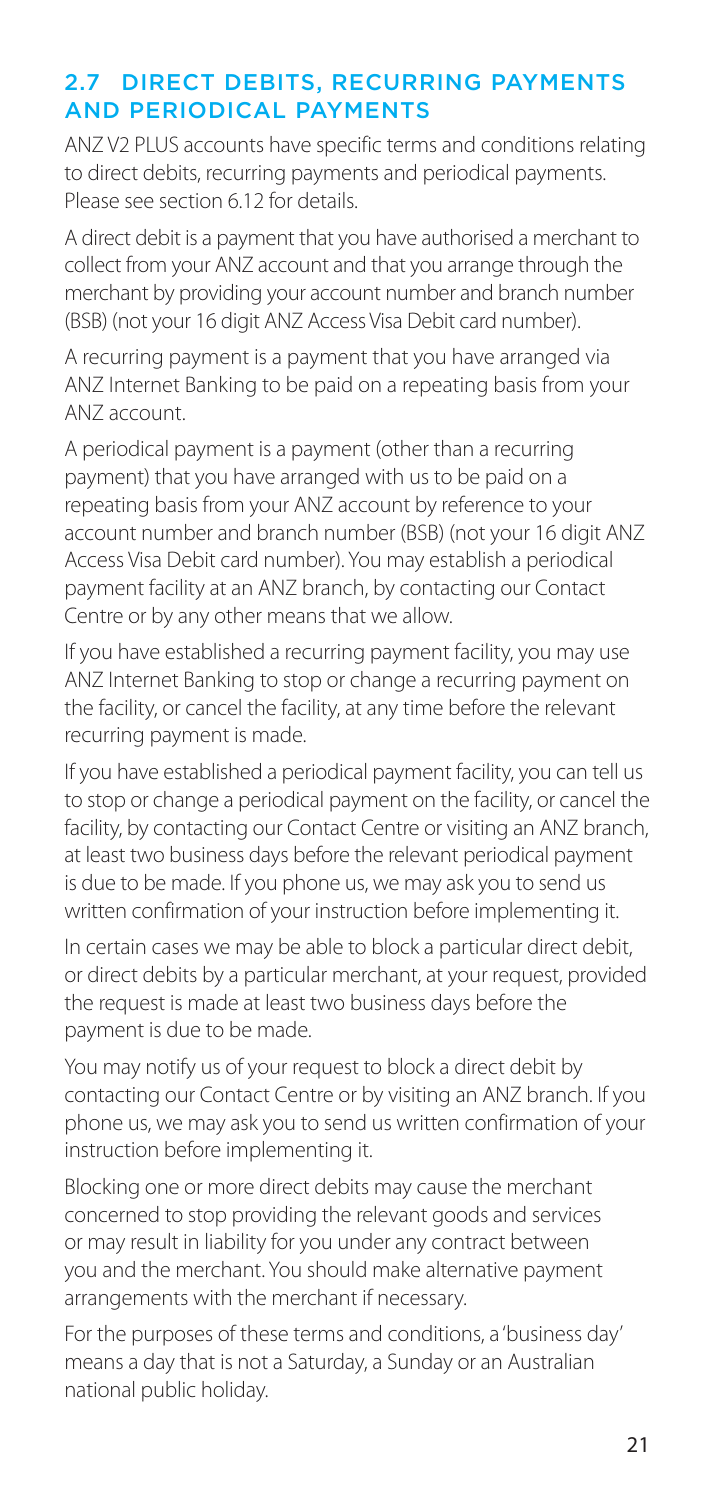#### <span id="page-21-0"></span>2.8 AUTHORISATIONS FOR TRANSACTIONS MADE USING AN ANZ ACCESS VISA DEBIT CARD

When you use your ANZ Access Visa Debit card for a Visa enabled transaction at an EFTPOS terminal or by using the 16 digit ANZ Access Visa Debit card number to purchase or pay for goods or services, the merchant or other person involved in the transaction may obtain an authorisation for the transaction before the transaction is made. This authorisation is for the purpose of establishing that there are sufficient funds available in the account for the transaction. This authorisation may be completed for a transaction that occurs at a later time such as car hire, accommodation and transactions at unmanned terminals (for example, unmanned petrol stations).

Once the authorisation is obtained, it will reduce the amount of available funds in the linked nominated account. If the purchase or other transaction is not completed, the amount of available funds in the account may continue to be reduced for up to six business days after the authorisation is obtained.

### 2.9 STANDING AUTHORITIES SET UP USING YOUR ANZ ACCESS VISA DEBIT CARD NUMBER

You can, at any time, provide a standing authority to a merchant to transact on your linked nominated account, by providing your 16 digit ANZ Access Visa Debit card number.

To cancel such a standing authority, you must notify the merchant in writing before the next transaction is due to be processed. The period of notice required will be determined by the relevant merchant. As a standing authority involves an agreement between you and the relevant merchant, we are not able to cancel a standing authority on your behalf. Further, unlike direct debits set up using your account number and branch number (BSB), we are not able to block a future payment made pursuant to a standing authority. Until you cancel the standing authority, the merchant is entitled to request us to debit the account and we are obliged to process any request.

If the merchant does not comply with your request to cancel the standing authority, you must send us a copy of your correspondence with the merchant to enable us to dispute the relevant transaction(s) on your behalf according to the procedure in sections 2.10 and 2.11 below.

In some circumstances, if your ANZ Access Visa Debit card number changes (for example, if your account is closed or your ANZ Access Visa Debit card is lost or stolen), or your ANZ Access Visa Debit card is cancelled, and you don't provide alternative payment details (for example, your new ANZ Access Visa Debit card number) to the merchant, we may stop processing the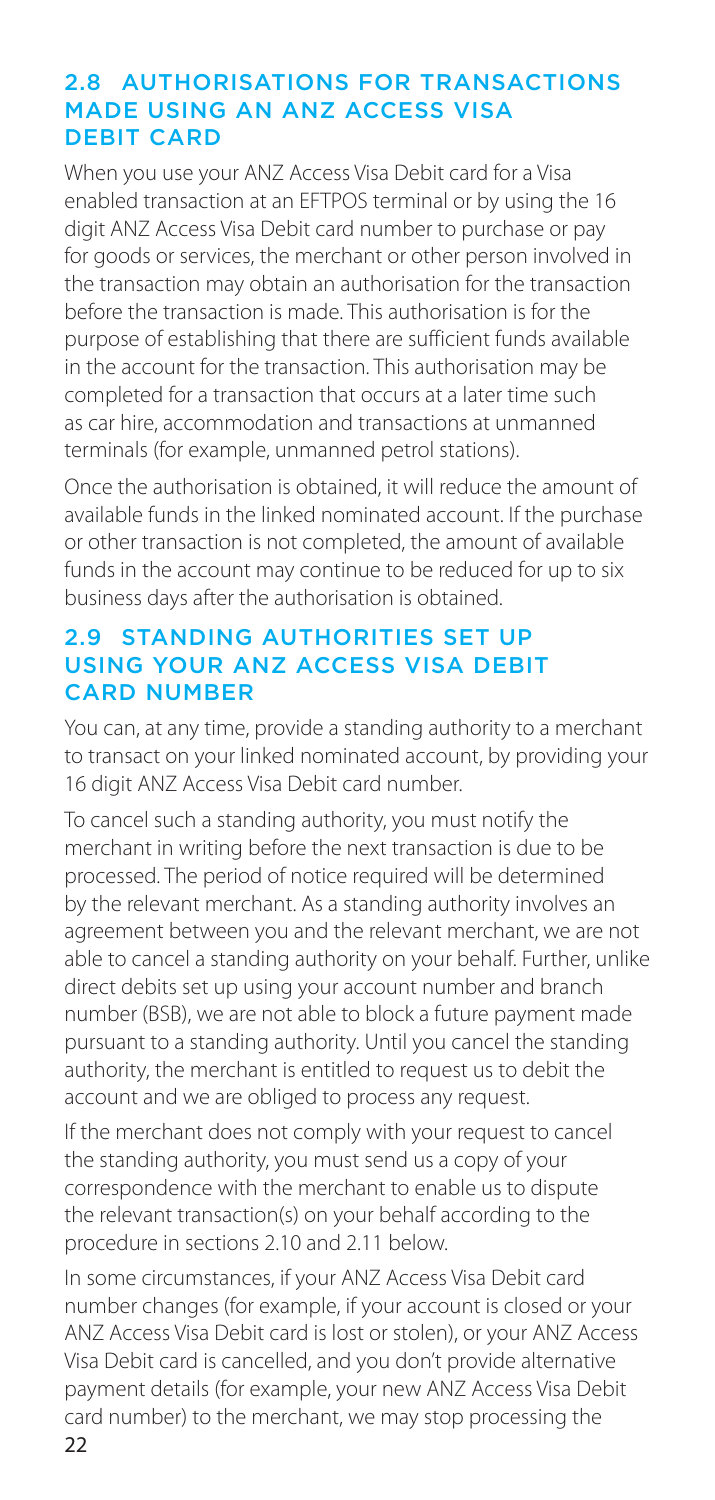<span id="page-22-0"></span>transactions, after giving notice to the merchant, and this may cause the merchant to stop providing the goods and services.

#### 2.10 REVERSING A TRANSACTION MADE USING YOUR ANZ ACCESS CARD OR ANZ ACCESS VISA DEBIT CARD

Where you have used your ANZ Access card or ANZ Access Visa Debit Card to purchase goods or services, you may be entitled to reverse (chargeback) the transaction where you have a dispute with the merchant. For example, you may be entitled to reverse a transaction where the merchant has not provided you with the goods or service you paid for.

You must notify us promptly if you believe you are entitled to reverse a transaction. If it is determined that you are entitled to reverse a transaction, we will credit your account for the amount initially debited for the transaction.

You can also dispute any transaction that you did not authorise. Please see section 8, Electronic Banking Conditions of Use, for details of when ANZ will be liable for unauthorised transactions.

#### 2.11 TIME LIMITS FOR REVERSING A TRANSACTION MADE USING YOUR ANZ ACCESS CARD OR ANZ ACCESS VISA DEBIT CARD

It is your responsibility to review carefully your statements of account. You should notify us immediately of a disputed transaction made using your ANZ Access card or ANZ Access Visa Debit card.

Scheme operating rules impose time limits for raising a dispute. Generally under these scheme rules ANZ must lodge a fully detailed claim on your behalf within 120 days. For transactions executed using the EFTPOS system (which will include all ANZ Access card transactions and may include some ANZ Access Visa Debit card transactions), longer time limits may apply. We recommend that you raise your dispute with us as soon as possible, so that we have sufficient time to get all of the information and documents ready to lodge a claim within the time limit. If you do not notify us of your disputed transaction and provide us with all necessary details in time for ANZ to meet this deadline, ANZ may not be able to assist you in having the disputed transaction reversed.

If you're disputing a transaction on the basis that you did not authorise the transaction, then your dispute will usually be governed by the ePayments Code and the time limits within the card scheme operating rules may not apply. However, you should still let us know about your dispute as soon as you can. If you unreasonably delay in reporting an unauthorised transaction, this may affect ANZ's liability for any losses resulting from the transaction.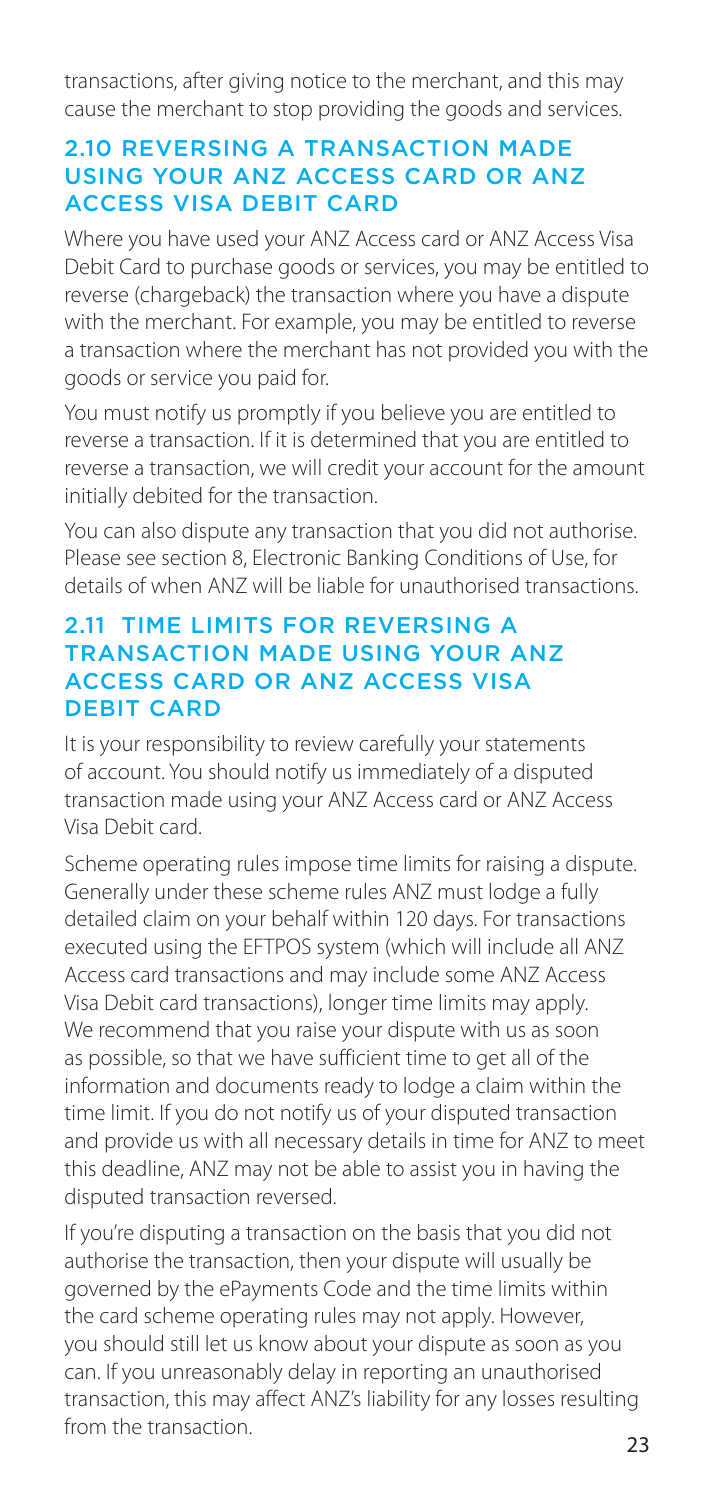## <span id="page-23-0"></span>2.12 VISA SECURE AND EFTPOS SECURE **TRANSACTIONS**

You are not able to reverse a transaction made using your ANZ Access Visa Debit card that is authenticated using Visa Secure or eftpos Secure unless we are liable as provided in your Electronic Banking Conditions of Use.

## 2.13 WHEN A VISA ENABLED TRANSACTION MADE USING YOUR ANZ ACCESS VISA DEBIT CARD WILL BE APPLIED TO THE ACCOUNT

All transactions made using your ANZ Access Visa Debit card (except for transactions made at an EFTPOS terminal or using your card via a digital wallet, which are not Visa enabled transactions) will be processed to the account on the date they are received by us and are effective as at the date of the transaction (or, if later, the date assigned to the transaction by the financial institution that initially processed the transaction). The date that we receive a transaction for processing may not be the date the transaction was made or that has been assigned to it. We may be provided with information concerning a transaction made using your ANZ Access Visa Debit card number (excluding transactions made at an EFTPOS terminal or using your card via a digital wallet, which are not Visa enabled transactions), for example mail or online purchases, a number of days after the transaction was made or initially processed.

#### 2.14 PROCESSING OF WITHDRAWALS AND DEPOSITS GENERALLY

The date on which withdrawals and deposits are applied to your account may differ, depending on the nature of the withdrawal or deposit. Deposits and other credits (including credits for returns of purchased goods) will not be treated as made until the date on which those deposits or other credits are applied to your account in the ordinary course of business (referred to as the 'effective date'). Generally, deposits and withdrawals will be applied to your account (i.e. 'be effective') on the date of processing but, in some cases, they may be applied as at a different date.

Generally, and except as otherwise noted in these terms and conditions (including in section 2.13), the rules below will apply.

Any withdrawal or deposit made via an ANZ ATM in Australia (excluding cheque deposit transactions), ANZ EFTPOS, ANZ Phone Banking, ANZ Internet Banking or ANZ Mobile Banking will be applied to your account effective on the date on which it is made, provided the transaction is made before the following times, as relevant:

• 9.45pm Melbourne time for ANZ ATMs in Australia (excluding cash deposits and transfers between ANZ accounts (for which there is no cut-off time) and cheque deposit transactions); and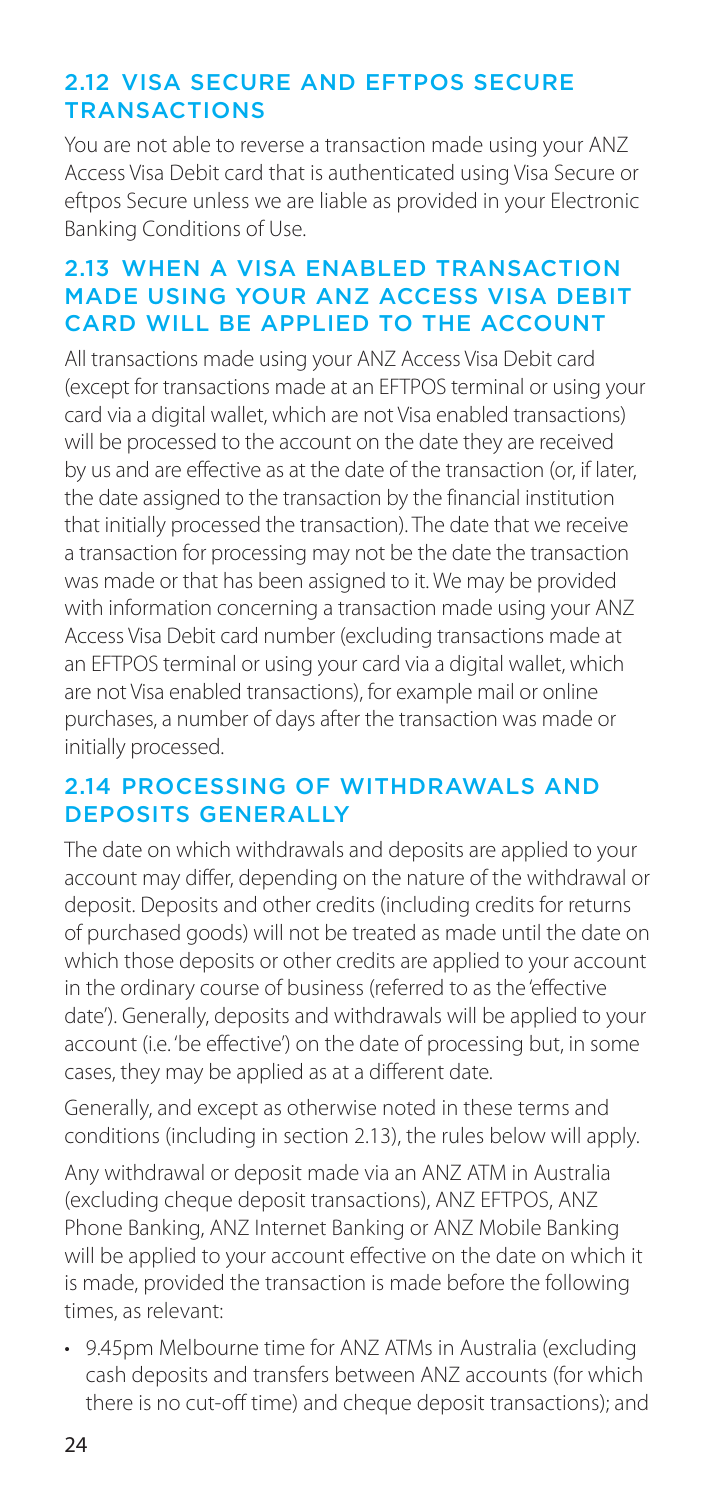• 9.30pm Melbourne time for ANZ EFTPOS transactions (unless the relevant merchant elects an earlier cut-off time).

Any relevant transaction made after the applicable time may be applied to your account effective on the following day. However, in the case of ANZ V2 PLUS accounts, any relevant transaction that occurs after the applicable time, or that occurs on a nonbusiness day, will be processed and applied to your account on the next business day. However, a withdrawal will generally reduce the amount of available funds in the account on the day it is made, even if it is only processed or effective on a later date.

Withdrawals conducted via another financial institution (including via a non-ANZ ATM or non-ANZ EFTPOS terminal) will be processed and applied to your account in accordance with the cut-off time agreed between us and that financial institution (or their representative), and may be different to the above. The date on which withdrawals conducted at ANZ ATMs outside of Australia will be processed and applied to your account may be different to the above.

If a recurring payment or periodical payment is due to be paid on a non-business day, the payment will be made on the next business day, unless you ask us to make the payment on a later business day.

Cheque deposits made at an ANZ ATM will usually take up to seven business days to be applied to your account (and will be subject to the terms and conditions applying to cheques referred to in section 2.4).

If you make a deposit at another bank or financial institution, there may be a delay of several days before that amount is applied to your account.

You should note that the effective date at which a payment from your account is applied to your account may be different from the date on which it is processed as a payment to the payee. Generally, and except as otherwise noted in these terms and conditions, any payment made via an ANZ ATM, ANZ EFTPOS, ANZ Phone Banking, ANZ Internet Banking or ANZ Mobile Banking will be processed as a payment to the payee on the date on which it is made, provided the transaction is made before the following times, as relevant:

- the times listed above on a business day for ANZ ATMs and ANZ EFTPOS;
- the following times on a business day for funds transfers made via ANZ Phone Banking, ANZ Internet Banking or ANZ Mobile Banking:
	- 8pm Melbourne time for funds transfers to a non-ANZ account in Australia (i.e. Pay Anyone payments);
	- 9.30pm Melbourne time for international money transfers;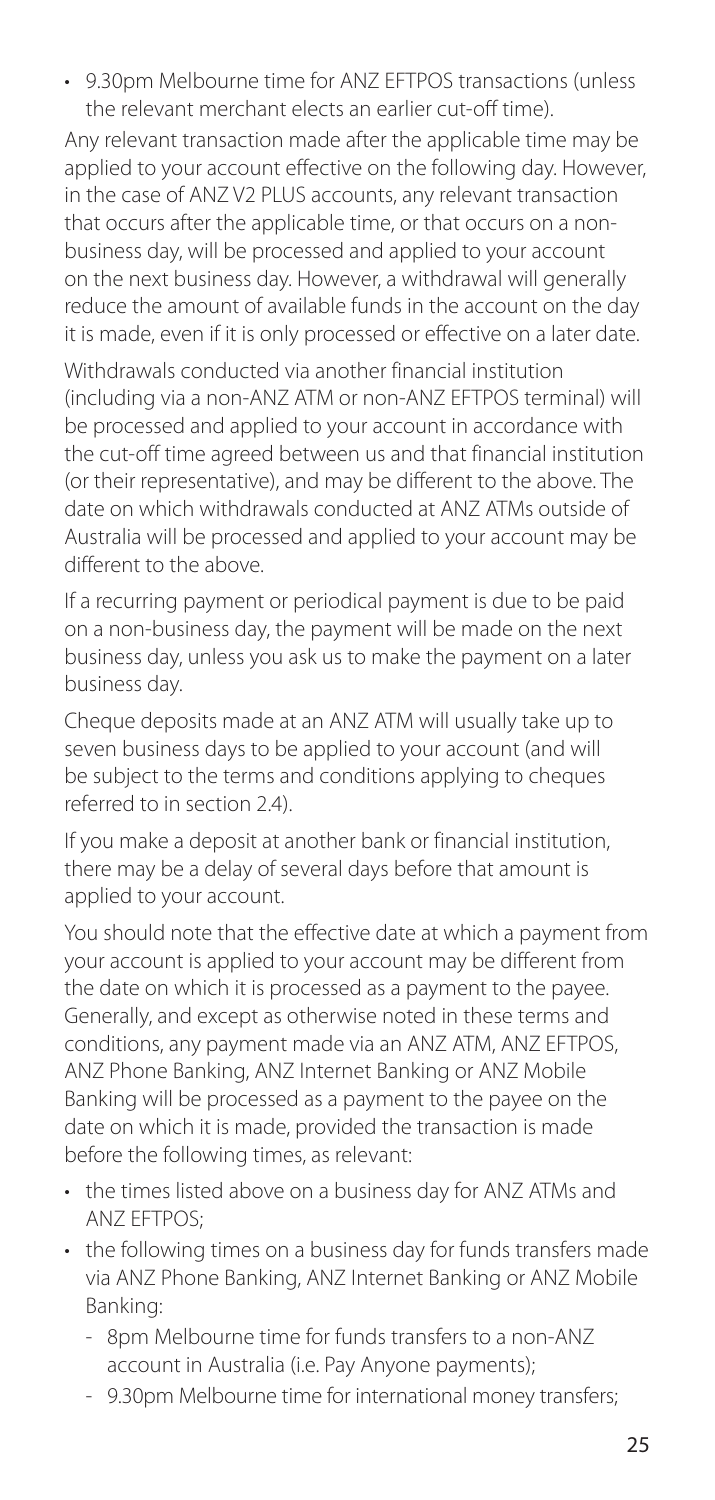- <span id="page-25-0"></span>- 10.30pm Melbourne time for funds transfers to a linked ANZ credit card account; and
- 6pm Melbourne time on a business day when making a BPAY® Payment.

Any relevant payment made after the applicable time on a business day, or at any time on a non-business day, may not be processed by us as a payment to the payee until the following business day.

If we receive a message through the New Payments Platform<sup>2</sup> that a payment will be made to your account, we may credit the amount of the payment to your account even if we have not yet received the payment. If the payment is not received for any reason, we will reverse the transaction by taking the amount from your account.

If a payment from your account is eligible to be processed through the New Payments Platform, including through Osko® 3 , it may be processed as a payment to the payee in near real time, including on a non-business day, and in that case will be applied to your account effective on the date on which it is processed. In the case of a recurring payment that is due to be paid on a non-business day, this means that the payment will be made on that day if processed in near real time through the New Payments Platform.

If the New Payments Platform cannot be used for any reason, we will try to make the relevant payment from your account through other available payments systems, and the other terms of this section 2.14 will generally apply. You should always allow sufficient time for payments from your account to be received by the payee if they cannot be made using the New Payments Platform or Osko®.

### 2.14A ADJUSTMENTS TO YOUR ACCOUNT BALANCE

The date on which a transaction is processed to your account may differ from the date on which the transaction occurred or is regarded as effective. For example, where we are provided with information concerning a purchase made using your account a number of days after the purchase was made, we may treat the transaction as being effective on the date on which it was made.

We may also subsequently adjust a debit or credit to your account so as to accurately reflect our and your legal obligations (for example, because of an error, a dishonour of a cheque or a resolution against you of a dispute).

 2 New Payments Platform means the new payments platform operated by NPP Australia Limited.

<sup>&</sup>lt;sup>3</sup> Osko® means the Osko® payment service provided by BPAY Pty Ltd using the New Payments Platform.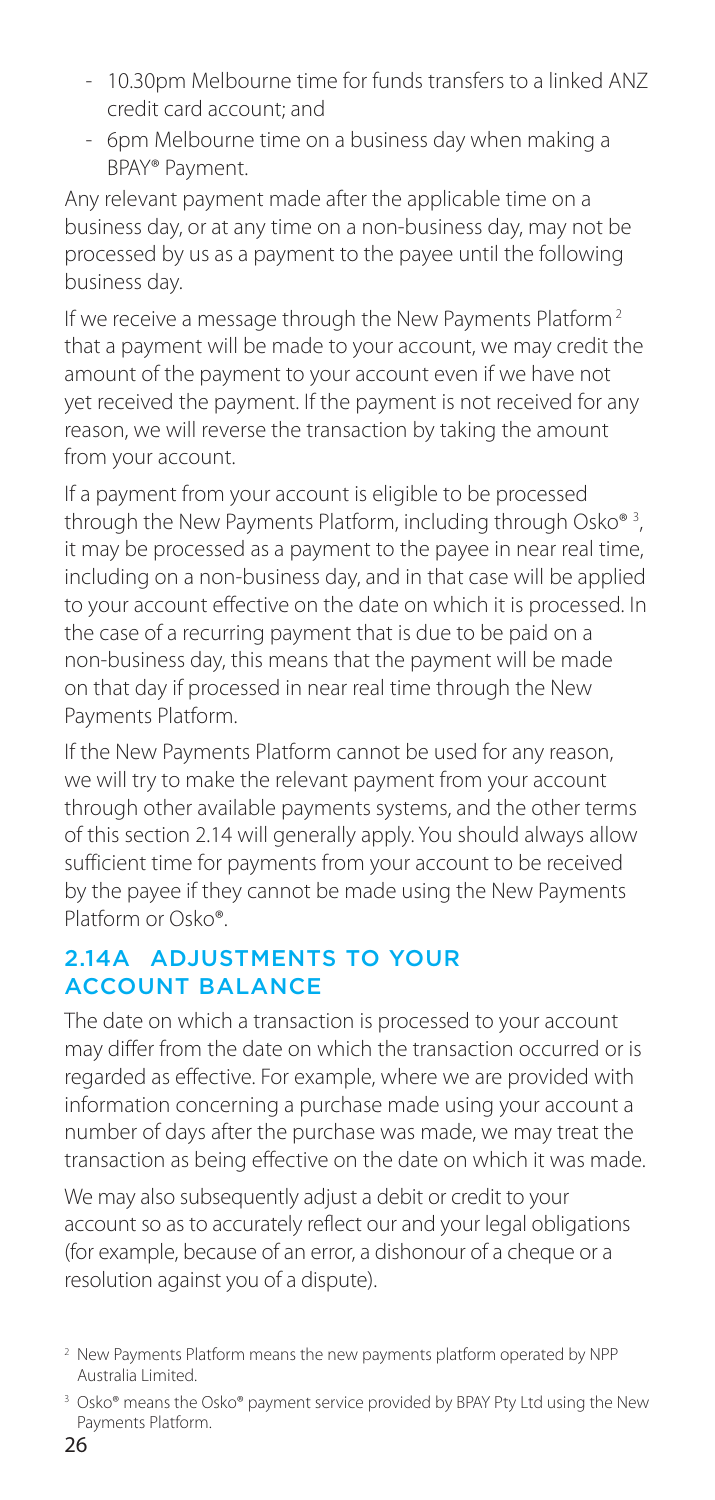<span id="page-26-0"></span>In both circumstances, we may make consequential adjustments to the balance of your account, including with respect to accrued interest or interest that has already been credited or debited to your account. For example, we may debit your account to recover excess interest credited to your account as a result of a transaction which was effective before a particular interest payment date, but that was processed to your account after that interest payment date.

We generally won't make adjustments in respect of interest on your account for a transaction which has an effective date more than 60 days prior to the date on which the transaction was processed.

## 2.15 PAYMENT PROCEDURES

We may process transactions received by us on a particular day in any order we see fit. This means that the order of processing transactions on a day may vary from the order in which transactions are made on that day or are received by us on that day. For example, we may process transactions involving debits to your account before processing transactions involving credits.

#### 2.16 CHANGES TO FEES, CHARGES AND INTEREST

We may make changes to the terms and conditions of your account relating to fees, charges and interest, as set out in the table below. The table sets out how and when we will give you notice of such changes. In the table, a reference to notice in writing is to notice by any notification method allowed by these terms and conditions and a reference to notice by press advertisement is to notice by advertisement in a national newspaper or in two or more major metropolitan newspapers that in combination circulate generally in each State and Territory of Australia.

| Type of change                                                                                                            | Minimum<br>number of<br>days notice | Method of<br>notice                        |
|---------------------------------------------------------------------------------------------------------------------------|-------------------------------------|--------------------------------------------|
| Introduce a new fee<br>or charge                                                                                          | 30 days                             | In writing                                 |
| Increase an existing fee<br>or charge                                                                                     | 30 days                             | In writing<br>or by press<br>advertisement |
| Change the method by<br>which interest is calculated<br>or the frequency with<br>which interest is debited<br>or credited | 30 days                             | In writing                                 |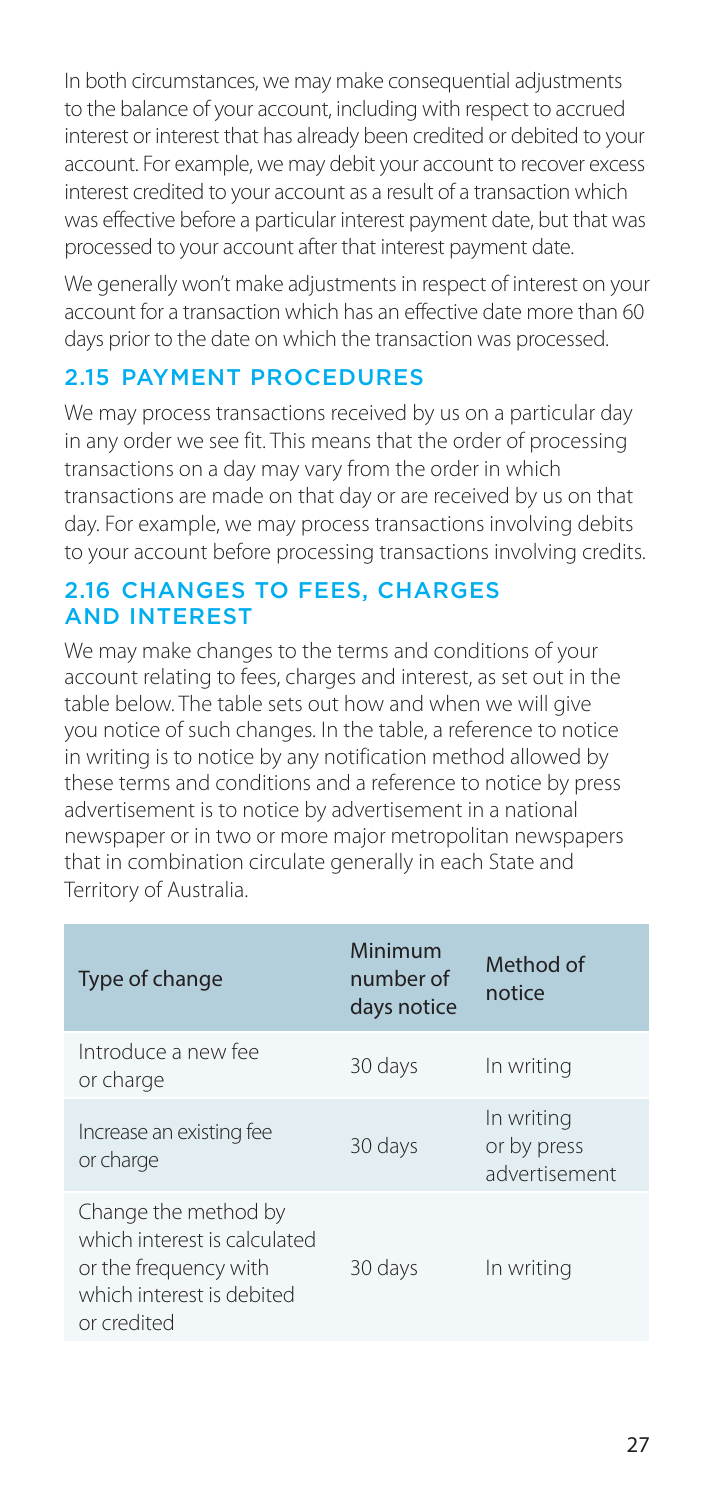<span id="page-27-0"></span>

| Type of change                                                    | Minimum<br>number of<br>days notice | Method of<br>notice                        |
|-------------------------------------------------------------------|-------------------------------------|--------------------------------------------|
| Change the interest<br>rate that applies to<br>your account       | Day of the<br>change                | In writing<br>or by press<br>advertisement |
| Change the name of<br>interest rates, accounts or<br>publications | Day of the<br>change                | In writing<br>or by press<br>advertisement |

The rights mentioned above should be read as if they are each a separate right even though they are set out in the one table.

Despite this clause, we will always give you notice in accordance with any applicable laws or industry codes (such as the Banking Code of Practice), or any other terms and conditions applicable to your account, which require any minimum notice periods or specific methods of notification.

If you are unhappy with a proposed change to the terms and conditions, you have the right to close your account in accordance with the applicable terms and conditions in this booklet.

## 2.16A CHANGES TO OTHER TERMS AND CONDITIONS

We may make any other change to the terms and conditions of your account by giving you reasonable notice of the change. If we reasonably consider a change is unfavourable to you, we will give you prior notice of at least 30 days. We may give you a shorter notice period, which may include notice on the day the change takes effect if we reasonably consider:

- the change has a neutral effect on your obligations;
- the change reduces your obligations; or
- providing a shorter notice period is necessary for us to:
	- avoid or reduce a material increase in our credit risk or loss; or
	- comply with legal or regulatory requirements.

We may give you notice of the change by any notification method allowed by these terms and conditions or by advertisement in a national newspaper or in two or more major metropolitan newspapers that in combination circulate generally in each State and Territory of Australia.

Despite this clause, we will always give you notice in accordance with any applicable laws or industry codes (such as the Banking Code of Practice), or any other terms and conditions applicable to your account, which require any minimum notice periods or specific methods of notification.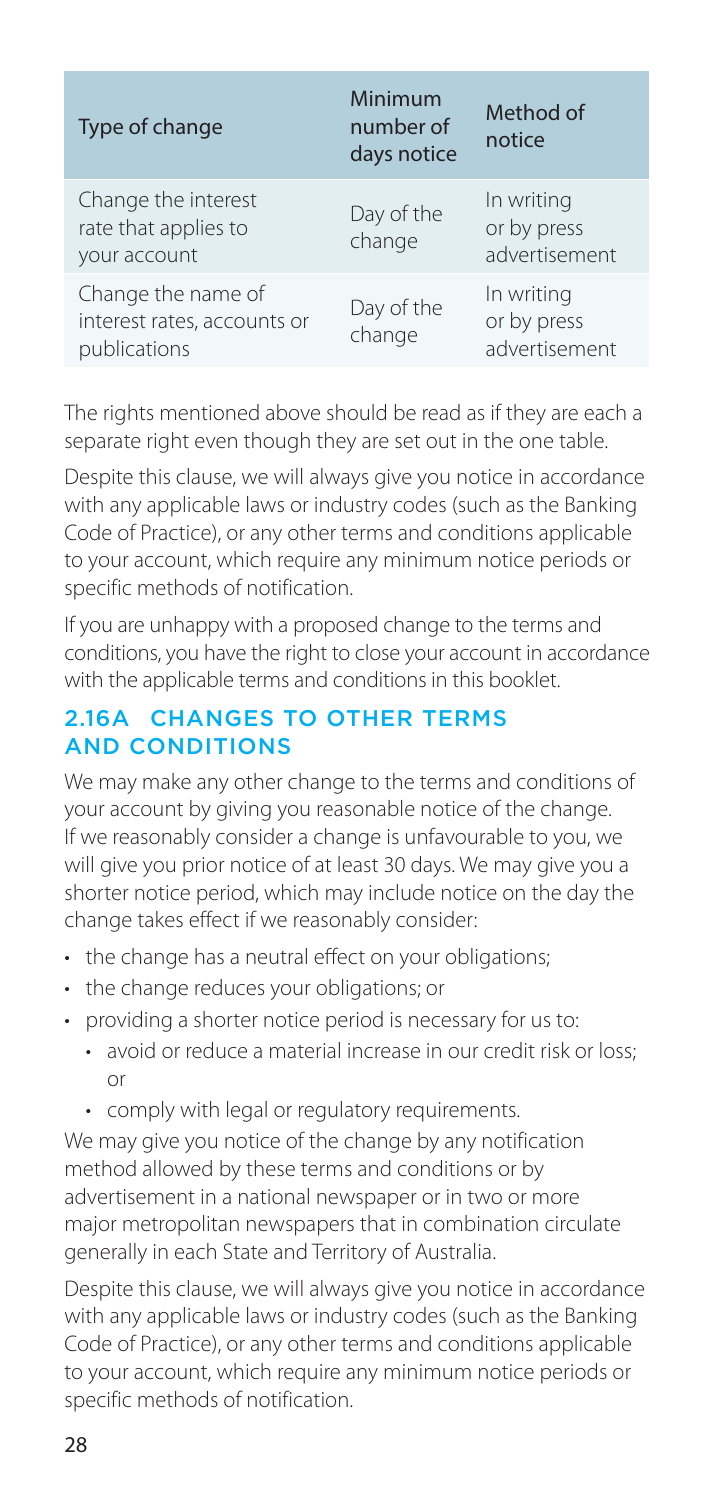<span id="page-28-0"></span>If you are unhappy with a proposed change to the terms and conditions, you have the right to close your account in accordance with the applicable terms and conditions in this booklet.

## 2.17 INTEREST RATES

You can generally get details of current interest rates:

- by phoning the Rate Inquiry Line using the contact details at the back of this booklet;
- at any ANZ branch; or
- by visiting our website at [www.anz.com](http://www.anz.com)

## 2.18 WORKING OUT THE INTEREST WE PAY

For ANZ Online Saver accounts, ANZ Access Advantage accounts, ANZ Equity Manager accounts, ANZ Passbook Savings accounts, ANZ Progress Saver accounts, ANZ Premium Cash Management Accounts, ANZ SMSF Cash Hub accounts, ANZ Prime Cash Management Accounts, ANZ Pensioner Advantage accounts and ANZ V2 PLUS accounts we will work out the credit interest that accrues on the positive balance of your account at the end of each day, in the manner set out below. This should be read together with section 6, which contains further detail regarding how we work out interest (including bonus interest in the case of ANZ Progress Saver accounts) on some of the different types of accounts referred to above.

ANZ Term Deposits and ANZ Advance Notice Term Deposits have specific terms relating to interest. These are set out in section 6.11.

We do not pay interest on account balances in ANZ Home Loan Offset accounts (that is, ANZ One accounts and ANZ Home Loan Interest Saver accounts). See section 7 of this booklet for more information on ANZ Home Loan Offset accounts. We also do not pay interest on account balances in ANZ Access Select accounts, ANZ Access Basic accounts or ANZ Access Limited accounts.

#### **Types of interest rates**

Credit interest will accrue daily on the positive balance of your account as at the end of the day at the applicable daily interest rate, as explained below.

Unless sections 6 and 7 provide that a tiered interest rate or banded interest rates apply to your account, credit interest on your account will be calculated for a particular day by applying a single annual interest rate, regardless of the balance of your account.

A tiered interest rate means that the annual interest rate applicable to your account for a particular day will vary depending on the balance of your account on that day. If your account balance is above a certain level, we will pay a different rate of interest on the whole balance.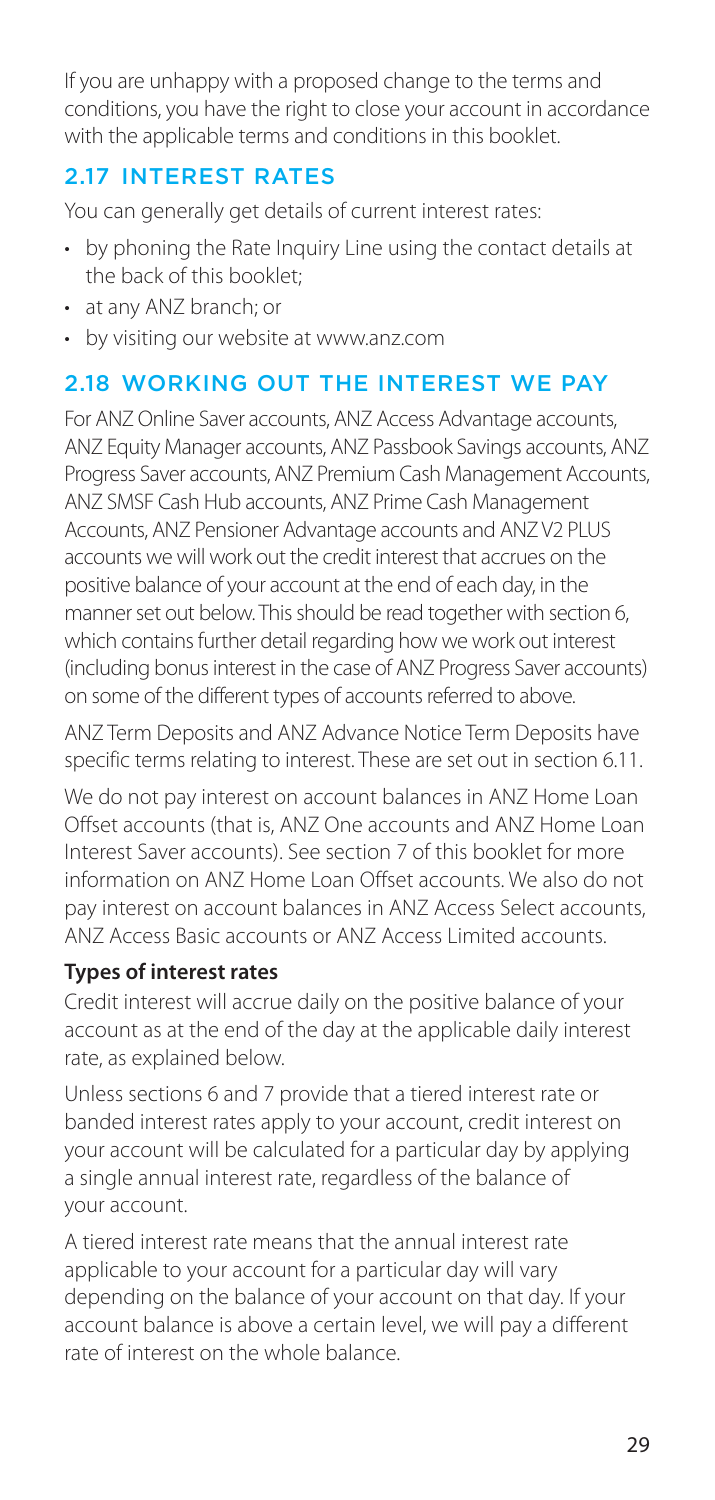For an account with banded interest rates, different annual interest rates for a particular day will apply to different parts of your account balance on that day. For example, the interest that accrues on the part of your balance between \$10,000 and \$20,000 may be different from the interest that accrues on the first \$9,999.99 of the balance.

In all cases, we will work out the interest that accrues on your account for a particular day at a rate (or rates, as applicable) equal to the applicable annual interest rate (or rates, as applicable) divided by the number of days in that year (usually 365, but 366 in a leap year).

### **When interest is credited**

Accrued interest will be credited to your account with the frequency indicated in sections 6 and 7, or with such other frequency as set out in the confirmation letter relating to the opening of your account or subsequently agreed by you or determined by us in accordance with section 2.16. The interest that is credited to your account on a particular day will not generally include the interest accrued in respect of that day.

Where an interest payment is scheduled to be credited on the 29th, 30th or 31st of a month which does not contain such a date, it will, subject to the comments below, be credited on the last day of that month.

Except in the case of ANZ Passbook Savings accounts (see section 6.10) and ANZ V2 PLUS accounts (see section 6.12), where an interest payment is scheduled to be credited to your account on a nonbusiness day, it will generally be credited on the preceding business day. The payment will exclude interest accruing in respect of that preceding business day or any subsequent day. However, where that preceding business day is not in the same calendar month as the scheduled date, the interest payment will instead be credited to your account on the next business day. The payment will relate to interest accrued up to, but not including or following, the scheduled date. The payment will be credited with effect from the scheduled date.

When you close your account, we will generally pay any outstanding credit interest to you. We may also credit interest to your account on any date on which we change the frequency with which interest is credited to your account.

Except in the case of ANZ Passbook Savings accounts and ANZ V2 PLUS accounts, you can choose to have your interest paid to another ANZ deposit account, rather than being credited to the account on which the interest accrues. Unless you tell us otherwise, we will pay any interest to the account on which the interest accrues.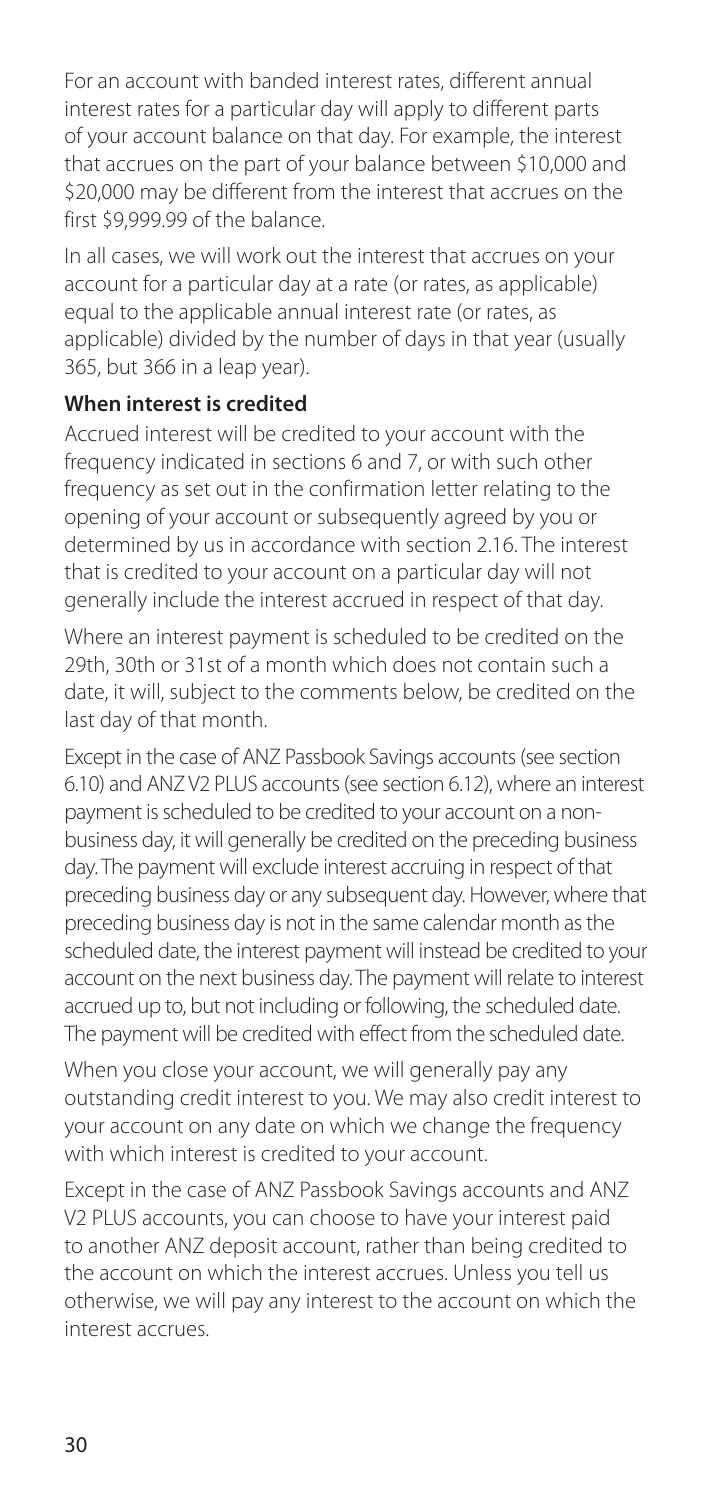## <span id="page-30-0"></span>2.19 PROVIDING CREDIT

If your account is overdrawn for any reason and you do not have available credit under any formal overdraft facilities or other formal credit facilities applicable to your account then we may (but we do not have to) provide you with an informal overdraft facility for the overdrawn amount (the Informal Overdraft).

Specific terms and conditions apply in relation to overdrawing:

- an ANZ Access Limited account refer to section 6.4 for details:
- an ANZ SMSE Cash Hub account refer to section 6.8 for details; and
- an ANZ Equity Manager account with a formal credit limit refer to our 'Consumer Lending Terms and Conditions' booklet. In the case of ANZ Equity Manager accounts, this section only applies to such accounts without a formal credit limit.

#### **Debit interest charged**

Debit interest will accrue daily on that part of the overdrawn balance of your account that is referable to your Informal Overdraft as at the end of the day at the applicable daily interest rate.

Except in the case of ANZ Equity Manager accounts, the daily interest rate applicable to your Informal Overdraft will be the ANZ Retail Index Rate plus a margin (refer to the 'ANZ Personal Banking Account Fees and Charges' booklet for details), divided by 365.

For an ANZ Equity Manager account, the daily interest rate applicable to your Informal Overdraft will be the ANZ Equity Manager Rate plus or minus any applicable margin, divided by 365. The applicable margin will be that, if any, disclosed in the letter of offer for the account as being the margin that formed part of the annual interest rate applicable to any credit provided within the formal credit limit for the account (subject to any subsequent amendment by ANZ in accordance with the terms and conditions applicable to the account).

Accrued debit interest will be debited to your account monthly from the date on which your account was opened or (in the case of ANZ Online Saver accounts, ANZ Progress Saver accounts and ANZ Premium Cash Management Accounts) on the last business day of each month, or with such other frequency as set out in the confirmation letter relating to the opening of your account or subsequently agreed by you or determined by us in accordance with section 2.16. The interest that is debited to your account on a particular day will not generally include the debit interest accrued in respect of that day.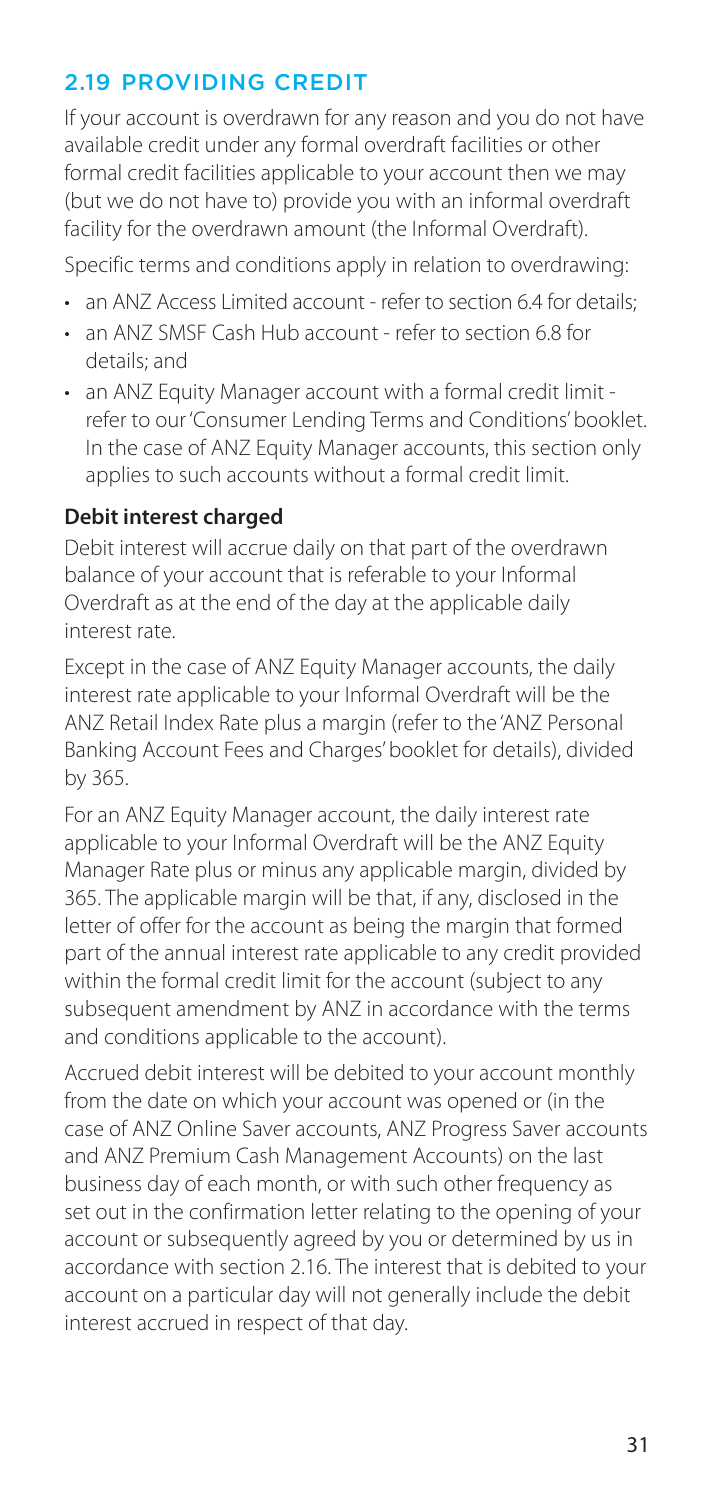<span id="page-31-0"></span>Where an interest debit is scheduled to be debited on the 29th, 30th or 31st of a month which does not contain such a date, it will, subject to the comments below, be debited on the last day of that month.

Where an interest debit is scheduled to be made on a nonbusiness day, the debit will generally be made on the preceding business day. The debit will exclude debit interest accruing in respect of that preceding business day or any subsequent day. However, where that preceding business day is not in the same calendar month as the scheduled date, the interest debit will instead be made to your account on the next business day. The debit will relate to interest accrued up to, but not including or following, the scheduled date. The debit will be made with effect from the scheduled date.

#### **Repayment**

Where you have obtained an Informal Overdraft, you must repay in full that part of the overdrawn balance of your account that is referable to your Informal Overdraft (including as a result of any subsequent Informal Overdrafts) by the day that is 30 days after the day on which the Informal Overdraft was debited or treated as being advanced to your account, or earlier upon demand by us. The overdrawn amount may include any interest debited to your account during the relevant period in relation to any relevant Informal Overdraft.

### **General**

Although we may consider providing an Informal Overdraft to you in certain circumstances, we do not agree to provide any credit in respect of your account without prior agreement.

If you want to avoid using an Informal Overdraft, you should ask us about:

- other products which might better suit your needs; or
- other ways in which you can monitor the balance of your account.

You should tell us as soon as possible if you are in financial difficulty.

## 2.20 STATEMENTS

For ANZ V2 PLUS accounts there are specific terms and conditions relating to statements. Please see section 6 for details.

Except as noted below or where we agree with you otherwise, we will generally provide you with a statement for your account at least once every six months. We will provide statements more frequently for some types of accounts (including accounts that you may access using an ANZ Access Visa Debit card that has been issued to you, in respect of which we will issue statements at least once every two months).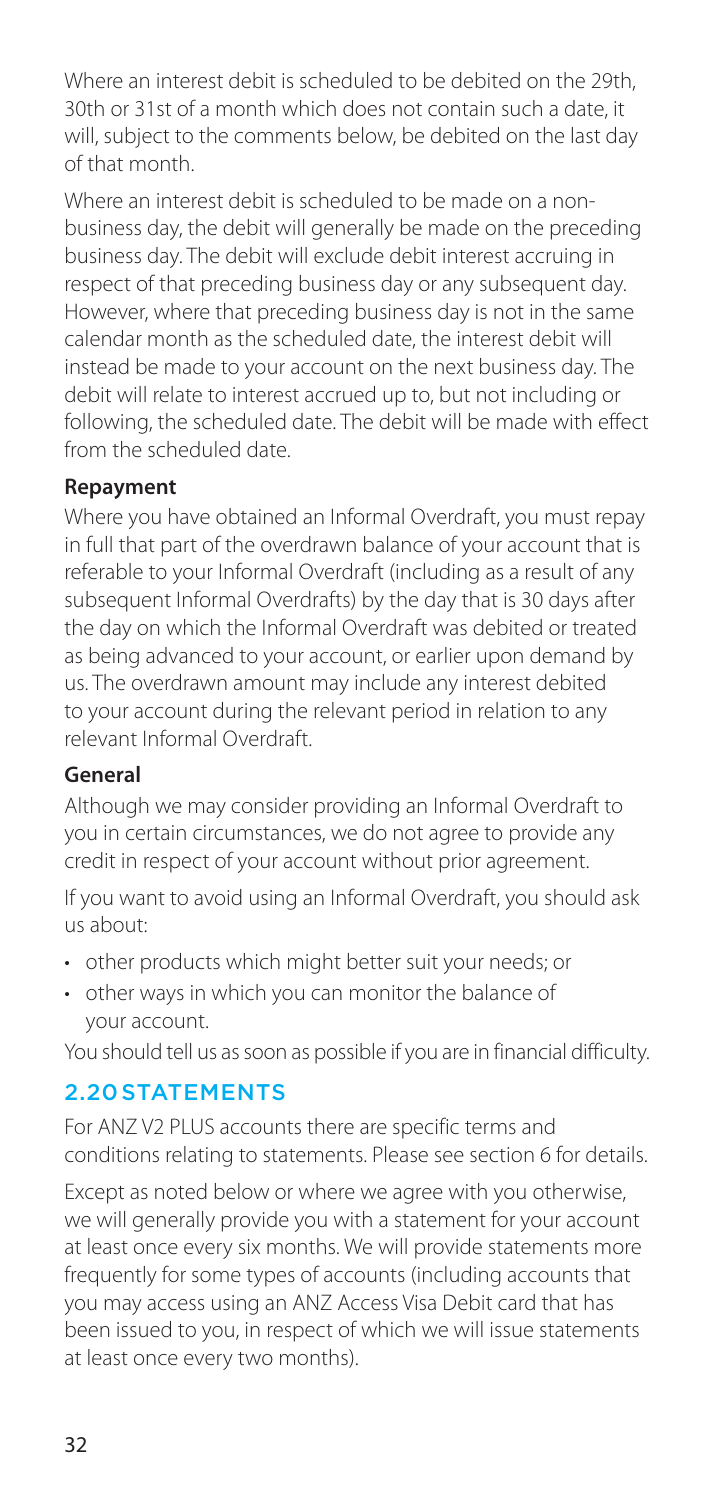<span id="page-32-0"></span>We will not generally provide you with any statements for an ANZ Passbook Savings account.

You must carefully check your statements. If you think there are mistakes or unauthorised or disputed transactions shown on a statement, contact us as soon as possible. Details of our dispute resolution procedures are set out in section 2.24.

# 2.21 PRIVACY AND CONFIDENTIALITY

We will collect and use information about you during the course of your relationship with us. We explain below when and how we may collect, use and disclose this information.

It is important that the information we hold about you is up to date. You must let us know when information you have provided us has changed.

## **Collection, use and disclosure of information**

We may use and disclose the information we collect about you for the following purposes:

- to assist in providing information about a product or service;
- to consider your request for a product or service;
- to enable us to provide a product or service;
- to tell you about other products or services that may be of interest to you;
- to assist in arrangements with other organisations (such as loyalty partners) in relation to the promotion or provision of a product or service;
- to manage accounts and perform other administrative and operational tasks (including risk management, systems development and testing, credit scoring, staff training, collecting debts and market or customer satisfaction research);
- to consider any concerns or complaints you raise against us and/or to manage any legal action involving us:
- to identify, prevent or investigate any fraud, unlawful activity or misconduct (or suspected fraud, unlawful activity or misconduct);
- to identify you or establish your tax status under any Australian or foreign legislation, regulation or treaty or pursuant to an agreement with any tax authority; and
- as required by relevant laws, regulations, codes of practice and external payment systems.

### **Absence of relevant information**

If you do not provide some or all of the information requested, we may be unable to provide you with a product or service.

### **Information required by law etc.**

We may be required by relevant laws to collect certain information from you. Details of laws that require us to collect information about individuals (personal information) and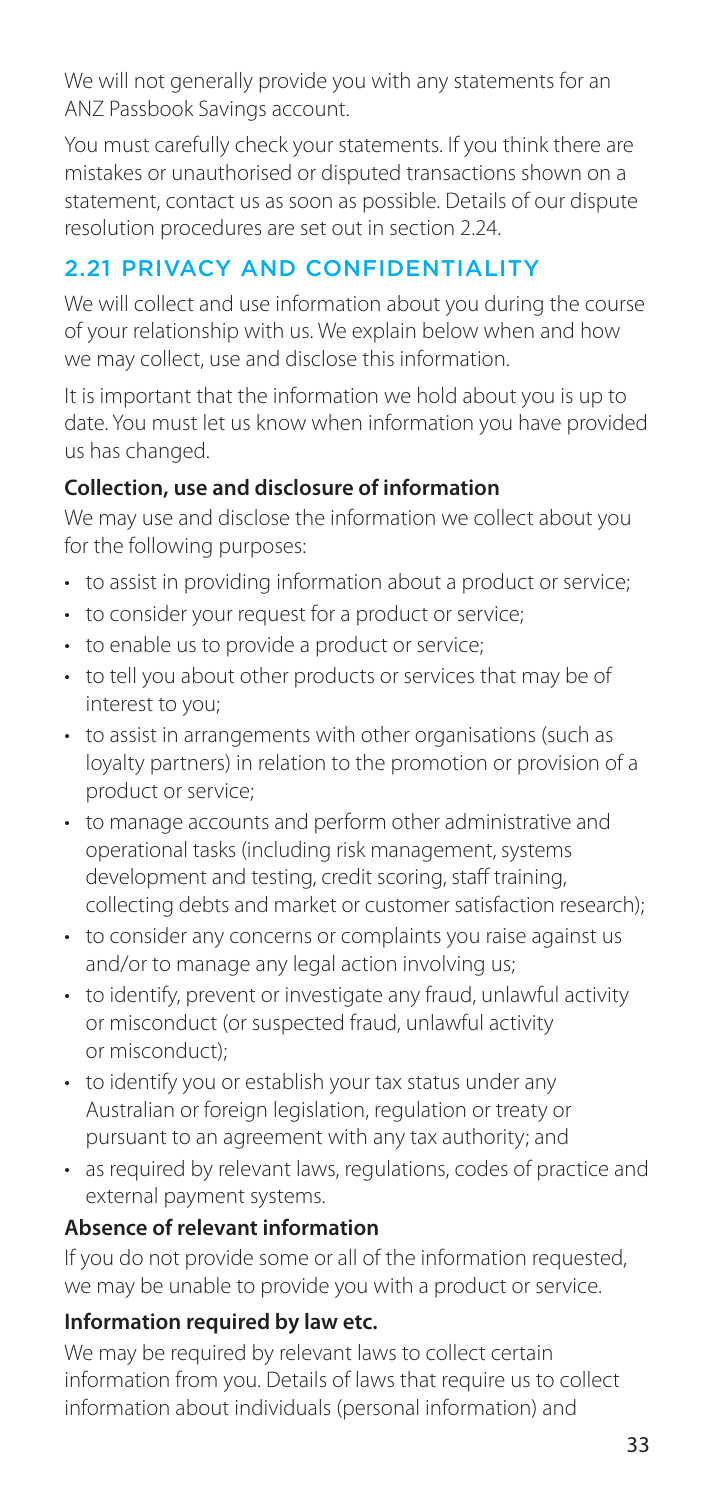why these laws require us to collect personal information are contained in our Privacy Policy and at [www.anz.com/privacy](http://www.anz.com/privacy).

#### **Providing your information to others**

We may provide your information to:

- any of our related entities which may use the information to: carry out our functions and activities; promote its own products and services; assess your application for one of its products or services; manage your product or service; perform administrative and operational tasks (including debt recovery); or comply with regulatory requirements and prudential standards;
- an organisation that is in an arrangement with us to jointly offer products and/or has an alliance with us to share information for marketing purposes (and any of its outsourced service providers or agents), to enable them or us to: provide you with products or services; and/or promote a product or service;
- any agent, contractor or service provider we engage to carry out or assist our functions and activities (for example, mailing houses or debt collection agencies);
- an organisation that assists us to identify, prevent or investigate fraud, unlawful activity or misconduct;
- regulatory bodies, government agencies, law enforcement bodies and courts;
- other parties we are authorised or required by law or court/ tribunal order to disclose information to;
- participants in the payments system (including payment organisations and merchants) and other fnancial institutions (such as banks);
- other credit providers;
- mortgage insurers and any reinsurer of any such mortgage insurer;
- your guarantors (and intending guarantors) and any person who has provided security for your loan;
- any person who introduces you to us;
- your referee(s);
- your employer;
- your joint borrower(s) or account holder(s); and
- your adviser; your authorised agents; your executor, administrator or trustee in bankruptcy; your legal representative; your attorney; or anyone acting for you in connection with your account.

If you do not want us to tell you about products or services, phone our Contact Centre to withdraw your consent.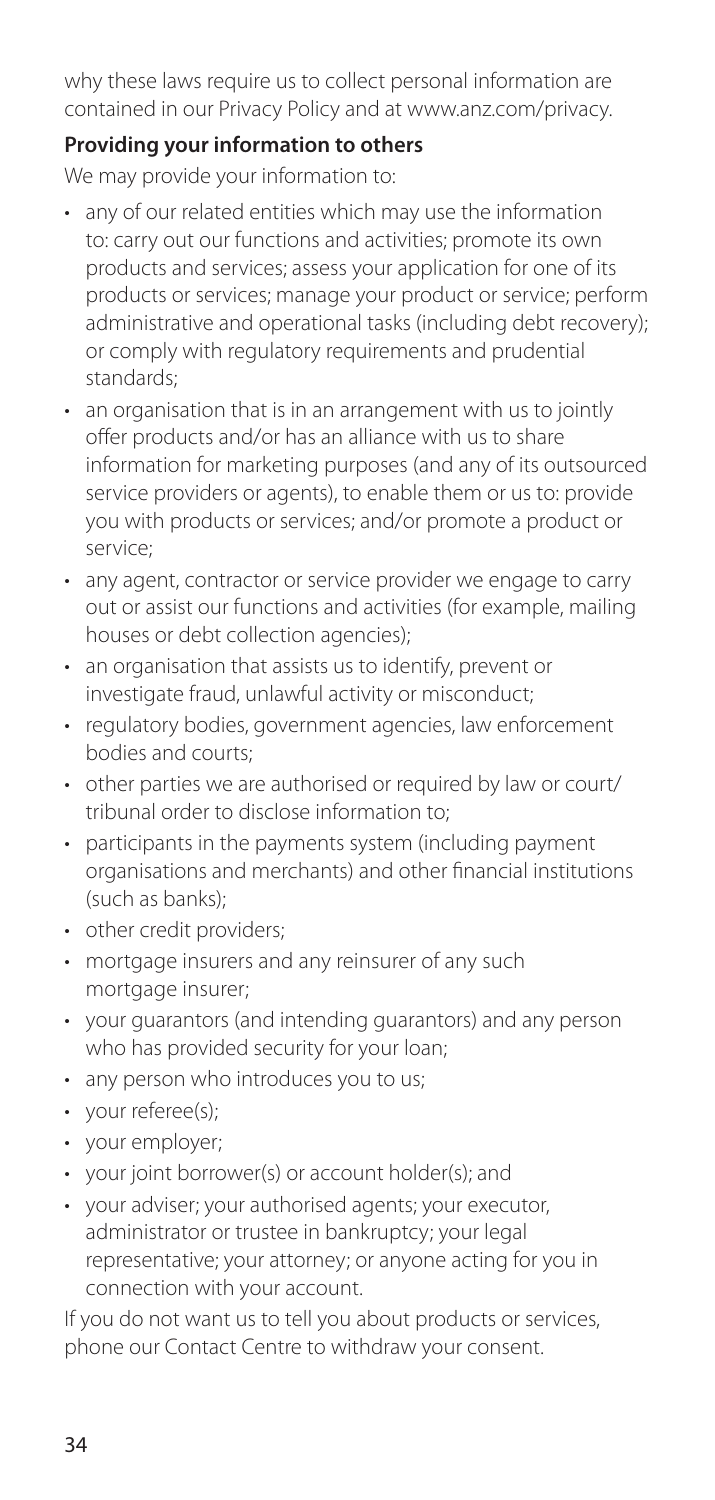<span id="page-34-0"></span>We may disclose information to recipients (including service providers and our related entities) which are (1) located outside Australia and/or (2) not established in or do not carry on business in Australia. You can find details about the location of these recipients in our Privacy Policy and at [www.anz.com/privacy](http://www.anz.com/privacy).

## **Credit Reporting**

We may also disclose personal information, including information about your other credit liabilities, repayments and defaults, to credit reporting bodies. We may also collect this information from credit reporting bodies. Information about credit reporting, including the name and contact details of these credit reporting bodies, when we may disclose your personal information to them to include in a report about your credit worthiness, and how you can request credit reporting bodies not use your information in certain circumstances, is available at [www.anz.com/privacy](http://www.anz.com/privacy).

If you would like a hard copy of this information, please call our Contact Centre or visit any ANZ branch for a copy of our Privacy Policy.

## **Our Privacy Policy**

Our Privacy Policy [\(www.anz.com/privacy](http://www.anz.com/privacy)) contains information about:

- the circumstances in which we may collect personal information from other sources (including from a third party);
- how to access personal information and seek correction of personal information; and
- how you can raise concerns that we have breached the Privacy Act or an applicable code and how we will deal with those matters.

### **Collecting sensitive information**

We will not collect sensitive information about you, such as information about your health, without your consent.

#### **Personal information you provide about someone else**

If you give us personal information about someone else, please show them a copy of this section so that they may understand the manner in which their personal information may be used or disclosed by us in connection with your dealings with us.

## 2.22 INACTIVE ACCOUNTS

If you fall behind with your ANZ Access account, or you do not use the account for more than six months, we can treat the account without concessions, exemptions or waivers.

If you have not used your account for seven years and your account balance is greater than \$0 and less than \$500, we can close your account without giving you notice. If you do not operate your account for seven years and your account balance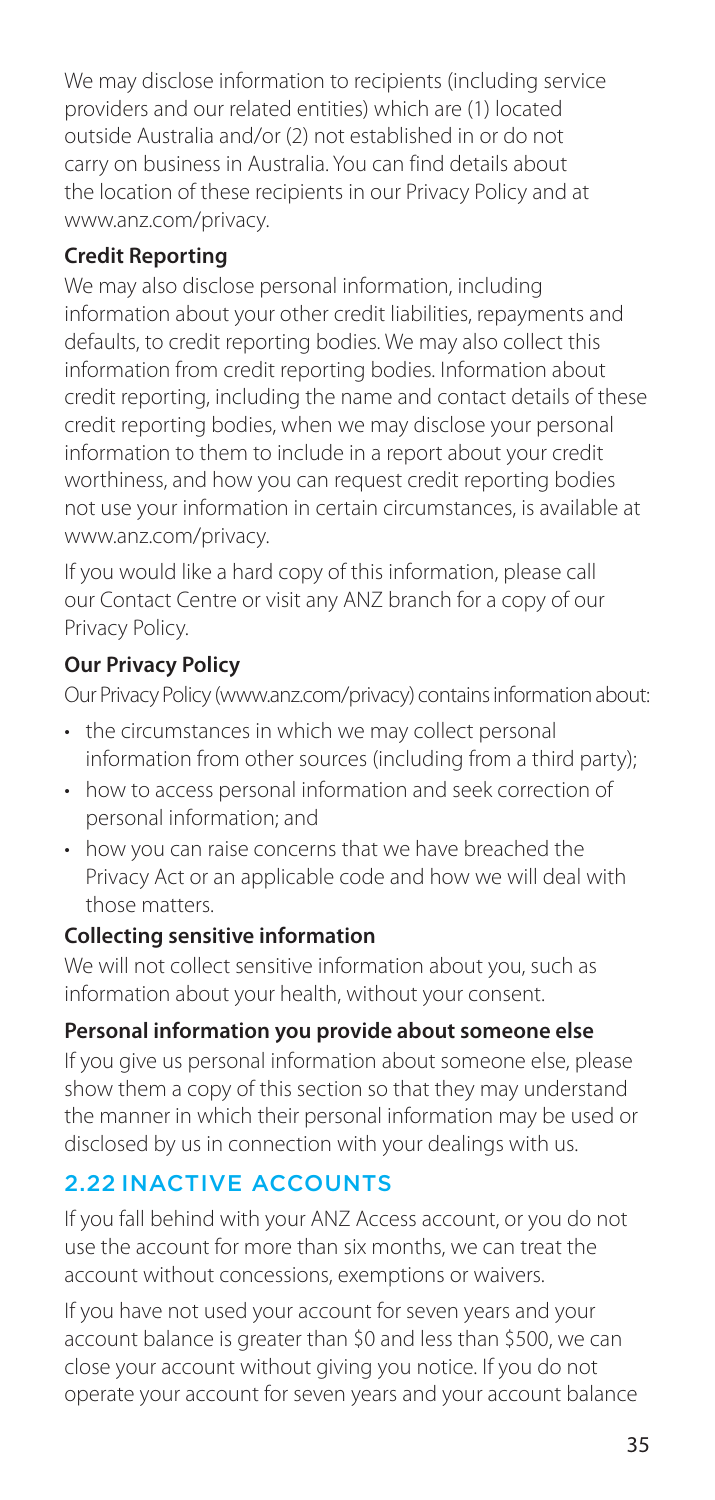<span id="page-35-0"></span>at the time is \$500 or more, we may be required by law to send your money to the Government as unclaimed money.

While you can reclaim your money at any time, we suggest you operate your account regularly to avoid this inconvenience.

# 2.23 DISRUPTION TO SERVICE

When planning transactions you should bear in mind that a banking service may sometimes be disrupted because a service is temporarily unavailable, or a system or equipment is not working in a normal or satisfactory way. We will correct any incorrect or failed transaction resulting from a disruption and will adjust any fees or charges accordingly.

To the maximum extent permitted by law, we will not be liable for any direct loss or damage suffered because of a disruption unless that direct loss or damage is caused by an event within our reasonable control. In no circumstances will we be liable for consequential loss or damage. This disclaimer of liability does not apply to electronic banking transactions - see section 8 on electronic banking.

This section restricting our liability does not restrict any other part of these terms and conditions which limits our liability.

## 2.24 COMPLIMENTS, SUGGESTIONS AND **COMPLAINTS**

## **We value your feedback**

We are committed to ensuring our products and services meet your expectations and value your feedback regarding our performance. If you would like to compliment members of our team, or you have a suggestion on how we can improve, please tell us. Perhaps we have made a mistake, or our service hasn't met your expectations. Whatever the reason, we want you to let us know.

## **Providing feedback**

## **Step 1 Customer Service area**

Our customer service team is your first point of contact for raising complaints or providing feedback. Talk to staff at your local ANZ branch or Business Centre, or call our Contact Centre (or, for ANZ V2 PLUS account holders, the ANZ V2 PLUS Service Centre). We will do our best to help resolve any issues you may have.

- Phone: our Contact Centre (or, for ANZ V2 PLUS account holders, the ANZ V2 PLUS Service Centre) using the contact details at the back of this booklet
- In person: use 'Find a branch/ATM' on [www.anz.com](http://www.anz.com) to find your nearest ANZ branch or Business Centre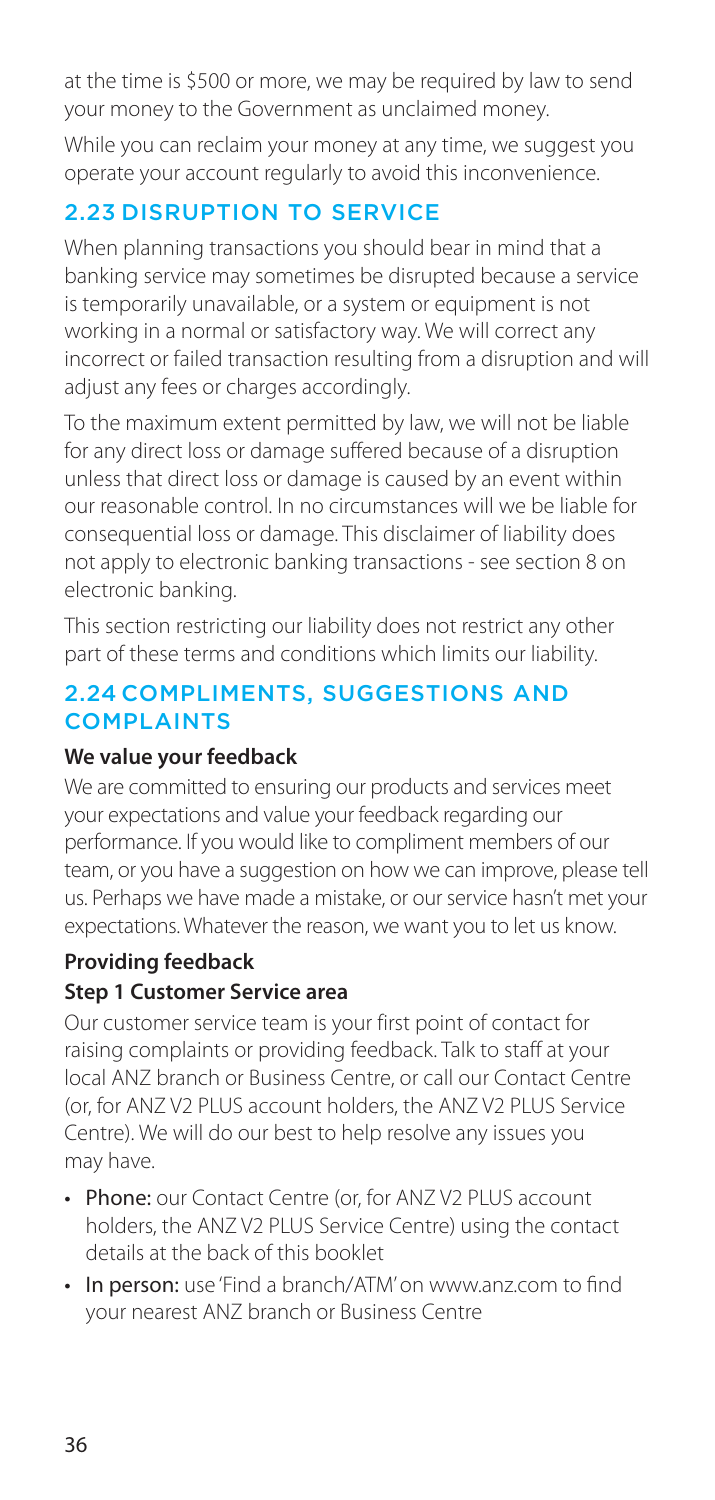### **Step 2 Complaint Resolution Centre**

If you are not satisfied with the response to your complaint or feedback, you can contact our Complaint Resolution Centre. Our specialists will work closely with you to resolve any complaint you may have quickly and amicably. If you have a compliment or suggestion, they will ensure your feedback is shared with the relevant teams.

- Phone: 1800 805 154 (8am 7pm Melbourne time, weekdays excluding national public holidays)
- · Email: • Email: [yourfeedback@anz.com](mailto:yourfeedback@anz.com)
- $Mail$ **ANZ Complaint Resolution Centre** Locked Bag 4050, South Melbourne VIC 3205
- Online:
	- Visit [www.anz.com](http://www.anz.com)
	- Select 'Complaints and compliments' under 'Find out more'
	- Select 'Lodge your feedback online'

#### **Further help**

If you are not satisfied with the resolution offered by our Complaint Resolution Centre, you can have your complaint reviewed free of charge by the Australian Financial Complaints Authority, an external dispute resolution scheme.

#### **The Australian Financial Complaints Authority (AFCA)**

AFCA is external to ANZ. AFCA provides a free and independent dispute resolution service for individual and small business customers who are unable to resolve their complaints directly with ANZ.

- Website: [afca.org.au](http://afca.org.au)
- Phone: +61 1800 931 678
- $Mail$ Australian Financial Complaints Authority GPO Box 3 Melbourne VIC 3001

#### 2.25 INDEMNITY

Each account holder and person authorised by an account holder, discharges and indemnifies us from and against all actions, proceedings, accounts, claims, demands, losses and damages, including any costs that we reasonably incur, arising from or in any way relating to us in good faith:

• acting on instructions received by mail or electronic means (whether by facsimile, telephone, internet, ATM or EFTPOS) which are, or are purported to be, given or signed by the account holder, the adviser, an authorised representative or an authorised third party signatory or, in the case of joint account holders, by any of them; and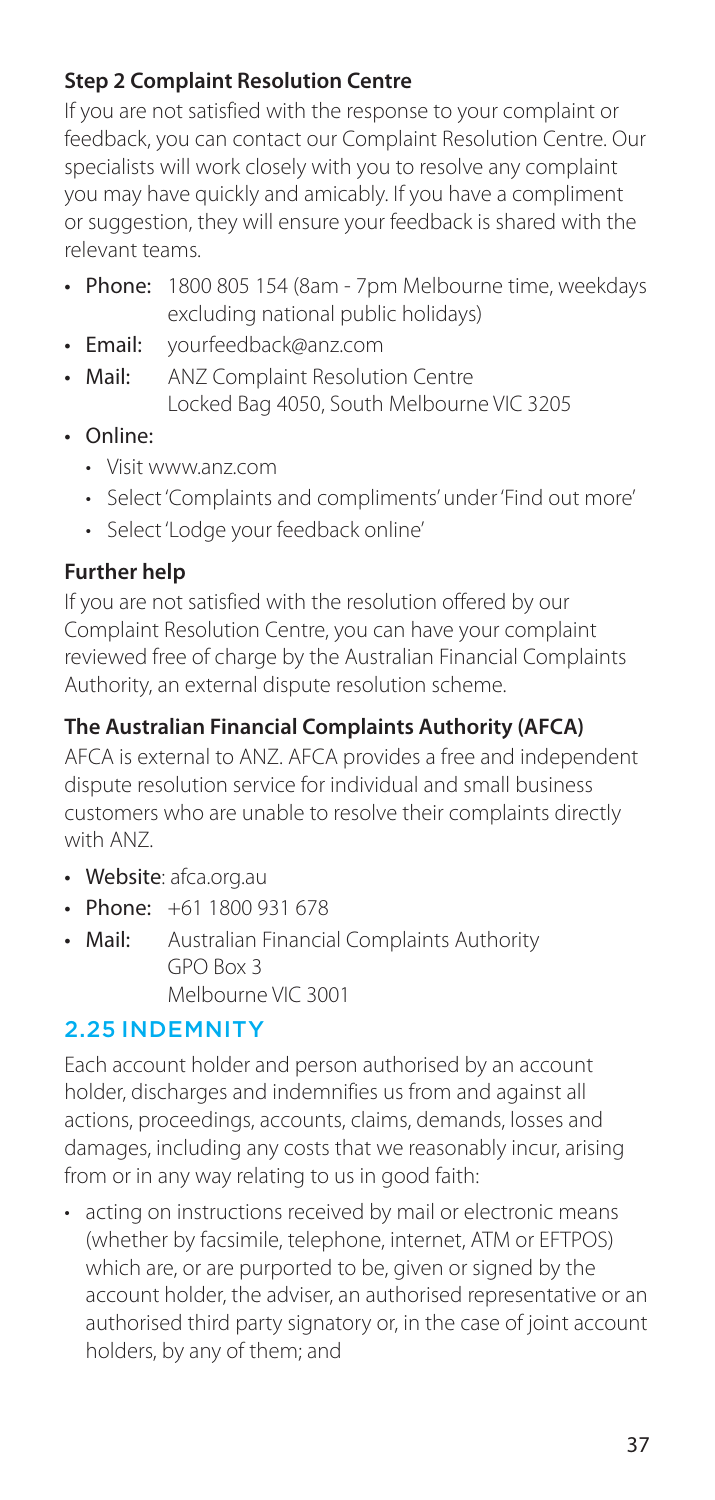• releasing information about you or the account to anyone who is, or appears to be, authorised to receive that information (including any authorised representative or third party signatory appointed by the account holder).

You are not required to discharge or indemnify us under this clause in relation to any direct loss or damage that we incur or suffer to the extent that any actions, proceedings, accounts, claims, demands, losses or damages arise from negligence, fraud or wilful default by ANZ or its officers, employees, contractors or agents, or in respect of any consequential loss or damage.

### 2.26 ANTI-MONEY LAUNDERING AND **SANCTIONS**

You agree that we may delay, block or refuse to process any transaction without incurring any liability if we suspect that the transaction:

- may break any law or regulation in Australia or any other country;
- involves any person (natural, corporate or governmental) that is itself sanctioned or is connected, directly or indirectly, to any person that is sanctioned under economic and trade sanctions imposed by the United Nations, the European Union or any country; or
- may directly or indirectly involve the proceeds of, or be applied for the purposes of, unlawful conduct.

You must give us all the information we reasonably need to manage anti-money laundering, or counter-terrorism financing and economic and trade sanctions risk or to comply with any law in Australia or any other country. You agree that we may give any information about you to:

- any law enforcement, regulatory agency or court if we must do this under any law or regulation in Australia or elsewhere; and
- any correspondent (or agent) bank we use to make the payment for the purpose of compliance with any law or regulation.

Unless you have told us that you are a trustee of the account or are acting on behalf of someone else, you warrant that you are acting on your own behalf in entering into this agreement.

You declare and undertake to us that the processing of any transaction by us in accordance with your instructions will not breach any law or regulation in Australia or any other country.

# 2.27 NO DEALING IN ACCOUNT

Your rights in respect of your account are personal to you, and despite anything in these terms and conditions, a purported dealing by you in relation to those rights (including by way of assignment, transfer, mortgage, charge, security interest, declaration of trust or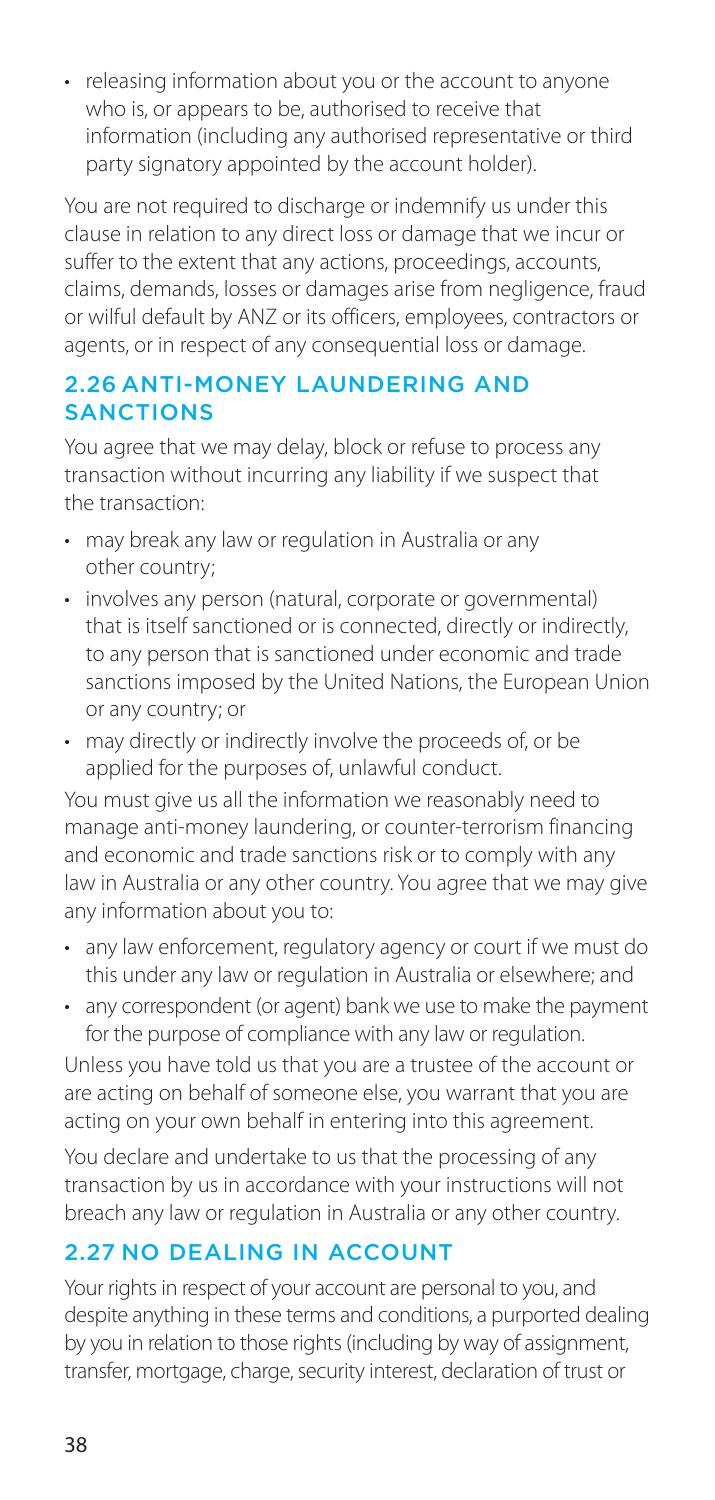otherwise) will not be effective to give anybody other than you any right or interest in your account as against us.

# 2.28 LAW AND JURISDICTION

These terms and conditions are governed by the laws of the State of Victoria. In relation to any proceedings about or in connection with your account, we and you agree to submit to the non-exclusive jurisdiction of the courts that have jurisdiction under that law.

# **SECTION 3 ELECTRONIC BANKING**

# 3.1 ELECTRONIC BANKING

Please also see section 8 if you conduct electronic transactions on your account.

Electronic banking is not available with all ANZ accounts. For ANZ V2 PLUS accounts, this section applies to those accounts with direct banking facilities only. For more information, ask at any ANZ branch or phone our Contact Centre or, for ANZ V2 PLUS account holders, phone the ANZ V2 PLUS Service Centre.

# 3.2 EFTPOS

EFTPOS stands for Electronic Funds Transfer at Point of Sale.

This facility allows you to pay for goods and services with a card linked to your account. Depending on the retailer, you may also be able to use the card to withdraw cash using the EFTPOS terminal.

In the terms and conditions relating to your account, a reference to EFTPOS is to any electronic funds transfer at point of sale facility (whether or not operated by EFTPOS Payments Australia Ltd).

# 3.3 MAESTRO AND CIRRUS

Maestro® and Cirrus® are international EFTPOS and ATM networks that allow you to access available funds in ANZ accounts by using your ANZ Access card (excluding ANZ Access Visa Debit) or linked ANZ MasterCard while overseas.

When you use your ANZ Access card or ANZ MasterCard card, you can usually choose (in Australia) to withdraw funds from either your linked savings or cheque account.

If you have both a savings account and a cheque account linked to your ANZ MasterCard card, when you press 'debit', the ATM will automatically make the withdrawal from your linked savings account. If you have both a savings account and a cheque account linked to your ANZ Access card, when you press 'debit', the ATM will automatically make the withdrawal from the nominated default savings or cheque account. If you have not nominated a default account, we will nominate the default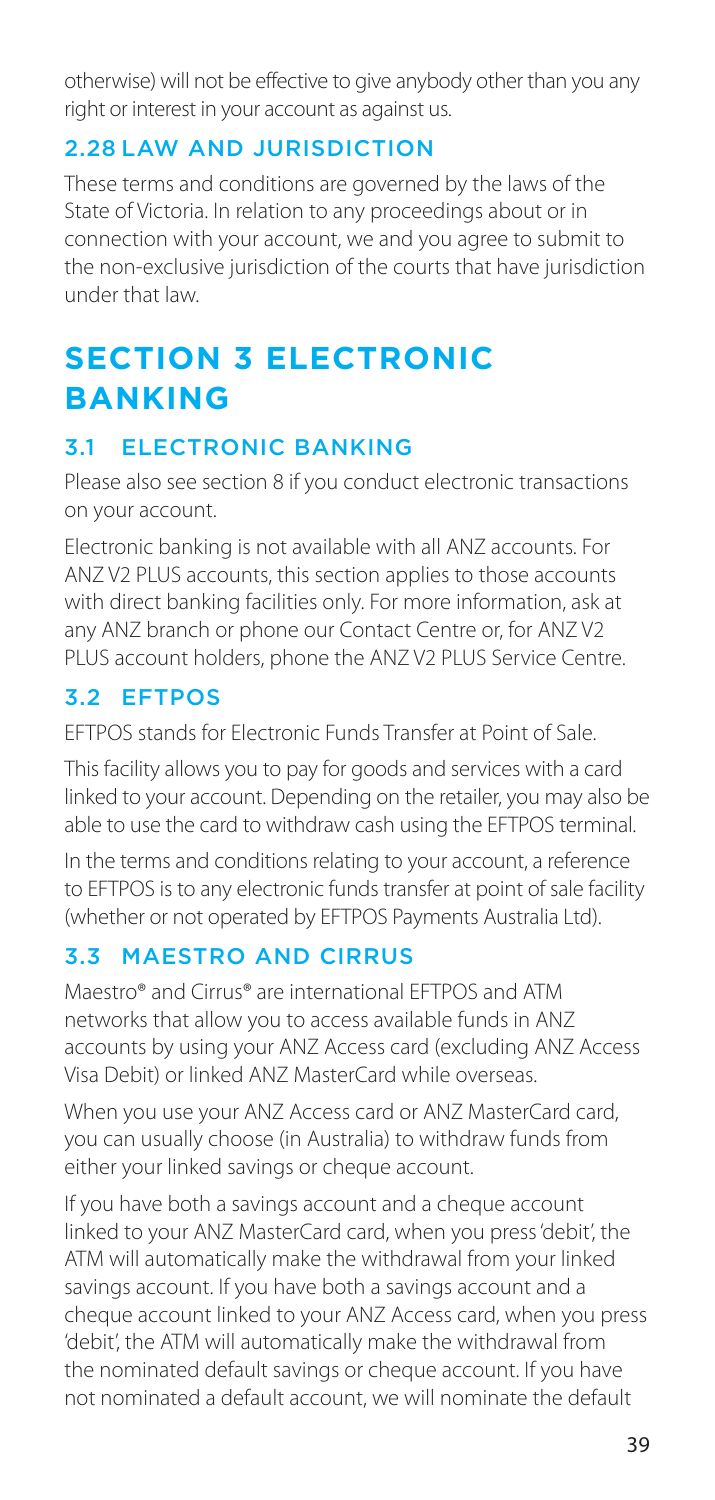account. You can find out which account is the nominated default account or change the nominated default account by calling our Contact Centre.

Some ATMs do not give you the option of choosing an account. In this case, when you use your ANZ MasterCard card the ATM will automatically take withdrawals from your ANZ MasterCard credit card account as a cash advance. For these withdrawals credit card fees and charges for cash advances will apply on top of the usual fees and charges for using Maestro or Cirrus. When you use your ANZ Access card, the ATM will automatically take withdrawals from the nominated default savings or cheque account. If you have not nominated a default account, we will nominate the default account. You can find out which account is the nominated default account or change the nominated default account by calling our Contact Centre.

You cannot use your ANZ Access card or ANZ MasterCard card at Cirrus ATMs overseas to pay money into your account or transfer funds between linked accounts.

### 3.4 FEES AND CHARGES - MAESTRO AND CIRRUS

Transaction fees, overseas transaction fees, overseas ATM transaction fees and non-ANZ ATM operator fees apply for the use of Cirrus ATMs and Maestro EFTPOS overseas. If the amount of the transaction is more than your available balance (including any approved overdraft or credit limit) and we do not provide the amount under the Informal Overdraft (refer to section 2.19 for details of the Informal Overdraft) or, in the case of ANZ V2 PLUS accounts, the transaction would reduce your balance to an amount less than \$5,000, the transaction may be rejected and the fees referred to above will not be charged.

# 3.5 SURCHARGES - MAESTRO AND CIRRUS

You may have to pay a surcharge for making a withdrawal from some ATMs overseas or for using some EFTPOS terminals overseas. Surcharges will not appear as a separate item on your account statement. They will be included in the total amount of the withdrawal.

#### 3.6 EXCHANGE RATES AND CONVERSION - MAESTRO AND CIRRUS

All charges, purchases and cash advances will be processed through MasterCard International Incorporated using the conversion rate set in accordance with its rules as at the date those transactions are processed by MasterCard International Incorporated.

This means that:

• Transactions in United States dollars will be converted into Australian dollars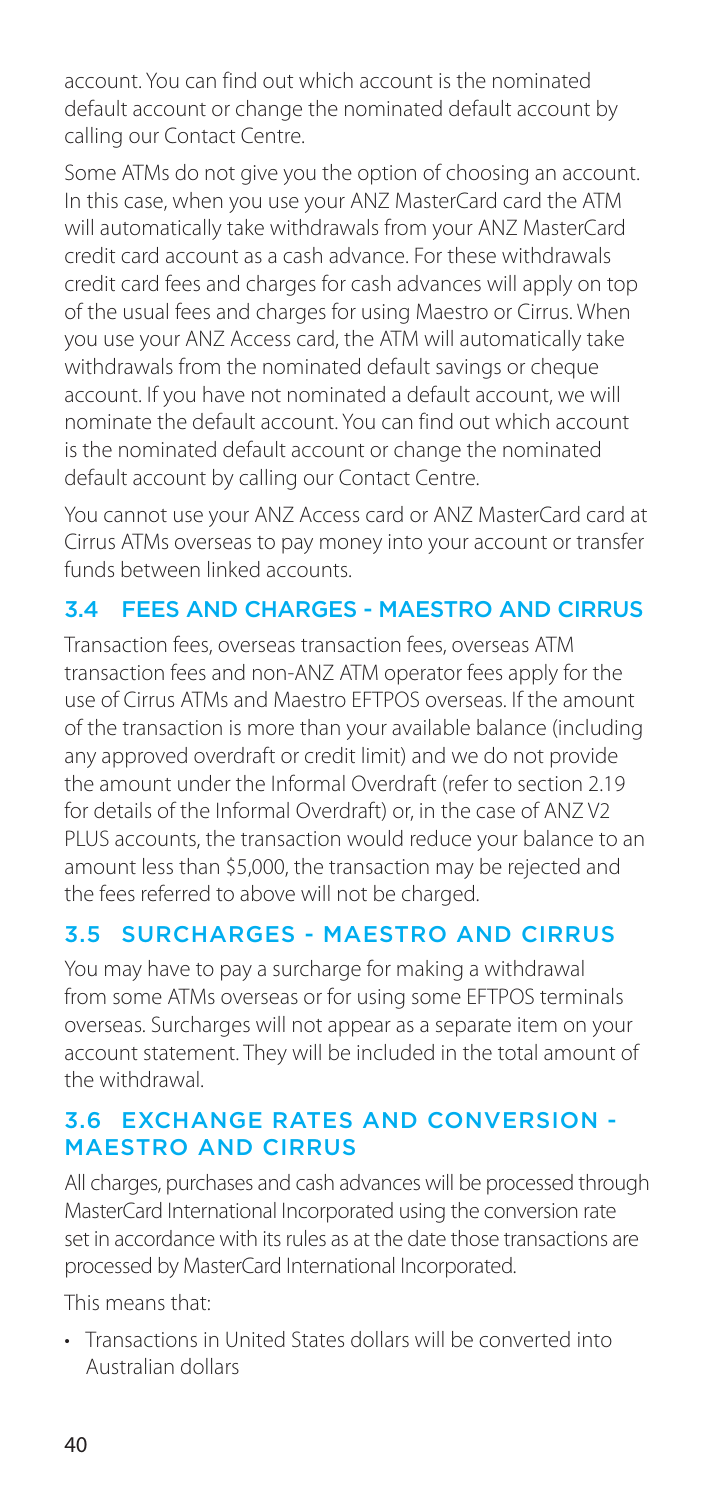• Transactions in other currencies will frst be converted into United States dollars and then converted into Australian dollars.

In most cases, the conversion rate applied to a refund of a transaction will be different to the conversion rate used for the original transaction.

# 3.7 PLUS

PLUS is an international ATM network that allows you to access available funds in your accounts by using your ANZ Access Visa Debit card or other linked ANZ Visa card while overseas.

When you use your ANZ Visa card (in Australia) you can usually choose to withdraw money from either your linked savings or cheque account.

If you have both a savings account and a cheque account linked to your card, when you press 'debit' the ATM will automatically make the withdrawal from your linked savings account. If you have an ANZ Access Visa Debit card, pressing 'credit' will also select your linked savings account.

Some ATMs do not give you the option of choosing your account. In this case, when using an ANZ Access Visa Debit card the ATM will automatically select 'credit' and make the withdrawal from your linked savings account. This transaction will debit your nominated ANZ Access Visa Debit account. When using any other ANZ Visa credit card the ATM will automatically select 'credit' and this will be treated as a cash advance from your ANZ Visa credit card account. For these withdrawals, credit card fees and charges for cash advances will apply on top of the usual fees and charges for using PLUS.

You cannot use your ANZ Visa card at PLUS ATMs overseas to pay money into your account or transfer funds between linked accounts.

# 3.8 FEES AND CHARGES - PLUS

Transaction fees, overseas transaction fees, overseas ATM transaction fees and non-ANZ ATM operator fees apply for the use of PLUS ATMs overseas. If the amount of the transaction is more than your available balance (including any approved overdraft or credit limit) and we do not provide the amount under the Informal Overdraft (refer to section 2.19 for details of the Informal Overdraft) or, in the case of ANZ V2 PLUS accounts. the transaction would reduce your balance to an amount less than \$5,000, the transaction may be rejected and the fees referred to above will not be charged.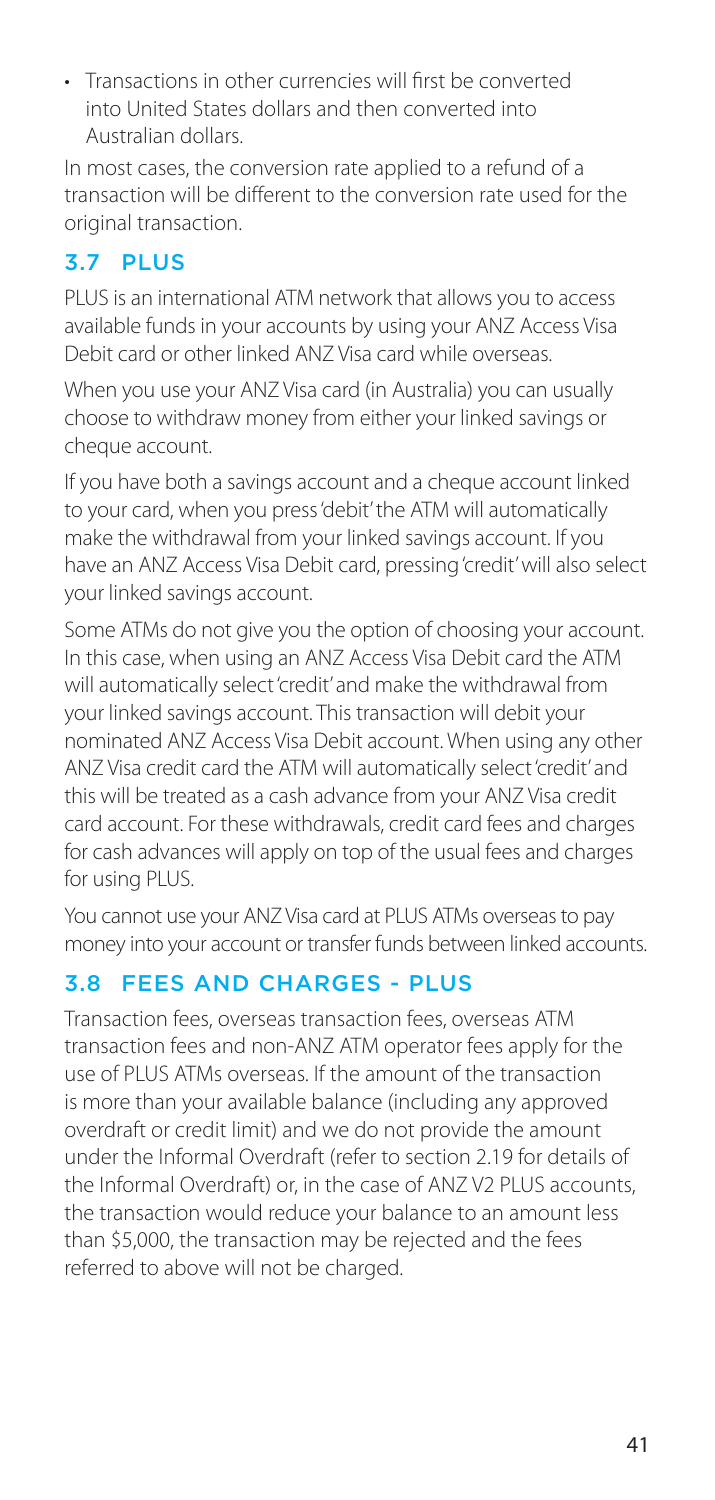# 3.9 SURCHARGES - PLUS

You may have to pay a surcharge for making a withdrawal from some ATMs overseas. Surcharges will not appear as a separate item on your account statement. They will be included in the total amount of the withdrawal.

#### 3.10 EXCHANGE RATES AND CONVERSION - PLUS

All transactions in a currency other than Australian dollars will be converted into Australian dollars by Visa International. Visa International will determine the conversion process and rate or rates used. In the case of a refund, the conversion rate or rates used for a refund may be different to the conversion rate or rates used for the original transaction.

# 3.11 DAILY WITHDRAWAL LIMIT

Unless you have made special arrangements with us for a different limit, your combined ATM, EFTPOS, Maestro, Cirrus and PLUS daily\* cash withdrawal limit is AUD\$1,000 per ANZ card. This means you can use your ANZ card to withdraw a total of AUD\$1,000 cash each day from the accounts linked to the card through ATMs and EFTPOS facilities, as long as the funds are available in your accounts (or an overdraft facility or other credit facility is available). In the event of a system failure, the daily cash withdrawal limit is AUD\$200.

Non cash transactions, including purchases made at an EFTPOS terminal will not count towards your daily cash withdrawal limit.

Contactless transactions made at an EFTPOS terminal will not count towards your daily cash withdrawal limit.

\* A day begins at 12.00.00am (Melbourne time) and ends at 11.59.59pm (Melbourne time) on the same day. If you are not in the same timezone as Melbourne, please check [www.australia.gov.au.](http://www.australia.gov.au)

### 3.12 KEEPING YOUR ANZ ACCESS CARD, ANZ ACCESS VISA DEBIT CARD AND PIN SECURE

The security of your ANZ Access card and ANZ Access Visa Debit card is very important. If you fail to observe the following security requirements you may increase the account holder's liability for any unauthorised use of the ANZ Access card or ANZ Access Visa Debit card.

In relation to your ANZ Access card or ANZ Access Visa Debit card, you must:

- sign the back of your card immediately upon receipt:
- on the expiry date destroy your card by cutting it (including any chip on the card) diagonally in half;
- not let anyone else use your card;
- take reasonable steps to protect your card from loss or theft; and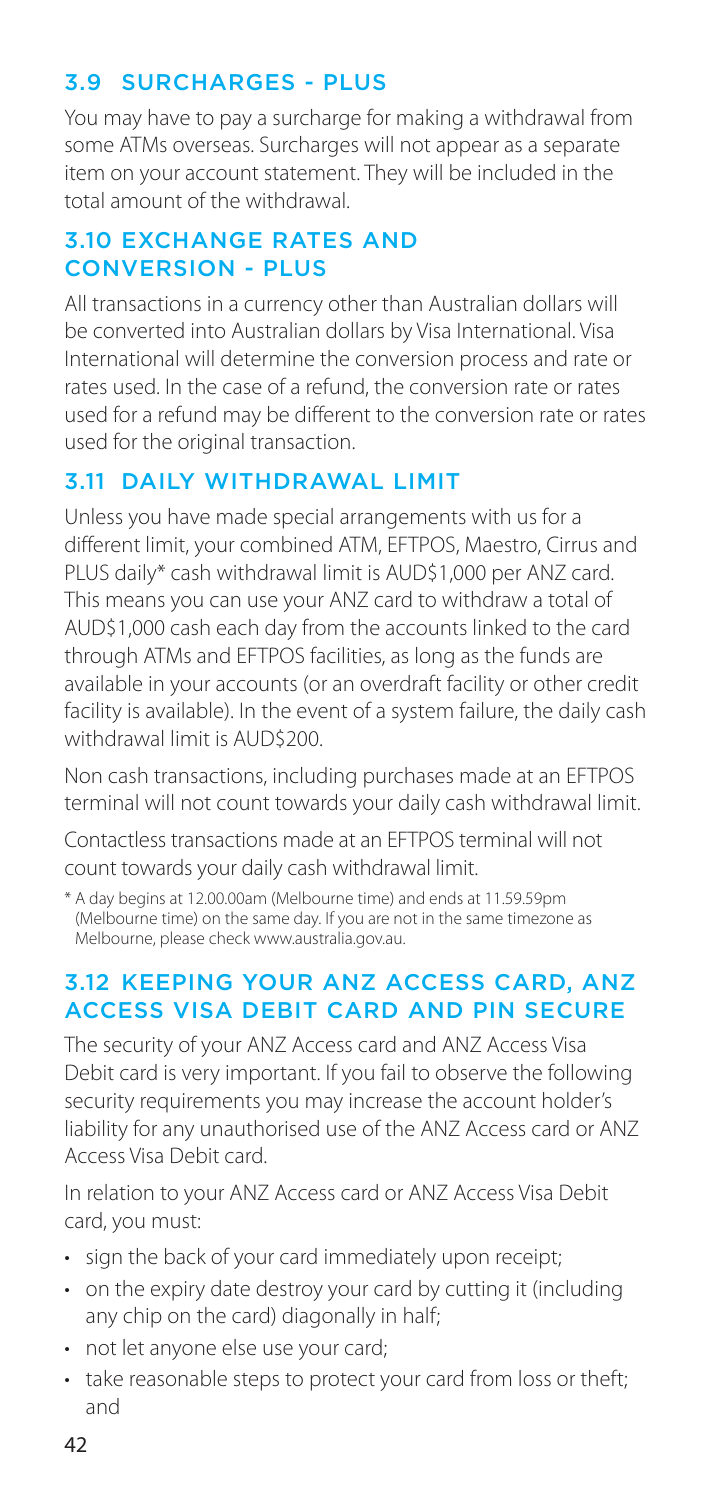• notify us immediately if you become aware that your card has been lost or stolen, or your card or account details (for example, the number and expiry date of your ANZ Access Visa Debit card) have been used by someone else without your authority.

The Electronic Banking Conditions of Use in section 8 set out additional security requirements in relation to electronic access processes, including your ANZ Access card, ANZ Access Visa Debit card and PIN.

#### 3.13 WHAT HAPPENS IF YOUR ANZ ACCESS CARD OR ANZ ACCESS VISA DEBIT CARD IS LOST OR STOLEN?

The best way to notify us is to phone us on the numbers listed at the back of this booklet.

Alternatively, or if our telephone reporting service is unavailable, you should report the loss or theft to any ANZ branch or, in the case of loss or theft of ANZ Access Visa Debit card overseas, to any bank displaying the Visa card symbol. When a telephone report is made, we will give you a notification number or some other form of acknowledgement. You should retain this as evidence of the time and date of your report.

If you report that an ANZ Access card or ANZ Access Visa Debit card has been lost or stolen, or the account details for an ANZ Access Visa Debit card have been used by someone else without your authority, the card will be cancelled as soon as the report is made. This means that you must not use the card once the report is made. For example, if you report your ANZ Access card or ANZ Access Visa Debit card has been lost or stolen and you find it after making the report, you must not use the card. You must destroy the card by cutting it (including any chip on the card) diagonally in half and return it to an ANZ branch as soon as possible.

We may issue you with a new ANZ Access card or ANZ Access Visa Debit card.

These terms and conditions will apply to your replacement ANZ Access card or ANZ Access Visa Debit card.

The account holder may be liable for transactions for which you did not give authority (including, in the case of ANZ Access Visa Debit cards, mail and telephone order transactions and internet transactions) if they occur before the report relating to your ANZ Access card or ANZ Access Visa Debit card is received by us, but liability will not exceed \$150. However, if you have contributed to the loss by unreasonably delaying reporting to us the loss or theft of your card or the unauthorised use of the account details for an ANZ Access Visa Debit card, the account holder may be liable for transactions for which you did not give authority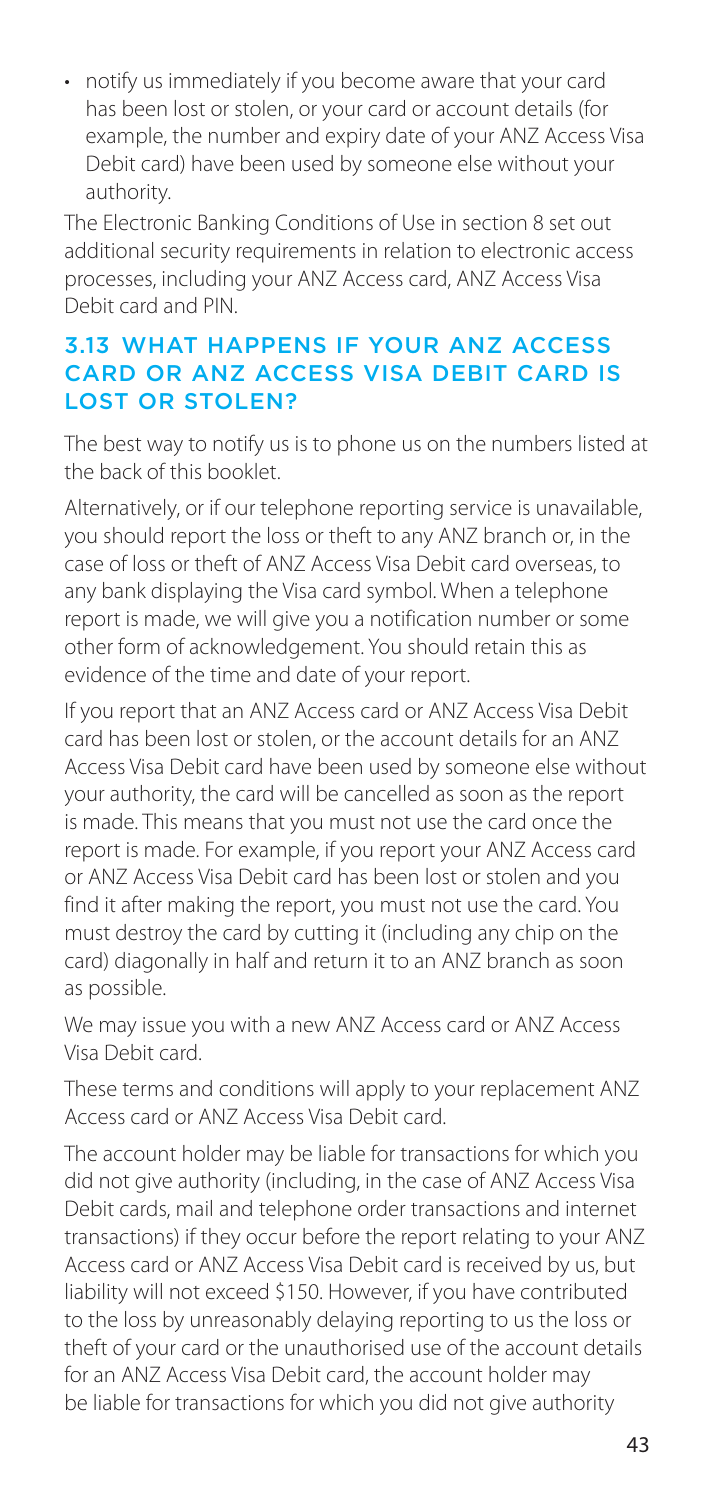(including, in the case of ANZ Access Visa Debit cards, mail and telephone order transactions and internet transactions) incurred before the report is received by us.

This liability does not apply to transactions involving the use of an electronic access process, including your card and PIN. You should read the Electronic Banking Conditions of Use in section 8 to understand your liability in the event of unauthorised use of an electronic access process, including your card and PIN.

#### 3.14 LOST AND STOLEN CARD AND PIN - WITHIN AUSTRALIA

If your card or PIN is lost or stolen, or if someone else has found out your PIN, you must tell us as soon as possible. The best way to minimise your liability is to phone us. Emergency phone numbers are listed at the back of this booklet.

If you replace your card for an ANZ deposit account that your ANZ Online Saver account is linked to, you will need to phone our Contact Centre to have your ANZ Online Saver account linked to your new card.

# 3.15 LOST AND STOLEN CARD AND PIN - WHILE OVERSEAS

If your card or PIN is lost or stolen, or if someone else has found out your PIN, you must tell us as soon as possible. The best way to minimise your liability is to phone us. Emergency phone numbers are listed at the back of this booklet.

- ANZ Access card (ATM/EFTPOS card) we cannot provide an emergency replacement card and PIN until you return to Australia
- ANZ MasterCard and ANZ Visa cards (including ANZ Access Visa Debit card) - we can provide an emergency replacement card while you are overseas. However, you will not be able to use it at EFTPOS terminals or ATMs until you have returned to Australia and chosen a new PIN for the card. You may still be able to make purchases and get cash advances (from your ANZ credit card account) or withdraw cash (if you have an ANZ Access Visa Debit card) over the counter at a fnancial institution where the MasterCard or Visa logos are displayed.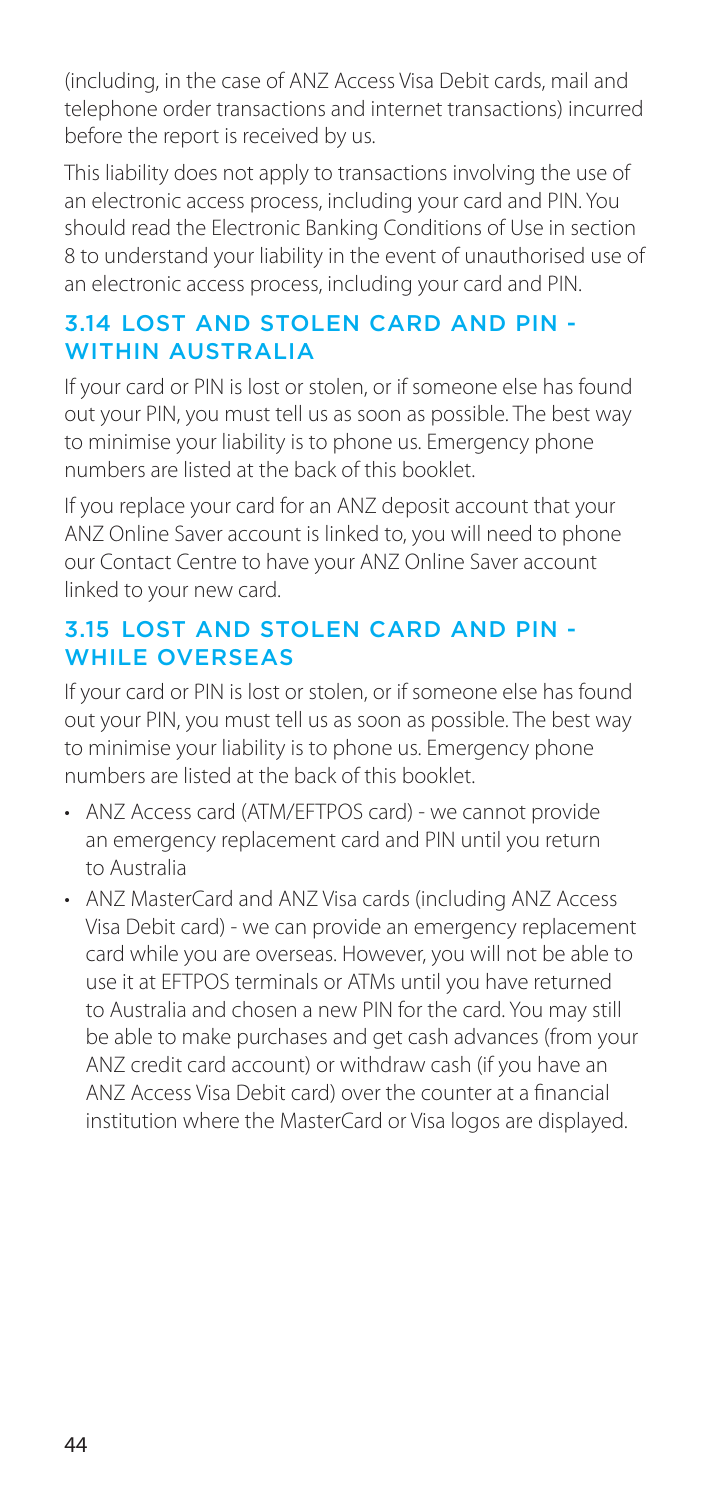# **SECTION 4 OTHER THINGS YOU NEED TO KNOW**

# 4.1 CHANGE OF NAME AND ADDRESS

ANZ Prime Cash Management Accounts have specific terms and conditions relating to notifying us about any change of name or address. Please see section 6 for details.

You should immediately tell us about any changes to your account details, including your name, bank account or address (including an email address or mobile telephone number). We will not be responsible for any mistakes or losses associated with a change of details if we had not been told about the change.

You must ensure notifications are capable of being received and retrieved at your contact addresses, including any nominated email address or mobile telephone number.

# 4.2 OUR RIGHT TO COMBINE ACCOUNTS

Where we reasonably consider that it is in our legitimate interests to do so, we can combine the balances of two or more of your accounts, without giving you notice, even if the accounts are at different branches or in joint names. For example, we may do this if one of your accounts is overdrawn or otherwise in debit and another is in credit. We can then use the balance of the account that is in credit to repay the overdrawn or debit amount in the other account. If we combine any of your accounts we will tell you about this as quickly as possible. We do not need to notify you in advance. You should not treat your accounts as combined unless we have agreed to such an arrangement.

#### 4.3 CLOSING OR BLOCKING ACCESS TO YOUR ANZ ACCOUNT

#### **4.3.1 Closing your ANZ account**

ANZ Prime Cash Management Accounts and ANZ Online Saver accounts have specific terms and conditions relating to closing accounts. Please see section 6 for details.

You or any other person authorised to close your account can ask us to close it at any time at an ANZ branch or by contacting our Contact Centre.

If your account is in credit when we close it, we will pay you the balance, including any accrued credit interest, less any fees and charges that apply. Periodical fees may apply even if the account has been open for only part of a period. If any amounts deposited to your account have not cleared at the time you ask us to close the account, we will keep the account open until those deposits have cleared or until the deposits are dishonoured or refused. At this time we will close the account and pay you any credit balance.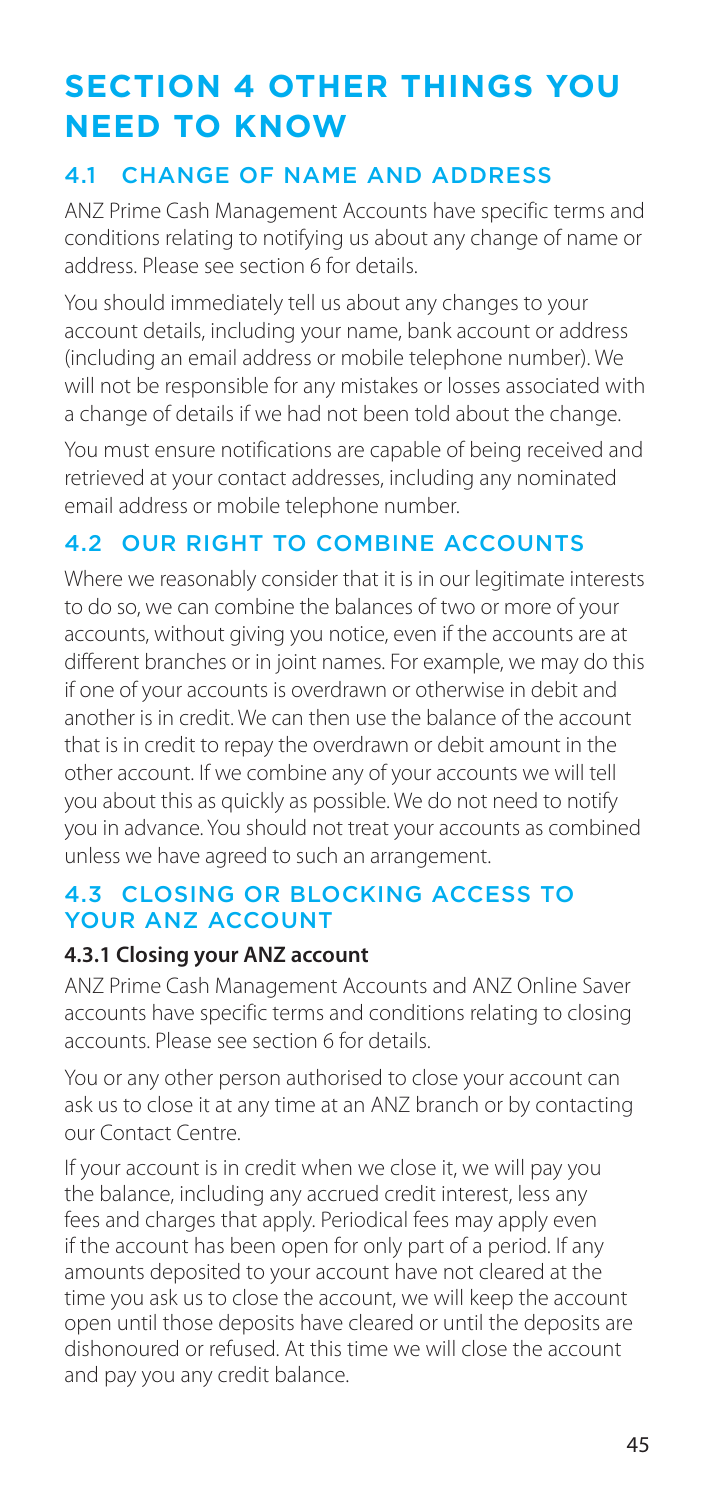If your account is in debit, you must pay, or make arrangements satisfactory to us for the payment of, the outstanding balance plus any accrued debit interest, fees and other charges (including contingent fees and charges) that apply at the time, before we will close your account.

When you close the account you must return any unused passbooks, cheque books or electronic cards which operate the account. An account with cheque access may only be closed once all outstanding cheques have been presented. We reserve the right to return any cheques we have been asked to pay after the account has been closed.

Subject to these requirements, ANZ will not unreasonably delay in closing your account following your request that we do so.

#### When your account is overdrawn, or you have not used your account, for more than three months

If your account is overdrawn for more than three months, or your account has nothing in it and you have not made any payments into or out of it for more than three months, we may close your account without giving you any notice.

# Other times when we may close your account

In addition to the circumstances referred to in section 2.22, we may close your account if we think that you have not used it appropriately or for any other reason we, acting reasonably, consider appropriate. If we intend to close your account on this basis, we will give you notice in writing. However, we will not give you prior notice before closing your account if we consider that immediate closure is necessary to protect us or you from suffering financial loss (for example, as a result of suspected fraudulent activity on the account). When the account is closed, we will send you a cheque for the net credit balance of the account.

#### Reopening of account

An account that has been closed may be reopened where a deferred transaction (such as a transaction made pursuant to an authorisation described in section 2.8 given prior to the account being closed) is subsequently processed to the account.

#### **4.3.2 Blocking access to your ANZ account**

We reserve the right to restrict the amount, or the amount of each denomination, of any deposits that may be made to your account, to block access to your account, and prevent all or specific transactions from being processed to your account, without notice where we consider that it is in our legitimate interests to do so. For example, we may do so where we consider this necessary to protect us or you from suffering financial loss (e.g. as a result of suspected fraudulent activity on the account). Any transaction limits that would otherwise apply are subject to our rights to take these actions. Please ask at the branch or call our Contact Centre (or for ANZ V2 PLUS accounts, call our ANZ V2 PLUS Service Centre) for details of any limits that apply.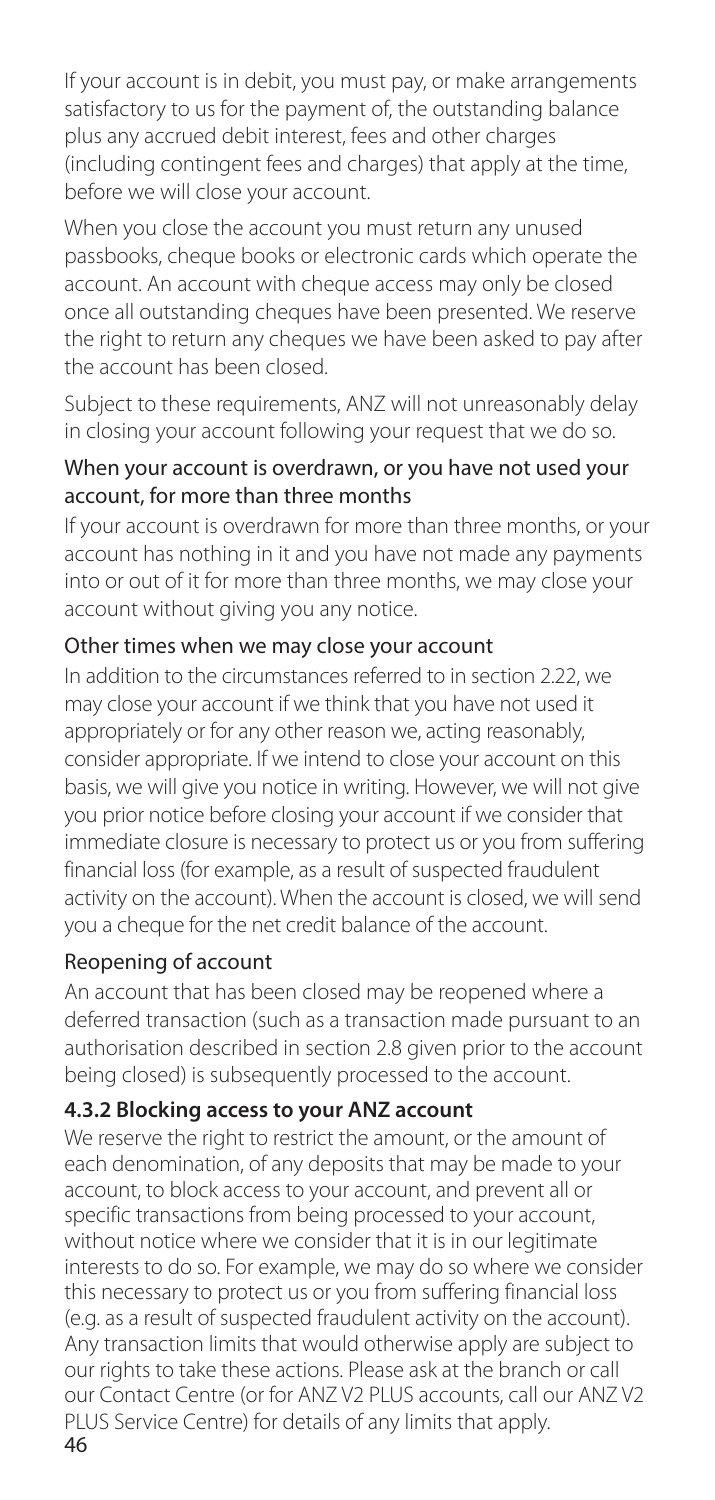# **4.3.3 General**

#### ANZ Access Visa Debit and closing or blocking access to your account

If you hold an ANZ Access Visa Debit card and either you or we close your linked nominated account, the ANZ Access Visa Debit card will be cancelled prior to the linked nominated account being closed. We may also cancel the ANZ Access Visa Debit card where we block access to your linked nominated account. In these cases you may no longer be able to:

- use your ANZ Access Visa Debit card number as your CRN to access ANZ Phone Banking, ANZ Internet Banking or ANZ Mobile Banking;
- access the linked nominated account or any other accounts with your ANZ Access Visa Debit card.

To make alternative arrangements for your other ANZ accounts, please call our Contact Centre.

#### Cancellation of an ANZ Access card or ANZ Access Visa Debit card

ANZ Access cards and ANZ Access Visa Debit cards remain our property at all times. A card holder may cancel their ANZ Access card or ANZ Access Visa Debit card at any time by notifying us.

When we cancel an ANZ Access card or ANZ Access Visa Debit card, or receive instructions to cancel an ANZ Access card or ANZ Access Visa Debit card, the card must not be used and must be returned to us cut diagonally in half (including any chip on the card).

The account holder:

- is responsible for the use of any ANZ Access card(s) and ANZ Access Visa Debit card(s) and of the account until all cards are returned to us cut diagonally in half (including any chip on the card) or until the account holder has taken all steps to return the card(s) to us; and
- is responsible for any transactions debited to the account in accordance with any standing authority or any other authorised link to the account from an ANZ credit card, an ANZ Access card or ANZ Phone Banking, ANZ Internet Banking or ANZ Mobile Banking until the authority is cancelled in accordance with these terms and conditions.

Any standing authority given by you to other parties such as monthly debits for life insurance must be cancelled directly by you with the other party. You should provide new payment details to the party if you want to continue to make payment this way.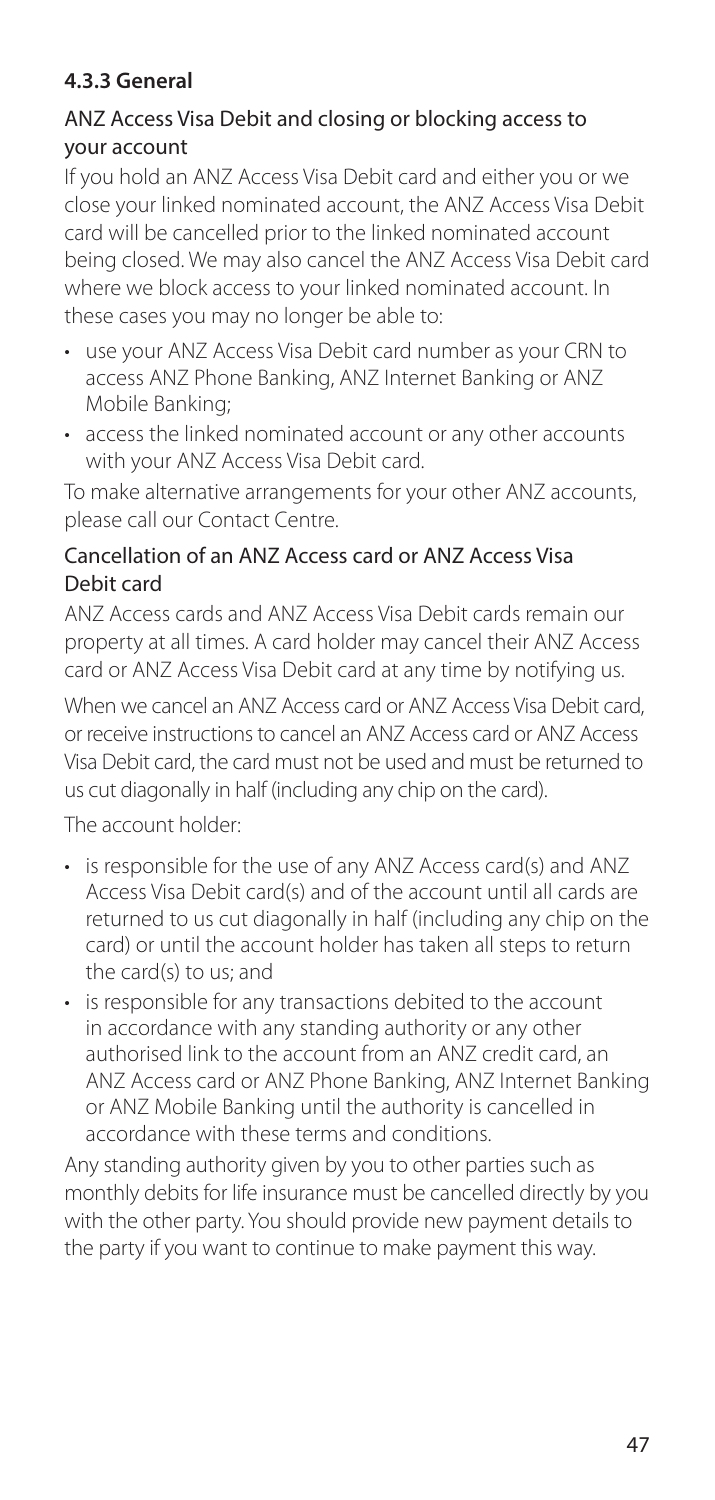### 4.4 PROVISION OF INFORMATION RELATING TO SAVINGS AND TRANSACTIONS PRODUCTS

Any ANZ employee who provided information to you in connection with a product to which these terms and conditions apply is a salaried representative of ANZ. In addition to their salary, they may also be eligible to receive an individual reward based on their overall role performance. Individual rewards may vary based on demonstration of ANZ Values (including acceptable behaviours), performance against a balanced scorecard of measures (incorporating Customer, Financial, Risk/Process and People), business unit/divisional performance and ANZ overall performance.

# 4.5 PHONE CALLS

We may monitor and/or record phone calls for quality, verification, security and training purposes.

# 4.6 NOTICES

Without limiting any other provision of the terms and conditions of your account that allow for another form of notice, we may give any statement, notice or other document (including a statement of account, a notice about your account or notice of a change to the terms and conditions of your account) to you in connection with your account personally, or by sending it by mail or, unless prohibited by law, by electronic methods. Each of these methods of delivery will be considered to constitute written notice.

For the purposes of providing such written notice, we will rely on your contact information shown in our records.

Electronic methods used may include (but are not limited to) sending the document to your Electronic Address, or publishing the document on our website or in ANZ Internet Banking or ANZ Mobile Banking and giving you notice personally, or by sending the notice to you by mail or to your Electronic Address, when the document is available.

Where we send you a document by mail, or send notice to you by mail that a document has been published on our website or in ANZ Internet Banking or ANZ Mobile Banking, you are deemed to have received the document on the seventh day after mailing.

Where we give a document to you by sending the document to your Electronic Address, or by sending a notice to your Electronic Address that the document has been published on our website or in ANZ Internet Banking or ANZ Mobile Banking, you are deemed to have received the document on the day after the day on which the document or notice is sent to your Electronic Address.

For the purpose of these terms and conditions, 'Electronic Address' includes your email address or mobile telephone number as shown in our records, or a notification or message sent in ANZ Internet Banking or ANZ Mobile Banking.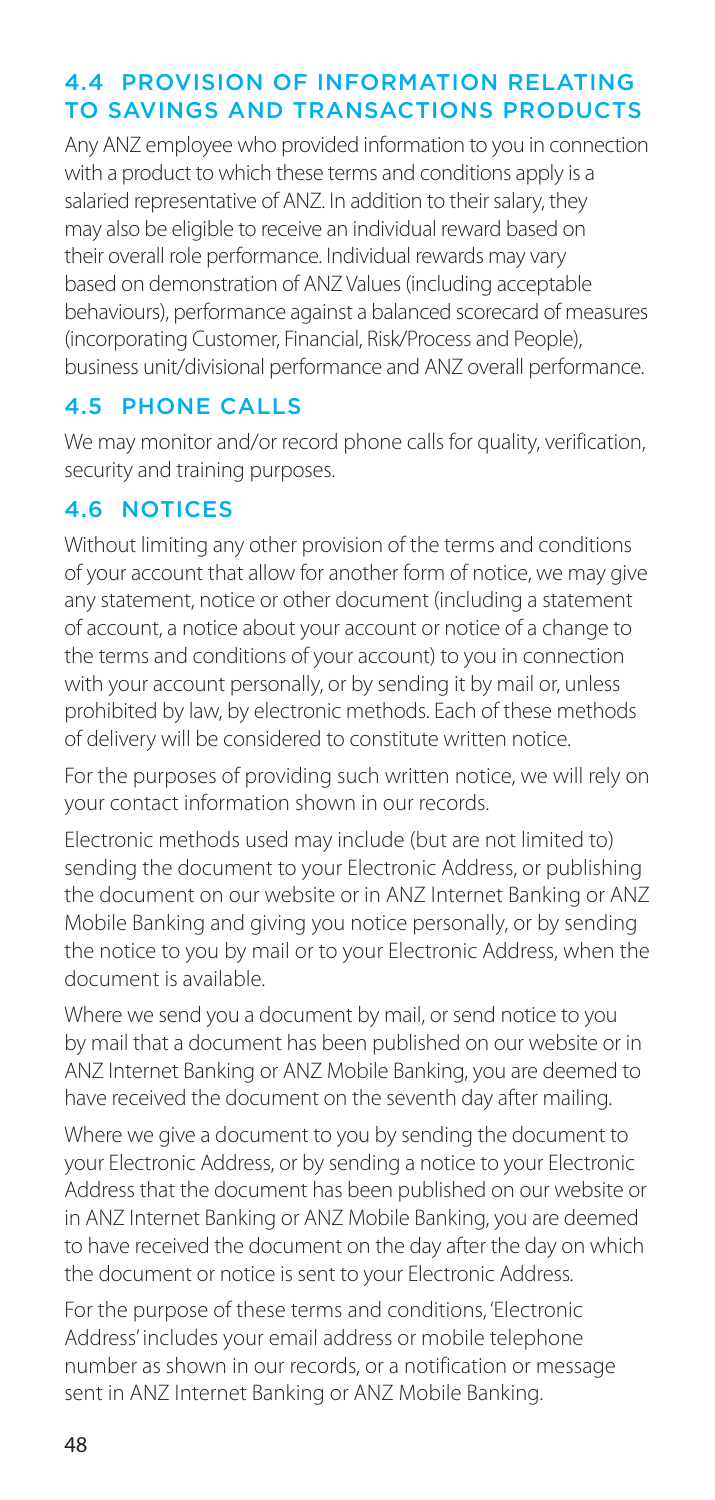#### 4.7 ANZ ACCESS CARD AND ANZ ACCESS VISA DEBIT CARD REISSUE AND REPLACEMENT

At any time, we may issue a new ANZ Access card or ANZ Access Visa Debit card to you, provided the account holder has not previously requested us to revoke this authority. If your ANZ Access card or ANZ Access Visa Debit card becomes faulty or damaged, you may order a replacement card at any ANZ branch or by phoning the numbers listed at the back of this booklet. All such ANZ Access cards and ANZ Access Visa Debit cards are issued subject to these terms and conditions. We reserve the right not to reissue an ANZ Access card or ANZ Access Visa Debit card to you.

# 4.8 CHIP

If your ANZ Access card or ANZ Access Visa Debit card contains a chip, you must ensure that it is protected at all times from misuse (including tampering), damage, destruction or any form of unauthorised use. Only you can use the chip for any of the available services. Your ANZ Access card or ANZ Access Visa Debit card may be subject to forfeiture if the chip is used by anyone other than you.

# 4.9 FINANCIAL CLAIMS SCHEME

You may be entitled to payment under the Federal Government's Financial Claims Scheme. Payments under the Financial Claims Scheme are subject to a limit for each depositor. Information about the Financial Claims Scheme can be obtained from <http://www.fcs.gov.au>

# **SECTION 5 BANK FEES AND CHARGES**

All ANZ accounts have specific account related fees and charges. Other general fees and charges may also apply to your account for other services or account activity. On some accounts we offer fee-free everyday banking under certain conditions. We may also decide not to charge fees under certain conditions.

If we fail to collect a fee to which we are entitled, this does not remove our right to collect the fee at a later date, or for future transactions of the same nature.

We may allow you to elect that certain fees and charges be debited to an alternative nominated ANZ account. A reference in the terms and conditions for your account to a fee or charge being debited to your account includes a reference to the fee or charge being debited to your alternative nominated account, unless the context requires otherwise. You authorise us to debit your account or alternative nominated account (as applicable) with all relevant fees and charges.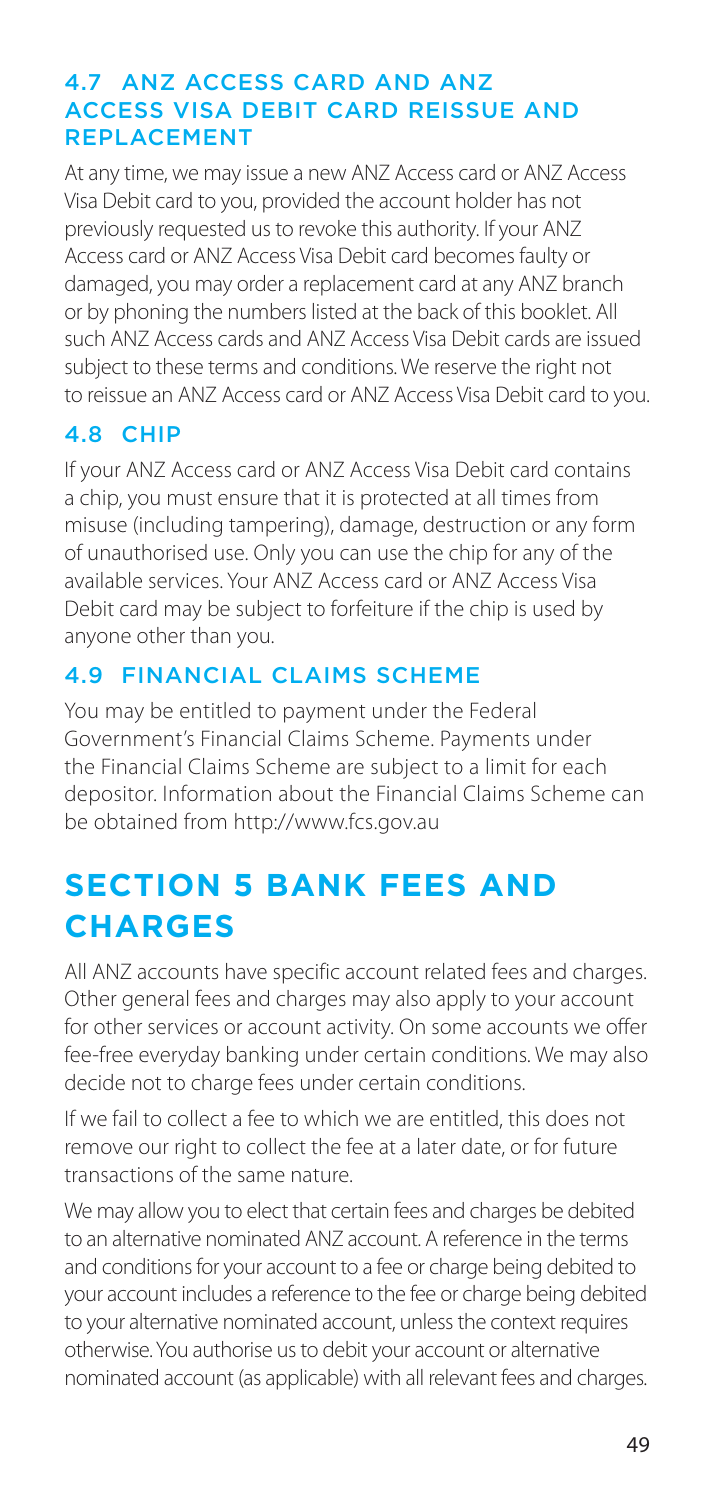For more information, including information about:

- specifc account fees and charges (including the number of free transactions each month and specific fees);
- when we would not charge a fee; and
- criteria for reduced fees,

see the 'ANZ Personal Banking Account Fees and Charges' booklet. Other general fees and charges may also apply to your account for other services or account activity. For information on those other fees and charges, see the 'ANZ Personal Banking General Fees and Charges' booklet.

You can get these booklets from any ANZ branch or online at [www.anz.com](http://www.anz.com) 

# **SECTION 6 SPECIFIC TERMS AND CONDITIONS FOR PERSONAL BANKING ACCOUNTS**

# 6.1 ANZ ACCESS ADVANTAGE ACCOUNT

#### **Account opening**

You may only open an ANZ Access Advantage account if you are an individual and you use your account wholly and exclusively for your private or domestic use.

#### **Interest**

The credit interest rate is tiered. Subject to section 2.18, we will credit interest to your account every three months from the date on which your account was opened.

#### 6.2 ANZ ACCESS SELECT ACCOUNT (ACCOUNT NOT AVAILABLE TO NEW CUSTOMERS FROM 30 NOVEMBER 2013)

#### **Eligibility**

You are eligible for an ANZ Access Select account if you are an individual and you use your account wholly and exclusively for your private or domestic use.

#### **Interest**

We do not pay interest on this account.

# 6.3 ANZ ACCESS BASIC ACCOUNT

# **Eligibility**

You are eligible for an ANZ Access Basic account if the following apply.

- You hold one of the following cards:
	- Seniors Concession card
	- Pensioner Concession card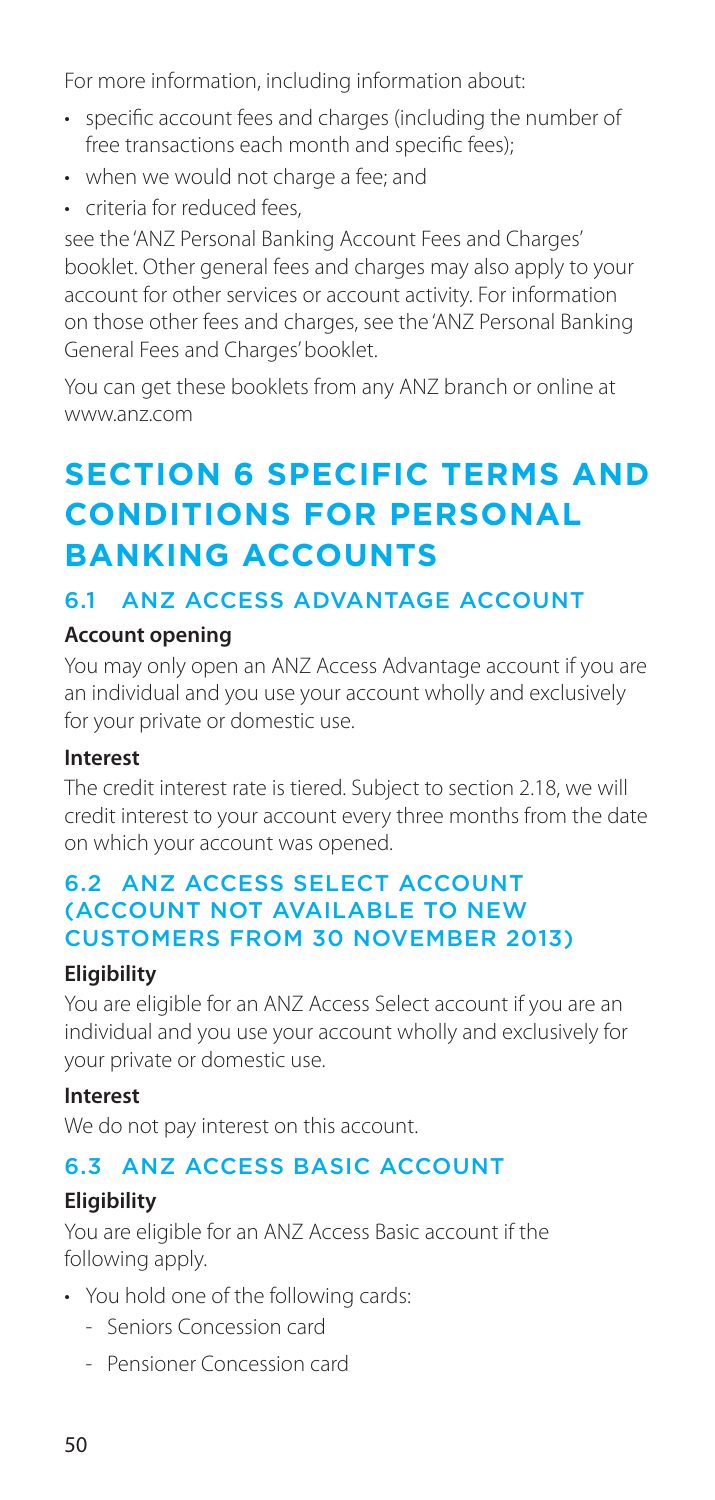- Centrelink Health Care card
- Repatriation Health card (Department of Veterans' Affairs).
- You provide us with your Centrelink or Veterans' Affairs number
- You allow us to get confrmation from the relevant Commonwealth agency (such as Centrelink or Veterans' Afairs) that you hold one of the cards listed above.

If you stop meeting these conditions, you will no longer be eligible for an ANZ Access Basic account.

If we think that you are no longer eligible, we will contact you and give you at least 30 days to prove to us that you are still eligible. If, within that 30 day period, you cannot show that you are still eligible, we will treat your ANZ Access Basic account as an ANZ Access Advantage account from the end of that period.

You cannot have more than one ANZ Access Basic account.

### **Interest**

We do not pay interest on this account.

### 6.4 ANZ ACCESS LIMITED ACCOUNT (ACCOUNT NOT AVAILABLE TO NEW CUSTOMERS FROM 30 NOVEMBER 2013)

### **Eligibility**

You are eligible for an ANZ Access Limited account if you are an individual and you use your account wholly and exclusively for your private or domestic use.

#### **Interest**

We do not pay interest on this account.

#### **Payment facilities not available**

Cheque books and overdraft facilities are not available with an ANZ Access Limited account.

#### **Going overdrawn**

As part of your ANZ Access Limited account, transactions that overdraw your account will be declined where possible.

However, in certain limited circumstances, your ANZ Access Limited account may become overdrawn (for example if a purchase is manually debited to your account if EFTPOS is not available).

You will not be charged a Dishonour Fee for a declined transaction in relation to your ANZ Access Limited account.

If your account does become overdrawn we will provide you with an Informal Overdraft. See section 2.19 for further details on when you must repay your Informal Overdraft.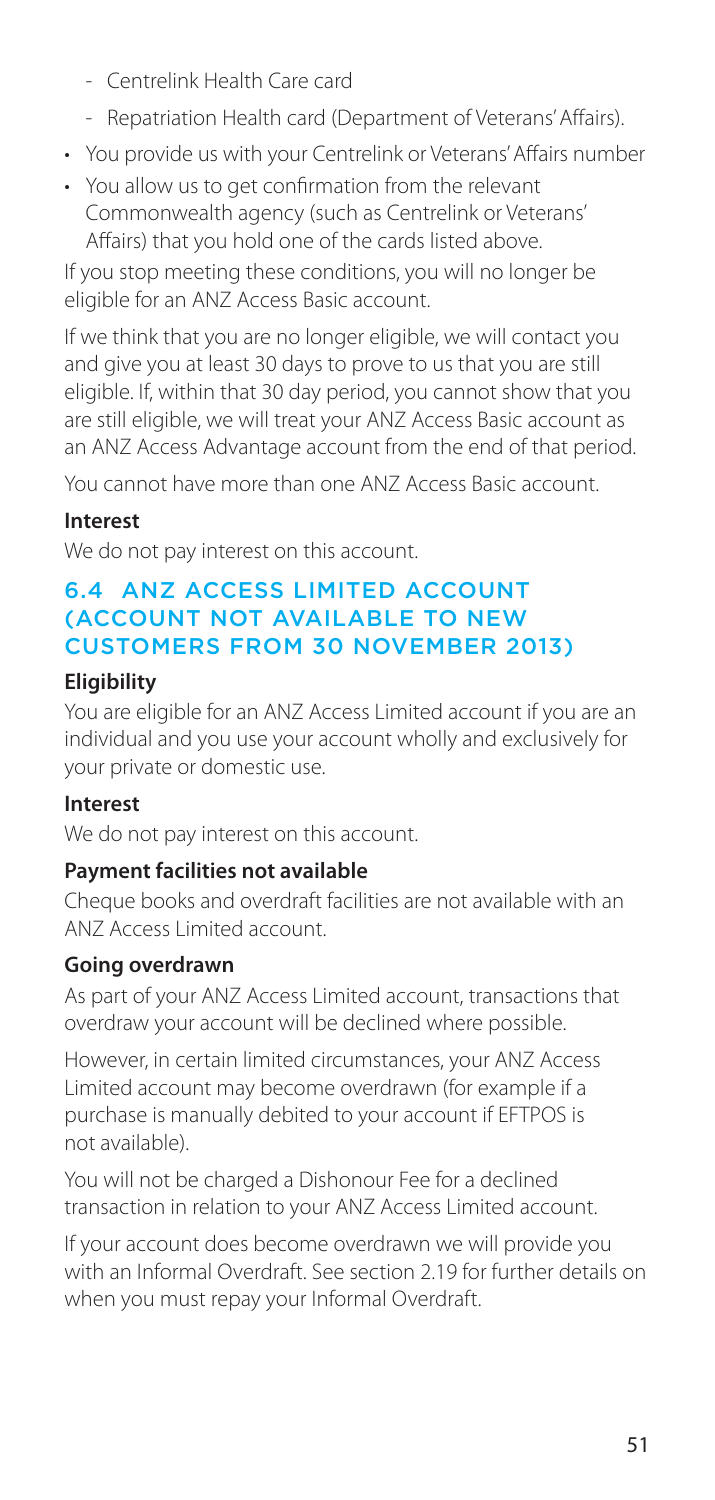## 6.5 ANZ PENSIONER ADVANTAGE ACCOUNT

#### **Special features**

An ANZ Pensioner Advantage account is only available to customers who receive an ongoing Australian Centrelink pension or Australian Veterans' Affairs pension or allowance (following an assessment of their financial investments for entitlement to the pension or allowance). Information about eligible Australian pensions or allowances can be obtained from relevant government body websites.

If the ANZ Pensioner Advantage account is in joint names, both account holders must receive a qualifying pension or allowance from Centrelink or the Australian Department of Veterans' Affairs. Generally you are limited to one ANZ Pensioner Advantage account.

If you stop receiving the pension or allowance, you must tell us immediately. In this case you will no longer be eligible for an ANZ Pensioner Advantage account.

If we think that you are no longer eligible for the account, we will contact you and give you at least 30 days to prove to us that you are still eligible. If, within that 30 day period, you cannot show that you are still eligible, we can refuse to pay any interest earned on your account in that period or treat your ANZ Pensioner Advantage account as an ANZ Access Advantage account from the end of that period.

#### **Interest**

The credit interest rate is banded. Subject to section 2.18, we will credit interest to your account every three months from the date on which your account was opened.

# 6.6 ANZ PROGRESS SAVER ACCOUNT

#### **Account opening and ongoing minimum balance requirements**

You may only open an ANZ Progress Saver account if you are an individual and you use your account wholly and exclusively for your private or domestic use.

#### **Using the account**

Subject to the comments below, you may make deposits to, and withdrawals or transfers from, your account in the manner described in sections 2.2 and 2.6.

You can choose to have full or partial access to your account through an ATM.

If you choose partial access, you can only use an ATM to make balance enquiries and cannot make withdrawals, deposits or funds transfers at an ATM.

You do not get a cheque book with an ANZ Progress Saver account.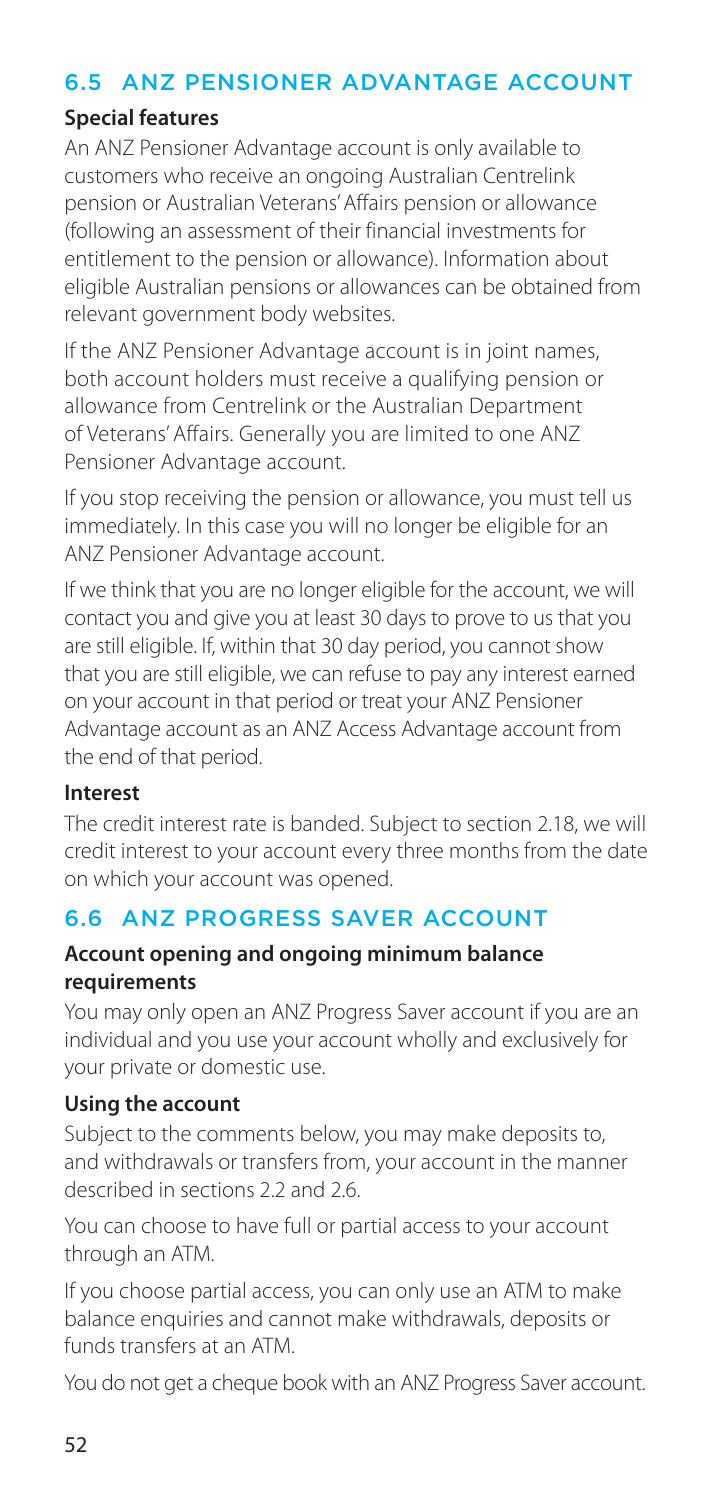#### **Interest**

The account pays 'base' credit interest and, subject to eligibility, bonus credit interest.

Subject to section 2.18, we will credit the base interest and, if applicable, the bonus interest calculated in respect of each calendar month to your account on the last business day of that month.

The base interest rate is tiered.

Bonus interest will only be paid in respect of a particular calendar month where both of the following eligibility criteria are met:

- You have made at least one deposit of the set minimum amount (currently \$10) or more that has been processed to your account on or before the last business day of that month, and after the last business day of the previous month.
- No withdrawals, fees or charges have been processed to your account on or before the last business day of that month, and after the last business day of the previous month.

See sections 2.13 to 2.14A for details regarding circumstances in which there may be a difference between the processing and effective dates for transactions on your account, and our right to make an adjustment to your account balance in such circumstances.

An adjustment in respect of a particular transaction will be calculated from the effective date of the transaction, unless the effective date is earlier than the last business day of the month prior to the month during which the transaction was processed, in which case the adjustment will be calculated from that day.

Interest in respect of a particular calendar month will generally be calculated on the basis of the period up to but not including the last business day of that month, from and including the last business day of the previous month.

So, while a deposit on the last business day of a particular month will be taken into account in determining your eligibility for bonus interest in respect of that month, the deposit will not form part of any balance on which base or bonus interest is paid in respect of that month.

The method of calculating interest set out above means that, if your account is opened on the last business day of a particular calendar month, the first monthly interest payment for your account will be the last business day of the next calendar month.

That first interest payment will comprise interest calculated from and including the day your account was opened, up to but not including the date of payment. In those circumstances, any deposits, withdrawals, fees or charges processed to your account on the day it is opened are not taken into account in determining your eligibility for bonus interest in respect of your first monthly interest payment.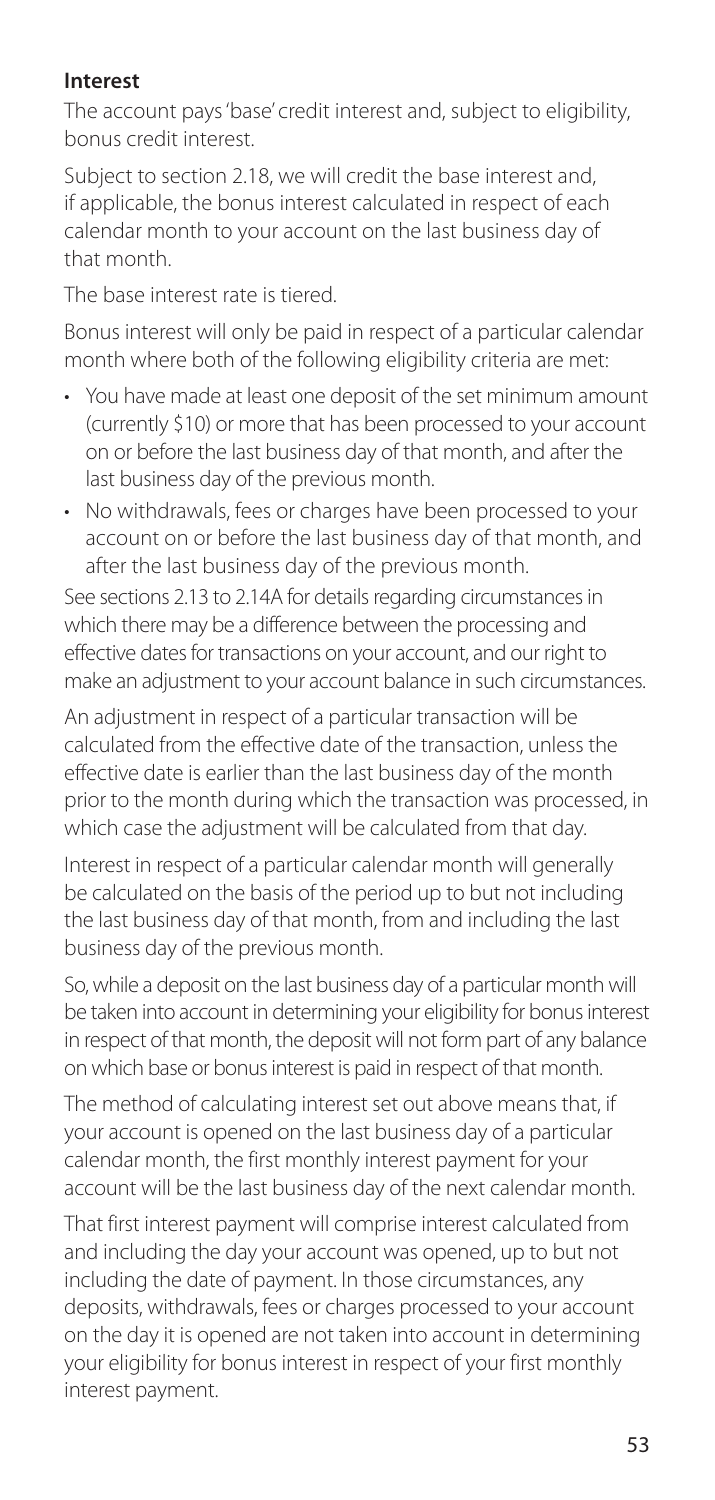When you close your account, this will count as a withdrawal and you will not be eligible to receive bonus interest for the relevant month.

If you wish to meet the minimum monthly deposit requirement by way of a recurring payment or periodical payment, we recommend you set up the deposit to occur at least a week before the last business day of each calendar month.

#### **Statements**

We will send you a statement every six months. You can ask us if you would like to receive statements more frequently (monthly or quarterly).

You can also get information on your ANZ Progress Saver account balance and transactions through ANZ Phone Banking, ANZ Internet Banking and ANZ Mobile Banking.

## 6.7 ANZ PREMIUM CASH MANAGEMENT ACCOUNT

#### **Interest**

The credit interest rate is tiered. Subject to section 2.18, we will credit interest to your account on the last business day of every month.

#### 6.8 ANZ SMSF CASH HUB ACCOUNT (ONLY AVAILABLE TO SELF MANAGED SUPERANNUATION FUNDS)

#### **Account opening**

You may only open this account if you are a trustee of an Australian Self Managed Superannuation Fund registered with the Australian Taxation Office.

#### **Trustee obligations**

It is the responsibility of the trustee(s) to comply with all relevant obligations, including superannuation and tax laws. The trustee(s) need to be aware of their obligations, including as they relate to deposits and withdrawals from their SMSF Cash Hub account. We recommend that you seek independent financial, legal and taxation advice.

#### **Interest**

The credit interest rate is tiered. Subject to section 2.18, we will credit interest to your account on the last business day of every month.

#### **Going overdrawn**

As part of your ANZ SMSF Cash Hub account, transactions that overdraw your account will be declined where possible.

However, in certain limited circumstances, your ANZ SMSF Cash Hub account may become overdrawn.

You will not be charged debit interest on the overdrawn balance of your account.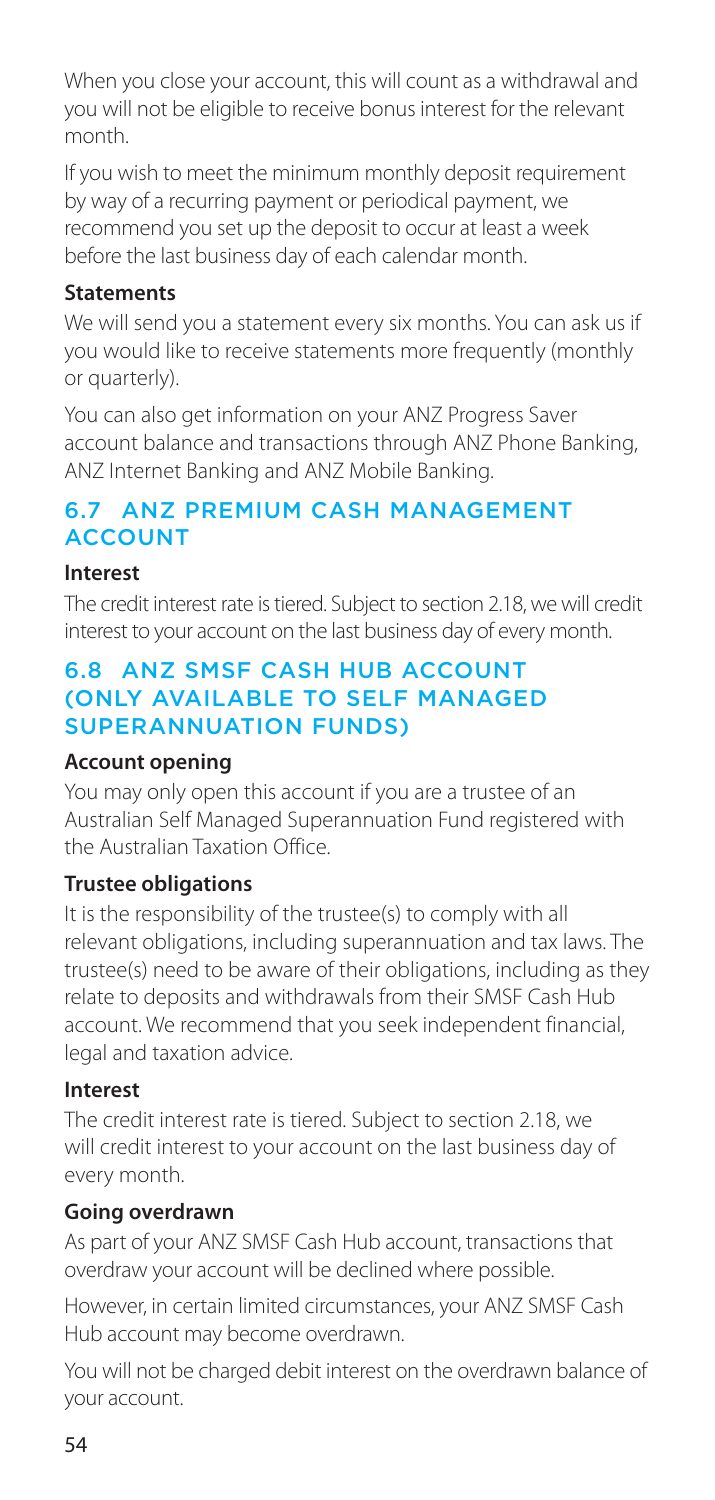If your account does become overdrawn we will provide you with an Informal Overdraft. See section 2.19 for further details on when you must repay your Informal Overdraft.

### 6.9 ANZ PRIME CASH MANAGEMENT ACCOUNT (ACCOUNT NOT AVAILABLE TO NEW CUSTOMERS FROM 28 AUGUST 2021)

The ANZ Prime Cash Management Account is designed to operate as an investment option offered through various superannuation master funds. If you are a retail investor, please contact your superannuation fund to see whether the ANZ Prime Cash Management Account is offered as an investment option as you cannot apply for this product through us yourself. Only the trustee of a master fund can apply for this product through us.

Your ANZ Prime Cash Management Account must be managed through the arrangement you have with the trustee of your fund.

#### **Operating the account**

The trustee of your superannuation fund will be the legal owner of the ANZ Prime Cash Management Account, and you will be appointed as the 'beneficiary' of the account (that is, the person entitled to the funds). So the trustee of your superannuation fund will hold the account in trust for you.

You can withdraw amounts from, and pay money into, your ANZ Prime Cash Management Account as allowed by superannuation law and any terms set by the trustee of your superannuation fund.

#### **Withdrawing money**

If superannuation law and any conditions set by the trustee allow you to withdraw amounts from the account, you can make the withdrawals at ANZ branches, ATMs, through EFTPOS, by ANZ Phone Banking, by ANZ Internet Banking and by BPAY® Payment.

#### **Superannuation law**

Under current superannuation law, you must generally be over the preservation age and have retired to withdraw money from your ANZ Prime Cash Management Account. The preservation age depends on your date of birth, and it may change. However, there are exceptions to this general rule.

If you hold an income stream product and are over the preservation age, or are eligible to withdraw money held in your ANZ Prime Cash Management Account for another reason, you will need to withdraw a minimum amount each year (in line with the minimum payment rules set by the Federal Government). In some circumstances, a maximum annual payment amount is also set. Also, as withdrawals from the ANZ Prime Cash Management Account are considered to be income, the payment amount you take each year may be limited so it does not affect your Centrelink or Department of Veterans' Affairs entitlements.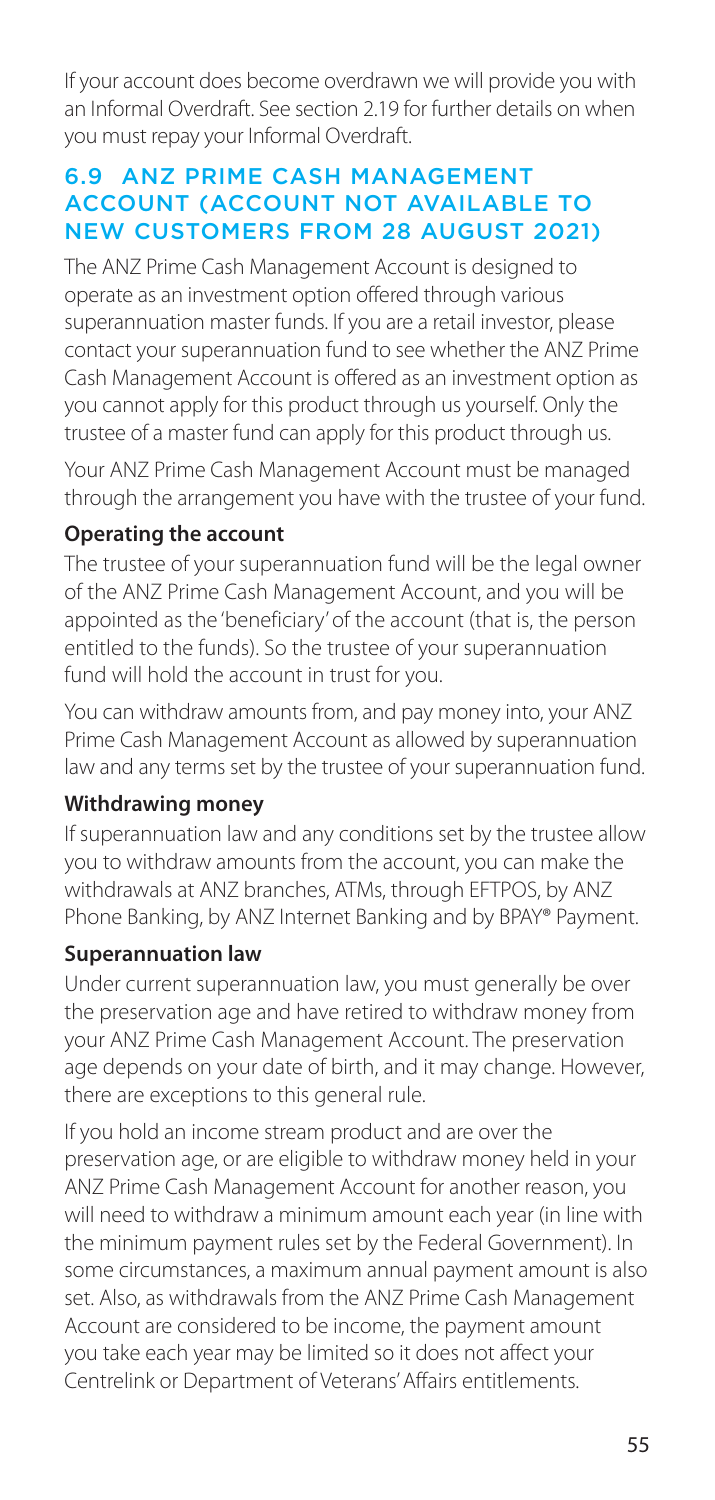If you are not over the preservation age, or are not otherwise eligible to take a withdrawal, under current superannuation law you can only get access to the funds in your ANZ Prime Cash Management Account by transferring the money to another investment option in your superannuation fund or another superannuation fund available to you.

You should contact your superannuation fund or financial adviser for advice relating to your particular circumstances.

#### **Superannuation fund requirements**

The trustee of your particular superannuation fund will tell us about any restrictions relating to your ability to withdraw funds held in your ANZ Prime Cash Management Account.

If you hold an income stream product and are over the preservation age, or are eligible to withdraw money held in your ANZ Prime Cash Management Account for another reason, the trustee of your superannuation fund may, depending on superannuation law, set rules on the amount you can withdraw in any particular year. As a general rule, no other restrictions will apply.

If you hold a superannuation investment product and are over the preservation age, or are eligible to withdraw the money held in your ANZ Prime Cash Management Account for another reason, the trustee of your superannuation fund may, depending on superannuation law, place restrictions on how you can take funds from the account. For example, the trustee may only allow you to withdraw money if the withdrawal is arranged through the superannuation fund and may not allow you to withdraw money direct from us.

# **Paying in money**

#### **Superannuation law requirements**

Current superannuation law does not restrict the amount of money you can pay into the ANZ Prime Cash Management Account. However, concessional tax treatment on the money you pay into your superannuation fund (which the ANZ Prime Cash Management Account may be part of ) may only be available up to a limit. In relation to an income stream product, once the income stream has been established, you cannot make extra contributions or deposits to the income stream.

The law does not restrict the amount of money that you may pay or transfer into your ANZ Prime Cash Management Account from your superannuation fund held in other superannuation products.

Again, you should contact your superannuation fund or financial adviser for advice relating to your particular circumstances.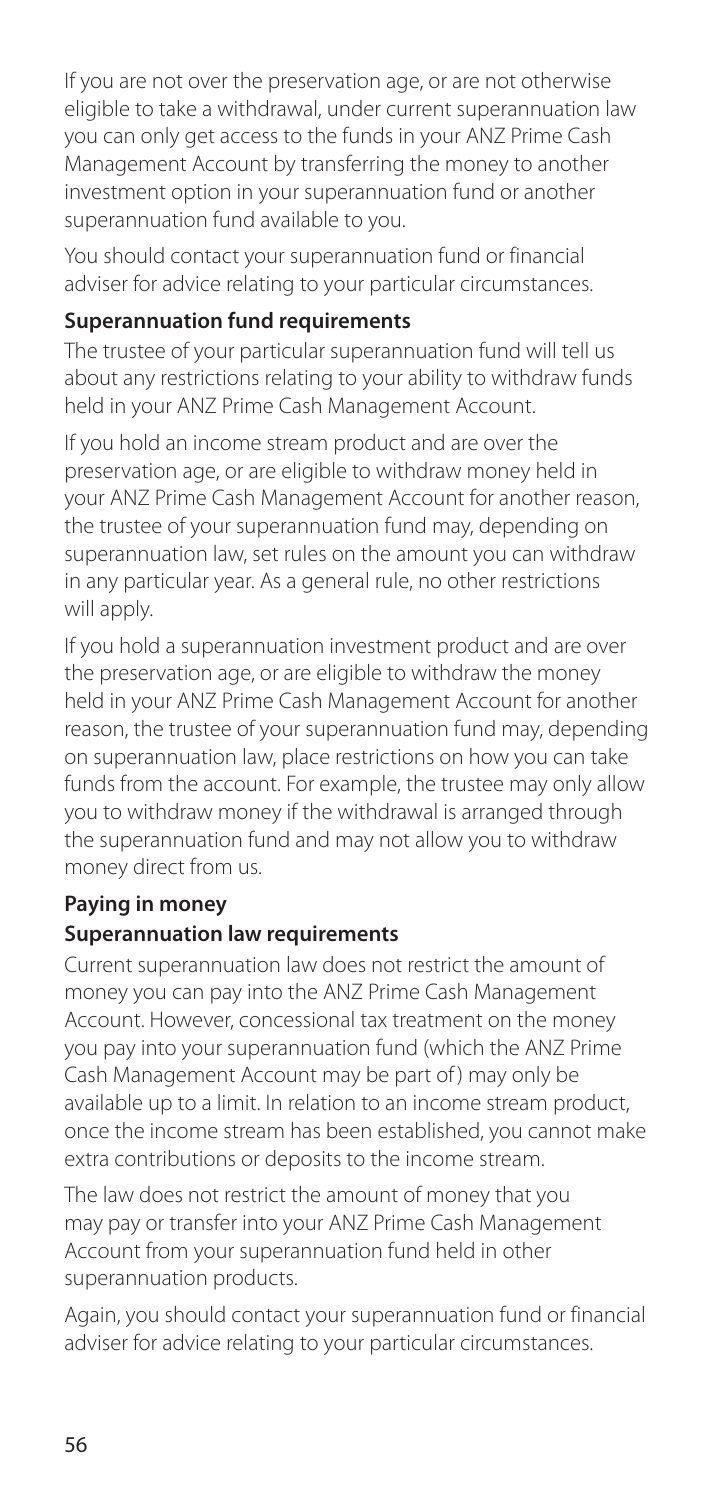#### **Superannuation fund requirements**

The trustee of your particular superannuation fund will tell us about any restrictions that may apply to your ability to pay money into your ANZ Prime Cash Management Account.

If you hold an income stream product, you will only be allowed to transfer money into your ANZ Prime Cash Management Account from other investments that you currently hold in a superannuation fund. If you try to pay in money through us, where possible we will redirect the money back to the account it came from. If this is not possible we will pay the money into another account chosen by you and will give you written confirmation that we have done this. We will not be liable for any loss of interest you suffer as a result of this money not being paid into your ANZ Prime Cash Management Account.

### **Change of name or address**

If you tell us about any change to your name or address (or, if appropriate, the name or address of any person you authorise to deal with the account), you should make sure that you also tell your superannuation fund about the change.

#### **Interest**

Subject to section 2.18, we will credit interest to your account every month from the date on which your account was opened.

### **Fees and Charges**

We will take all the fees we charge from your ANZ Prime Cash Management Account. The fees are set out in the 'ANZ Personal Banking Account Fees and Charges' booklet.

The trustee of the superannuation fund will usually charge its own fees and other charges relating to the fund. Those fees and charges will be shown in the product disclosure statement for that fund.

#### **Statements**

We will send you a statement every three months. There is more information about statements in section 2.

#### **Account closing**

An ANZ Prime Cash Management Account can only be closed by the trustee of your superannuation fund. If you want to close your account, tell the trustee of your superannuation fund to do so.

#### 6.10 ANZ PASSBOOK SAVINGS ACCOUNT (ACCOUNT NOT AVAILABLE TO NEW CUSTOMERS FROM 30 NOVEMBER 2013)

#### **Using your passbook**

We will give you a passbook as a record of the payments to and from your account. You must use the passbook when you make a withdrawal or deposit at an ANZ branch. Your passbook will then be updated. Your passbook is an important document and you should keep it in a safe place. Please contact us immediately if your passbook is lost or stolen.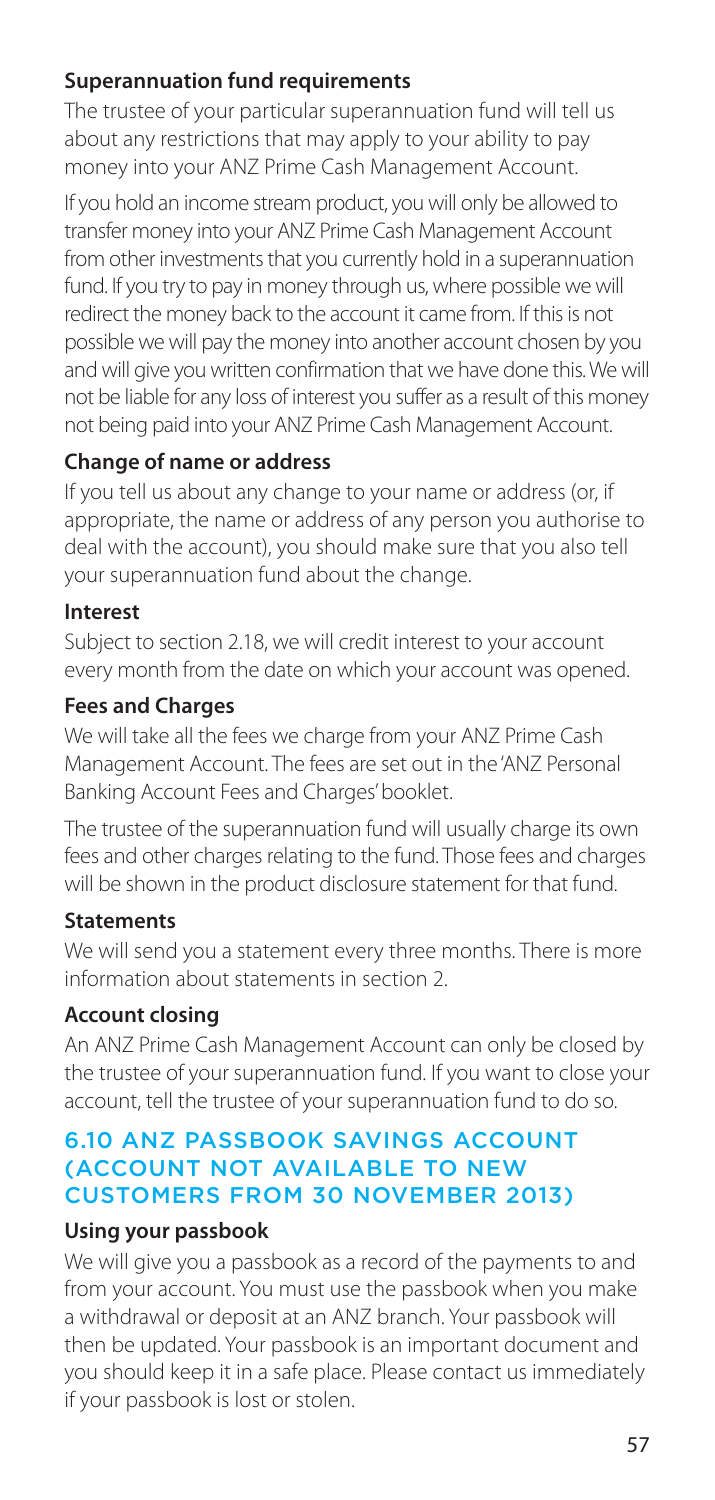By applying for and accepting your ANZ Passbook Savings account, you agree that:

- you are responsible for having your passbook updated at regular intervals; and
- updates to your passbook confrm all transactions on your account.

You can only make payments into your passbook account:

- by direct credit (an arrangement to have your salary, pension, benefts or other regular amount paid directly to the account);
- at an ANZ branch;
- by transfer from another fnancial institution; or
- by arranging a periodical payment from another of your accounts with us, or another person's account with us.

You can only make withdrawals at ANZ branches or by arranging a periodical payment to another of your eligible accounts with us or in any other way we allow. To help us check your identity when you make withdrawals, you can have a 'blacklight' record of your signature in the back of your passbook.

Certain ANZ branches, known as 'cashless'or'sales only' branches, are not able to process deposits to, or withdrawals from, your passbook account. To identify those branches, use 'Find a branch/ATM'on [www.anz.com,](http://www.anz.com) enquire at any branch or call our Contact Centre.

#### **Interest**

The credit interest rate is tiered. Subject to section 2.18, we will credit interest to your account every three months from the date on which your account was opened.

Where an interest payment is scheduled to be credited to your account on a non-business day, it will generally be credited on the preceding business day. However, where that preceding business day is not in the same calendar month as the scheduled date, the interest payment will instead be credited to your account on the next business day. In each case, the payment will relate to interest accrued (or expected to accrue) up to, but not including or following, the scheduled date. The payment will also be credited with effect from the scheduled date.

# 6.11 ANZ TERM DEPOSIT AND ANZ ADVANCE NOTICE TERM DEPOSIT

ANZ offers two types of personal term deposits:

- ANZ Advance Notice Term Deposits; and
- ANZ Term Deposits

The principal difference between the two (apart from the credit interest rate that applies) is that you must provide 31 days notice to ANZ if you wish to make an early withdrawal of funds from an ANZ Advance Notice Term Deposit account. Further details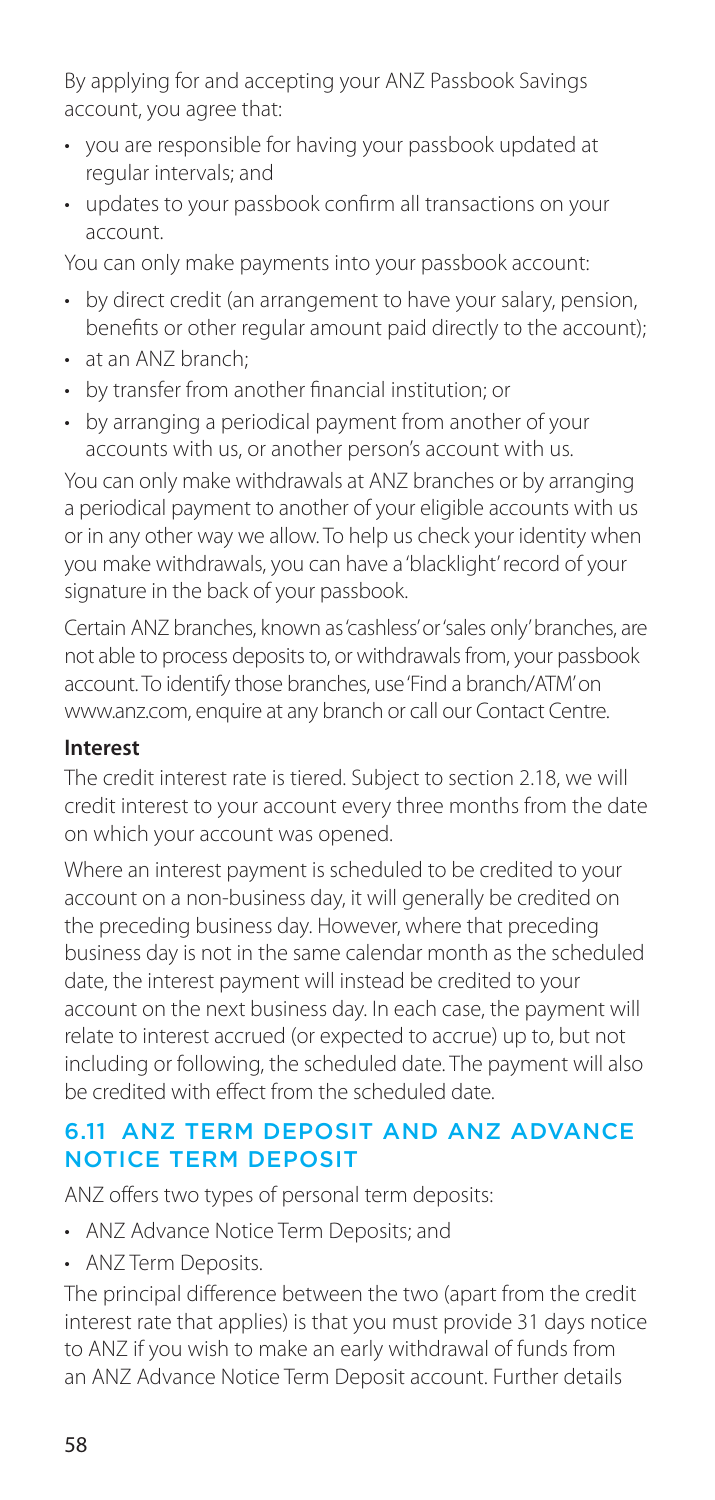are set out below under the heading 'Early withdrawals from an ANZ Advance Notice Term Deposit account'.

If you may need in the future to immediately withdraw funds from your term deposit account, other deposit products may be more suitable for you than an ANZ Advance Notice Term Deposit.

We may waive minimum amounts (including minimum deposit, reinvestment and withdrawal amounts) referred to in this section 6.11 in some circumstances.

### **Establishing and reinvesting in an ANZ term deposit**

You can establish a term deposit:

- by depositing cash or a cheque over the counter at any ANZ branch;
- by requesting a transfer of funds from another of your ANZ accounts via ANZ Internet Banking or over the phone; or
- in any other way we allow.

You must deposit at least \$5,000 to establish a term deposit.

When establishing a term deposit, we will normally ask you what you want to do with the funds in your term deposit account when the term ends. You may elect either to have those funds paid to you, or to reinvest those funds in another ANZ term deposit. You may make the same election, or instead different elections, in relation to payments of principal and payments of interest upon maturity.

Your instructions will apply with respect to both your original term deposit and, if applicable, any further term deposit arising as a result of the reinvestment of funds upon maturity of your original term deposit.

If you have instructed us to reinvest funds upon maturity of a term deposit, you can amend those instructions at any time up until the end of the seven day period beginning immediately after the maturity date of the maturing term deposit. The maturity date is the last day of the term of that deposit.

You may also amend the instructions so that the amount of the term deposit, or any unpaid interest on the term deposit, or both, are paid to you. Before the expiry of the seven day period you may amend your instructions by varying the reinvestment term, the amount that you want to reinvest (as long as the change to the amount to be reinvested is at least \$1,000 and the amount to be reinvested remains at least \$5,000), the type of ANZ term deposit in which you want to reinvest, or the frequency of interest payments for the new term deposit. The applicable interest rate will be determined by reference to the applicable amendments.

You can amend your instructions in person at any ANZ branch, via ANZ Internet Banking or in any other way we allow.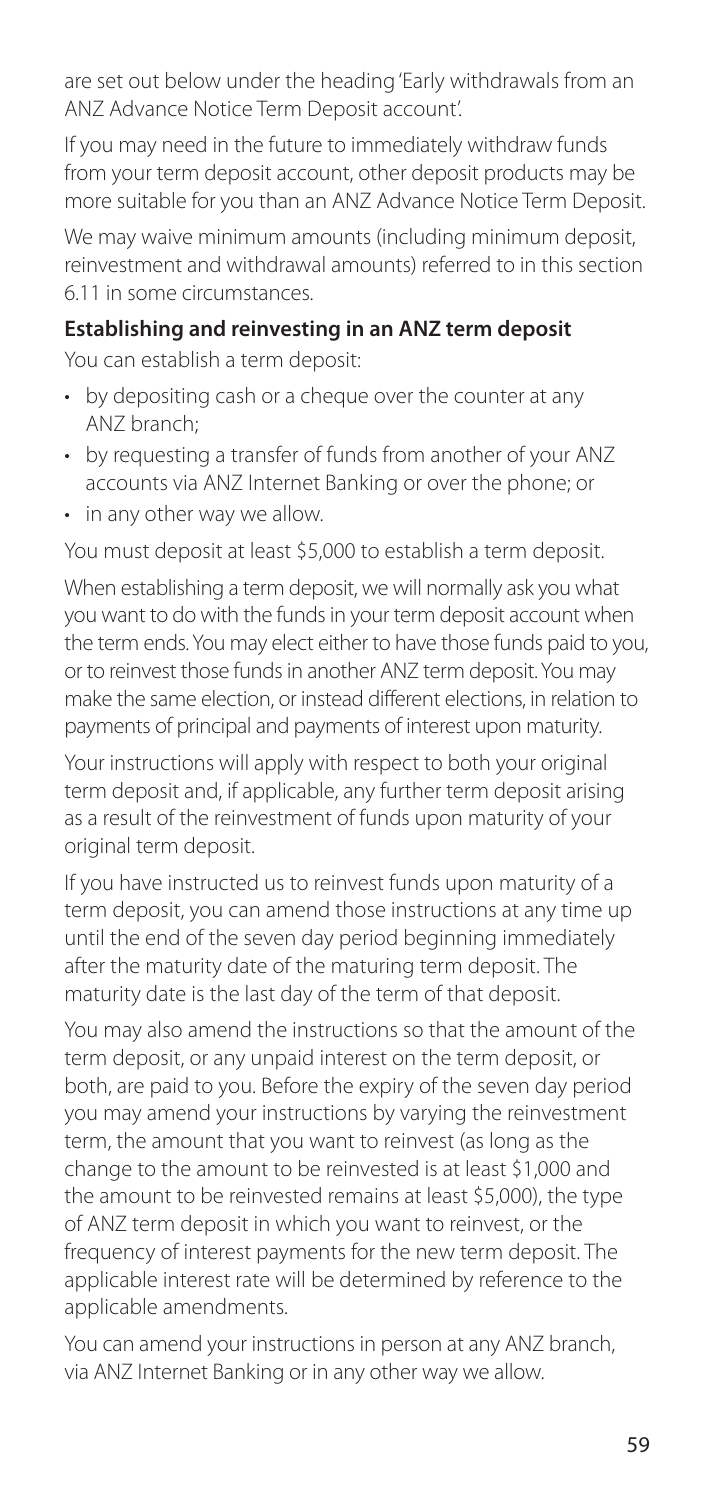If you have provided instructions to reinvest funds upon maturity of a term deposit, and you change your instructions during the seven day period beginning immediately after the maturity date of the deposit, that change in instructions will not be treated as an 'early withdrawal' from the new deposit. Accordingly, you will not need to provide advance notice to us in respect of the withdrawal (in the case of an ANZ Advance Notice Term Deposit only), there will be no reduction to the interest in respect of the withdrawn funds and no administration fee will be charged.

If you have not provided relevant instructions prior to maturity of your ANZ term deposit, we will reinvest the relevant funds in a new ANZ term deposit of the same term and with the same frequency of interest payments.

Where funds are reinvested upon maturity of a term deposit, the interest rate that will apply to the new term deposit will be (unless otherwise agreed with us) that advertised at the beginning of the seven day period referred to above, for ANZ term deposits of the relevant type, term and amount and with the same frequency of interest payments (in each case, having regard to any changes to your instructions regarding the new term deposit during that seven day period). This may be higher or lower than the interest rate that applies to your maturing term deposit. You can contact us after the maturity date of your maturing term deposit to confirm the applicable interest rate.

### **Payments in relation to an ANZ term deposit account**

All payments from, or relating to, a term deposit account (including interest payments, and the funds paid to you upon maturity or as a result of an early withdrawal) will be made, at your election, either by bank cheque, by the crediting of another ANZ account, or in any other way we allow. Note that we may charge a fee when you elect to receive a payment by bank cheque. Please see section 5 for details about fees and charges that may apply.

When opening a term deposit account, we will normally ask you how you wish payments to be made. You may make the same election, or instead different elections, in relation to payments of principal and payments of interest. You can change your elections at any time in person at any ANZ branch, by using ANZ Internet Banking or in any other way we allow. We may take one or more business days to process a change of election.

Where funds are not reinvested upon maturity of a term deposit, they will be paid to you on or before the maturity date (or, where that is a non-business day, on or before the next business day).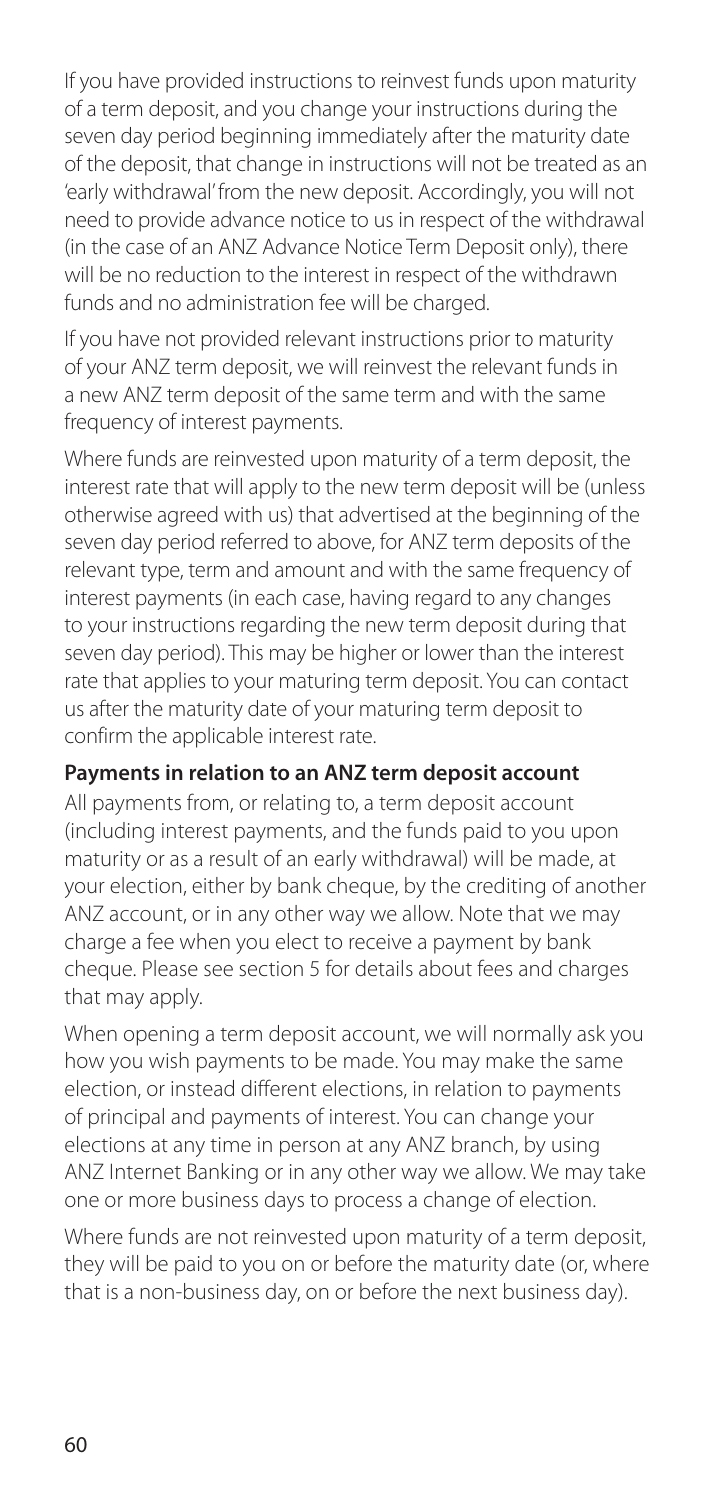#### **Term and interest**

ANZ term deposits can be invested for a range of terms of between one month and five years. In the case of term deposits of \$100,000 or more (or such other amount as we may decide), we may agree to a shorter term (no less than seven days) or a longer term.

When you establish a term deposit, you must choose how often you want to receive your interest, as this will affect the interest rate that you earn. You cannot change the interest payment frequency during the term of your term deposit.

For term deposits of less than 12 months, interest is ordinarily paid upon maturity. We may also offer monthly, quarterly or half yearly interest payment options on selected terms of less than 12 months.

For term deposits of 12 months or more, interest may be paid monthly, quarterly, half yearly or yearly, with an additional final interest payment upon maturity, if applicable.

If you have elected to receive more frequent interest payments and your final scheduled interest payment date does not align with the maturity date, we may make the final scheduled interest payment upon maturity (along with any additional final interest payment payable upon maturity) instead of the scheduled interest payment date.

An interest payment made on a particular day will not generally include the interest accrued in respect of that day.

The above investment terms and interest payment arrangements apply to term deposits applied for at an ANZ branch. Not all investment terms and interest payment options may be available for term deposits applied for online or over the phone. Please contact us for details.

Credit interest will accrue daily on the principal balance of a term deposit account as at the end of each day of the term, including the first day of the term but excluding the maturity date, at the applicable daily interest rate, as explained below. Interest is not compounded (that is, it is not added to the principal closing balance of the account and is therefore not taken into account when calculating further interest on the account).

Where an interest payment is scheduled to be made on the 29th, 30th or 31st of a month which does not contain such a date, it will, subject to the comments below, be made on the last day of that month.

Where an interest payment is scheduled to be made to you on a non-business day, it will instead be made on or before the next business day. The payment will relate to interest accrued up to, but not including or following, the scheduled date.

The rate of interest is fixed for the term of your term deposit (subject to any adjustments for early withdrawals). We will tell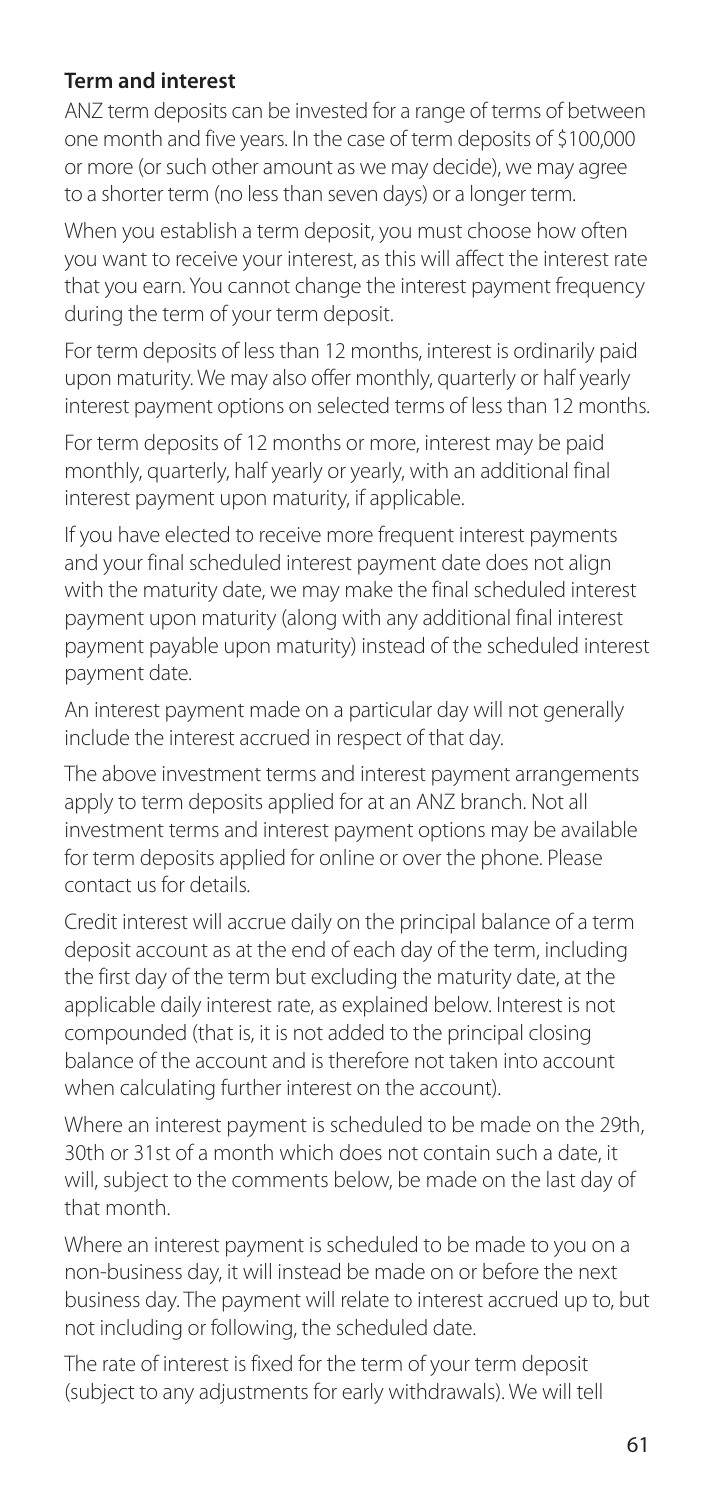you the annual interest rate for the particular term that you have chosen when you establish a term deposit (and, if applicable, after a maturing term deposit is reinvested in a new term deposit). ANZ will calculate the interest that accrues on your term deposit account for a particular day at a rate equal to the applicable annual interest rate divided by 365.

For example, if you invest \$50,000 for one month at a rate of 4.4% p.a., the interest you will earn is as follows:

- 1. Divide the interest rate by 365 to get the daily interest rate  $4.40\% \div 365 = 0.0120547\%$
- 2. Multiply the daily interest rate by \$50,000 to get the interest that you earn each day 0.0120547% x \$50,000 = \$6.02735.
- 3. Multiply the daily interest earned by the number of days in the term (which includes the first day of the term but excludes the maturity date) to find the interest that will be earned for the term of the deposit

```
6.02735 \times 31 = 5186.85 (rounded to two decimal places).
```
Note that the calculation above is intended as a guide only, and may vary slightly from your actual interest earned due to the rounding used in the example.

Any interest that is to be paid upon maturity of a term deposit can be reinvested together with the term deposit. Or, if the interest amount is more than \$5,000, you can reinvest it in a separate term deposit.

### **Early withdrawals from an ANZ Advance Notice Term Deposit account**

You may make a request to withdraw all or part of the funds in your ANZ Advance Notice Term Deposit account prior to maturity in the manner discussed under the heading 'Early withdrawals generally' below.

Where you make a valid withdrawal request, we will provide the relevant funds to you on or before the 31st day after the request (or, where that is a non-business day, on or before the next business day), in accordance with your prevailing payment arrangements.

If you make a request to withdraw funds from your ANZ Advance Notice Term Deposit account less than 31 days prior to the maturity date of the term deposit, we will not be obliged to pay the funds to you any earlier than the maturity date.

Only one early withdrawal request can operate in respect of your ANZ Advance Notice Term Deposit account at any one time. You cannot change an early withdrawal request, but you may cancel the request (in person at any ANZ branch or in any other way we allow) at any time up to two business days prior to the day on which the early withdrawal payment is due to be made.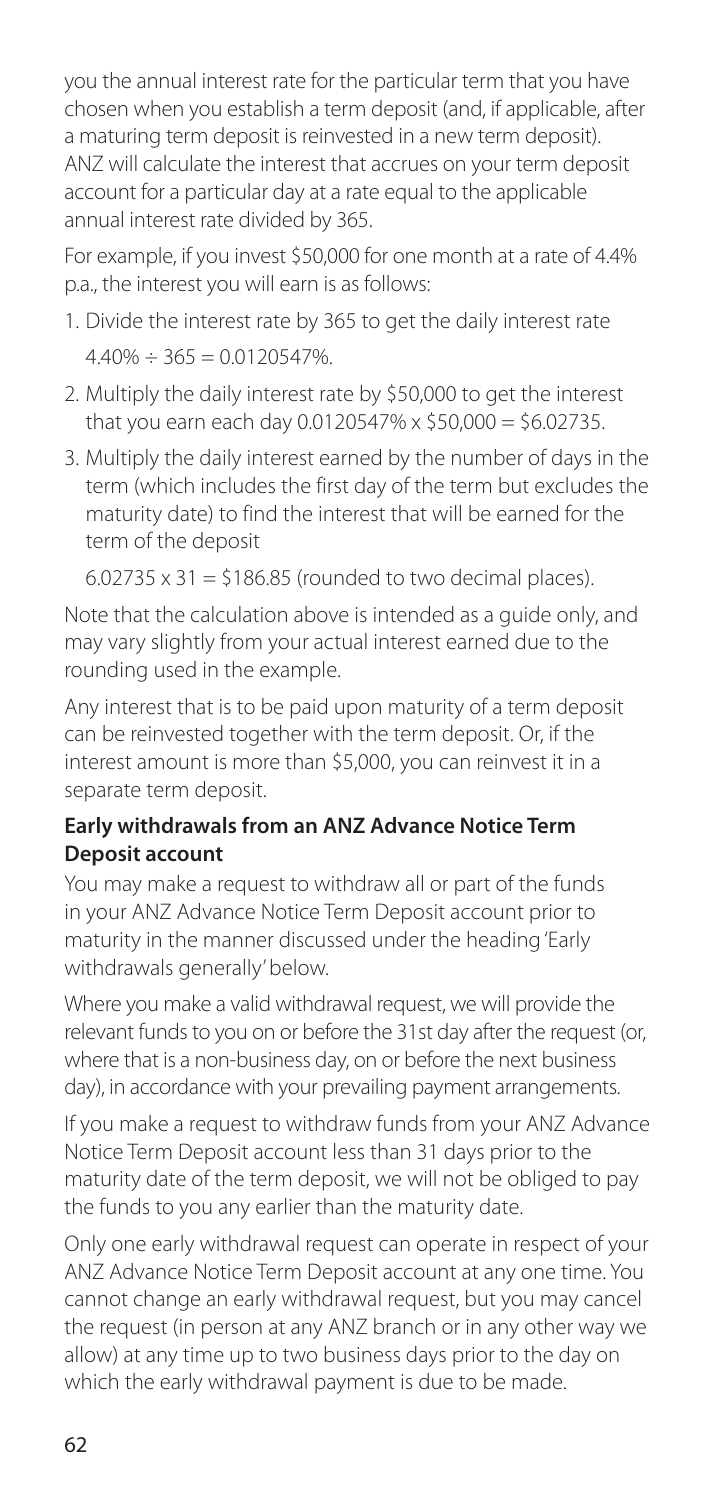If you are suffering financial hardship, please contact ANZ to discuss whether funds may be withdrawn from your ANZ Advance Notice Term Deposit account on shorter notice.

## **Early withdrawals generally**

If you want to withdraw all or part of the funds in your term deposit account before the maturity date, you must make a request to us in person at any ANZ branch, by using ANZ Internet Banking or in any other way we allow.

Except where all of the funds in your term deposit account are withdrawn, the minimum amount of a withdrawal is \$1,000. In addition, you may only make a partial withdrawal of funds from a term deposit account if the amount remaining after the withdrawal would be at least \$5,000.

If you make an early withdrawal from a term deposit account (except after the death of an account holder), an administration fee of \$30 will be charged and we will reduce the interest in respect of the withdrawn funds based on the percentage of the original term that has elapsed, as shown below.

| Percentage of term elapsed | Interest reduction |
|----------------------------|--------------------|
| 0 to less than $20\%$      | 90%                |
| 20% to less than 40%       | 80%                |
| 40% to less than 60%       | 60%                |
| 60% to less than 80%       | 40%                |
| 80% to less than 100%      | 20%                |

Example for a 5% p.a. one-year term deposit of \$10,000, where the entire account balance was withdrawn after 9 months:

- 1. Divide the original interest rate by 365 to get the daily interest rate  $5\% \div 365 = 0.0136986\%$
- 2. Multiply this by the amount of the term deposit to get the interest earned each day

 $$10,000 \times 0.0136986\% = $1.36986$ 

 3. Multiply this by the number of days for which the funds were deposited

 $$1.36986 \times 274 \text{ days} = $375.34$ 

 4. Find the percentage of the original term that has elapsed  $274/365$  (days) = 0.75 (75%)

As 75% of the original term has passed, the interest will be reduced by 40%. Multiply the interest earned by 40% (0.40) to get the reduction

 $$375.34 \times 0.40 (40\%) = $150.13$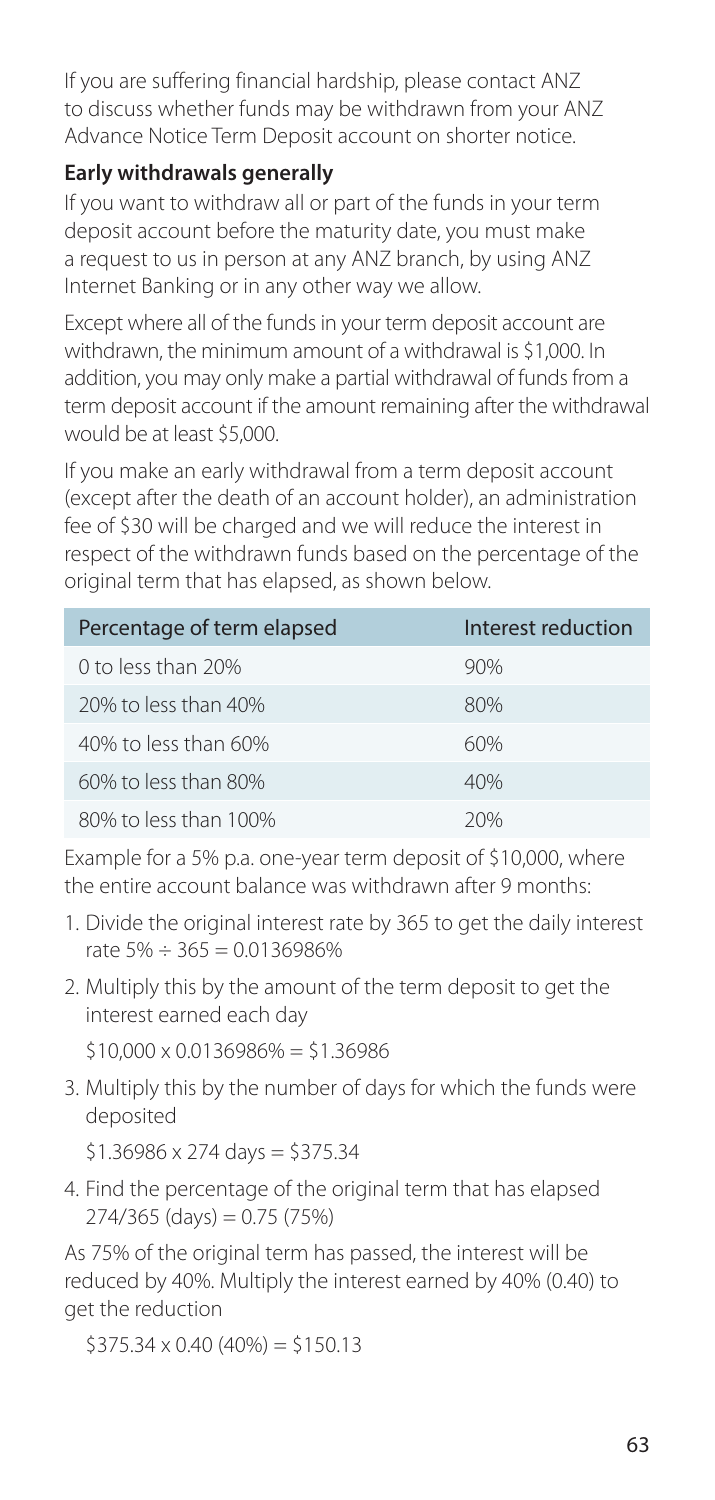5. Take the interest reduction from the interest earned to find out the interest that you receive

 $$375.34 - $150.13 = $225.21$ 

You receive \$225.21 in interest.

In the case of a partial early withdrawal, any amount to be deducted will first be applied against interest accrued but not yet paid. If the amount exceeds such accrued interest, the balance will be applied against the principal balance of the term deposit account.

Note that the calculation above is intended as a guide only, and may vary slightly from your actual interest earned due to the rounding used in the example.

#### 6.12 ANZ V2 PLUS ACCOUNT (ONLY AVAILABLE THROUGH APPROVED ANZ INTERMEDIARIES SINCE 29 SEPTEMBER 2012)

ANZ V2 PLUS accounts are available with or without direct banking facilities. Direct banking facilities give you access to your ANZ V2 PLUS account electronically - at ATMs, by EFTPOS, and via ANZ Phone Banking, ANZ Internet Banking and ANZ Mobile Banking - as well as being able to carry out transactions at ANZ branches or through the ANZ V2 PLUS Service Centre. ANZ V2 PLUS without direct banking facilities generally only allows withdrawals to be made through the ANZ V2 PLUS Service Centre, and certain restrictions apply to the way in which deposits can be made to the accounts.

Contact details for the ANZ V2 PLUS Service Centre appear at the back of this booklet. Certain telephone details for the Service Centre differ depending on whether an ANZ V2 PLUS account was opened directly with ANZ or instead through an approved ANZ intermediary.

#### **Who can open an account?**

You can open an ANZ V2 PLUS account through an approved ANZ intermediary if you are:

- an individual who is 18 or over;
- a company;
- a partnership;
- an unincorporated association; or
- a trustee.

If the ANZ V2 PLUS account is for anyone under 18, the account must be in the parent's or guardian's name.

#### **How to open an account**

The minimum deposit needed to open an ANZ V2 PLUS account is \$5,000. You can pay this in cash at any ANZ branch, by cheque (crossed and Not Negotiable) made payable to you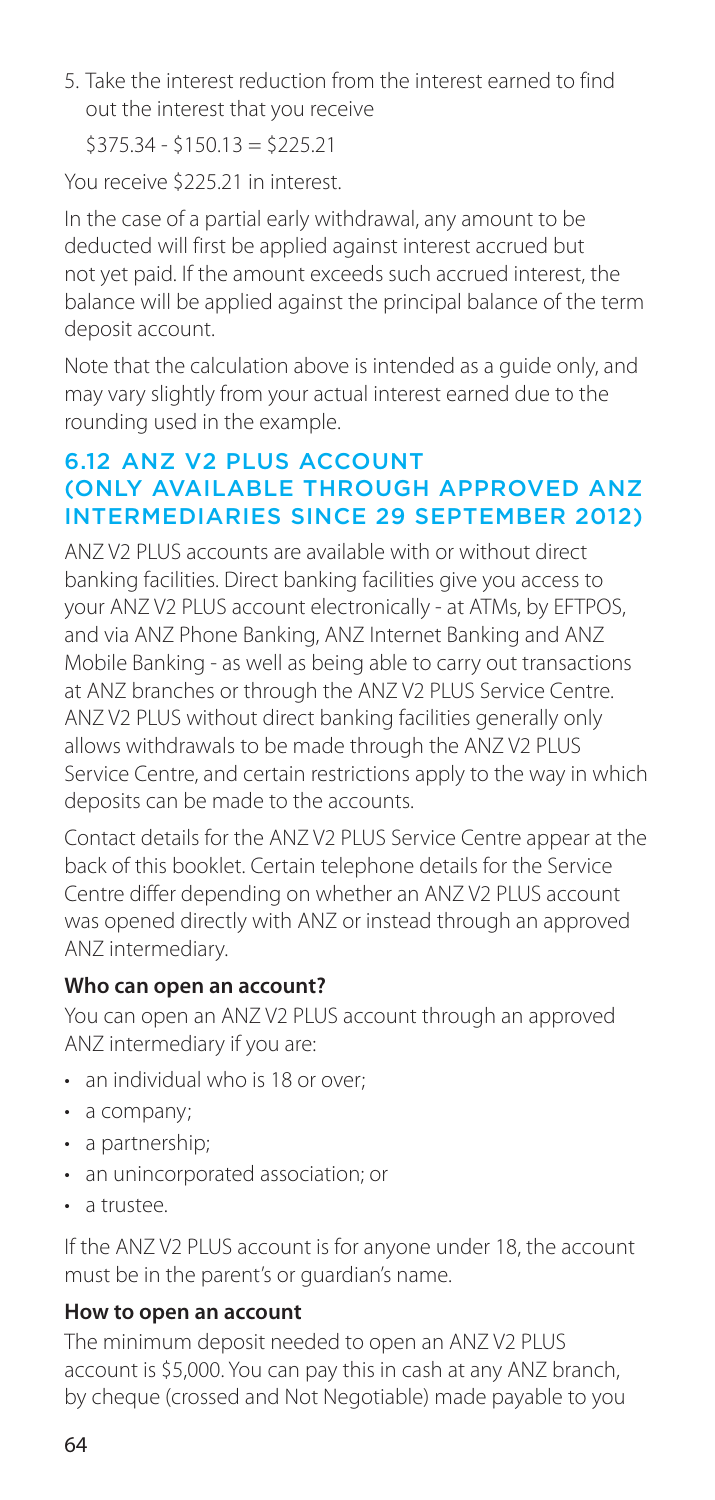and delivered at any ANZ branch, by arranging an electronic transfer from another financial institution or by using ANZ Phone Banking, ANZ Internet Banking or ANZ Mobile Banking to transfer funds from another ANZ account.

## **Deposits**

After an account has been opened, you can make further deposits:

- by depositing cash over the counter at any ANZ branch;
- by sending a cheque to the ANZ V2 PLUS Service Centre;
- in the case of ANZ V2 PLUS accounts with direct banking facilities, by depositing cash at any ANZ ATM that accepts such deposits;
- by transferring funds from another of your ANZ accounts using ANZ Phone Banking, ANZ Internet Banking or ANZ Mobile Banking (if this funds transfer functionality is available on your version of ANZ Mobile Banking) or (in the case of ANZ V2 PLUS accounts with direct banking facilities, and where you have an ANZ card to which both accounts are linked) at any ANZ ATM in Australia;
- by arranging a periodical payment or other electronic transfer from another of your accounts with us or another fnancial institution;
- by arranging an electronic transfer from another person's account with us or another fnancial institution (e.g. by arranging to have your salary or other income (such as family allowance and pensions) paid directly to your account); or
- in any other way we allow.

In processing deposits to your account, we will rely on your account number only. We will not check the account name received with the deposit instructions.

Any deposits received from overseas in Australian dollars will take up to 30 days to clear.

#### **Appointing an authorised representative**

An 'authorised representative' is any company, partnership or individual you appoint to access your ANZ V2 PLUS account.

To appoint an authorised representative you will need to provide a signed authority in a manner approved by us.

Under Federal law, we must verify the identity of all account holders and people authorised to use accounts.

If an authorised representative is not identified in terms of the law, the account will be blocked for all withdrawals by the authorised representative until the requirements are satisfied.

At any time you can tell us that you no longer want us to let the authorised representative deal with your account. However, this instruction will not be effective until we acknowledge it in writing.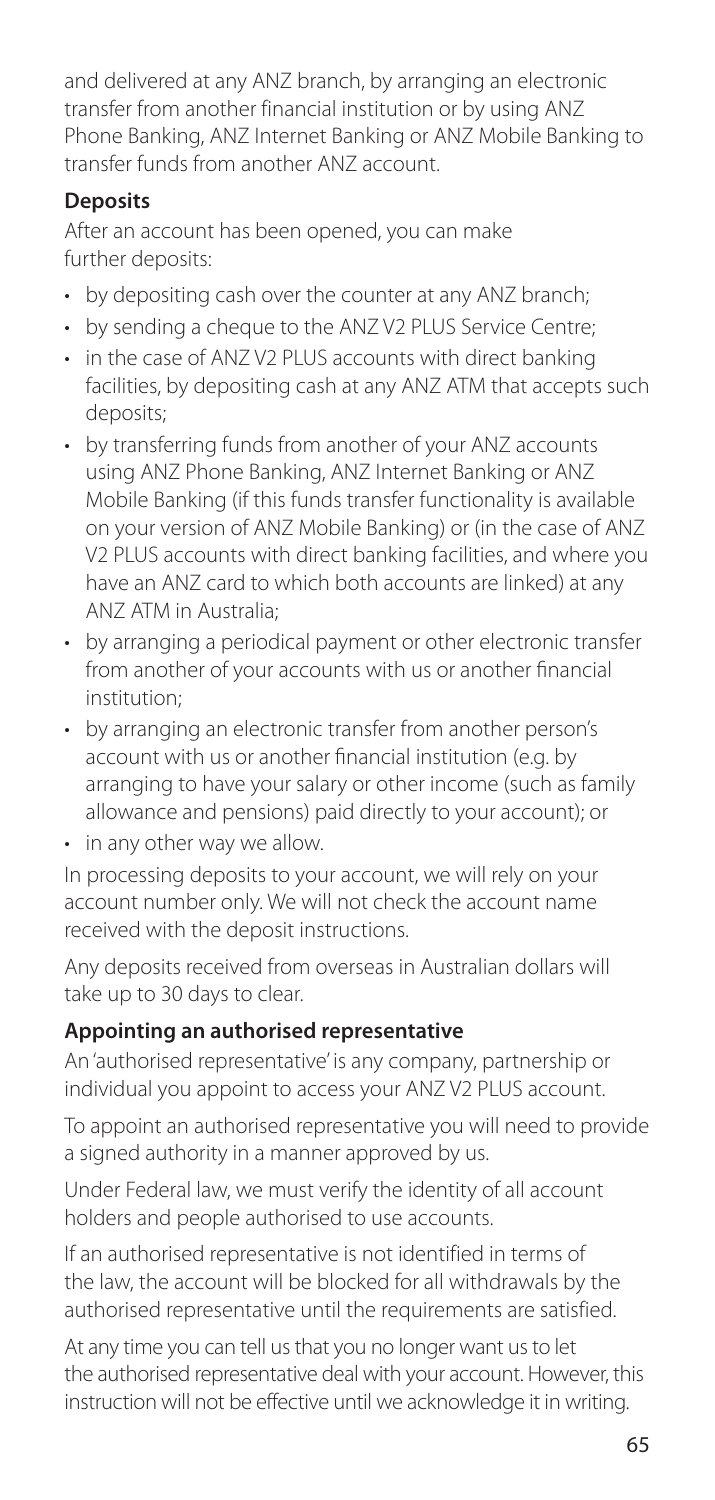#### **Withdrawing or transferring money Requests by phone or in writing**

As long as enough funds are available, you can withdraw funds from your ANZ V2 PLUS account in the form of a cheque. by transferring funds to another account with us or another financial institution or by any other method we allow, in each case by posting or faxing a request with the required signatures to the ANZ V2 PLUS Service Centre, or by any other method we allow.

If you have requested and we have approved telephone withdrawal facilities for your account, you may also make a request to withdraw funds in those ways by phone to the ANZ V2 PLUS Service Centre.

If the account you want funds transferred to is with another financial institution, it may take longer than 24 hours.

If you ask for a cheque to be made payable to someone else, you can stop the cheque by posting or faxing a request to the ANZ V2 PLUS Service Centre.

Relevant taxes, duties and charges will be taken off the amount of the withdrawal.

#### **Minimum withdrawal**

In the case of ANZ V2 PLUS accounts opened directly with ANZ (and not through an approved ANZ intermediary), the minimum amount you can withdraw through the ANZ V2 PLUS Service Centre is \$500.

#### **Access to funds**

The ANZ V2 PLUS Service Centre will take reasonable steps to make sure that you receive withdrawals within the specified time, but will not be responsible for delays which are beyond its control.

Although funds deposited to your account can be transferred on the same day as the deposit is effective, they may not immediately appear as part of your balance. In this situation the bank officers will contact the ANZ V2 PLUS Service Centre for confirmation of the funds.

Same day withdrawals can be made (as long as cleared funds are available) if the ANZ V2 PLUS Service Centre receives your withdrawal request before 11am Melbourne time for a cheque withdrawal or a transfer to an account which has previously been validly nominated as an account to which funds may be transferred from your V2 PLUS account, or before 1pm Melbourne time for any other withdrawal.

Where your request is received after these times, or on a day when the ANZ V2 PLUS Service Centre or we are closed for business, the payment will be made on the next business day. The amount of the withdrawal will continue to form part of the 66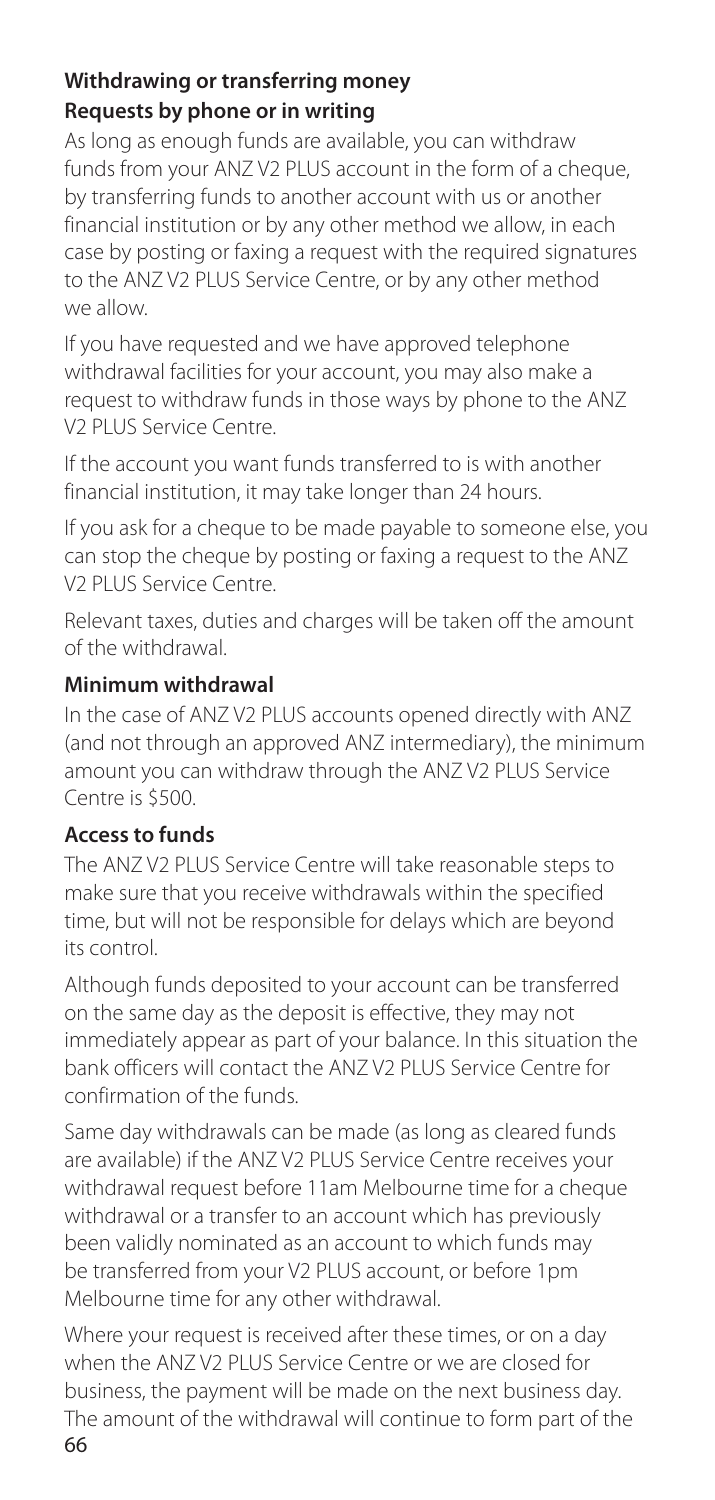balance of your account, in respect of which interest accrues, until the time the withdrawal is processed.

## **Withdrawing by periodical payment or direct debit**

For ANZ V2 PLUS accounts with direct banking facilities or if we otherwise allow, you can also make withdrawals, as long as enough funds are available, by arranging a periodical payment or direct debit from your ANZ V2 PLUS account to another account with us or another financial institution.

Periodical payments can be arranged via the ANZ V2 PLUS Service Centre (either directly or through any ANZ branch). Direct debits must be established directly with the merchant receiving the payment. See below for details.

You may have to pay a Periodical Payment Non-Payment Fee if you have authorised a periodical payment that we cannot pay from your account because there are insufficient cleared funds available in your account.

You may have to pay a Dishonour Fee if you authorise a person or company to take a direct debit from your account and we cannot make the payment to them because there are insufficient cleared funds available in your account.

**Withdrawing or transferring through direct banking facilities**  For ANZ V2 PLUS accounts with direct banking facilities, as well as being able to withdraw funds through the ANZ V2 PLUS Service Centre or by direct debit, you can also make withdrawals, as long as enough funds are available:

- by withdrawing cash over the counter at any ANZ branch;
- by transferring funds to another account with us or another fnancial institution, or making a BPAY® Payment, via ANZ Phone Banking, ANZ Internet Banking or ANZ Mobile Banking (if this funds transfer functionality is available on your version of ANZ Mobile Banking), including by arranging a recurring payment (see below for details);
- if you have an ANZ card linked to your ANZ V2 PLUS account:
	- by withdrawing cash at an ATM that accepts the card;
	- (where the other account is also linked to the card) by transferring funds to another ANZ account at an ANZ ATM in Australia; or
	- by making a cash withdrawal or purchase via EFTPOS where permitted by the operator of the terminal; or
- in any other way we allow.

If we allow you to make withdrawals in other ways, we can set further terms and conditions for those withdrawals. If you want to make a withdrawal at an ANZ branch that is not the one your account is held at, we may set a limit on the amount you can withdraw each day. We may also otherwise impose limits on the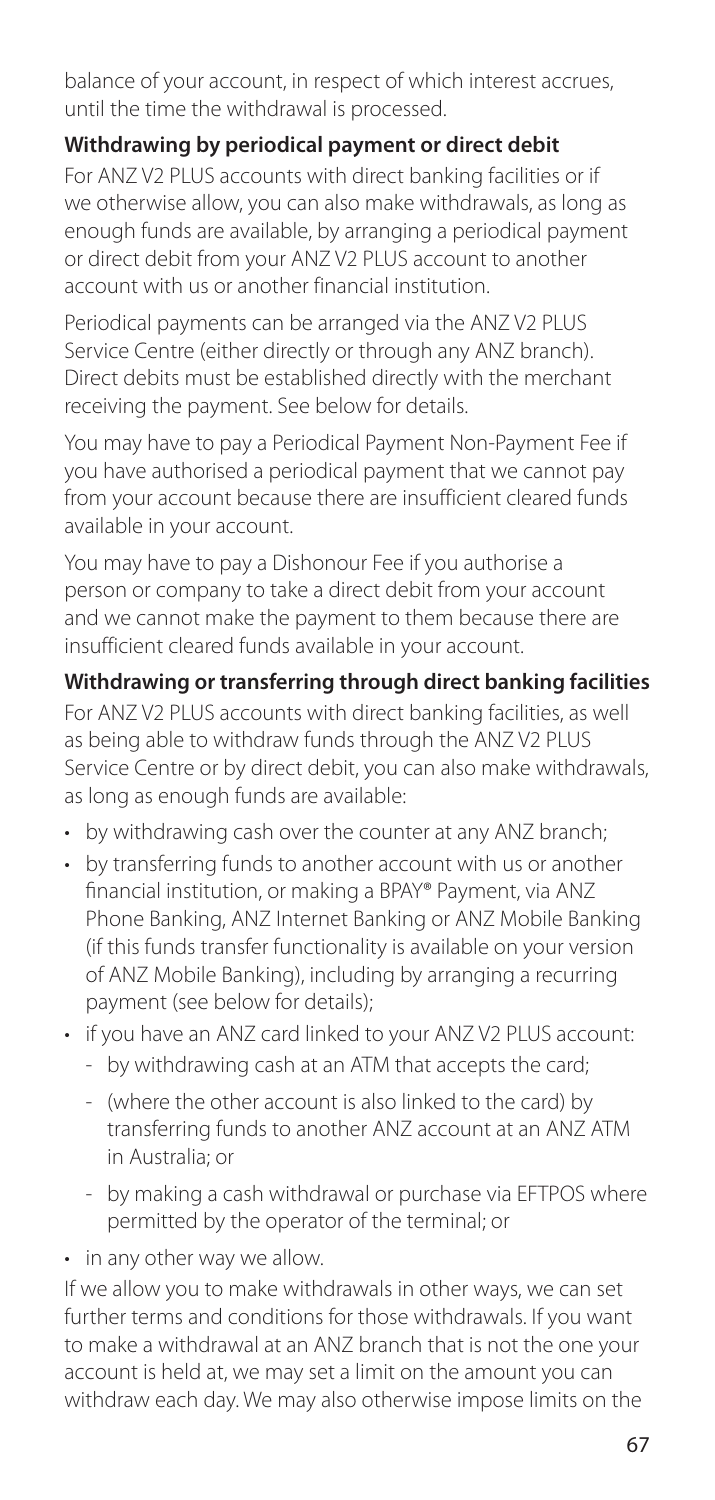amount of cash withdrawals that may be made over the counter at any ANZ branch. Please ask at the branch or phone the ANZ V2 PLUS Service Centre for details of any limits that apply.

#### **Authorised representative**

An authorised representative may be granted the following authority to access your ANZ V2 PLUS account:

- View-only access The authorised representative may only view your ANZ V2 PLUS account.
- Trade and view-only access The authorised representative may make deposits into, and withdrawals from, your ANZ V2 PLUS account only via the real-time share trading interface. The authorised representative may also view your ANZ V2 PLUS account.
- Full access The authorised representative has the same level of access to your ANZ V2 PLUS account as you. This includes authority to make deposits into, and withdrawals from, your ANZ V2 PLUS account and to view your ANZ V2 PLUS account.

#### **Minimum balance**

Unless we agree otherwise, you need to keep a minimum balance of \$5,000 in your account at all times. If a withdrawal would reduce your balance below \$5,000, we may require you to withdraw the whole balance and/or we may close your account. If we require you to withdraw the whole balance, you can only do this by contacting the ANZ V2 PLUS Service Centre. Unless we agree otherwise, interest will not be earned in respect of any day on which the closing balance of your account is less than \$5,000.

If you have an ANZ V2 PLUS account with direct banking facilities and are making a withdrawal using EFTPOS, at an ATM, or via ANZ Phone Banking, ANZ Internet Banking or ANZ Mobile Banking, we may not allow the withdrawal if it would cause the closing balance of your account to fall below \$5,000.

The above minimum balance requirements and restrictions on withdrawals are not applicable to any ANZ V2 Plus accounts opened through an approved ANZ Intermediary on and from 29 September 2012.

# **Processing transactions**

Subject to the terms of section 2.14 in relation to payments processed through the New Payments Platform, transactions will only be processed to your account on business days, and any transaction that occurs on a non-business day will be processed to your account on the next business day and will be effective on the date of processing. However, a withdrawal will in all cases reduce the amount of available funds in the account on the day it is made.

#### **Interest rate**

The annual credit interest rate which will apply to your ANZ V2 PLUS account will depend on whether you opened your account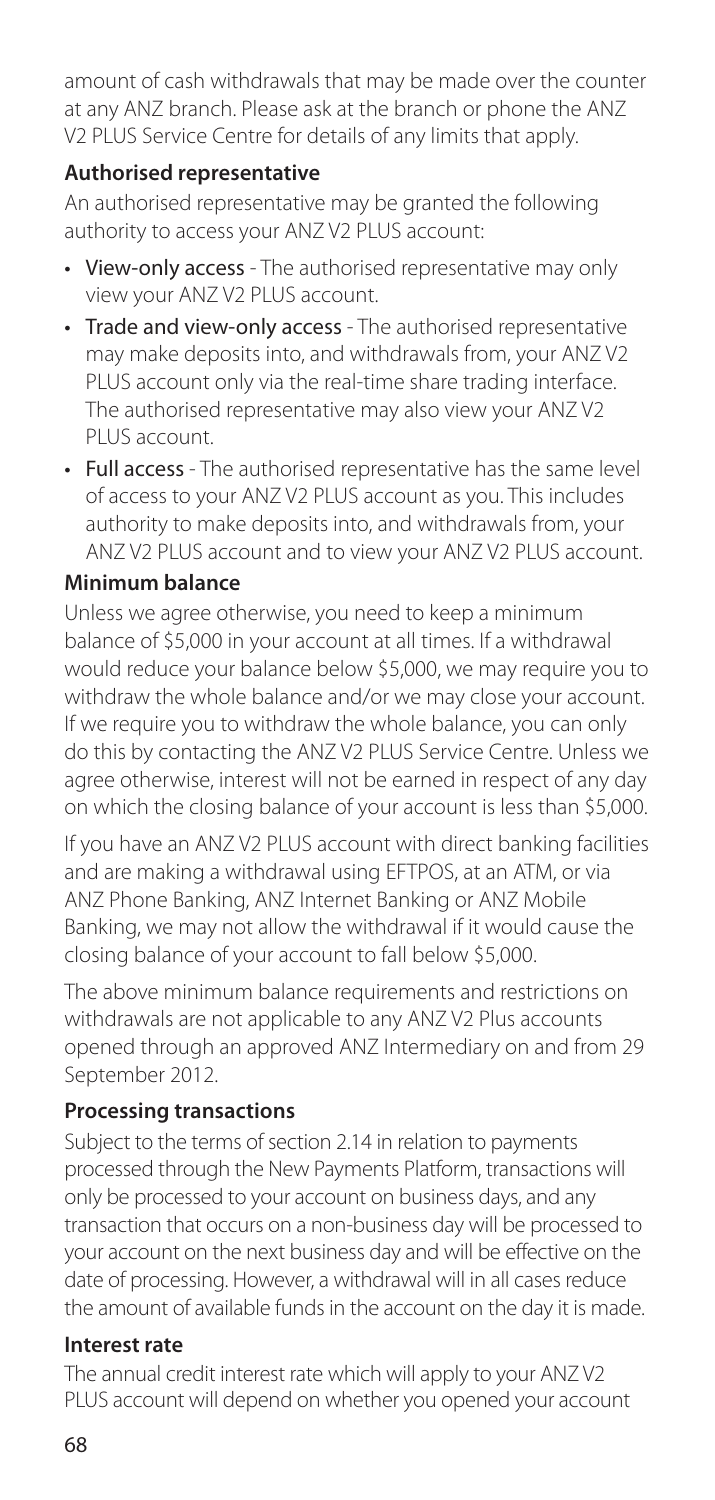directly with us or through an approved ANZ intermediary. ANZ V2 PLUS accounts were only able to be opened directly with us before 29 September 2012. Unless otherwise specified in a notice by us to you, or subsequently amended by us in accordance with these terms and conditions, the annual interest rate is as indicated below.

If you opened your account directly with us, the annual interest rate will be the ANZ V2 PLUS Retail Rate.

If you opened your account through an approved intermediary, the annual interest rate will be the ANZ V2 PLUS Intermediary Rate, plus any applicable margin (as indicated in your statement of account from time to time, as otherwise indicated in a notice by us to you, or as subsequently amended by us in accordance with these terms and conditions). Please contact the V2 PLUS Service Centre for details of your current annual interest rate.

The daily interest rate is the applicable annual interest rate divided by the number of days in a year (usually 365, but 366 in a leap year).

We may make changes to the interest rate applicable to your ANZ V2 PLUS account (including by making changes to the ANZ V2 PLUS Retail Rate, the ANZ V2 PLUS Intermediary Rate or any applicable margin) in accordance with section 2.16.

You can find out the current ANZ V2 PLUS Retail Rate and ANZ V2 PLUS Intermediary Rate at [www.anz.com](http://www.anz.com) or from any ANZ branch.

#### **Interest payments**

Credit interest will accrue daily on the positive balance of your ANZ V2 PLUS account as at the end of the day at the applicable daily interest rate, as explained above. However, unless we agree otherwise, interest will not accrue in respect of any day on which the closing balance of your account is less than \$5,000.

Subject to section 2.18 and to any alternative arrangements provided for by a relevant intermediary at or about the time of opening your account, we will pay accrued interest to you on the first day of January, April, July and October. We will also generally pay any outstanding accrued interest to you when you close or withdraw all funds from your account.

Where an interest payment is scheduled to be made on a nonbusiness day, it will instead be made on the preceding business day. The payment will relate to interest accrued (or expected to accrue) up to, but not including, the scheduled date. The payment will be credited with effect from the scheduled date.

All interest payments will be paid to your ANZ V2 PLUS account.

#### **Account statements**

We will provide you with a statement for your account at least once every six months and more often (quarterly or monthly) if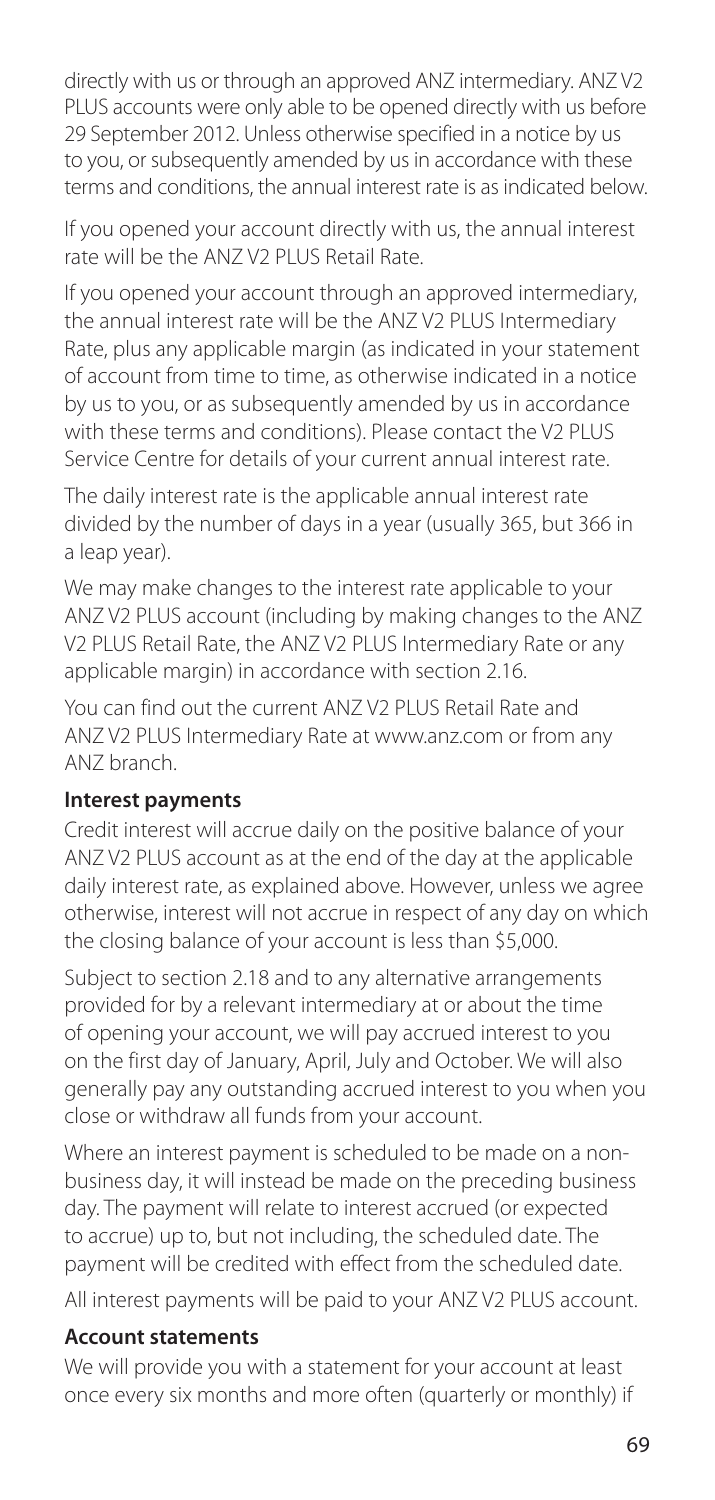either you ask or we require. You should keep these statements for tax purposes.

You can ask for a statement showing all transactions and interest paid for a specific period, or for an audit certificate. You may have to pay a fee for this service.

You must carefully check your statements. If you think there are mistakes or unauthorised or disputed transactions shown on a statement, contact the ANZ V2 PLUS Service Centre as soon as possible.

# **Joint accounts**

# **ANZ V2 PLUS accounts without direct banking facilities**

For ANZ V2 PLUS accounts without direct banking facilities, funds can be withdrawn only in accordance with the instructions the joint account holders have given us. For example, if your joint account requires 'all parties to sign jointly', any written request for a withdrawal (including a periodical payment) must be signed by all account holders. Similarly, telephone requests to the ANZ V2 PLUS Service Centre must be authorised by all joint account holders. The only exceptions to this are a withdrawal by way of direct debit, and a withdrawal by a phone request for a transfer of funds to the account that has previously been validly nominated as an account to which funds may be transferred from your ANZ V2 PLUS account, either of which any joint account holder can arrange or make.

# **ANZ V2 PLUS accounts with direct banking facilities**

For ANZ V2 PLUS accounts with direct banking facilities, any of the joint holders can withdraw or transfer funds from the account without permission from the other account holders. However, if you do not want any joint account holder to act alone, you can arrange this by writing to us.

That arrangement will not be effective until we have acknowledged it in writing. In these circumstances your account will stop having direct banking facilities.

#### **Authorised representatives for ANZ V2 PLUS accounts with direct banking facilities**

At any time you can tell us that you no longer want us to let a person who has been appointed as an authorised representative in respect of your account continue to deal with your account. However, this instruction will not be effective until we acknowledge it in writing.

#### **Company accounts**

For ANZ V2 PLUS accounts with direct banking facilities, each director or secretary who signs the application form will have authority to use the account alone. For ANZ V2 PLUS accounts without direct banking facilities, authorised representatives may be appointed to also operate the account jointly. If a company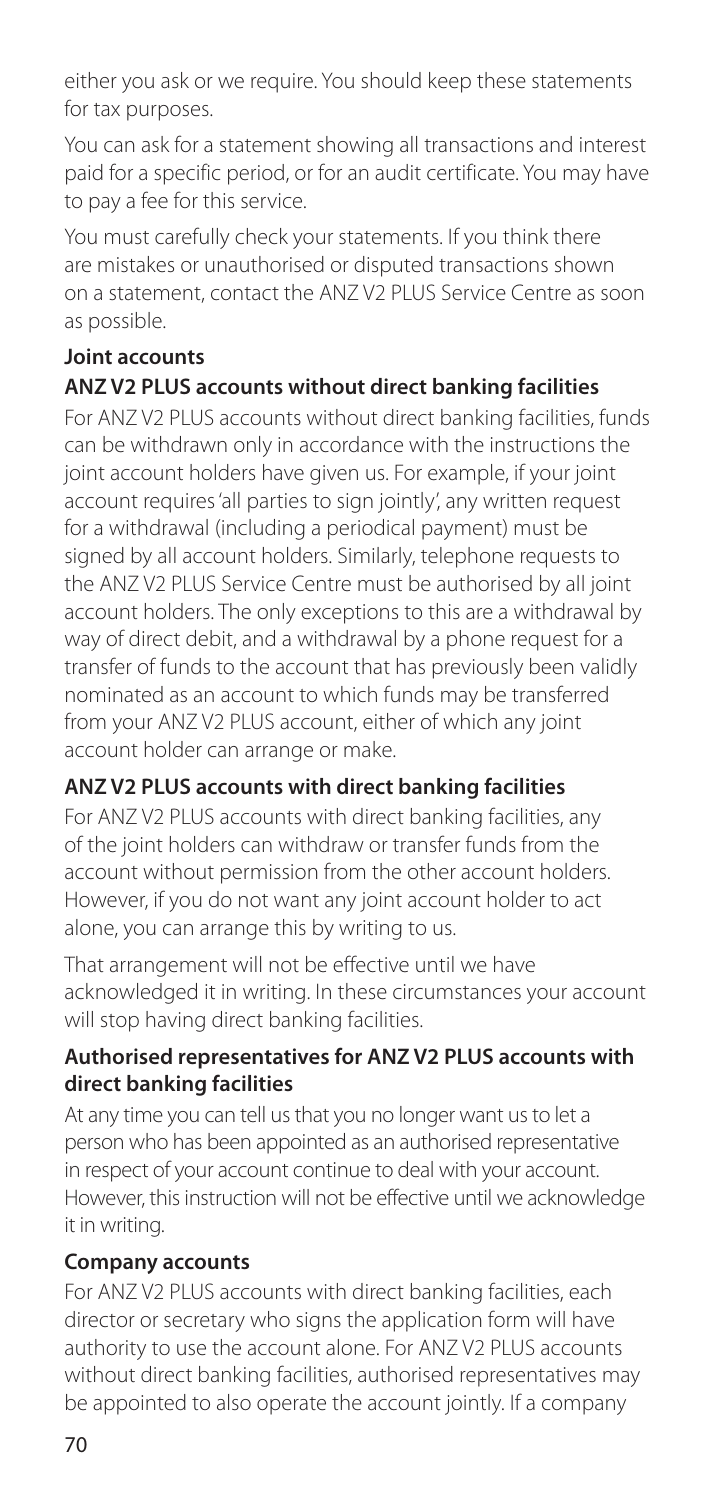wants a third party to operate the account, the company will need to appoint them.

#### **Partnership, trust and unincorporated association accounts**

If a partnership or an unincorporated association wants more than one person to use the account, those people can apply jointly, or some of them can apply and the others can be appointed as authorised representatives.

Similarly, an individual trustee can appoint an authorised representative. In the case of joint trustees (individuals), they may apply jointly or just some of them may apply and the others may be appointed as an authorised representative.

#### **Recurring payments and periodical payments for ANZ V2 PLUS accounts**

A recurring payment is a payment that you have arranged via ANZ Internet Banking to be paid on a repeating basis from your ANZ V2 PLUS account. A recurring payment facility can only be established for ANZ V2 PLUS accounts with direct banking facilities.

A periodical payment is a payment (other than a recurring payment) that you have arranged with us to be paid on a repeating basis from your ANZ V2 PLUS account by reference to your account number and branch number (BSB).

You may establish a periodical payment facility for an ANZ V2 PLUS account with direct banking facilities by completing a periodical payment request form and posting or faxing it to the ANZ V2 PLUS Service Centre or lodging it at an ANZ branch (which will forward it to the ANZ V2 PLUS Service Centre), or by any other means that we allow. If you have an ANZ V2 PLUS account without direct banking facilities, we may, in our discretion, allow you to establish a periodical payment facility for your account, in which case you will be able to do so in the manner outlined above.

# **Direct debits for ANZ V2 PLUS accounts**

A direct debit is a payment that you have authorised a merchant to collect from your ANZ V2 PLUS account and that you arrange through the merchant by providing your account number and branch number (BSB).

You will need to establish any direct debit arrangements directly with the relevant merchant. The ANZ V2 PLUS Service Centre cannot arrange direct debits for you.

Direct debits are able to be set up for ANZ V2 PLUS accounts with direct banking facilities. We may, in our discretion, also allow direct debits to be set up for ANZ V2 PLUS accounts without direct banking facilities.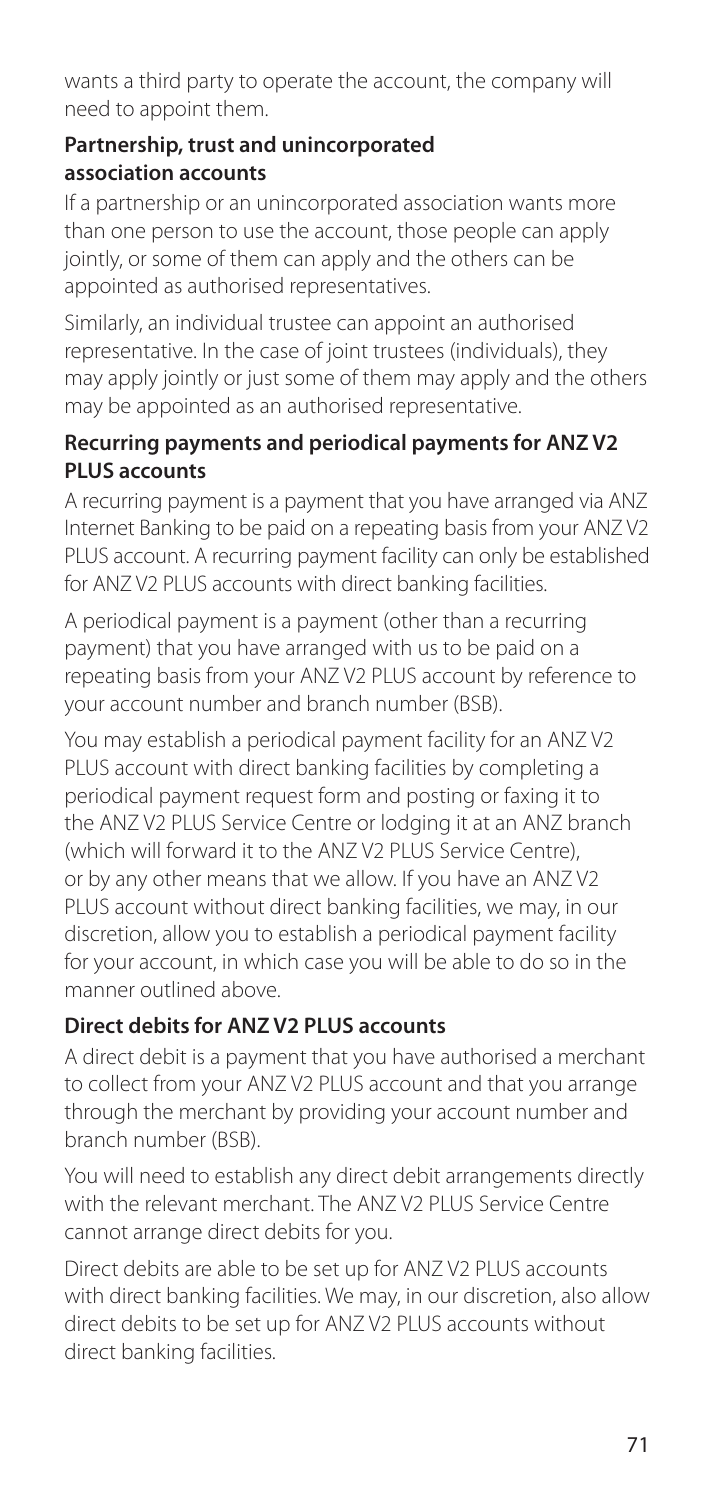#### **Stopping recurring payments, periodical payments and direct debits for ANZ V2 PLUS accounts**

If you have established a recurring payment facility, you may use ANZ Internet Banking to stop or change a recurring payment on the facility, or cancel the facility, at any time before the relevant recurring payment is made.

If you have established a periodical payment facility, you can tell us to stop or change a periodical payment on the facility, or cancel the facility, by contacting the ANZ V2 PLUS Service Centre by phone at least two business days before the relevant periodical payment is due to be made. We may ask you to send us written confirmation of your instruction before implementing it.

In certain cases we may be able to block a particular direct debit, or direct debits by a particular merchant, at your request, provided the request is made at least two banking days before the payment is due to be made.

You may notify us of your request to block a direct debit by contacting the ANZ V2 PLUS Service Centre by phone. We may ask you to send us written confirmation of your instruction before implementing it.

Blocking one or more direct debits may cause the merchant concerned to stop providing the relevant goods and services or may result in liability for you under any contract between you and the merchant. You should make alternative payment arrangements with the merchant if necessary.

# 6.13 ANZ ONLINE SAVER ACCOUNT

# **Account opening**

You may only open this account if you:

- use your account wholly and exclusively for your private or domestic use; and
- open, or are the account holder of, or are authorised to deal with, at least one ANZ deposit account with access to ANZ Phone Banking or ANZ Internet Banking.

An 'ANZ deposit account' includes ANZ Access Advantage, ANZ Access Select, ANZ Access Basic, ANZ Pensioner Advantage, ANZ Progress Saver, ANZ V2 PLUS and ANZ Premium Cash Management Account.

The ANZ Online Saver account must be linked to your ANZ deposit account(s) at all times.

If the ANZ deposit account your ANZ Online Saver account is linked to is a joint account, either joint account holder must be able to make transactions on that account.

# **Authority for dealing with the account**

For ANZ Online Saver joint accounts, each account holder will be able to operate (and enter into agreements to operate) the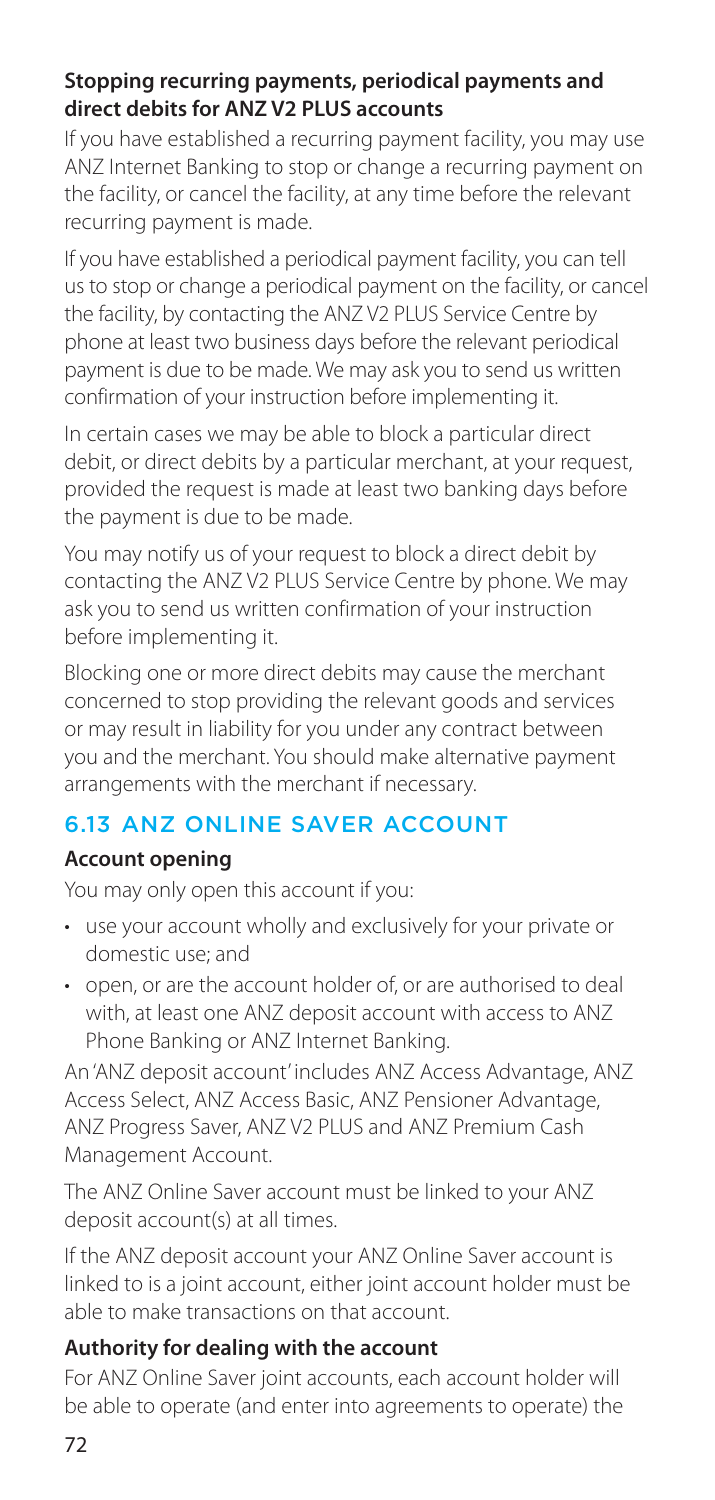account and act alone. You cannot specify that more than one person needs to authorise transactions.

If you want to alter the instructions on who can make transactions on the account, you must tell us by phoning our Contact Centre. In some cases you may need to give us notice in writing.

# **Deposits**

You can make deposits to your account:

- by depositing cash at any ANZ ATM that accepts such deposits;
- by transferring funds from your linked ANZ account using ANZ Phone Banking, ANZ Internet Banking or ANZ Mobile Banking (if this funds transfer functionality is available on your version of ANZ Mobile Banking), or (where you have an ANZ card to which both accounts are linked) at any ANZ ATM in Australia;
- by arranging an electronic transfer from your account with another fnancial institution;
- by arranging an electronic transfer from another person's account with another fnancial institution (e.g. by arranging to have your salary or other income (such as family allowance and pensions) paid directly to your account); or
- in any other way we allow.

# **Withdrawing or transferring money**

You may withdraw or transfer money from your account, as long as enough funds are available:

- by transferring funds to your linked ANZ account (excluding by way of a periodical payment) , or making a BPAY® Payment, through ANZ Phone Banking, ANZ Internet Banking or ANZ Mobile Banking (if this funds transfer functionality is available on your version of ANZ Mobile Banking);
- by transferring funds to an account with another fnancial institution through ANZ Internet Banking or ANZ Mobile Banking (if this funds transfer functionality is available on your version of ANZ Mobile Banking), including by arranging a recurring payment (see section 2.7);
- by arranging a direct debit that is credited to another account with us or another fnancial institution; or
- in any other way we allow.

# **Interest**

Subject to section 2.18, we will credit interest to your account on the last business day of every month.

# **Statements**

We will send you a statement every six months. You can ask us if you would like to receive statements more frequently (every three months).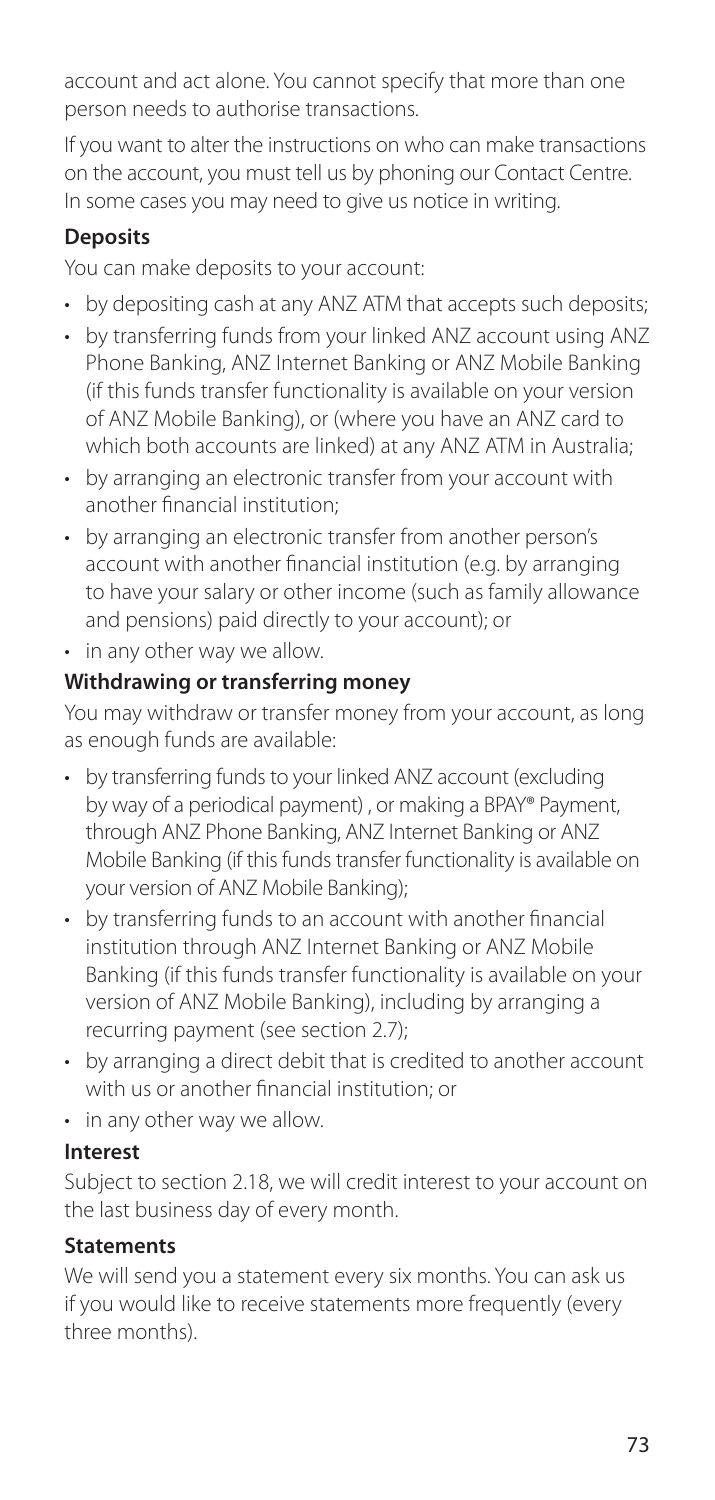You can also get information on your ANZ Online Saver account balance and transactions through ANZ Phone Banking, ANZ Internet Banking and ANZ Mobile Banking.

## **Closing your account**

You can ask us to close your account by phoning our Contact Centre. You can also ask us to close your ANZ Online Saver account at an ANZ branch. Before asking us to close your account, please make sure that you have transferred any balance out of the account through ANZ Phone Banking, ANZ Internet Banking or ANZ Mobile Banking.

We will pay any accrued interest, less any charges that apply, into your nominated ANZ deposit account.

If any amounts deposited to your ANZ Online Saver account have not cleared at the time you ask to close your account, we will keep the account open until those deposits have cleared or until the deposits are dishonoured or refused. At this time we will close the account and pay you any credit balance.

If your account is in debit, you must pay, or make arrangements satisfactory to us for the payment of, the outstanding balance plus any accrued debit interest, fees and charges (including contingent fees and charges) that apply at the time, before we will close your account.

Subject to these requirements, ANZ will not unreasonably delay in closing your account following your request that we do so.

If your account has nothing in it or is overdrawn, and you have not made any payments into or out of it for more than three months, we may close your account without giving you any notice.

If you close the ANZ deposit account that your ANZ Online Saver account is linked to, you must either:

- arrange for your ANZ Online Saver account to be linked to another ANZ deposit account of yours; or
- close your ANZ Online Saver account.

# **SECTION 7 SPECIFIC TERMS AND CONDITIONS FOR ANZ HOME LOAN OFFSET ACCOUNT AND ANZ EQUITY MANAGER ACCOUNT**

# 7.1 ANZ HOME LOAN OFFSET ACCOUNT

ANZ Home Loan Offset account refers to an ANZ One account or an ANZ Home Loan Interest Saver account (no longer offered).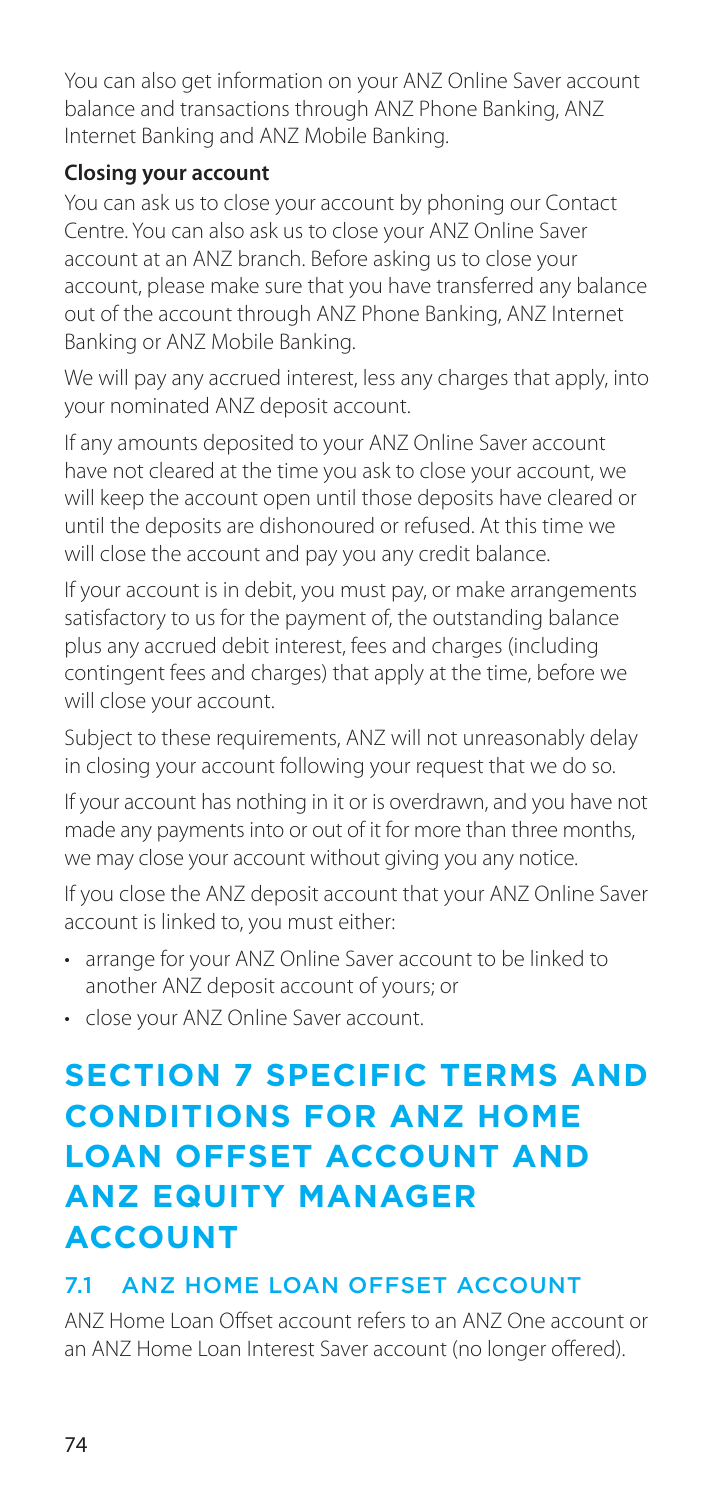ANZ Home Loan Offset accounts can only be used by individuals or non-trading entities for private or domestic use, and can only be linked to an eligible ANZ loan, being:

- an ANZ Standard Variable Rate Home Loan or ANZ Standard Variable Rate Residential Investment Loan; or
- an ANZ Standard Variate Rate Home Loan in a Company Name, or ANZ Standard Variable Rate Residential Investment Loan in a Company Name
- an ANZ 1 Year Fixed Rate Home Loan or ANZ 1 Year Fixed Rate Residential Investment Loan drawn on or after 2 March 1998 (excluding Interest in Advance Loan); or
- • an ANZ 1 Year Fixed Rate Home Loan in a Company Name, or ANZ 1 year Fixed Rate Residential Investment Loan in a Company Name (excluding Interest in Advance Loan).

We may, in our discretion, treat another loan as an eligible ANZ loan. Only one ANZ Home Loan Offset account can be linked to an eligible ANZ loan, or an eligible sub-account, where you hold an ANZ Portfolio facility.

# **Eligibility criteria for linkage**

We will link your ANZ Home Loan Offset account to your ANZ loan when each of the following eligibility criteria has been satisfied:

- You have an eligible ANZ loan that can be linked to the ANZ Home Loan Offset account: and
- You have asked us to link the ANZ Home Loan Offset account to the ANZ loan; and
- The ANZ Home Loan Offset account is not currently linked to an ANZ loan; and
- The ANZ Home Loan Offset account is in exactly the same name as the ANZ loan.

It may take us up to 5 business days to link the ANZ Home Loan Offset account to the ANZ loan once all eligibility criteria have been satisfied. Interest offset will not apply until the accounts have been linked.

If your ANZ Home Loan Offset account is not, or is no longer, linked to an eligible ANZ loan, or does not meet the eligibility criteria to be linked to a loan, you acknowledge and agree that we may close the ANZ Home Loan Offset account. Before we do this, we will contact you to seek your instructions as to how funds in the ANZ Home Loan Offset account should be applied. If we are unable to obtain your instructions within 30 days, we may deal with any funds in accordance with section 4.3.1 or may transfer those funds to another ANZ deposit account that is already held by you.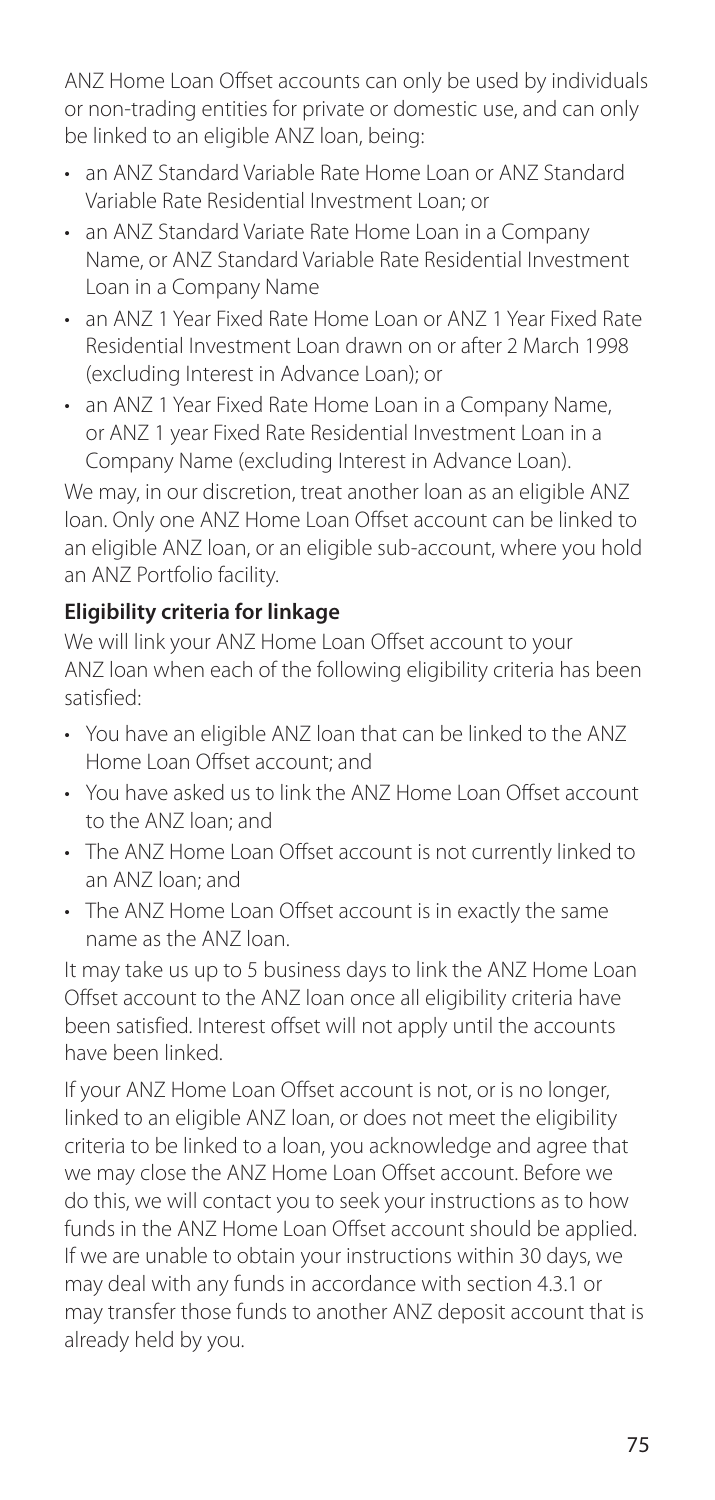# **Offset amounts**

We do not pay interest on ANZ Home Loan Offset accounts.

However, an 'offset amount' will accrue for each day on which the offset arrangement applies and where, at the end of that day:

- in the case of an ANZ One account the account is in credit; and
- in the case of an ANZ Home Loan Interest Saver account the positive balance of the account is at least \$5,000.

Accrued offset amounts will subsequently be applied to reduce the interest charge on your linked ANZ loan in the manner set out below.

We work out the 'offset amount' for a particular day as follows:

- 1. Take the balance of the ANZ Home Loan Offset account or of your linked ANZ loan (as determined in the manner described below), whichever is less, for that day.
- 2. Take the interest rate that applies to your linked ANZ loan on that day and multiply it by the offset percentage of your ANZ Home Loan Offset account, which (unless the letter of offer for your ANZ loan says otherwise) is 100%.
- 3. Multiply the figures from 1 and 2 and divide the result by 365 (being the number of days in a non-leap year).

An example:

- 1. \$5,000
- 2. 7.3% p.a. (i.e. 0.073) x 100% = 0.073
- 3. (\$5.000 x 0.073)  $\div$  365 = \$1 (the offset amount for that day)

For the purpose of calculating the offset

amount for a given day, we will generally treat a transaction on your ANZ Home Loan Offset account or linked ANZ loan as effective on the date it occurs (for example, the date a deposit is made). However, in some limited cases, ANZ may, in its reasonable discretion, treat a transaction as effective for the purpose of calculating the offset amount on another date, such as the date it is processed to your account (for example, if a loan has been closed or refinanced or if a historic transaction is reversed).

Each interest charge that would otherwise be debited to your linked ANZ loan will be reduced by the aggregate accrued offset amounts for each day in the period over which that interest charge accrued. Any excess accrued offset amounts are then lost, and so will not reduce any further interest charge subsequently calculated for that period or any later period.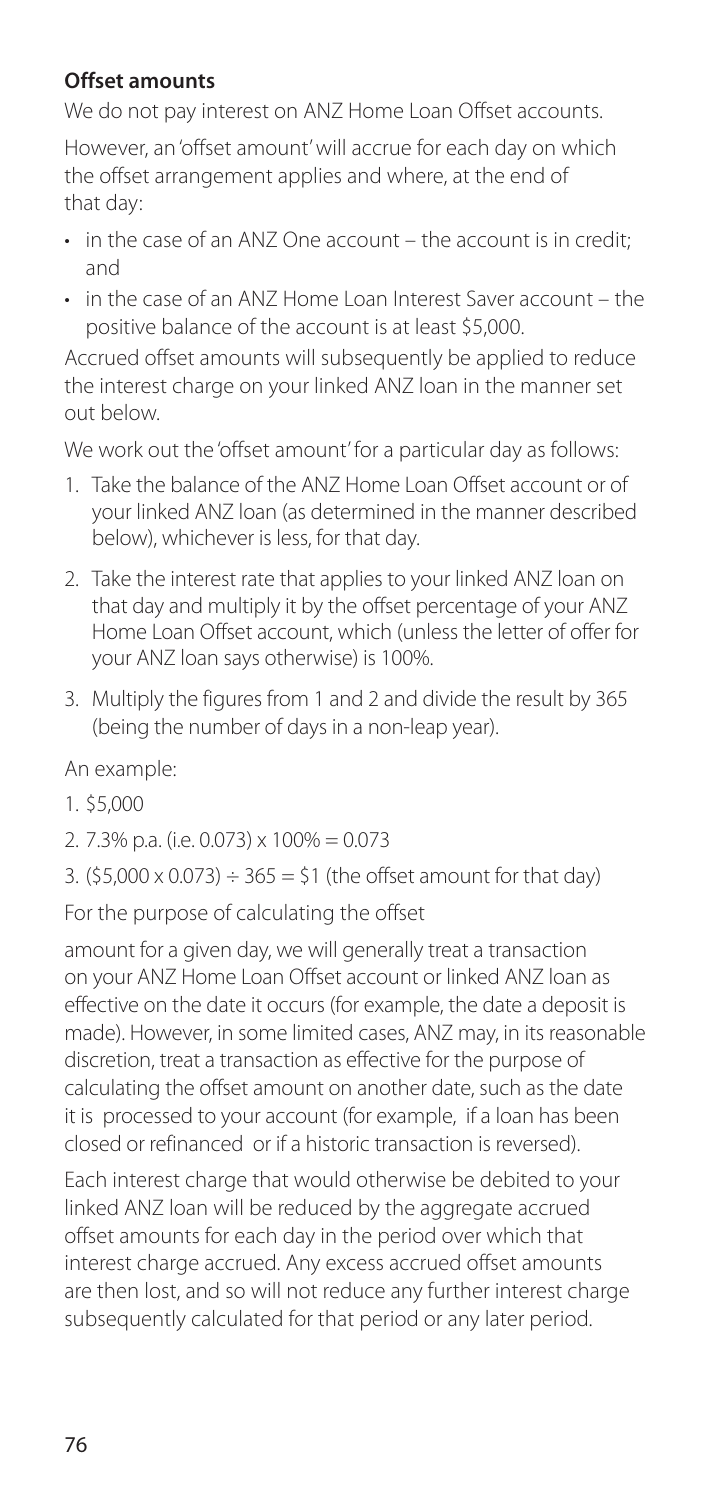# **Our right to set off or combine accounts**

If you default on your ANZ loan, we can, without giving you notice, use all or part of the balance in your ANZ Home Loan Offset account to pay off all or part of the ANZ loan.

# **Termination of offset arrangement**

We will remove the linkage between your ANZ Home Loan Offset account and your ANZ loan and terminate the offset arrangement when any of the following events occur:

- your ANZ Home Loan Offset account is closed; or
- your ANZ loan becomes ineligible for an offset arrangement; or
- you ask us to, and we do, terminate the offset arrangement; or
- we close your ANZ loan account following the repayment of the loan; or
- we provide a final payout figure for repayment of your ANZ loan. If for any reason, your ANZ loan is not repaid, it may take us up to 5 business days to re-link the ANZ loan to your ANZ Home Loan Offset account. Interest offset may not apply during this period.

Interest offset will no longer apply upon termination of the offset arrangement.

# 7.2 ANZ EQUITY MANAGER ACCOUNT

#### **Interest**

The credit interest rate is tiered. Subject to section 2.18, we will credit interest to your account every month from the date on which your account was opened.

# **Special conditions**

ANZ Equity Manager accounts have a different fee structure to that of other types of accounts. Details of the fee structure are set out in the 'ANZ Personal Banking Account Fees and Charges' and 'ANZ Personal Banking General Fees and Charges' booklets. Details of the terms and conditions for the credit available with this account (other than the Informal Overdraft referred to in section 2.19) are set out in our 'Consumer Lending Terms and Conditions' booklet and your letter of offer.

# **SECTION 8 ELECTRONIC BANKING CONDITIONS OF USE**

ANZ warrants that it will comply with the requirements of the ePayments Code.

This section applies to payment, funds transfer and cash withdrawal transactions that are:

(a) initiated using electronic equipment; and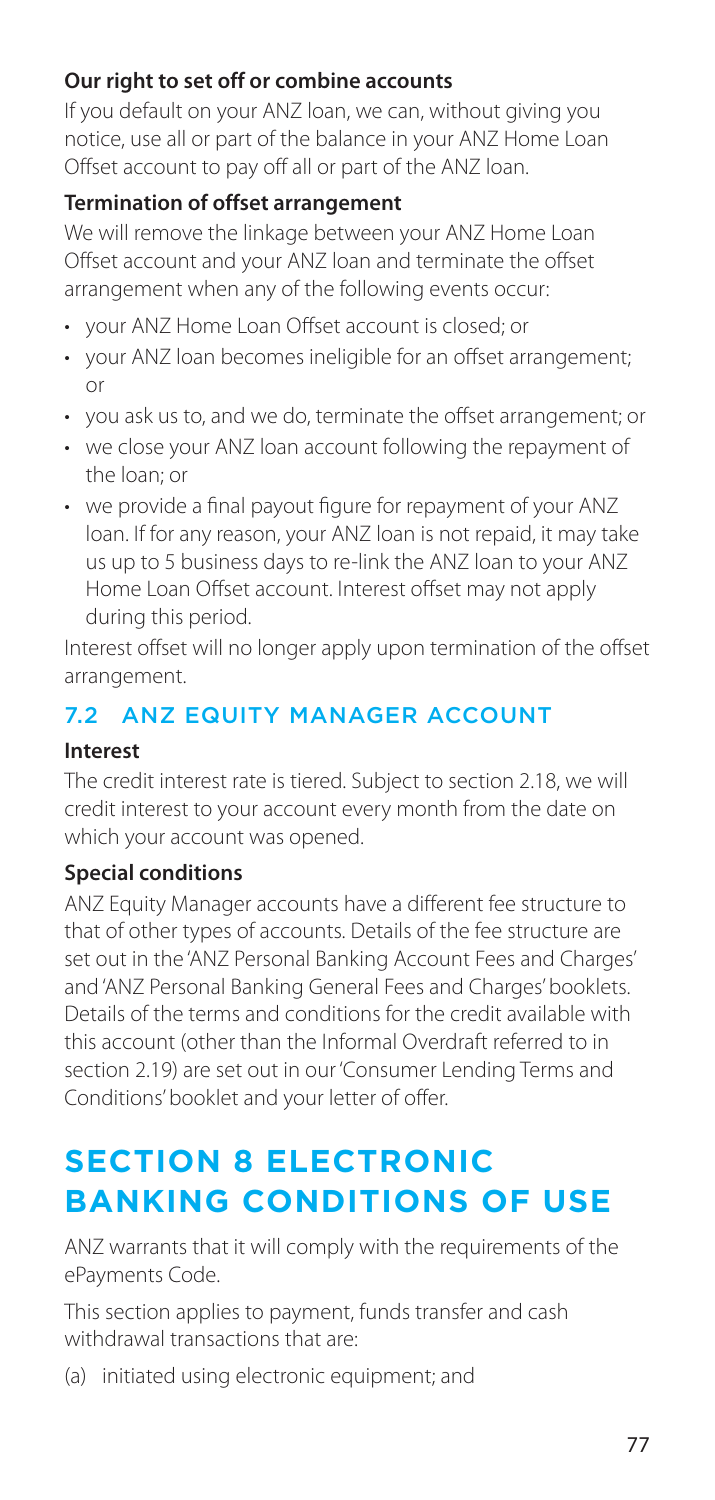(b) not intended to be authenticated by comparing a manual signature with a specimen signature.

Unless the account services are provided or referred to you by ANZ, ANZ does not authorise, promote or endorse the use of account services offered by third parties to access your ANZ accounts (including account aggregation services, such as may be provided by other financial institutions).

# **Definitions**

'ANZ Mobile Banking' means the ANZ App or any ANZ mobile banking application that succeeds or replaces that application.

'Authorised Deposit-taking Institution' has the meaning given to that term in the Banking Act 1959 (Cth).

'BPAY® Payment' means the BPAY® Payments service provided by BPAY Pty Ltd.

'business day' means a day that is not a Saturday, a Sunday or an Australian national public holiday.

'CRN' means the Customer Registration Number issued by ANZ to you.

'Extreme Carelessness' means a degree of carelessness that greatly exceeds what would normally be considered careless behaviour.

'Misdirected Payment' means a payment made by a user using a PayID where funds are paid into the account of an unintended recipient because the PayID wasn't correctly created or maintained by the recipient's financial institution.

'Mistaken Internet Payment' means a payment made by a user through Pay Anyone where:

- if the payment is not processed through the New Payments Platform, funds are paid into the account of an unintended recipient because the user enters or selects a BSB number and/ or account number that does not belong to the named and/or intended recipient as a result of the user's error or the user being advised of the wrong BSB number and/or account number; or
- if the payment is processed through the New Payments Platform (including Osko®), a payment initiated by a user where the payment is directed to the wrong account as a result of the user's error.

This does not include payments made using BPAY® Payments.

'New Payments Platform' means the new payments platform operated by NPP Australia Limited.

'Osko®' means the Osko® payment service provided by BPAY Pty Ltd using the New Payments Platform.

'PIN' means Personal Identification Number.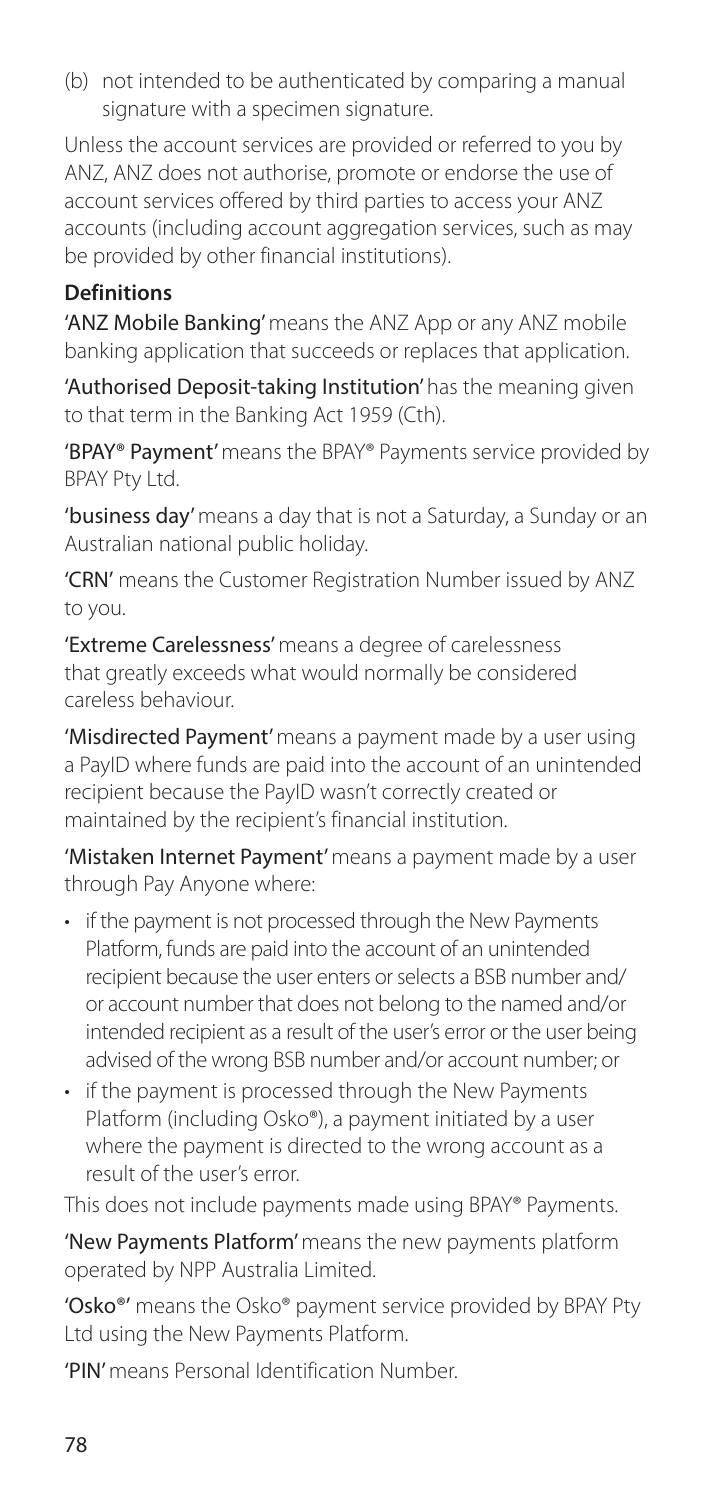'Receiving Bank' means an Authorised Deposit taking Institution which has subscribed to the ePayments Code or which receives payments processed through the New Payments Platform (including Osko®) and whose customer has received an internet payment.

'Securemail' means the electronic messaging system which enables communications to be sent to or from ANZ as part of ANZ Internet Banking.

'Security Requirement' has the meaning given to that term in this section.

'Telecode' means the four to seven digit number issued to access ANZ Phone Banking.

'Transaction' means a transaction to which the ePayments Code applies or which was processed through the New Payments Platform.

'Unintended recipient' means the recipient of funds as a result of a Mistaken Internet Payment.

'User' means you or an individual who is authorised to use an account.

'you' means the holder of a relevant account and, unless the context indicates otherwise, any authorised user in respect of that account.

# **Transaction limits**

ANZ or another party such as a merchant may limit the amount of any electronic transaction you can make over certain periods (e.g. during any day or in a single transaction).

ANZ may change any transaction limit or impose new transaction limits by giving you notice. You can find out current transaction limits for your accounts by phoning ANZ on 13 13 14.

# **How you can use ANZ Internet Banking**

You can use ANZ Internet Banking to make transactions on your linked accounts, as set out in your account terms and conditions. You can also use ANZ Internet Banking to purchase and order a range of financial services and products. You can get more details by visiting the website at [www.anz.com](http://www.anz.com)

# **Fees and Charges for ANZ Mobile Banking**

ANZ reserves the right to charge an account nominated by you with fees and charges for the provision of ANZ Mobile Banking. The fees and charges applicable to ANZ Mobile Banking are those shown on [www.anz.com](http://www.anz.com) and may vary from time to time.

You may also incur charges from your mobile operator as a result of using ANZ Mobile Banking. Any such charges are solely your responsibility.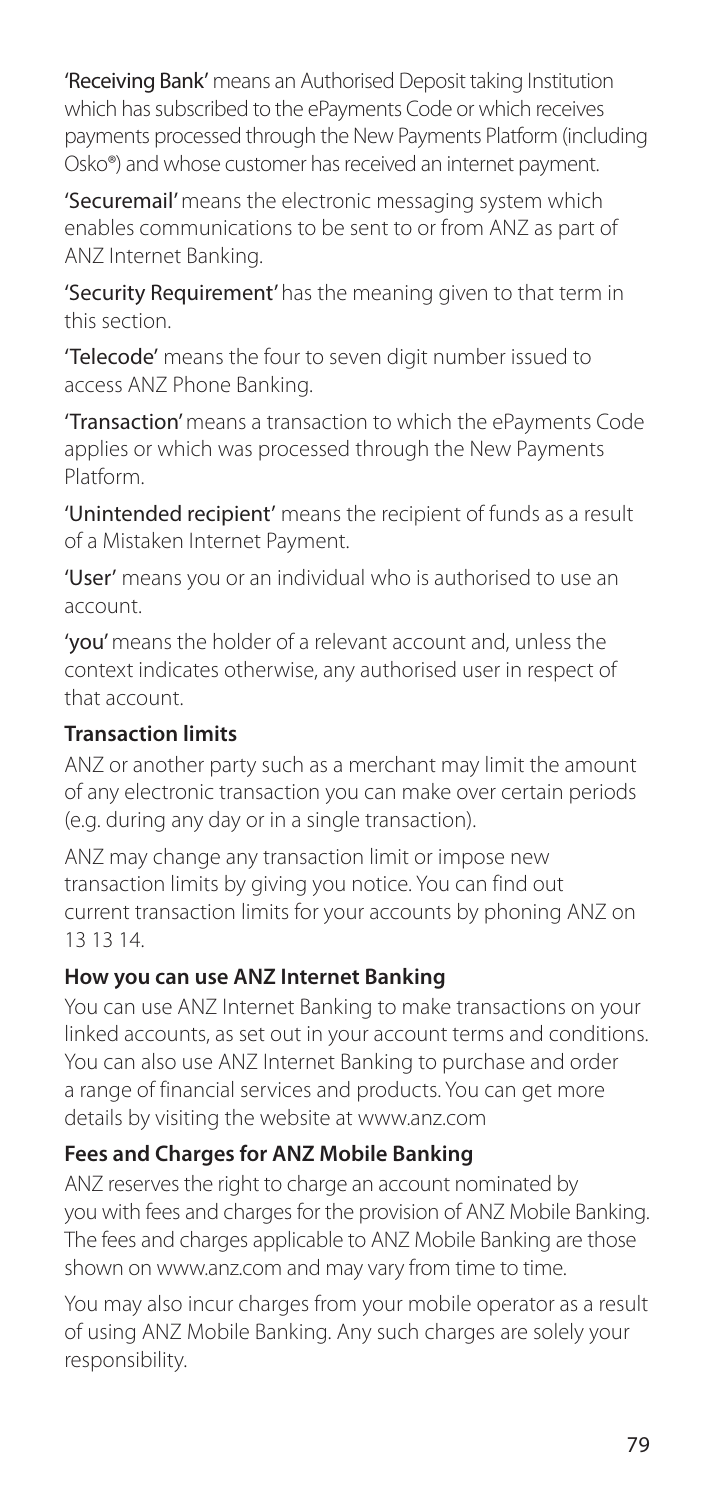# **Access to and use of Pay Anyone and International Services (a) Obtaining Pay Anyone**

When applying for Pay Anyone for ANZ Internet Banking. you must request a Pay Anyone daily limit which is subject to approval by ANZ. The options for the daily limits are set out at [www.anz.com](http://www.anz.com) when you apply. Restrictions apply depending on whether you are using Pay Anyone for personal or business purposes. When applying for Pay Anyone for ANZ Mobile Banking your daily limit will be as advised to you by ANZ and may not be changed by you.

If you require your password for Pay Anyone for ANZ Internet Banking to be reset or reissued ANZ may reduce your current daily Pay Anyone limit for ANZ Internet Banking. You will need to re-apply if you wish to reinstate that limit. Please allow sufficient time for the change to be made before you attempt to use the higher daily transfer limit. You can apply to increase or decrease your daily transfer limit for ANZ Internet Banking through ANZ Internet Banking.

# **(b) Obtaining International Services**

You can apply for International Services after you have been granted Pay Anyone access. International Services are not available through ANZ Mobile Banking. The total of all Pay Anyone and international money transfers (converted into Australian Dollars) on any day cannot exceed your Pay Anyone daily transaction limit.

# **Access levels for ANZ Phone Banking, ANZ Internet Banking and ANZ Mobile Banking**

Access levels:

- 'All transactions' access every function within ANZ Phone Banking, ANZ Internet Banking and ANZ Mobile Banking for the account;
- 'Transaction History Details only and BPAY® Payments' – includes BPAY® Payments, account balance information transaction history details, ordering a cheque/deposit book but excludes transfers between accounts, increasing a credit card limit, redrawing on a home loan, direct loan payments, BPAY® View™, ANZ Online Investing and ANZ Online Reporting;
- 'Deposit and Transaction History Details only' includes transactions history details, account balance information and ordering a cheque/deposit book but excludes withdrawals from accounts, increasing credit card limit, redrawing on a home loan, direct loan payments, BPAY® View™, ANZ Online Reporting, ANZ Online Investing and BPAY® Payments;
- Deposit only excludes withdrawals from accounts, BPAY® Payments, increasing credit card limit, redrawing on a home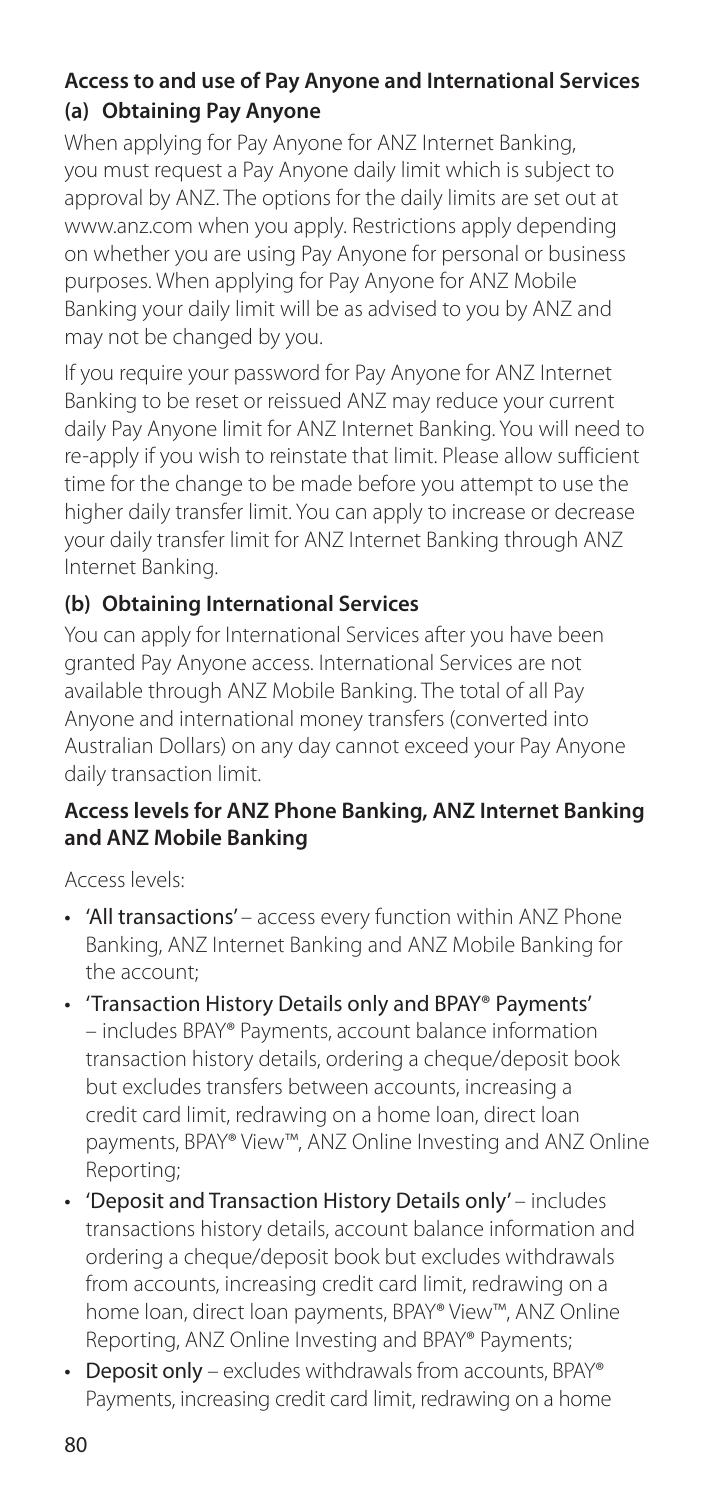loan, direct loan payments, BPAY® View™, ANZ Online Reporting, ANZ Online Investing, account balance information, transaction history details and ordering a cheque/deposit book;

• Transaction History Details only – includes enquiries on past transactions about the account but excludes all transactions on the account, transfers between accounts, increasing credit card limit, redrawing on a home loan, direct loan payments, BPAY® View™, ANZ Online Reporting, ANZ Online Investing and BPAY® Payments.

Account holders aged 12 to 15 years, adults who have a joint account with account holders aged 12 to 15 years, and account signatories (no agents can be appointed) to accounts held by customers aged 12 to 15 years may only have restricted access levels for ANZ Phone Banking and ANZ Internet Banking. Only the account holder or account signatories can select an access level. The account holder or account signatories may authorise another person (an 'authorised user') to operate the account and that person may have a different access level to the account holder.

The account holder is responsible for the operation of the account by the authorised user within that user's level of access.

The account holder or account signatories may cancel or change any access level by sending a written request or Securemail to ANZ, or calling ANZ on the relevant number listed in this booklet. ANZ may require written confirmation. ANZ may take several days to process this change.

Authorised users, regardless of their level of access, cannot access ANZ Pay Anyone, ANZ Online Investing, International Services, increase a credit card limit, redraw on a home loan, or use Securemail to change any of the account holder's account or other personal details. However, all authorised users can use ANZ Internet Banking to change their own profile, access their own Securemail and select and change their own password and ANZ Mobile Banking to change their own password.

If you are an ANZ credit card account holder and nominate access to this account via ANZ Internet Banking, each additional card holder will be an authorised user.

# **Processing instructions – general**

The account holder authorises ANZ to act on the instructions any authorised user enters into electronic equipment.

Any electronic transaction made by you cannot be cancelled, altered or changed by you unless allowed by the applicable terms and conditions or this section.

ANZ may delay acting on or may ask you for further information before acting on an instruction. Where ANZ has instructions for more than one payment from your account(s), ANZ will determine the order of priority in which payments are made.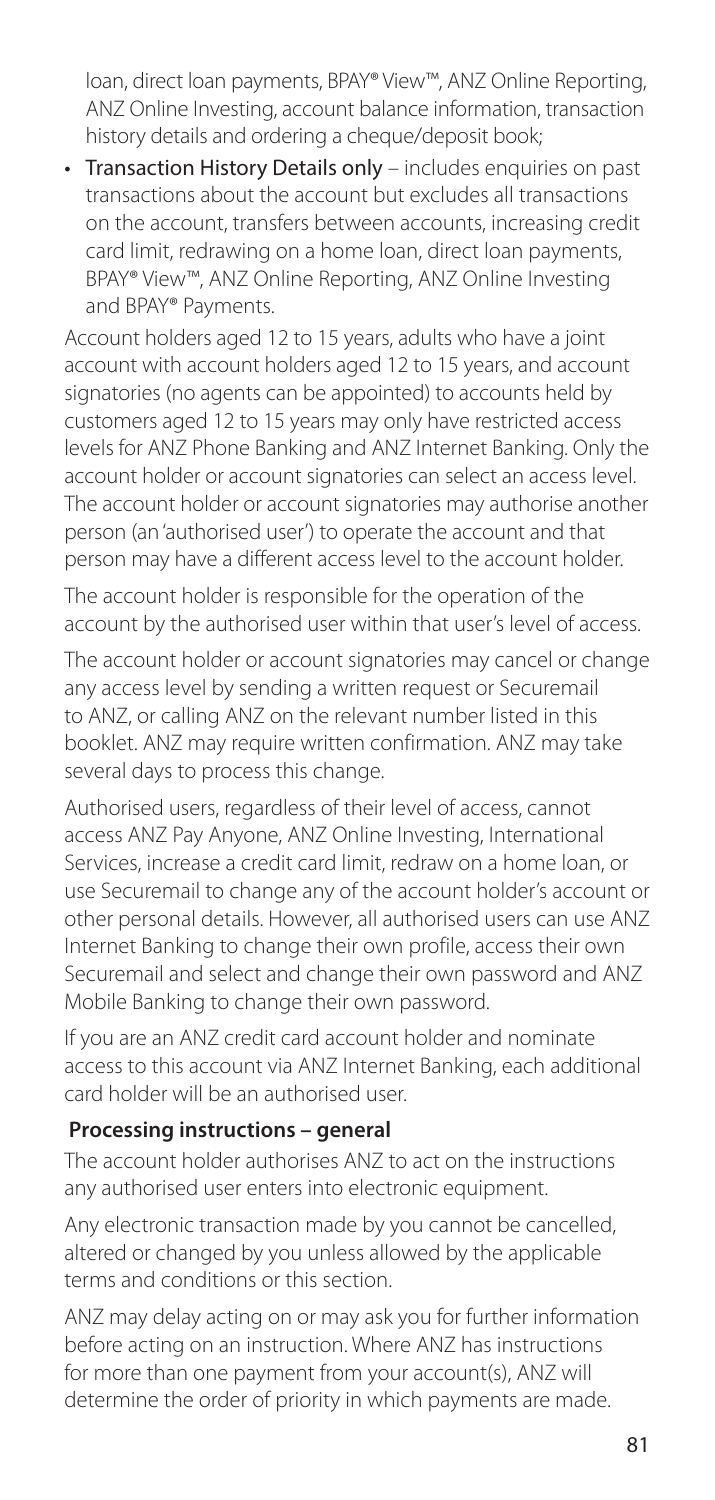ANZ is not obliged to process a future dated or recurring transfer or Pay Anyone to a PayID that has changed since ANZ received your instructions. You must monitor your recurring and future transfers and Pay Anyone instructions and update the payee details if required.

If you make a cash withdrawal from an account by making an electronic transaction and there is a difference between the amount of cash received and the amount shown on the receipt, you must report this to ANZ and to the merchant (if applicable) as soon as possible. You can make your report to ANZ by calling ANZ on the number listed in this booklet.

If you make a deposit of funds to an account by making an electronic transaction and there is a difference between the amount recorded as having been deposited and the amount ANZ receives, the account holder will be notified of the difference as soon as possible and will be advised of the actual amount which has been credited to the account.

ANZ is not liable for the refusal of any merchant to accept an electronic transaction and, to the extent permitted by law, is not responsible for the goods and services supplied by a merchant.

ANZ may notify you of any electronic transactions (instructions for which are received through ANZ Mobile Banking) it is unable to process.

You accept that:

- not all electronic equipment from which cash can be withdrawn will always contain cash;
- any cash dispensed at electronic equipment is at your risk once it becomes visible or available for you to collect;
- not all electronic equipment will allow you to make deposits;
- future dated transfers are not available through ANZ Mobile Banking.

An immediate transfer, Pay Anyone or BPAY® Payment cannot be revoked or stopped once ANZ receives your instruction. It is your responsibility to ensure that all the information you have provided is correct. For instance, if you enter an incorrect BSB and/or account number in your instructions for an immediate transfer or Pay Anyone, your funds may be paid to an unintended recipient and may not be recovered. ANZ does not check that the details provided by you are correct or that the account name matches the account number. Future dated transfer, Pay Anyone or BPAY® Payment instructions can only be revoked or changed by you if instructions to delete the transaction are given to ANZ through ANZ Internet Banking before midnight Sydney time on the business day before the transaction is scheduled to occur. After this time, the instruction cannot be revoked by you.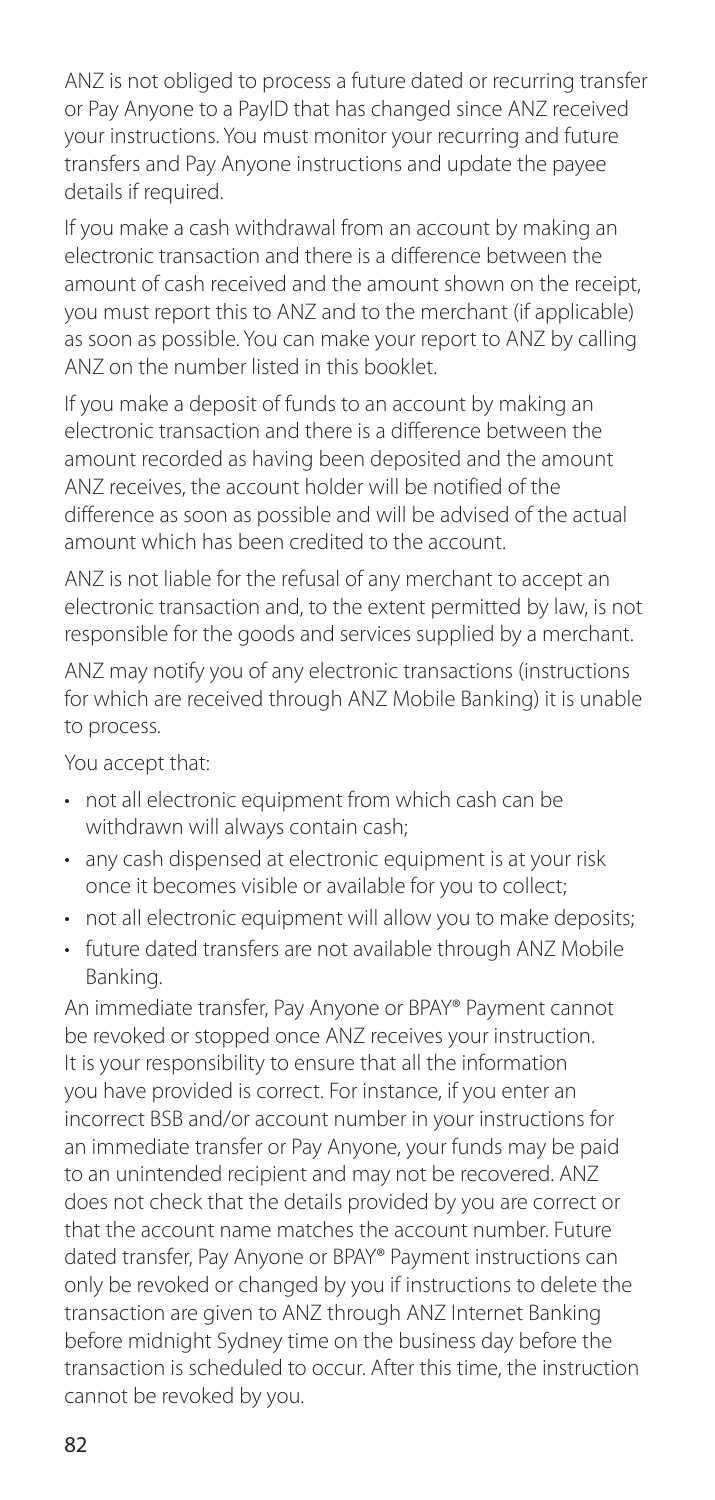# **Processing instructions – cut-off times**

Refer to your account terms and conditions for details regarding when transactions made using ANZ Phone Banking, ANZ Internet Banking, ANZ Mobile Banking, Pay Anyone and International Services, and BPAY® Payments, will be applied to your account and processed as a payment to the payee.

#### **Processing instructions – Pay Anyone and International Services**

Pay Anyone instructions will generally be delivered to the payee's financial institution on the day that ANZ processes them except where:

- you tell ANZ to make a Pay Anyone payment after ANZ's cut-of time (other than in the case of a Pay Anyone payment processed through the New Payments Platform); or
- ANZ is not obliged to process your instructions; or
- there is a technical failure; or
- there is a technical or payment infrastructure-related delay that is outside of our control; or
- there is a delay or error in accepting the instructions caused by the fnancial institution to which the transfer is to be made.

ANZ cannot control (and is not responsible for) when, or if, the payee's financial institution processes your instructions or the fees that financial institutions may charge to process your instructions.

Once ANZ processes your transfer instruction, ANZ is reliant on the payee's financial institution to advise whether your instructions have been successfully processed. If the payee's financial institution advises that your transfer instruction has not been successful, it may take a number of weeks, depending on the financial institution, to reverse the relevant withdrawal from your linked account.

If the transfer is to be made from a credit card, it will be treated as a cash advance and interest and fees may apply.

# **Processing instructions – BPAY® Payments**

ANZ is a member of the BPAY® Scheme. This is an electronic payments scheme through which ANZ can be asked to make BPAY® Payments on your behalf to billers. ANZ will tell you if it ceases to offer BPAY® Payments or be a member of the BPAY® Scheme. For the purposes of the BPAY® Scheme, ANZ may also be a biller. This section applies only to BPAY® Payments and does not apply to payments processed using Osko®, which is another service provided by BPAY®.

You must comply with the terms and conditions for the account which you ask ANZ to debit a BPAY® Payment (to the extent that those terms are not inconsistent with or expressly overridden by these Conditions of Use).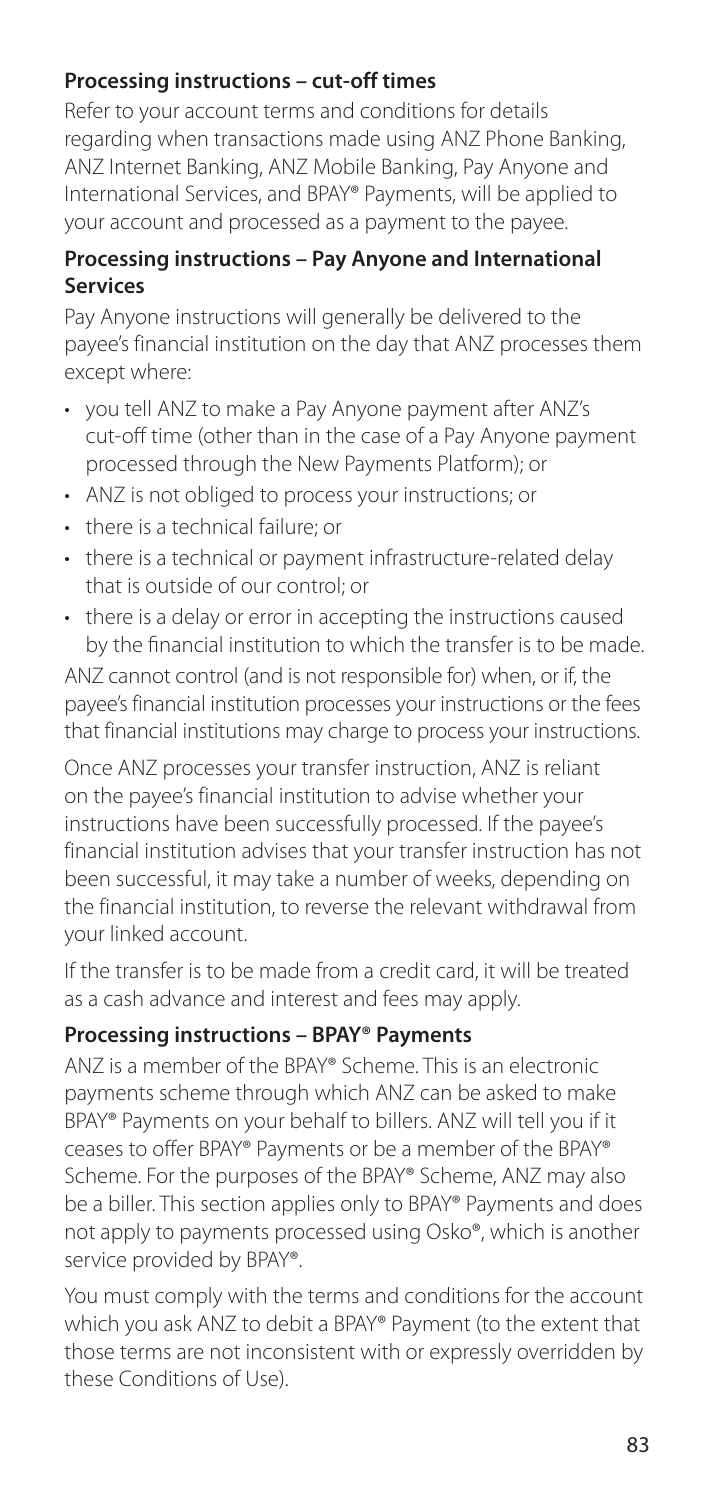To make a BPAY® Payment the following information must be given to ANZ:

- your CRN and password or Telecode;
- the biller code from the bill:
- your customer reference number (e.g. your account number) with that biller;
- the amount you want to pay; and

• the account from which you want the payment to be made. Once this information is provided, ANZ will treat your instructions as valid and will debit the relevant account. ANZ will not be obliged to effect a BPAY® Payment instruction if it is not made in accordance with these Conditions of Use or if the information given is incomplete and/or inaccurate.

Limits apply to your use of BPAY® Payments on both a per transaction and daily limit (per CRN) basis.

Separate daily limits apply for BPAY® Tax Payments, independent of the general BPAY® Payment limits. For more information on available limits see [www.anz.com](http://www.anz.com)

A delay may occur in processing a BPAY® Payment where:

- there is a public or bank holiday on the day after you tell ANZ to make a BPAY® Payment;
- you tell ANZ to make a BPAY® Payment after ANZ's cut-off time; or
- another participant in the BPAY® Scheme, such as another fnancial institution or a biller does not process a BPAY® Payment as soon as it receives details of the payment or does not otherwise comply with its obligations under the BPAY® Scheme.

While it is expected that any such delay will not continue for more than one business day, it may continue for a longer period.

ANZ will attempt to ensure a BPAY® Payment is processed promptly by billers and other participants in the BPAY® Scheme.

You should check your account records carefully and tell ANZ as soon as possible if you become aware of:

- a BPAY® Payment which has been made from your linked account which was not authorised;
- the possibility that you have been fraudulently induced to make a BPAY® Payment; or
- any delay or mistake in processing of your BPAY® Payment.

If ANZ is advised by a biller that it cannot process your BPAY® Payment ANZ will:

- advise you of this;
- credit your account with the amount of that BPAY® Payment; and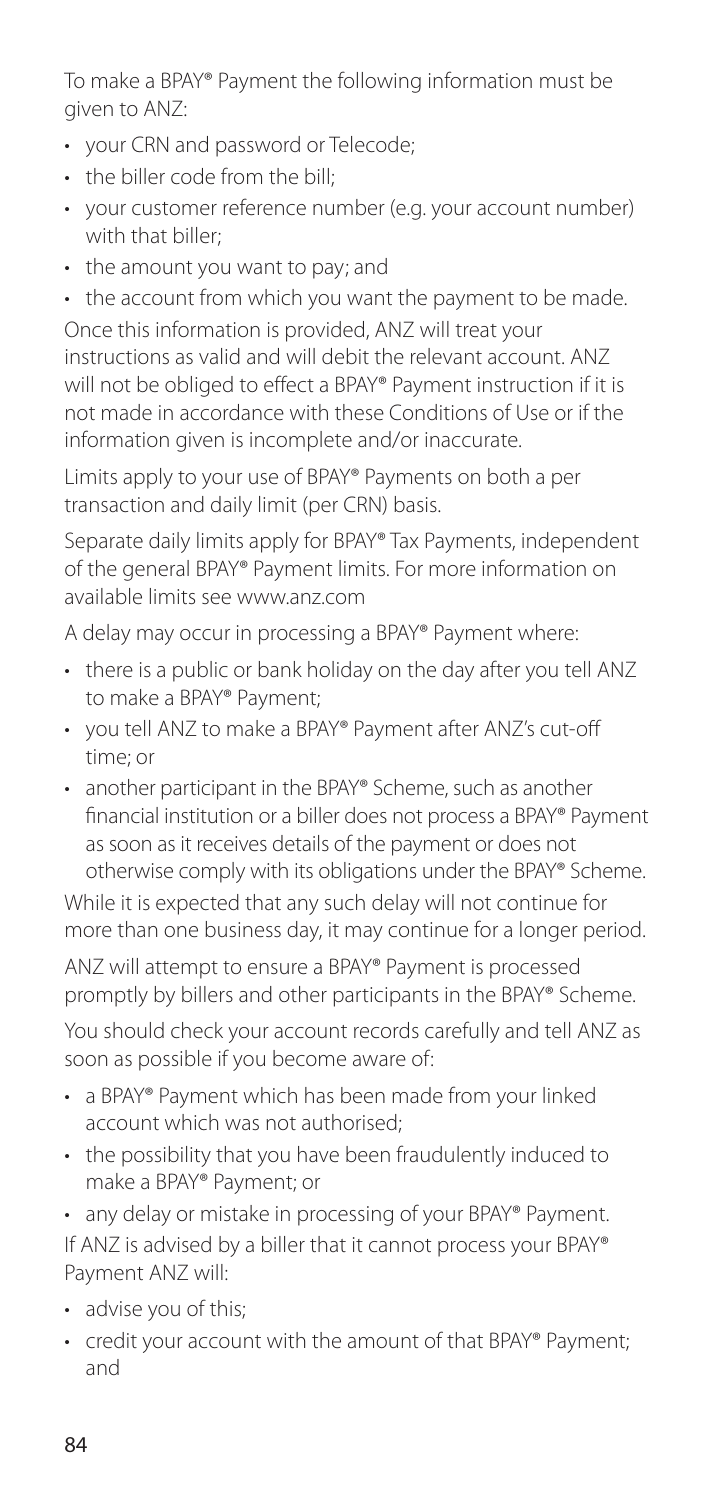• tell you how ANZ can assist you, if possible, in making the payment as soon as possible.

A linked ANZ credit card account can only be used to make a BPAY® Payment if the biller accepts credit card payment.

If the biller does not accept credit card payment but you want to pay from a credit card account, payment will be by way of a cash advance.

You are not authorised to give a biller code to any person in order to receive payments owing to you. Biller codes may only be used by authorised billers to receive payment of bills issued by that biller. The terms and conditions of use of BPAY® Payments will not apply to any use by you of biller codes in this way.

# **Short Message Service (SMS) and other messages**

By registering for ANZ Mobile Banking, you agree that ANZ may send SMS messages to your nominated mobile phone. ANZ is not liable for any loss or damage you suffer as a result of any person other than you accessing those SMS messages.

# **Card Validity**

Your card remains ANZ's property at all times. A card must be signed immediately by the person in whose name it has been issued and must only be used within the 'valid from' and 'until end' dates shown on the card. For security reasons you must, as soon as the card expires, destroy it by cutting it (including any embedded microchip on the card) diagonally in half.

# **Lost or stolen cards, Password, PIN or Telecode**

If you report that a card has been lost or stolen the card will be cancelled as soon as the report is made.

You must not use the card once the report is made. If you recover the lost or stolen card, you must destroy the card by cutting it (including an embedded microchip on the card) diagonally in half and return it to an ANZ branch as soon as possible.

You must make a report to ANZ (and the relevant third party, if a third party issued the username, password, PIN or card to you) immediately you become aware or suspect that your password, username, PIN, CRN or Telecode is disclosed or used without your authority, or lost. You must not then continue to use your password, username, PIN, CRN or Telecode. ANZ will cancel it and arrange for you to select a new username, password, PIN or Telecode, or to be provided with a new CRN. The best way to make the report is to call ANZ on the telephone numbers listed in this booklet.

If ANZ's telephone reporting service is unavailable, you must report the disclosure, loss, theft or misuse to any ANZ branch. Your account terms and conditions outline how you can make a report if ANZ's telephone reporting service is unavailable or you are overseas.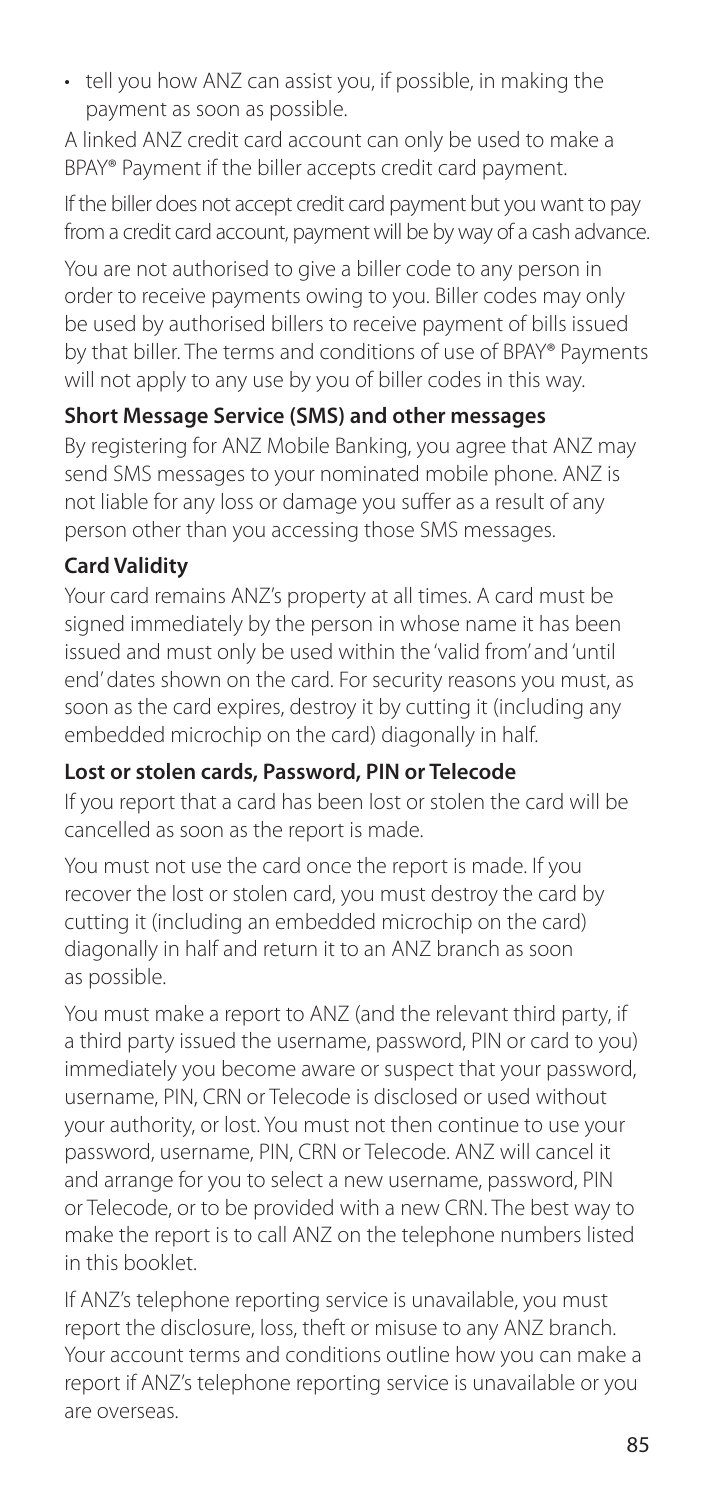# **Cancellation of cards or electronic access**

Without limiting any other rights of ANZ under applicable terms and conditions, ANZ may cancel any card, CRN or electronic access at any time:

- without prior notice if:
	- ANZ believes that use of the card or electronic access may cause loss to the account holder or to ANZ;
	- the account is an inactive account;
	- all the accounts which the card may access have been closed;
	- the account has been overdrawn (other than by use of the Informal Overdraft), or you have exceeded your agreed credit limit;
	- we become aware that you do not meet, or cease to meet, our eligibility criteria for the card, CRN or electronic access; or
- otherwise on giving you not less than three months written notice.

ANZ may also cancel a credit card at any time without prior notice. If ANZ does so, it will provide notice as soon as practicable after the credit card is cancelled. If a credit card account is closed, all credit cards issued in relation to that credit card account will also be cancelled.

ANZ may also at any time suspend your right to participate in the ANZ BPAY® Scheme.

The account holder may cancel a card at any time by sending ANZ a written request or by calling ANZ on the relevant number listed in this booklet. ANZ may require written confirmation. The card must be cut diagonally in half (including any embedded microchip on the card) and returned to ANZ.

You can request ANZ to de-register you from ANZ Internet Banking at any time by Securemail or by calling the relevant number listed in this booklet.

# **Withdrawal of electronic access**

Without limiting any other rights of ANZ under applicable terms and conditions, ANZ may withdraw your electronic access to accounts (including by BPAY® Payments) without prior notice if:

- electronic equipment malfunctions or is otherwise unavailable for use;
- a merchant refuses to accept your card;
- any one of the accounts is overdrawn (other than by use of the Informal Overdraft, if any) or will become overdrawn, or is otherwise considered out of order by ANZ;
- ANZ believes your access to accounts through electronic equipment may cause loss to the account holder or to ANZ;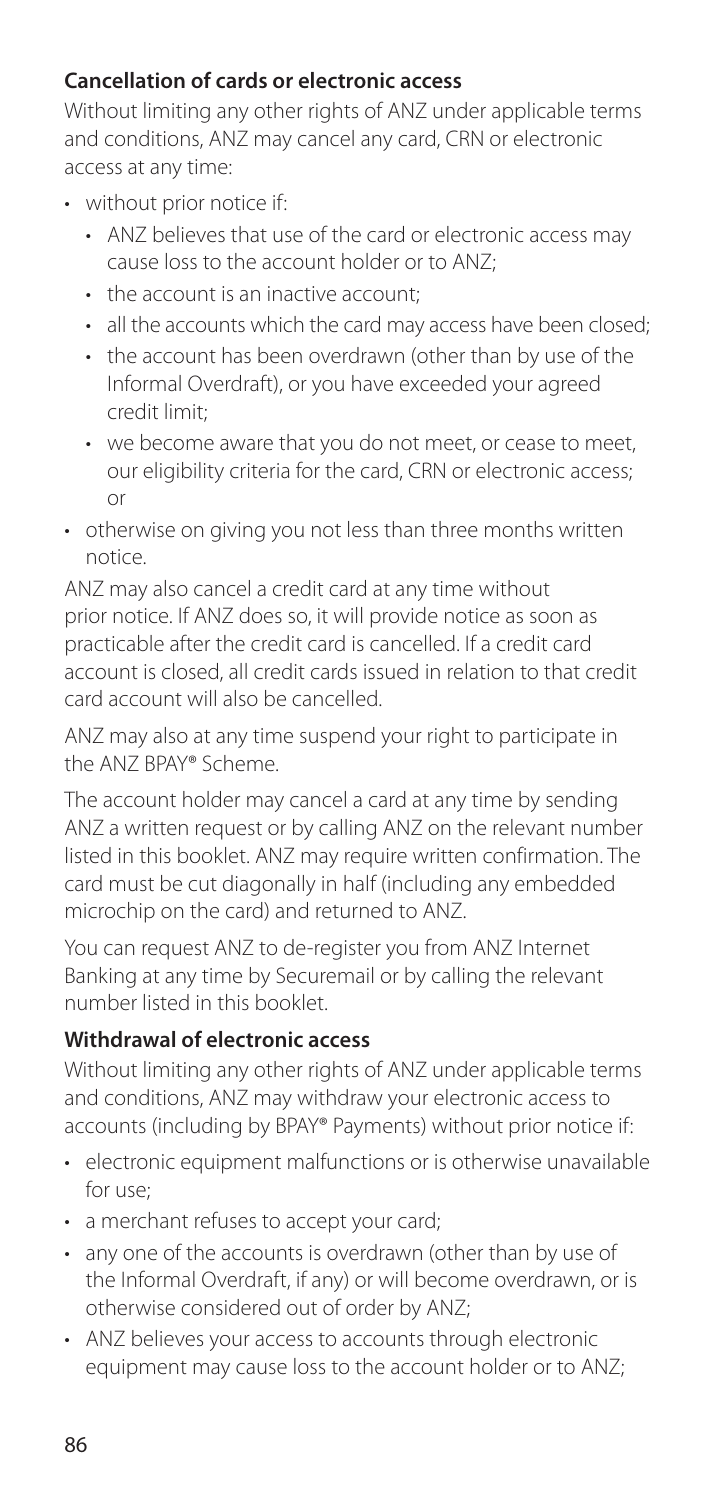- ANZ believes that the quality or security of your electronic access process or ANZ's systems may have been compromised;
- all the accounts which you may access using ANZ Phone Banking or ANZ Internet Banking have been closed or are inactive or the account you have nominated for ANZ Mobile Banking fees and charges to be charged to is closed;
- ANZ suspects you of being fraudulent or engaging in inappropriate behaviour unless the withdrawal is prohibited by law.

ANZ may at any time change the types of accounts that may be operated, or the types of electronic transactions that may be made through particular electronic equipment.

# **Password, PIN and Telecode Security**

Users must keep their passwords, PINs and Telecodes secure. Failure to do so may increase your liability for any loss.

Warning: A user must not use their birth date or an alphabetical Telecode which is a recognisable part of their name as a password, PIN or Telecode, or select a Telecode which has sequential numbers, for example, '12345' or where all numbers are the same, for example, '11111'. If the user does, you may be liable for any loss suffered from an unauthorised transaction.

A user must not:

- voluntarily disclose any of their passwords, PINs or Telecodes to anyone, including a family member or friend;
- write or record passwords, PINs or Telecodes on a card, or keep a record of the passwords, PINs or Telecodes on anything carried with the card or liable to loss or theft at the same time as the card, unless the user makes a reasonable attempt to protect the security of the passwords, PINs or Telecodes;
- keep a written record of all passwords, PINs or Telecodes required to perform transactions on one or more articles liable to be lost or stolen at the same time, without making a reasonable attempt to protect the security of the passwords, PINs or Telecodes;
- select a numeric password, PIN or Telecode that represents their birth date, or an alphabetical password, PIN or Telecode that is a recognisable part of their name;
- otherwise act with extreme carelessness in failing to protect the security of all passwords, PINs or Telecodes, (each a 'Security Requirement').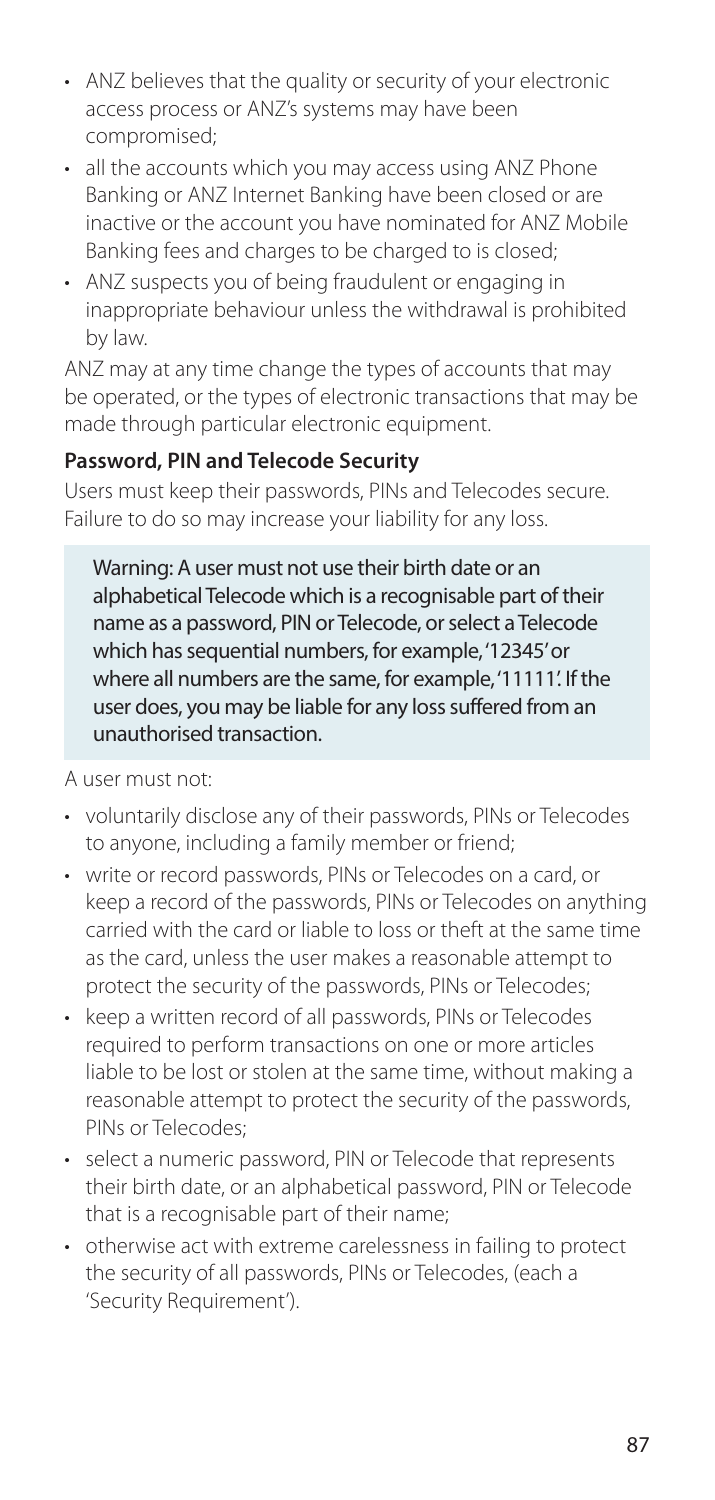Warning: Users should avoid accessing ANZ Phone Banking through telephone services which record numbers dialled – for example hotels which do this for billing purposes. In these situations users should obtain access to ANZ Phone Banking through an ANZ customer service operator.

To assist you, ANZ publishes security guidelines. A copy of the current guidelines is available at [www.anz.com](http://www.anz.com)

# **Additional authentication requirements**

To help protect the security of your account, ANZ may require you to comply with additional authentication requirements before processing a transaction (for example, by requiring you to enter a security code sent to your mobile before processing a withdrawal). ANZ will decide in its discretion which transactions require additional authentication. If you are unable to comply with an authentication request or if the system through which the authentication is done malfunctions or is unavailable for any reason, ANZ may not be able to process a transaction. In this instance, you can contact ANZ for assistance.

# **Unauthorised transactions**

The following provisions apply to unauthorised transactions.

The provisions do not apply to a transaction performed by a user or by anyone who performs a transaction with the knowledge and consent of a user.

# **(a) When ANZ is liable**

ANZ will be liable for losses incurred by the account holder that:

- are caused by the fraudulent or negligent conduct of ANZ's employees or agents or third parties involved in networking arrangements, or of merchants or their agents or employees;
- are caused by a card, account number, password, PIN or Telecode which is forged, faulty, expired or cancelled;
- are caused by a transaction that requires the use of any card, password, PIN or Telecode that occurred before the user received or selected the card, password, PIN or Telecode (including a reissued card, password, PIN or Telecode);
- are caused by a transaction being incorrectly debited a second or subsequent times to the same account;
- an unauthorised transaction that occurs after you have notifed ANZ that any card has been misused, lost or stolen or that the security of a password, PIN or Telecode has been breached;
- arises from an unauthorised transaction that can be made using an account number without a password, PIN or Telecode or card. Where a transaction can be made using a card, or a card and an account number, but does not require a password, PIN or Telecode, you will be liable only if the user unreasonably delays reporting the loss or theft of the card;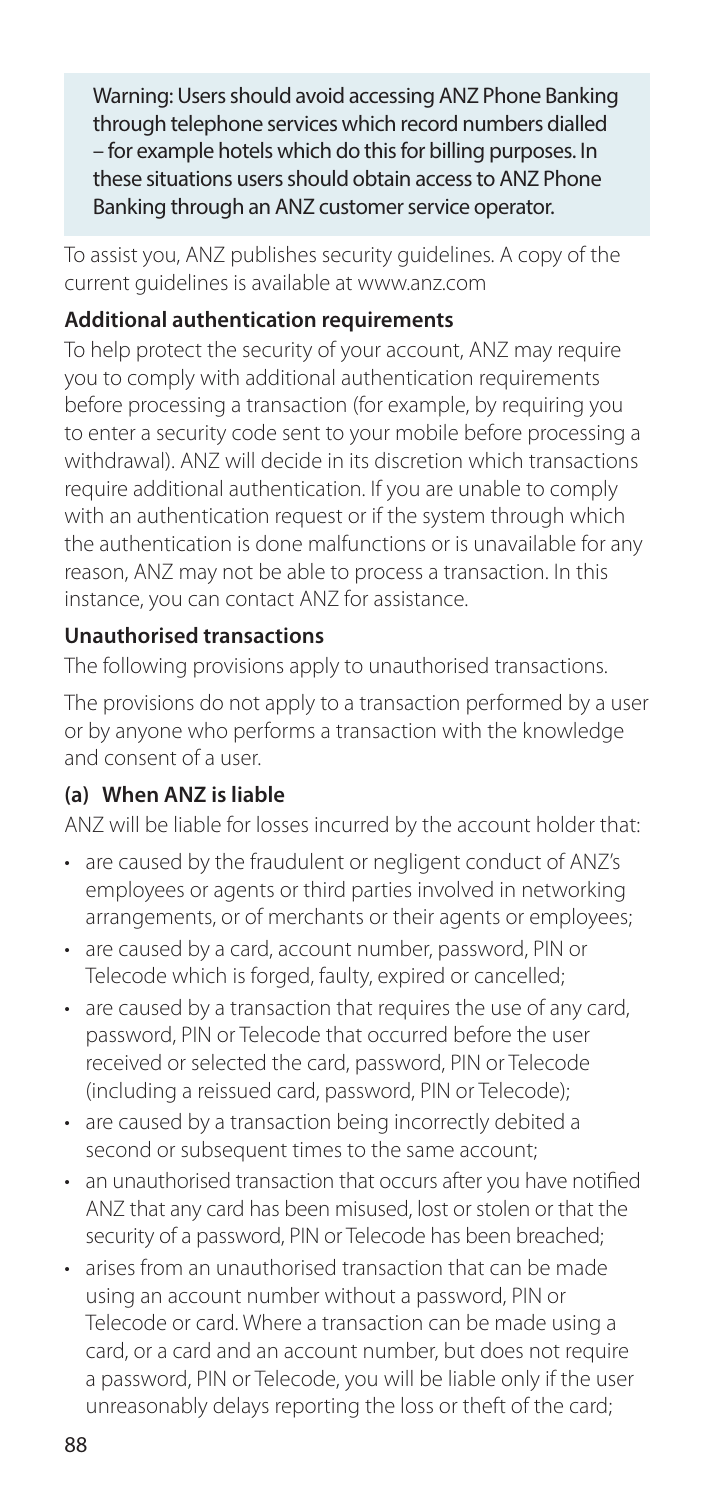- arise from an unauthorised transaction if it is clear that a user has not contributed to the losses; or
- occur while ANZ's process for reporting unauthorised transactions, loss, theft or misuse of a card or breach of a Security Requirement is unavailable, provided that a report is made within a reasonable time of the process again becoming generally available.

# **(b) When the account holder is liable**

If ANZ can prove on the balance of probability that a user contributed to the loss arising from an unauthorised transaction through fraud or through breaching a Security Requirement:

- the account holder is liable in full for the actual losses that occur before ANZ is notifed of the loss, theft or misuse of a card or breach of a Security Requirement, but
- the account holder will not be liable for a portion of the losses:
	- incurred on any one day that exceed any applicable daily transaction limit;
	- incurred in any period that exceed any applicable periodic transaction limit;
	- that exceed the balance of the account, including any prearranged credit; or
	- incurred on any account that ANZ and the account holder had not agreed could be accessed using the card or account number and/or password, PIN or Telecode used to perform the transaction.

#### Where:

- more than one password, PIN or Telecode is required to perform a transaction, and
- ANZ can prove that a user breached a Security Requirement for one or more (but not all) of the required passwords, PINs or Telecodes, the account holder will only be liable if ANZ can also prove that on the balance of probability that the breach of the Security Requirement was more than 50% responsible for the losses, when assessed together with all the contributing causes. The account holder is liable for losses arising from unauthorised transactions that occur because a user contributed to the losses by leaving a card in an ANZ ATM.

If ANZ can prove, on the balance of probability that a user contributed to the losses resulting from an unauthorised transaction by unreasonably delaying reporting the misuse, loss or theft of a card or a breach of a Security Requirement, the account holder will be liable for the actual losses that occur between:

- the time when the user became aware of the security compromise, or in the case of a lost or stolen card, should reasonably have become aware; and
- the time ANZ was notifed of the security compromise.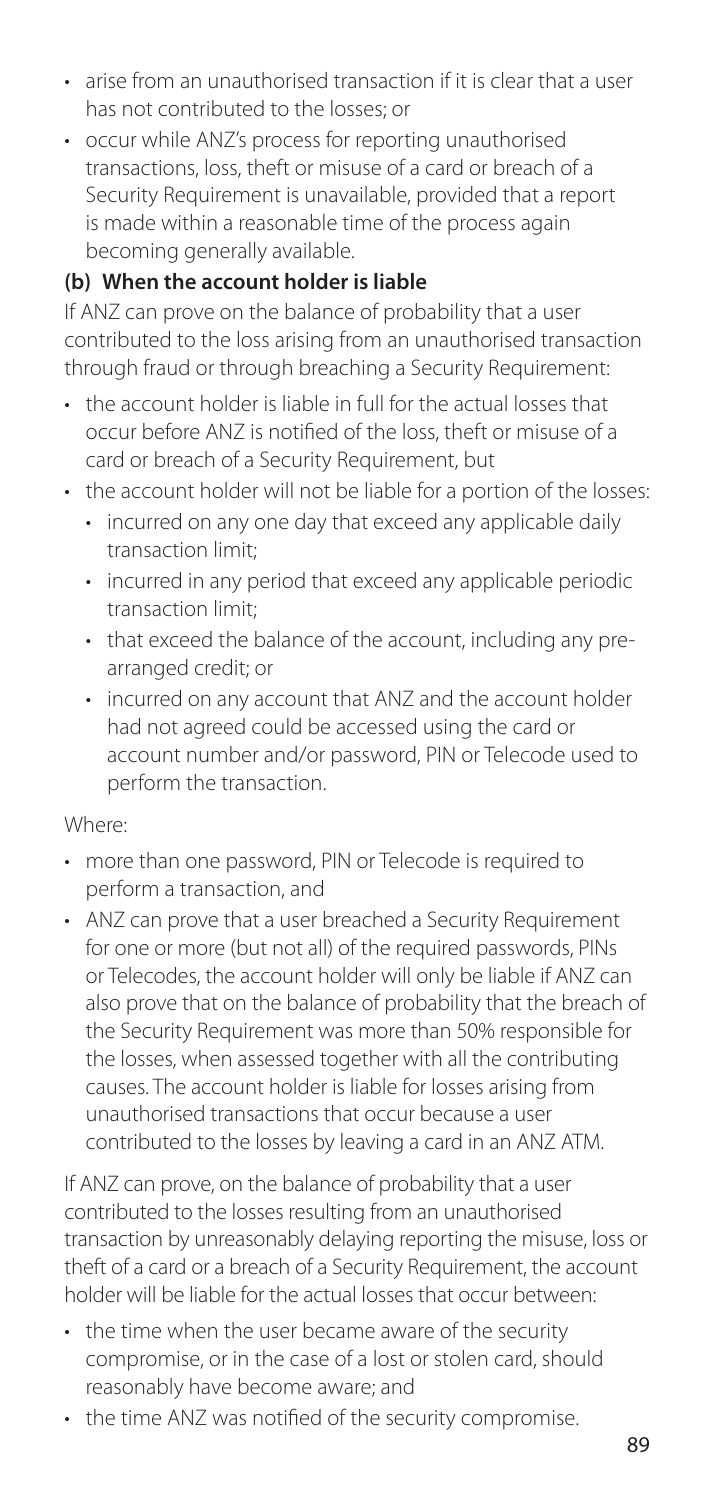However, the account holder will not be liable for that portion of the losses:

- incurred on any one day that exceeds any applicable daily transaction limit;
- incurred in any period that exceeds any applicable periodic transaction limit;
- that exceeds the balance on the account, including any prearranged credit; or
- incurred on any account that we and the account holder had not agreed could be accessed using the card and/or passwords, PIN or Telecode used to perform the transaction.

If it is not clear whether a user has contributed to the loss caused by an unauthorised transaction and where a password, PIN or Telecode was required to perform the unauthorised transaction, the account holder is liable for the least of:

- \$150 or a lower figure determined by ANZ;
- the balance of the account or accounts (including any prearranged credit) from which ANZ and the account holder have agreed could be accessed using the card and/or password, PIN or Telecode, and
- the actual loss at the time ANZ is notifed of the misuse, loss or theft of a card or breach of a Security Requirement (but not that portion of the loss incurred on any one day\* which is greater than the daily transaction limit or other periodic transaction limit (if any)).

# **Additional protection Visa – Zero liability**

Subject to the section headed 'Unauthorised transactions' you will not be liable for unauthorised transactions on a Visa credit card or ANZ Access Visa Debit card.

If you notify ANZ of an unauthorised transaction(s), within 5 business days we will provide provisional credit to you to the value of the unauthorised transaction unless your prior account history is unsatisfactory or if the nature of transactions justifies a delay in crediting your account.

# **MasterCard – Zero liability**

Subject to the section headed 'Unauthorised transactions' you will not be liable for unauthorised transactions on a MasterCard credit card.

# **Equipment malfunction**

ANZ is responsible to the account holder for any loss caused by the failure of a system or equipment to complete a transaction that was accepted in accordance with your instructions.

<sup>\*</sup> A day begins at 12.00.00am (Melbourne time) and ends at 11.59pm (Melbourne time) on the same day. If you are not in the same time zone as Melbourne, please check <http://www.australia.gov.au>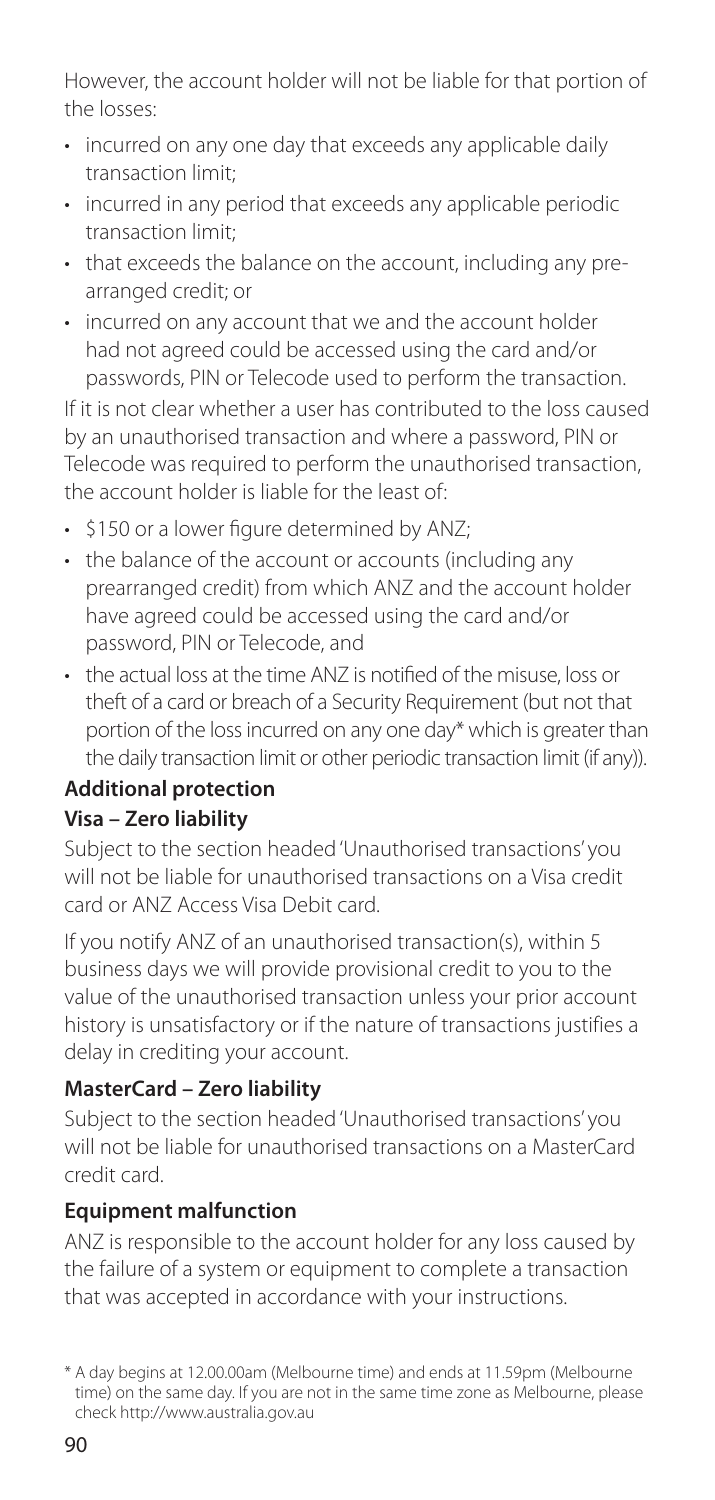However, if you were aware or should reasonably have been aware that the system or equipment was unavailable for use or malfunctioning, ANZ's responsibility will be limited to correcting errors in the account and refunding any charges or fees imposed as a result.

You are solely responsible for your own computer and mobile phone anti-virus and security measures, and those of any authorised user, to help prevent unauthorised access via ANZ Internet Banking or ANZ Mobile Banking to your transactions and linked accounts.

# **Liability under the BPAY® Scheme**

# **(a) General**

You should note that:

- if you advise ANZ that a BPAY® Payment made from a linked account is unauthorised, you should frst give ANZ your written consent to obtain from the biller information about your account with that biller or the BPAY® Payment, (including your CRN) as ANZ reasonably requires to investigate the BPAY® Payment. This should be addressed to the biller who received the BPAY® Payment. If you do not do this, the biller may not be permitted by law to disclose to ANZ the information ANZ needs to investigate or rectify that BPAY® Payment;
- if you discover that the amount you instructed ANZ to pay was less than the amount you needed to pay, you can make another BPAY® Payment for the shortfall. If you cannot make another BPAY® Payment for the shortfall because the shortfall amount is less than the minimum amount the biller will accept, you can ask ANZ to arrange for a reversal of the initial payment. You can then make a second payment for the correct amount. If you discover that the amount you instructed ANZ to pay was more than the amount you needed to pay, you can ask ANZ to request a reversal of the initial payment from the biller on your behalf, and if this occurs, you can make a second payment for the correct amount.

# **(b) ANZ's liability**

If you are liable for an unauthorised or fraudulent payment under this 'Liability under the BPAY® Scheme' section or as a result of a BPAY® billing error and the ePayment Code applies, then your liability is limited to the lesser of:

- (i) the amount of that unauthorised or fraudulent payment; or
- (ii) the limit (if any) of your liability set out under 'Unauthorised transactions'.

If (ii) applies, ANZ will be liable to you for the difference between the amount for which you are liable and the amount of the unauthorised or fraudulent payment.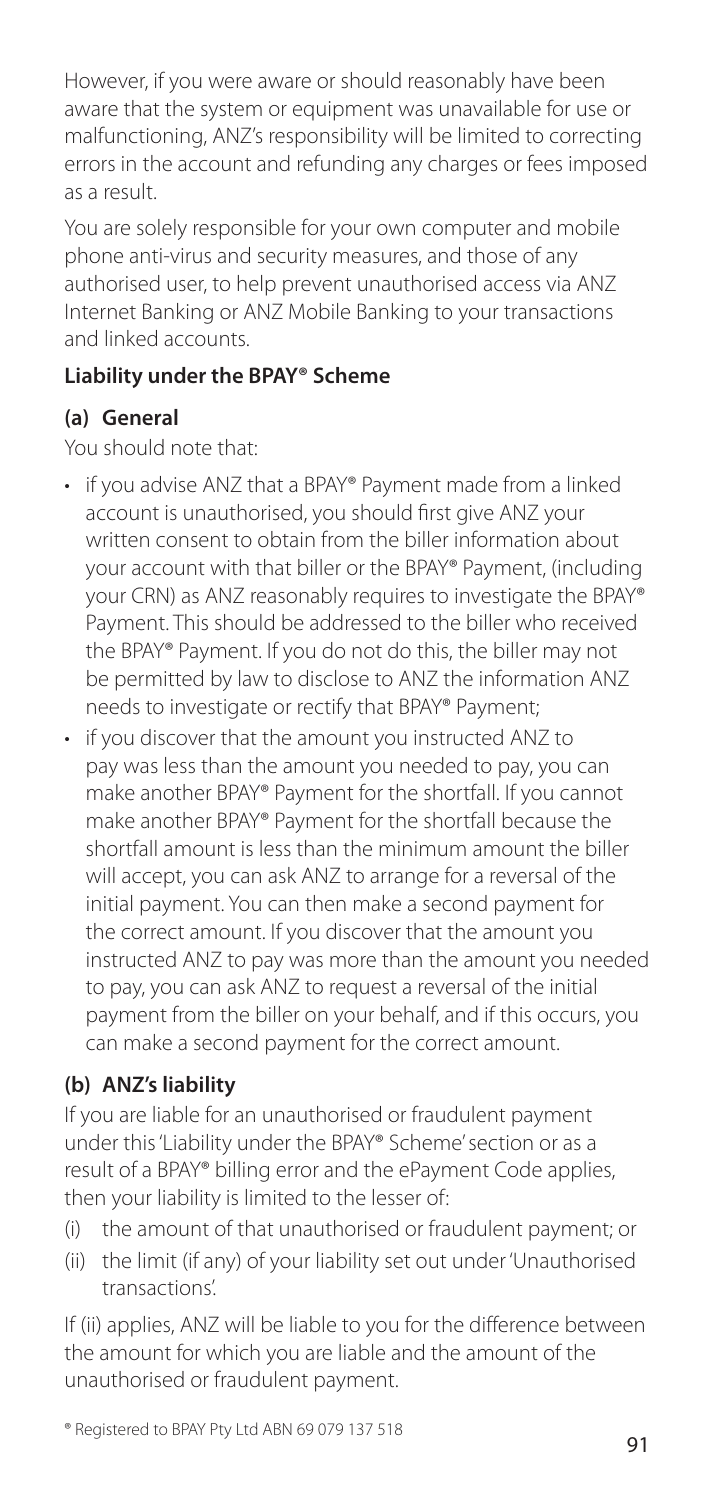#### **BPAY® Payments**

Except where a BPAY® Payment is an Unauthorised payment, a Fraudulent payment or a Mistaken payment, BPAY® Payments are irrevocable. No refunds will be provided through the BPAY® Scheme where you have a dispute with the biller about any goods or services you may have agreed to acquire from the biller. Any dispute must be resolved with the biller.

# **Unauthorised payments**

If a BPAY® Payment is made in accordance with a payment direction, which appeared to ANZ to be from you or on your behalf, but which you did not in fact authorise, ANZ will credit your account with the amount of that unauthorised payment. However, you must pay ANZ the amount of that payment if:

- (i) ANZ cannot recover the amount from the person who received it within 20 business days of ANZ attempting to do so; and
- (ii) the payment was made as a result of a payment direction which did not comply with ANZ's prescribed security procedures.

# **Fraudulent Payments**

If a BPAY® Payment is induced by the fraud of a person involved in the BPAY® Scheme, then that person should refund you the amount of the fraud induced payment. However, if that person does not refund you that amount, you must bear the loss unless some other person involved in the BPAY® Scheme knew of the fraud or would have detected it with reasonable diligence, in which case that person must refund you the amount of the fraud induced payment.

# **Mistaken Payments**

If you discover that a BPAY® Payment has been made to a person, or for an amount, which is not in accordance with your instructions (if any), and your account was debited for the amount of that payment, ANZ will credit that amount to your account. However, if you were responsible for a mistake resulting in that payment and ANZ cannot recover the amount of that payment from the person who received it within 20 business days of ANZ attempting to do so, you must pay that amount to ANZ.

You acknowledge that the receipt by a biller of a mistaken or erroneous payment does not or will not, under any circumstances, constitute part or whole satisfaction of any underlying debt owed between you and that biller.

#### **Consequential loss**

ANZ is not liable for any consequential loss or damage you suffer as a result of using the BPAY® Scheme, other than due to any loss or damage you suffer due to ANZ's negligence or in relation to any breach of a condition or warranty implied by law in contracts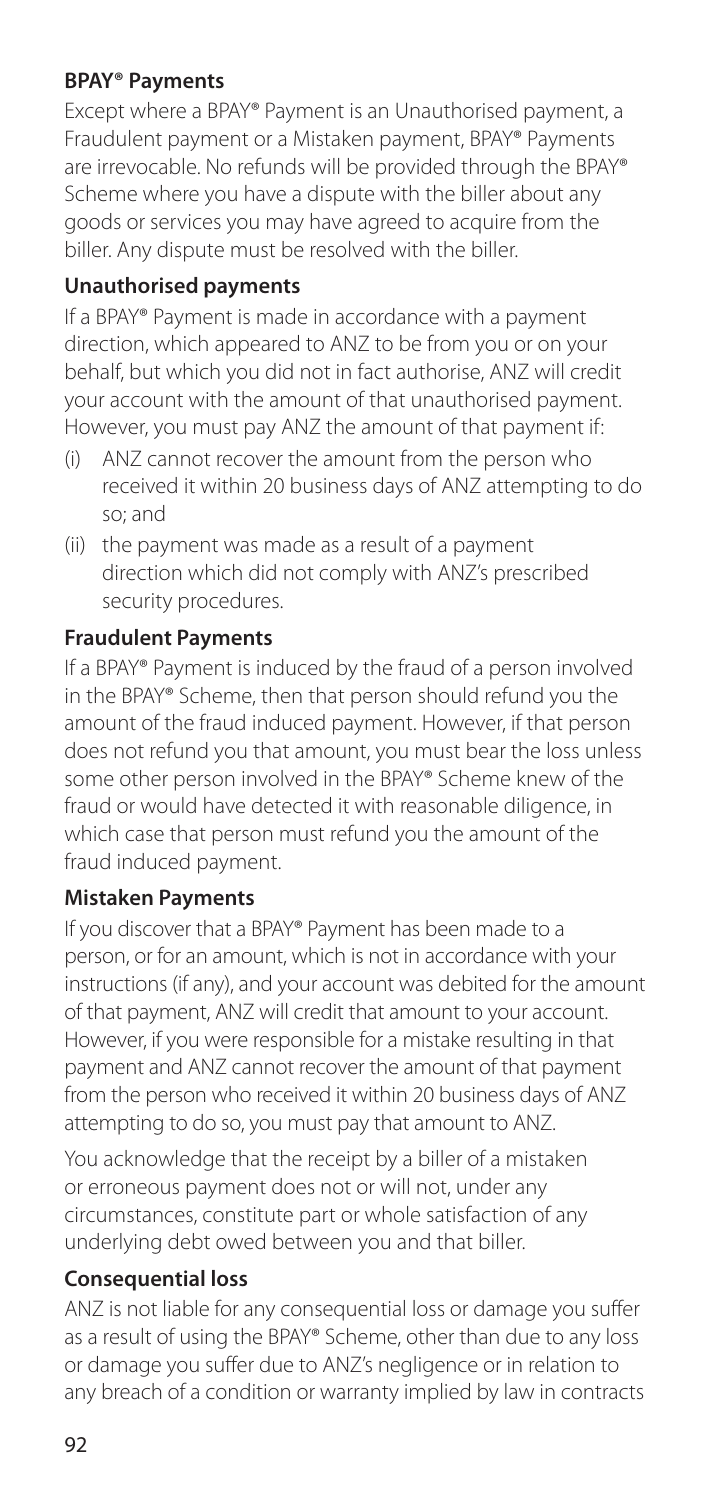for the supply of goods and services and which may not be excluded, restricted or modified at all or only to a limited extent.

# **(d) Indemnity**

To the extent permitted by law, you indemnify ANZ against any loss or damage ANZ may suffer due to any claim, demand or action of any kind brought against ANZ arising directly or indirectly because you:

- (i) did not observe your obligations under; or
- (ii) acted negligently or fraudulently in connection with these Conditions of Use.

# **Mistaken Internet Payments**

A user may report a Mistaken Internet Payment at any ANZ branch or by phoning ANZ on 13 13 14. Where a user reports a Mistaken Internet Payment, ANZ will investigate whether a Mistaken Internet Payment has occurred. If ANZ is satisfied that a Mistaken Internet Payment has occurred, ANZ will send the Receiving Bank a request for return of the funds.

If ANZ is not satisfied that a Mistaken Internet Payment has occurred, ANZ will not take any further action.

ANZ will inform the user of the outcome of a reported Mistaken Internet Payment in writing within 30 business days of the report being made.

#### **Process where funds are available and report is made within 10 business days**

Where a user reports a Mistaken Internet Payment within 10 business days of making the payment and:

- ANZ and the Receiving Bank are satisfed that a Mistaken Internet Payment has occurred; and
- ANZ is advised by the Receiving Bank that there are sufficient credit funds available in the account of the unintended recipient to cover the payment, the Receiving Bank must forward the funds to ANZ no later than 10 business days after receiving our request to return the funds, unless the payment was processed through the New Payments Platform or Osko®, in which case the Receiving Bank may return the funds.

#### **Process where funds are available and report is made between 10 business days and 7 months**

Where a user reports a Mistaken Internet Payment between 10 business days and 7 months after making the payment and:

- ANZ and the Receiving Bank are satisfed that a mistaken payment has occurred; and
- ANZ is advised by the Receiving Bank that there are sufficient credit funds available in the account of the unintended recipient to cover the payment; and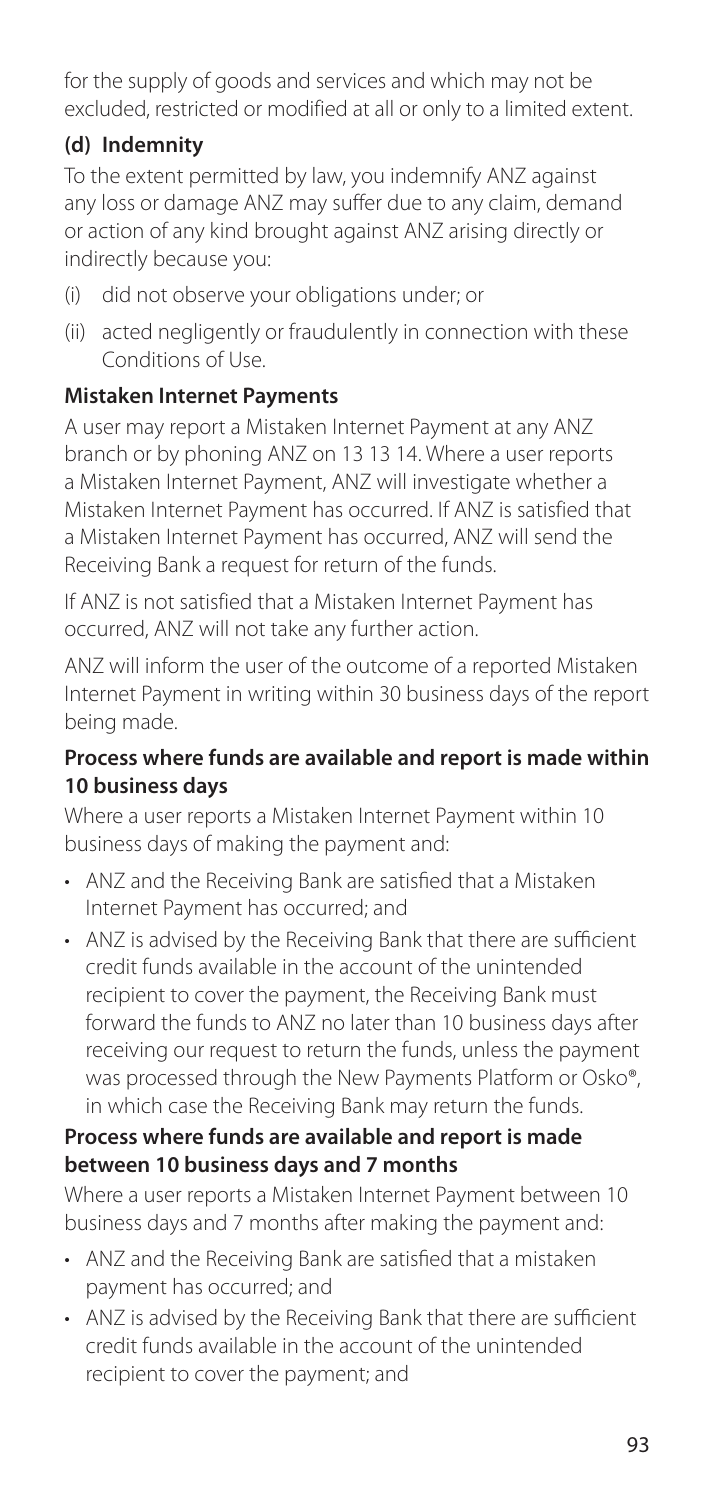• the Receiving Bank prevents the unintended recipient from withdrawing the funds for 10 business days and during this period the unintended recipient does not establish that they are entitled to the funds,

the Receiving Bank may forward the funds to ANZ following the expiry of the 10 business day period referred to above. Unless the payment was processed through the New Payments Platform or Osko®, the funds must be forwarded to ANZ within 2 business days of the expiry of this period.

# **Process where funds are available and report is made after 7 months**

Where a user reports a Mistaken Internet Payment more than 7 months after making the payment and:

- ANZ and the Receiving Bank are satisfed that a Mistaken Internet Payment has occurred; and
- ANZ is advised by the Receiving Bank that there are sufficient credit funds available in the account of the unintended cover the payment; and
- the unintended recipient consents to return of the funds,

the Receiving Bank must forward the funds to ANZ, unless the payment was processed through the New Payments Platform or Osko®, in which case the Receiving Bank may return the funds.

# **Misdirected Payments**

A user may report a Misdirected Payment using ANZ Internet Banking. Where a user reports a Misdirected Payment, ANZ will investigate whether a Misdirected Payment has occurred. If ANZ is satisfied that a Misdirected Payment has occurred, ANZ will send the Receiving Bank a request for return of the funds.

# **Process following recovery of funds**

If the Receiving Bank recovers the funds from an unintended recipient and forwards the funds to ANZ, we will return the funds to the account holder as soon as practicable.

If the Receiving Bank is unable to recover the funds from the unintended recipient, the account holder will be liable for losses arising from the Mistaken Internet Payment or Misdirected Payment.

#### **Complaints about Mistaken Internet Payments and Misdirected Payments**

A user who reports a Mistaken Internet Payment or Misdirected Payment can complain to ANZ about how the report is dealt with. ANZ will deal with the complaint in accordance with this booklet.

# **Unintended recipients**

If you receive a Mistaken Internet Payment or Misdirected Payment into your account and ANZ, as Receiving Bank is required to forward the funds to the payer's authorised deposit taking institution, you authorise ANZ to withdraw the funds from 94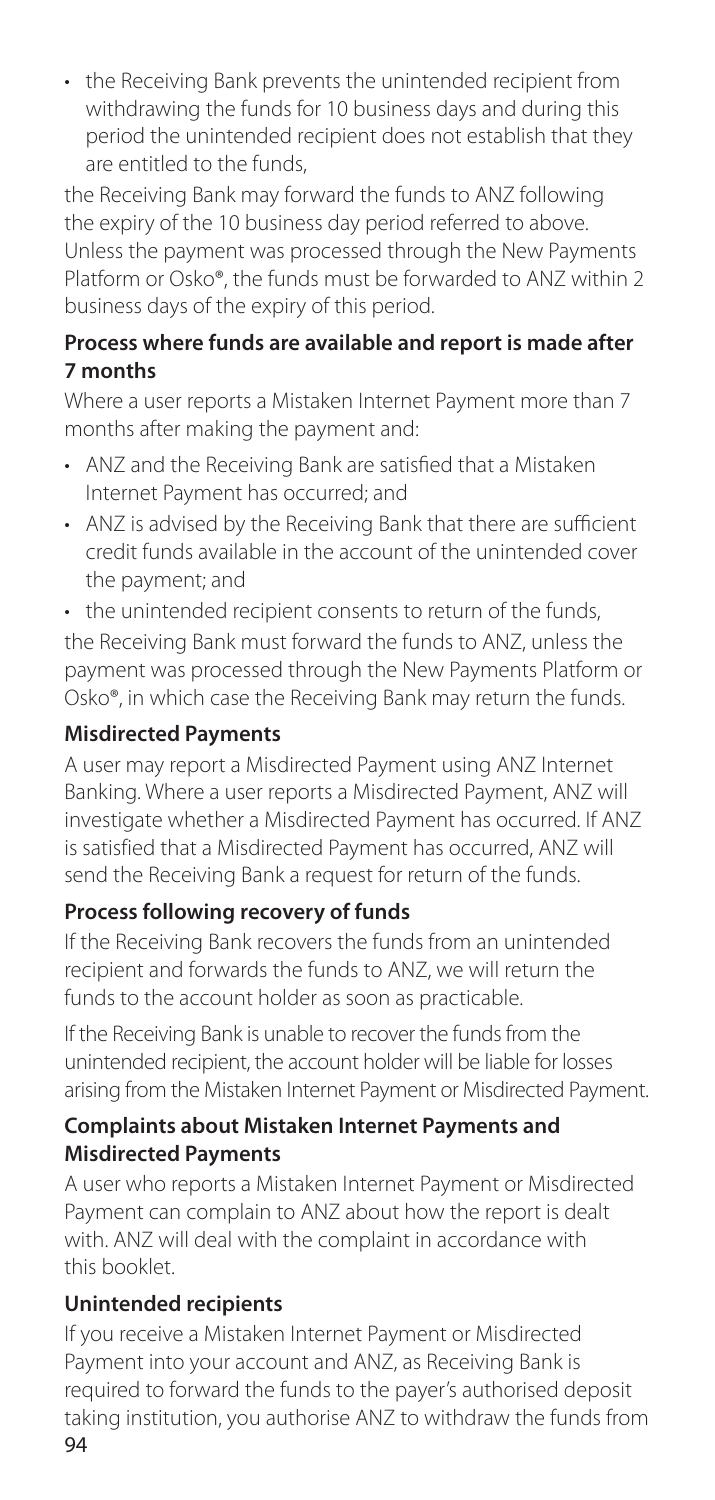your account without prior notice and return the funds to the payer's authorised deposit-taking institution.

# **Changes to the Electronic Banking Conditions of Use**

ANZ can change the Electronic Banking Conditions of Use at any time. ANZ will give you at least 30 days prior written notice of any changes which:

- impose or increase fees or charges for issuing or replacing a card, password, PIN or Telecode;
- impose or increase fees or charges for performing transactions; or
- increase your liability for losses relating to transactions; or
- change your daily transaction limit or other periodical transaction limit applying to the use of electronic equipment; or
- impose, remove or change your daily or other periodic limit on transactions, an account or electronic equipment (e.g. limits on the number or value of ATM withdrawals).

# **PayID Conditions**

A PayID is a smart address used to receive payments through the New Payments Platform instead of using your account number and BSB. You may be able to create an optional PayID by linking your eligible ANZ account to an eligible PayID type (such as your mobile number, email address or ABN (if eligible)). A PayID linked to your ANZ account can be used by others to make payments to you through the New Payments Platform without having to enter your account number and BSB, where they are permitted to do so by their financial institution. You must have authority to use any PayID you create and to link it to your ANZ account, and we may require proof of this.

You (or someone authorised by you) may be able to create, update, or close a PayID for your eligible ANZ account through Internet Banking, or in any other way we make available. We may rely on any instruction received from a person authorised to manage PayIDs for your account.

Only one account can be linked to a specific PayID at a time, but you can create multiple PayIDs for each eligible account.

Your PayID must be associated with a name (your PayID Name) which reasonably represents you. When you create a PayID, ANZ will generally use the account name of your linked account as your PayID Name. By creating a PayID, you agree that your PayID Name may be shown to anyone who looks up your PayID (for example, to make a payment to you).

You can generally transfer a specific PayID to another eligible account that you own (including an account with another financial institution). You will need to tell us that you want to transfer the PayID through Internet Banking or another facility we provide for this purpose. If you are transferring your PayID to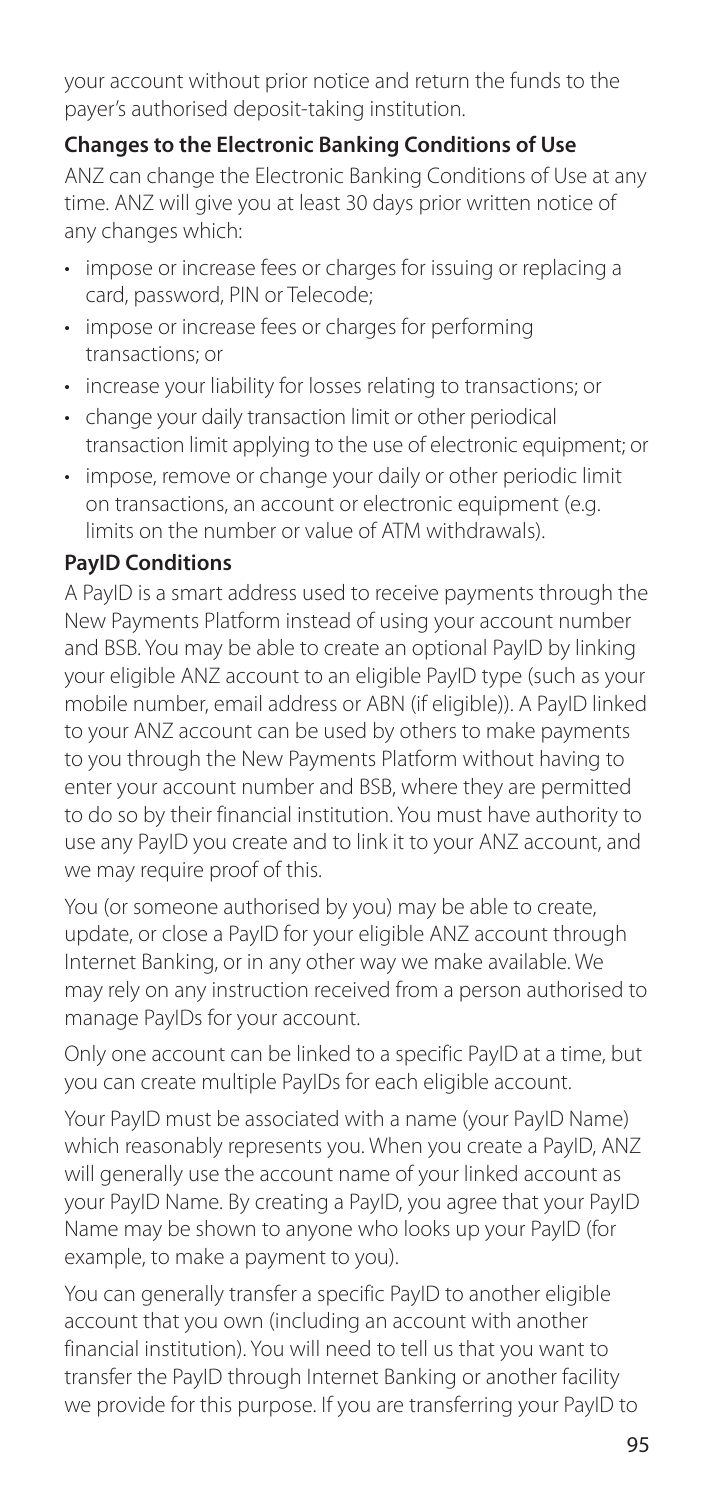another financial institution, they may also require you to take steps to complete the transfer. Once the PayID is linked to your new account, payments made to the PayID will be directed to that account.

We will complete a request to transfer or close a PayID within 24 hours. However, if you are transferring a PayID to another institution, you will also need to request that institution to link the PayID to your account with that institution and the other financial institution may take longer to process the request.

If you change the mobile number or email address you are using as your PayID, or no longer have authority to use that PayID or link it to that account, you must update or close your PayID. You must tell us if your PayID Name no longer reasonably represents the account holder's name. You must also tell us if any other PayID information changes or you are no longer authorised to use the account.

We monitor the use of PayIDs and confirm regularly that they remain correct. We may lock or close your PayID if:

- we become aware of suspicious activities relating to your PayID or your account, or we suspect that it has been used for fraudulent purposes, or
- you cannot verify that you continue to be authorised to use your PayID, or
- your PayID has not been used or validated for 3 years or more, or
- someone attempts to register the PayID for another account, we are unable to contact you, and your PayID has been inactive for 6 months or more, or
- you close your account or cease to be authorised to operate the account.

When your PayID is locked, it cannot be updated or used to receive payments, and you may be prevented from transferring it to another account. It may also be closed.

We may require you to re-confirm that you have authority to use a PayID at any time. If there is a dispute about who has authority to use any PayID you have created, we will contact you and may ask you for additional proof of your authority. If you are unable to provide that proof within the time limit we specify, your PayID may be closed or linked to an account held by another person.

If your PayID changes or is closed, you are responsible for informing those who make payments to you using the PayID. The PayID may be registered by another user if they can demonstrate they have the right to use it, and payments using this PayID will then be made to the other user's account.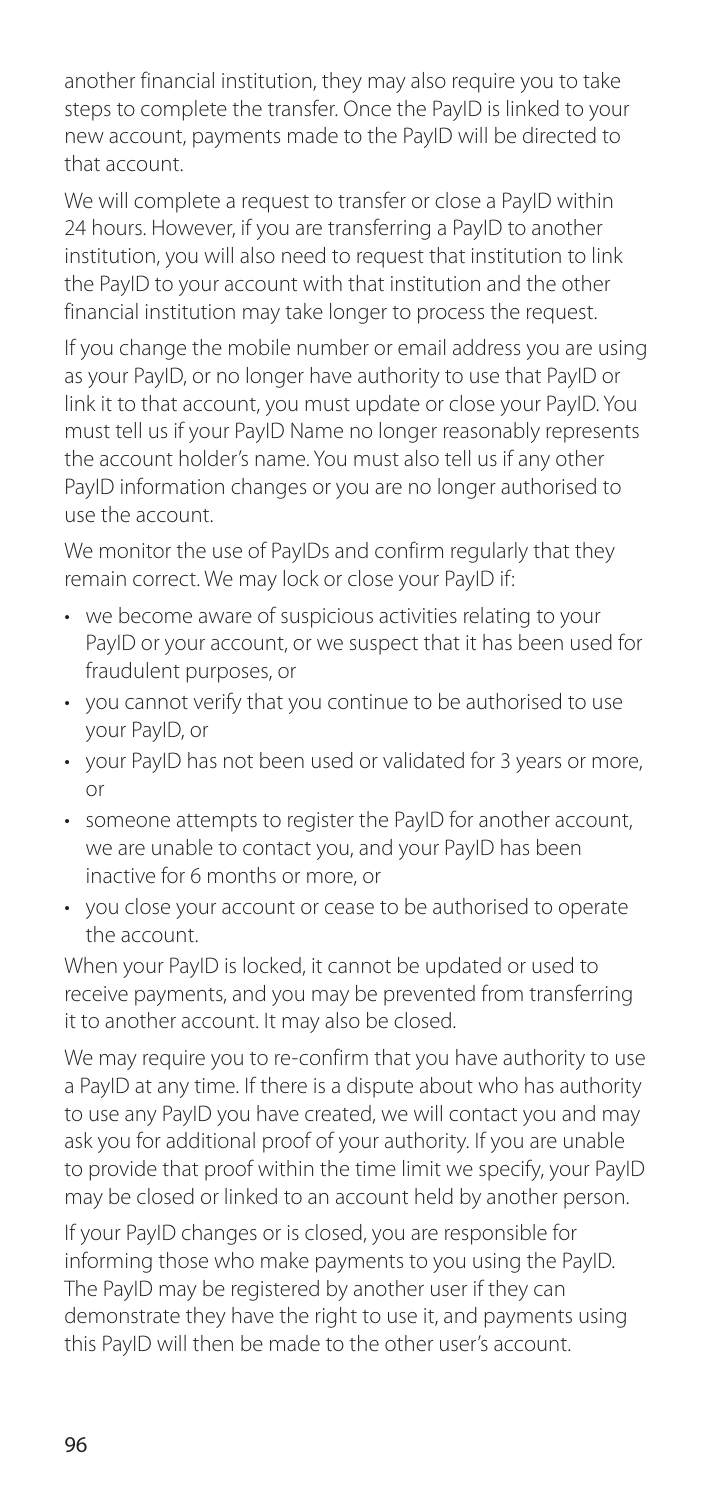#### **When we may not allow you to create a PayID**

We may not to allow you to create a PayID if:

- your account is unable to receive payments through the New Payments Platform using a PayID, or
- you cannot verify that you have authority to use the PayID or the relevant account, or
- we become aware of suspicious activities relating to the account, or
- electronic equipment or systems malfunction or are otherwise unavailable for use, or we believe that their quality or security have been compromised, or
- we believe your access to PayID may cause loss to the account holder or to ANZ.

# **Who will receive your information and how is it used**

By creating a PayID, you consent to us collecting and disclosing information about you (including your PayID, your PayID Name and your account number) to NPP Australia Limited, the operator of the PayID service, to enable you to receive payments using the PayID service and for related purposes. You also consent to NPP Australia Limited sharing this information with other financial institutions, BPAY® Pty Ltd and their service providers to allow the PayID service to operate (for example, for users of the PayID service to make payments to you or for other reasonable activities, such as tracing lost transactions, investigating fraud or where required by law).

When someone searches for your PayID or uses your PayID to make a payment to you, they may see your PayID Name (but not your other account details).

The collection, use and disclosure of information about you is also governed by the ANZ Privacy Policy available at [anz.com.](http://anz.com)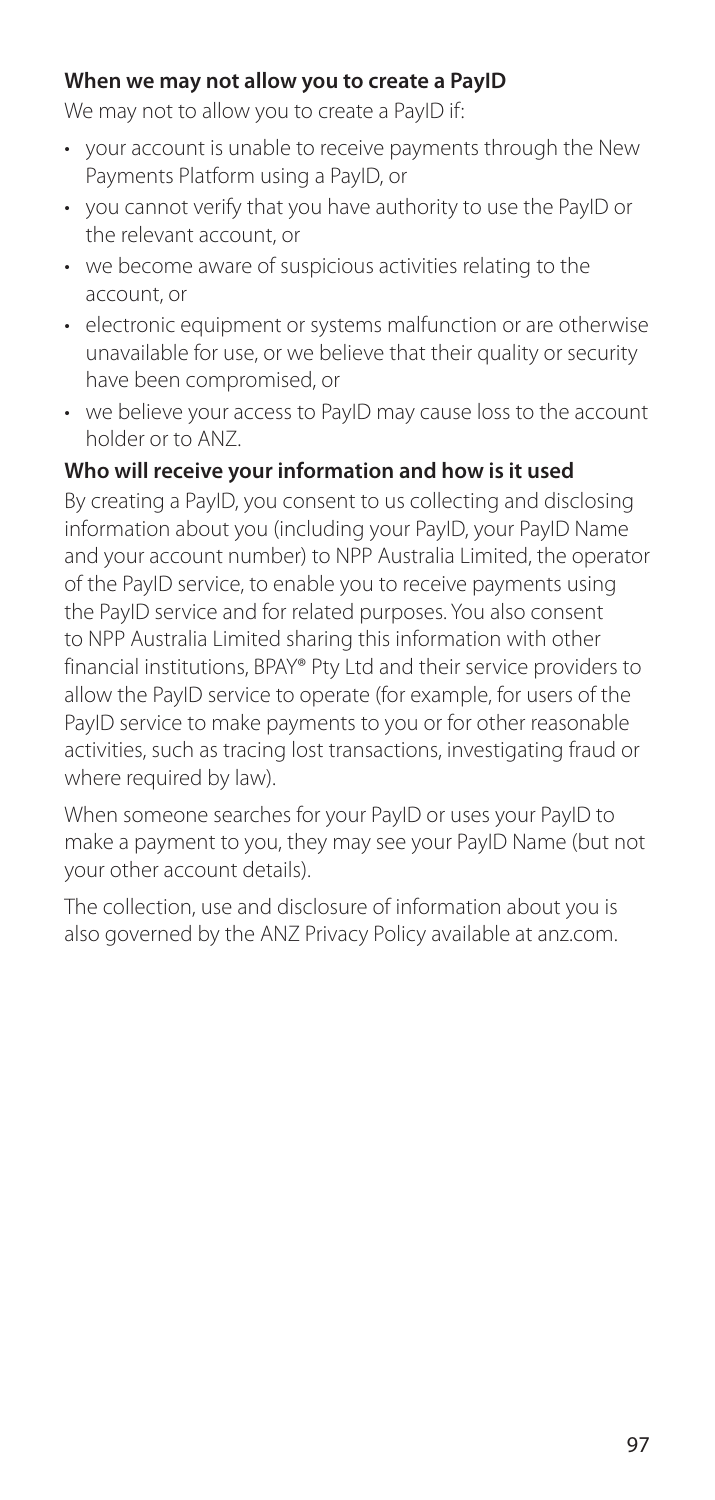# **SECTION 9 CONTACT US**

The postal addresses and other contact details in this section 9 are subject to change from time to time. You can check [www.anz.com](http://www.anz.com) for the latest information.

# POSTAL ADDRESSES

#### **ANZ Cards**

Locked Bag No. 10 Collins Street West Post Office Melbourne VIC 8007

## **ANZ Personal Banking**

Contact your nearest branch

#### **ANZ Investment Lending**

GPO Box 4338 Melbourne VIC 3001

# **ANZ V2 PLUS**

Locked Bag 3000 Collins Street West Post Office Melbourne VIC 8007

# CUSTOMER ENQUIRIES

#### **General enquiries – Contact Centre**

13 13 14 +61 3 9683 9999 (international customers) (8am to 8pm Melbourne time, Monday to Friday) Hearing or speech impaired customers can use the TTY (telephone typewriter) service by calling 1300 366 255

#### **ANZ Cards**

13 22 73

# **ANZ Internet Banking**

13 33 50 +61 3 9683 8833 (international customers)

# **ANZ Investment Lending**

1800 639 330

# **ANZ V2 PLUS Service Centre**

Phone 13 28 33 (for ANZ V2 PLUS accounts opened directly with us) (8am to 8pm Melbourne time, Monday to Friday) 1800 282 345 (for ANZ V2 PLUS accounts opened through an approved ANZ intermediary) +61 3 8699 6994 (international customers) Fax 1800 671 800 +61 3 8699 6927 (international customers)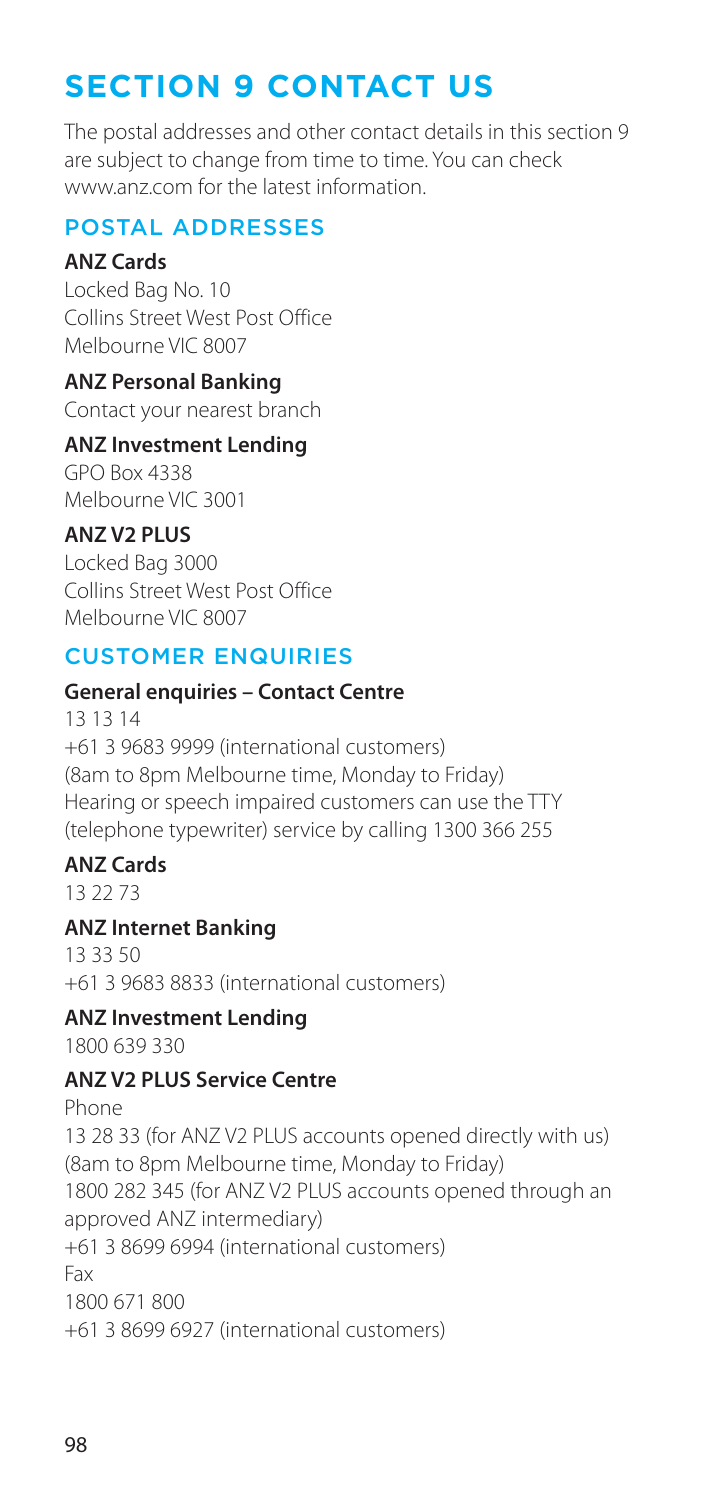#### **ANZ Home Loan Customer Service**

13 25 99

#### **Rate Inquiry Line**

1800 033 888 (8am to 8pm Melbourne time, Monday to Friday)

#### **Lost or stolen cards, suspected unauthorised transactions or passwords known by others**

1800 033 844 or Melbourne (03) 9683 7043 or +61 3 9683 7047 (international customers) (24 hours, 7 days a week)

#### **Passwords known by others**

For passwords used online, call 13 33 50 For all other passwords, call 1800 033 844 or +61 3 9683 7047 (international customers) (24 hours, 7 days a week)